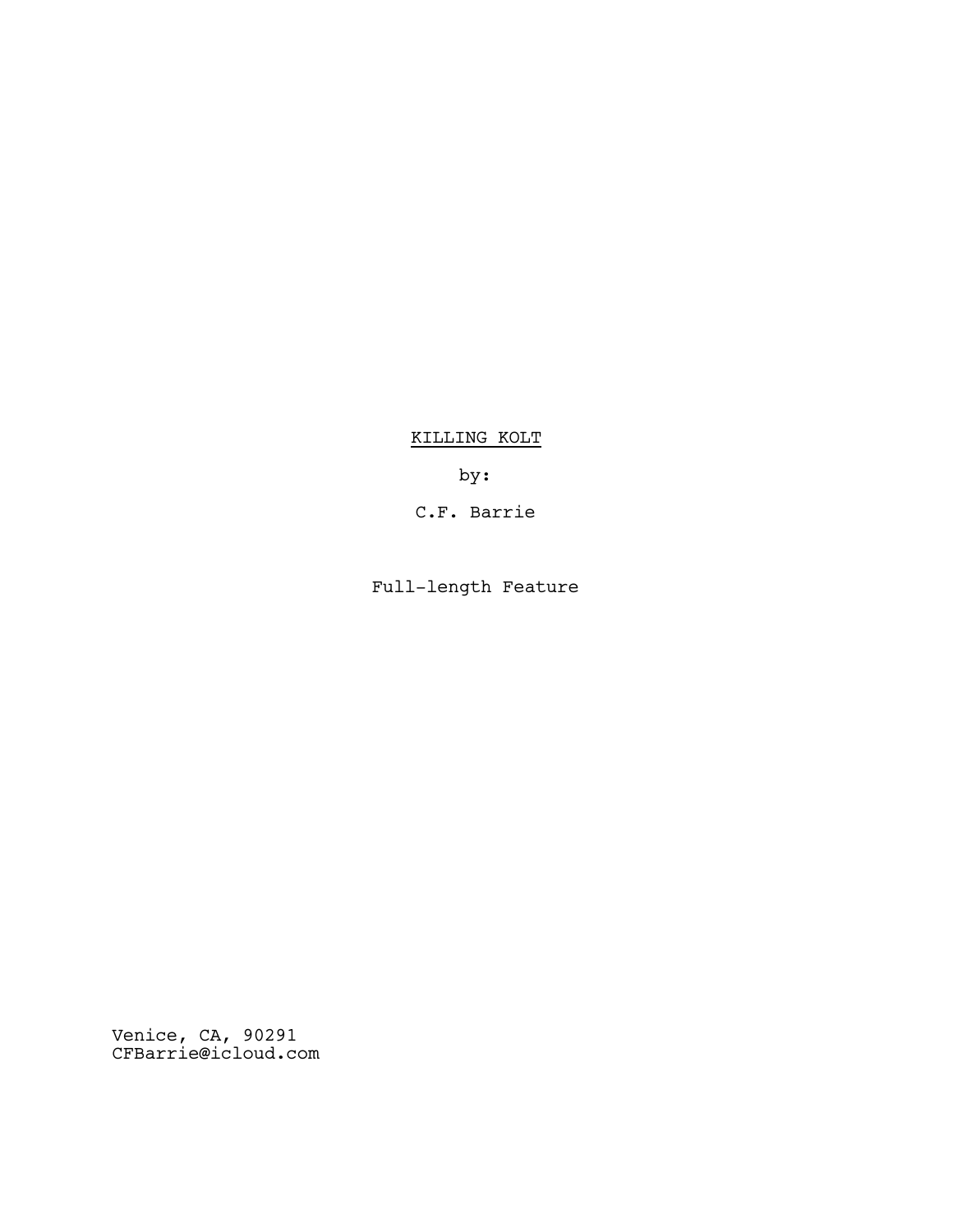## **INT. BEDROOM – OVERCAST - MORNING TWILIGHT**

MAX KOLT(33), disheveled, gaunt, would be handsome, lies awake with blood-shot eyes that STARE into the CEILING/ CAMERA-- he strums 'MONOLITH' BY T.REX on a SPANISH GUITAR; wears an open TERRYCLOTH ROBE and BOXER BRIEFS.

Empty VODKA and BOURBON BOTTLES are strewn around the opulent room.

TICK--TICK--TICK--

A METRONOME keeps time on a bedside table.

MAX (sings) *Shallow all the actions, Of the children of men, Fogged was their vision, Since the ages began...*

### SPLAT

A suicidal BIRD hits/breaks Max's bedroom window.

Max startles, erupts up on an ornate, elevated bed. He steps on a BOTTLE that CRACKS under his foot.

#### MAX

Shit.

Max pulls a small piece of glass out-- slides both feet, one bleeds, into plush WHITE slippers. He stands; moves to and unlatches a FROSTY window.

He looks down; a twitching, deceased crow.

Max grabs a remote from the pocket of his ROBE; TV ON-news covers BIG PHARMA.

> NEWS ANCHOR At the center of this story is the Kolt conglomeration...

Lethargic, Max's eyes follow a CROW as it drifts in the winter wonderland.

> NEWS ANCHOR The billion dollar empire has been accused of pandering to politicians and medical professionals alike.

Max shakes his head; yep!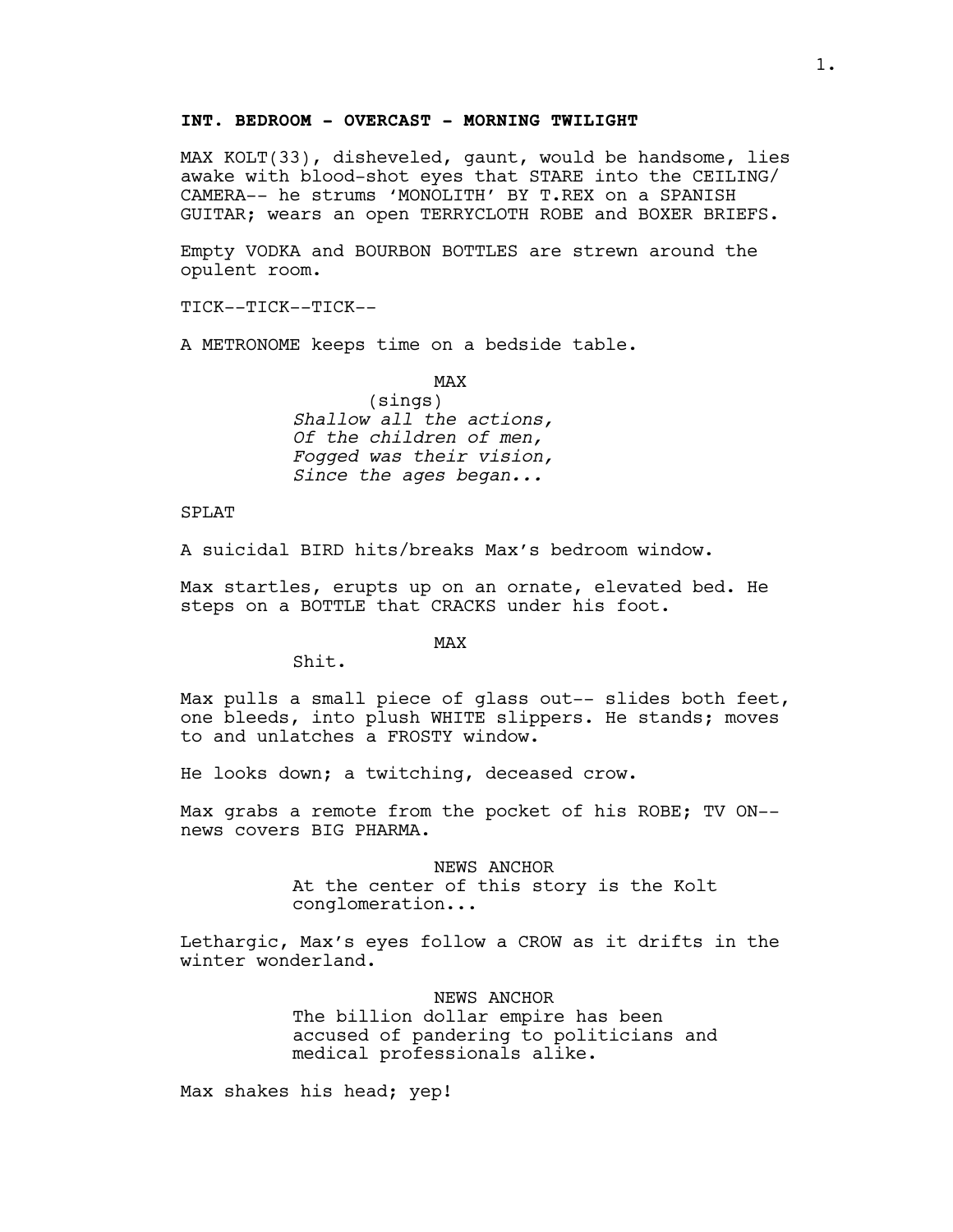Investigators say that important data regarding addiction rates of millions on the infamous opioid, Conoxy, was concealed for years.

Max sifts through an ocean of bottles.

#### NEWS ANCHOR

The hedge fund belonging to the heir and namesake of tycoon, Spencer Kolt, was targeted by an unknown source, who sent baked goods laced with Conoxy to the firm, bringing a spotlight to an endemic crisis.

Max finds a bottle with booze in it; chugs it.

### NEWS ANCHOR

The FBI searching for the vigilante responsible for this scheme. Spencer Kolt has been accused of moving billions offshore as the company collapses under lawsuits.

# **SUPER: KILLING KOLT**

NEWS ANCHOR (O.S.) Families of the deceased and addicted are calling for justice... Back to you Cindy.

He points the remote to the ceiling; TV OFF.

TICK--TICK--TICK--

The metronome swings in the background; Max, zombie-lie, gaze out the window.

> MAX (Robert Frost poem) *The way a crow, Shook down on me, The dust of snow, From a hemlock tree, Has given my heart a change of mood-- And saved some part of a day I had rued...* (a beat) So fucking beautiful.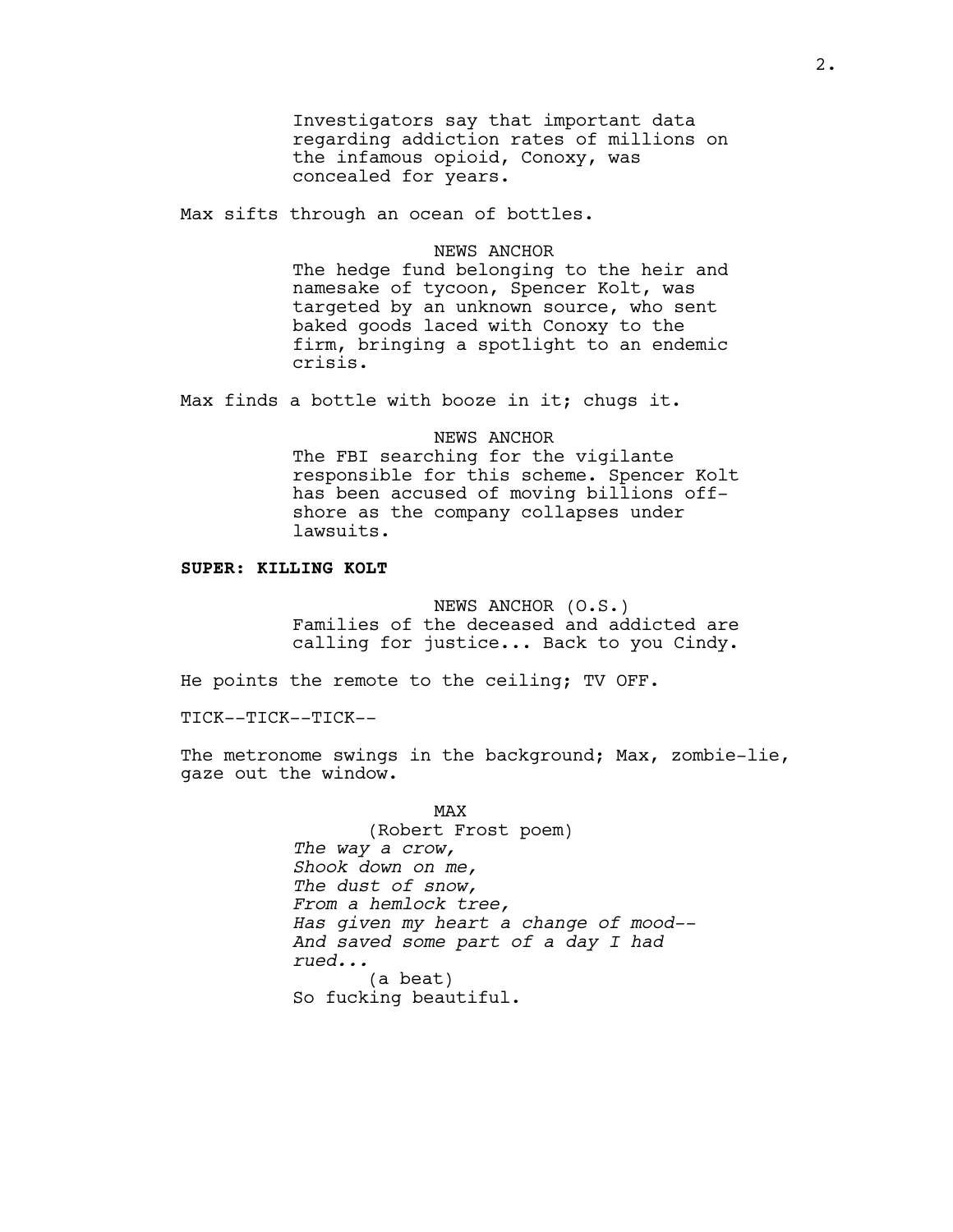### **INT. HALLWAY**

Max meanders through extravagance in his BOXER BRIEFS and open robe-- the halls are filled with extraordinary art; finally he reaches the,

### **INT. KITCHEN**

It's FILTHY, but grand. He makes tea; pours SCOTCH and HONEY into his cup.

#### **INT. KOLT ESTATE - MONTAGE - MAX CLEANING**

- Max wanders around an untidy manor picking up clothes.
- Cleans the kitchen.
- Empties plates/bowls of caked on carbs into the trash.
- Puts dishes in dishwasher.
- Wears FLOWERY DISH GLOVES; BLEACHES a sink/toilet.
- Scrubs the BATHTUB and separate SHOWER.
- Cleans a window meticulously.

### **INT. BATHROOM - MORNING**

Max's silhouette washes in a large, beautiful frosted SHOWER/STEAM ROOM.

He stands motionless under a stream of water as we TRACK around an ajar shower door.

The water BEATS off Max's face.

He lathers shampoo on his head-- with white, soapy hair, he lapses into staring at the wall.

### **LATER:**

Max stands at the bathroom sink with the medicine cabinet OPEN; he fumbles for a STRAIGHT RAZOR and SHAVING CREAM. He places them on the counter.

Pill bottles catch his attention. He grabs a few **PATIENT: MAXIMILIAN ALEXIS SPENCER KOLT III XANAX**/**ATIVAN**/**AMBIEN.**

Max gazes at the bottles; shakes his head NO; puts the bottles back; CLOSES the medicine cabinet.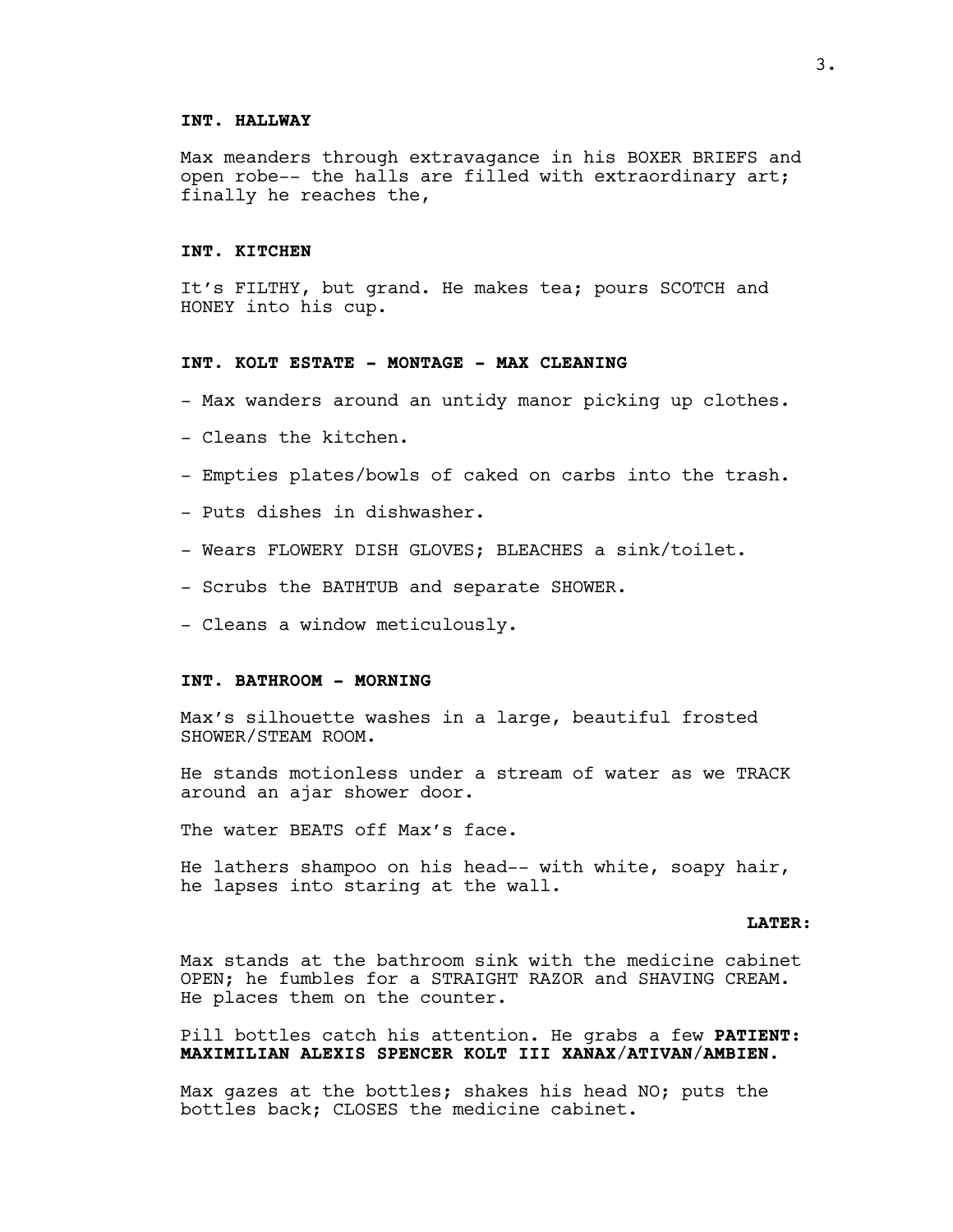He lathers shaving cream with a SHAVING BRUSH onto his face; begins to shave-- slow and deliberate.

Max creeps the BLADE down, down, down to his jugular. His stare goes from his beard to meeting his own gaze in the mirror.

> MAX NOW! Just DO IT you worthless piece of SHTT!

A beat.

DING DONG DING DONG

MAX

FUUUUCK!

Max throws the straight blade into the sink and rips a hand towel off the towel rack; it spins.

# **STAIRCASE/FOYER**

Max's obstinate; he walks down the stairs.

MAX

(murmurs) Goddamnit... --the hell is this?

Opens the door where the wholesome neighborhood postman DONNIE SPEER(50s), cheery, round and tall like Santa Clause without the beard, delivers a PRIORITY LETTER.

### DONNIE

Well hey there little Maxi!-- Guess you're not so little anymore! Got a letter here for ya. You feeling okay? You're looking pale.

### MAX

(upbeat) Hiya Donnie, yeah, not too bad-- Guess I could use some sun though huh?

#### DONNIE

Oh yes, I agree with that! It's that SAD time of year-- You know SAD as in S.A.D. Seasonal Affective Disorder. My wife- you know... Marie!

Max signs for the package, nods; feigns interest.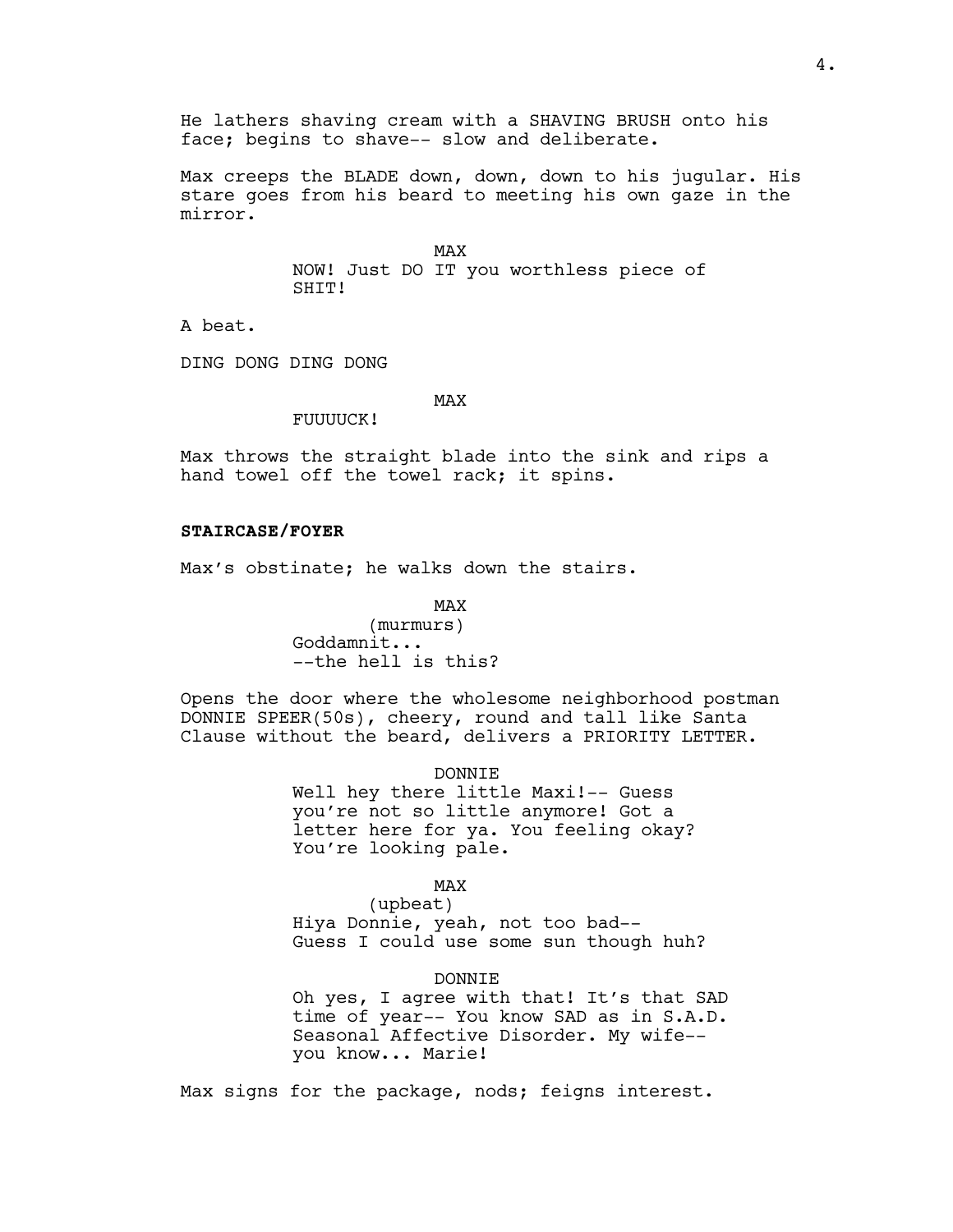## DONNIE

...Gets it and has to go to the tanning booth for her vitamin D! This has been a long stretch-- Either this weather or she or both are starting to *affect* ME!

Donnie laughs.

### MAX

Well thanks Donnie--

### DONNIE

No problemo Mr. Maxi! You have a good day, give your parents my best! Come on over to the pub sometime!

Max's stands impatient.

#### DONNIE

Haven't hardly seen ya! You know Estella's selling some of her photos there, so if you see anything you like!

MAX

Great-- well I'm workin' on something so you have my permission to leave any further deliveries just here-- I think it's safe!

**AERIAL SHOT**: Of the vacant estate.

CAW CAW a RAVEN'S SONG ECHOES the barren wood.

**BACK TO NORMAL.**

### DONNIE

You got it.

MAX (sincerely) Goodbye Donnie.

Max shakes his hand.

MAX ...Thanks for being you.

DONNIE Everything okay Mr. Maxi?

MAX Never better. Never better... You have a good one okay?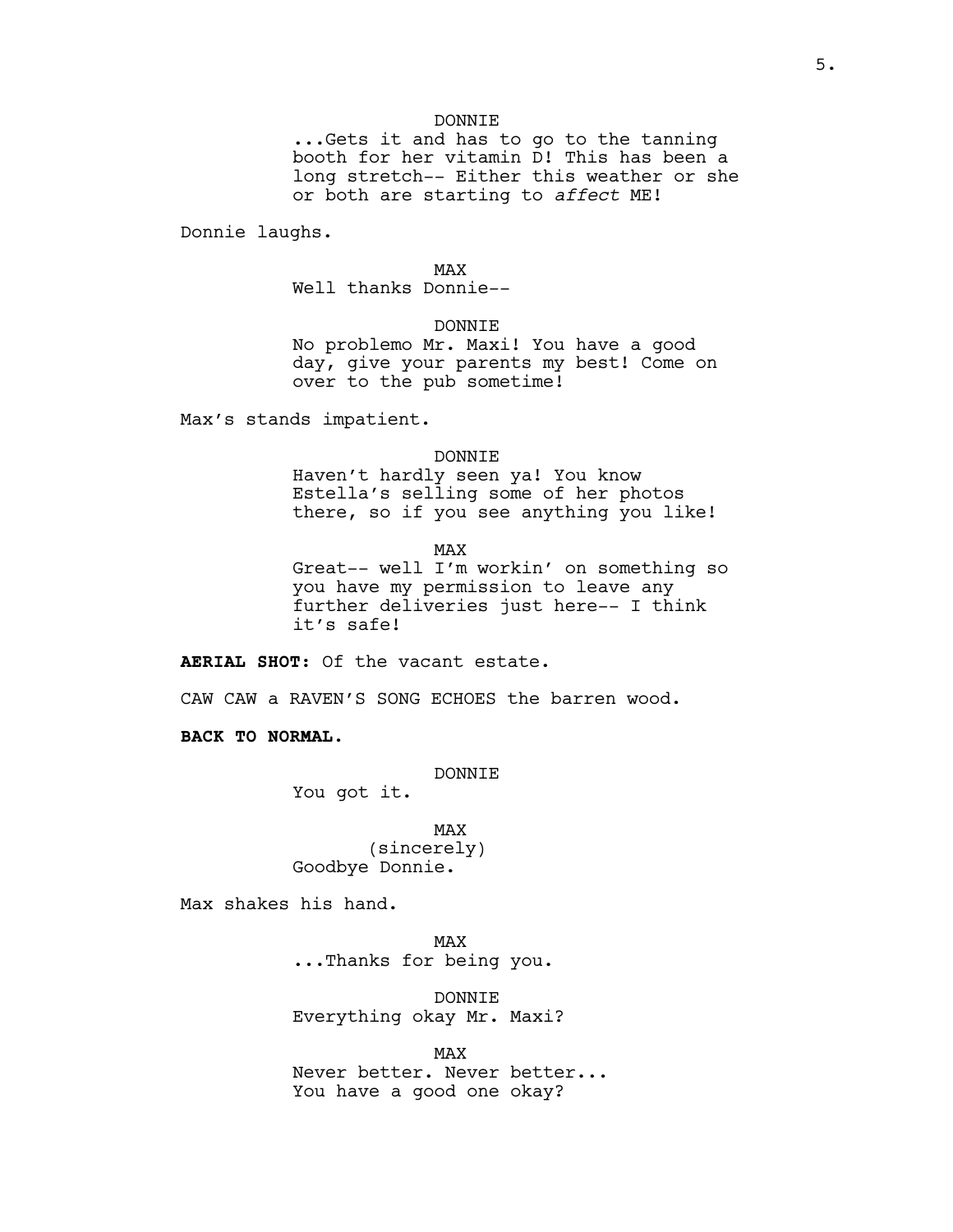**DONNTE** Okee dokee then... See ya-- You sure you're alright?

MAX

(big smile) *We all reveal our manifestations. This manifestation is over. That's all.* (a nod) You take care now!

Max closes the door on a pensive Donnie and throws the letter on a console in the foyer. It's from **KOLT INDUSTRIES**-- the family biz.

He sits on the stairs; glares at the letter.

He stands, retrieves it and heads to a,

## **INT. LARGE STUDY**

Max grabs a bottle of SCOTCH off the CRYSTAL BAR.

He opens the letter with a fancy knife; reads on in silence; tears up-- pain, the words hurt.

RIIIIIP

Down the CENTER of the LETTER into two.

He bunches it; throws it into a waste basket; chugs the SCOTCH; returns to the,

### **INT. BATHROOM**

Max stands in front of the mirror; grabs the BLADE and looks at his WRISTS. He starts to cut into one of them.

#### MAX

Down the road... Not across the tracks--

DING DONG DING DONG DING DONG DING DONG-- CONTINUES...

# MAX

## GODDAMMIT DONNIE!

Max grabs a bunch of TOILET PAPER-- wraps it around his wrist as he rushes out the door to the,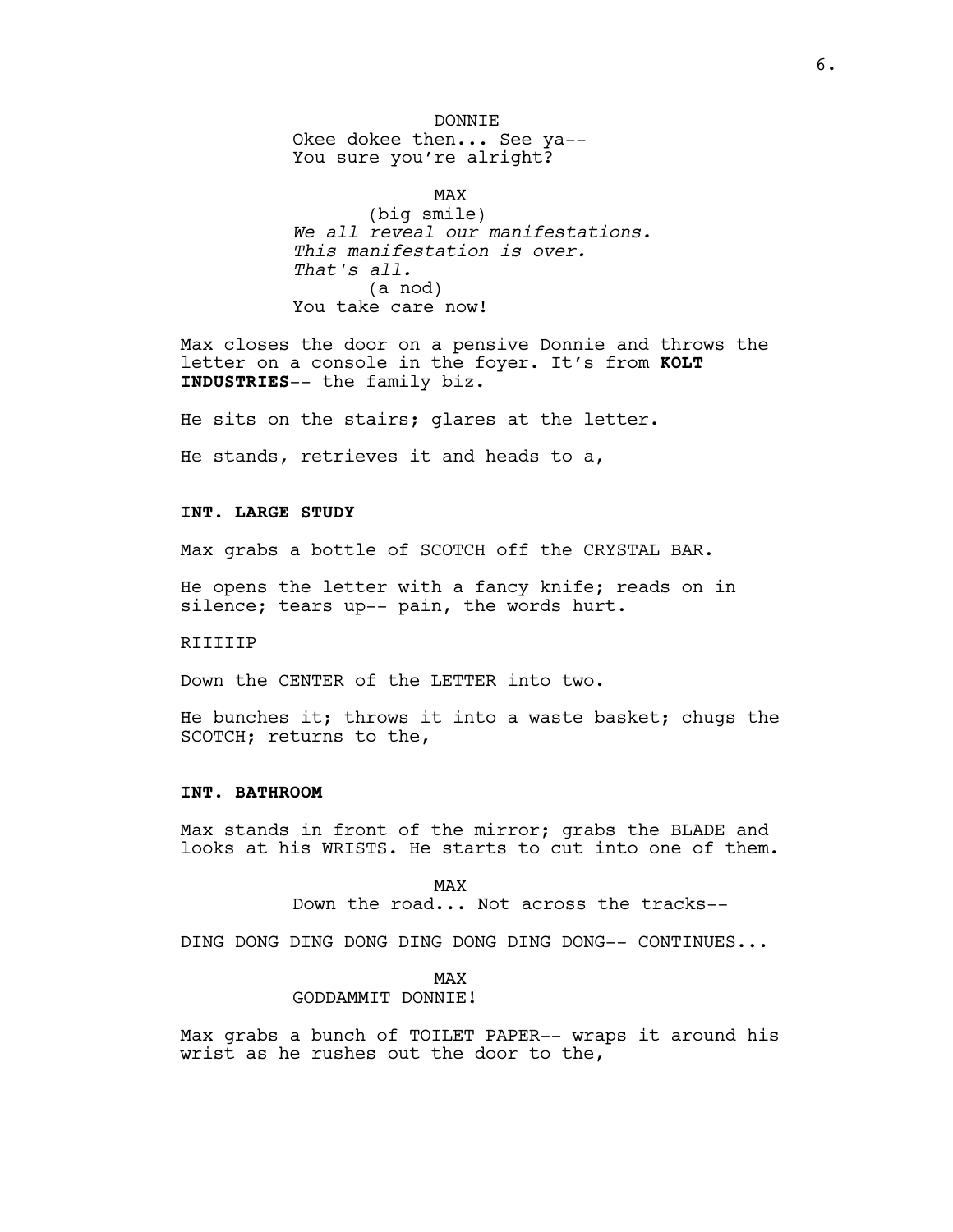Max hurls the front door open--

SUZY KOLT-CAMBELL(28), Max's socialite little sister 'Clueless' Cher version; KATIE DEVEREUX-MCINTYRE ESQ(32), London expat, overtly dramatic, Katherine Hepburn meets Elle Woods. Accompanied by their husbands, BRENDEN MCINTYRE(33) and TRÈS CAMPBELL(33), both resemble Max somewhat, friends of his since prep school, confident, handsome, pranksters.

SUZY

KATIE YOU'RE ALIVE!

BRENDAN

KOLLLLLLTTT

YOU'RE ALIVE!

TRÈS KOLLLLLLTTT

MAX What the fuuu...

SUZY Well hello stranger! (behind to the men) We had a bet-- (back to Max) But you're not dead so we win!-- Phew, it's freeeeeezing! Lemme in I couldn't find the key box--

They push their way through Max, into the foyer.

SUZY

(strokes Max's face) You look pale-- I might have some tanning spray in my bathroom.

Max swats her hand away.

Katie passes him; an air kiss to each cheek.

KATIE

You need some citrus dahling. You look scabby.

# MAX

Wait-- why're you--

SUZY

Mummy wanted her cerulean Dolce for the Maldives trip-- since the guys were en route anyway...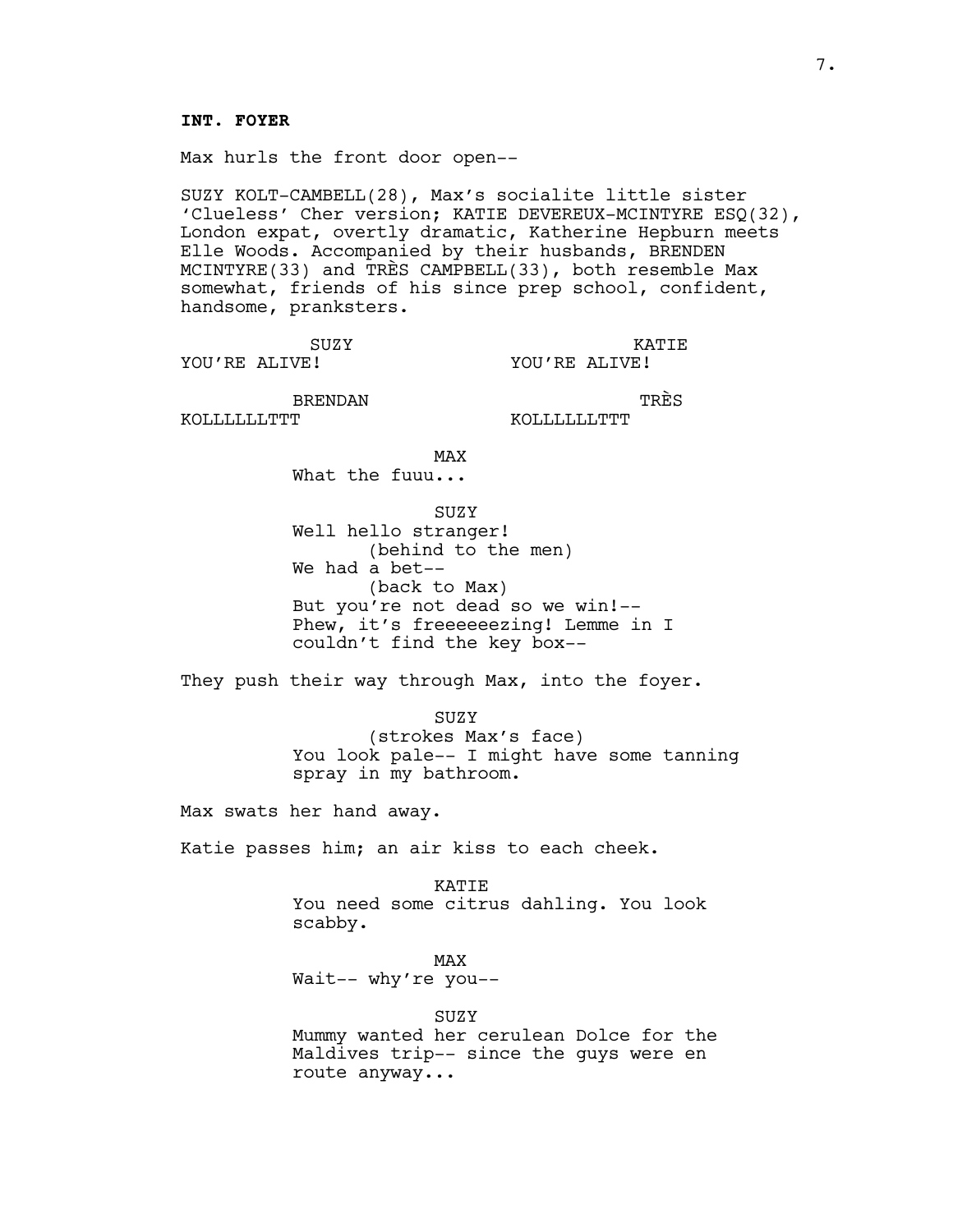Max leans against an elaborate hall table as everyone takes off their snowy boots.

> MAX Just as I was about to end it--

No one's listening to him. Max notices his blood through the toilet paper; he covers his wrist with his hand.

> MAX (to Brendan/Très) Wait... You guys were on your way?

TRÈS Yeah buddy! Don't you remember? It's

finally our turn on the roster!...

Max stares at Très.

TRÈS ...Ballambangjang Society-- we're conducting the rites this year?!

MAX

Oh shit!

### TRÈS

--And, to make sure you weren't stuck in a Stephen King novel! Damn, they sure picked *a* place to put the new Pledges through the wringer.

Brendan bear hugs an indifferent Max; head lock; noogie.

BRENDAN Good to see ya buddy. What'd ya get kidnapped by the vineyard or something?

Max holds his wrist; acquiescent.

BRENDAN What's up with ya?! Ya got no fire!

Brendan releases Max; no fun!

BRENDAN How long ya been up here now?

MAX

Six months!

SUZY

Sss--

Max leads the way, everyone follows to the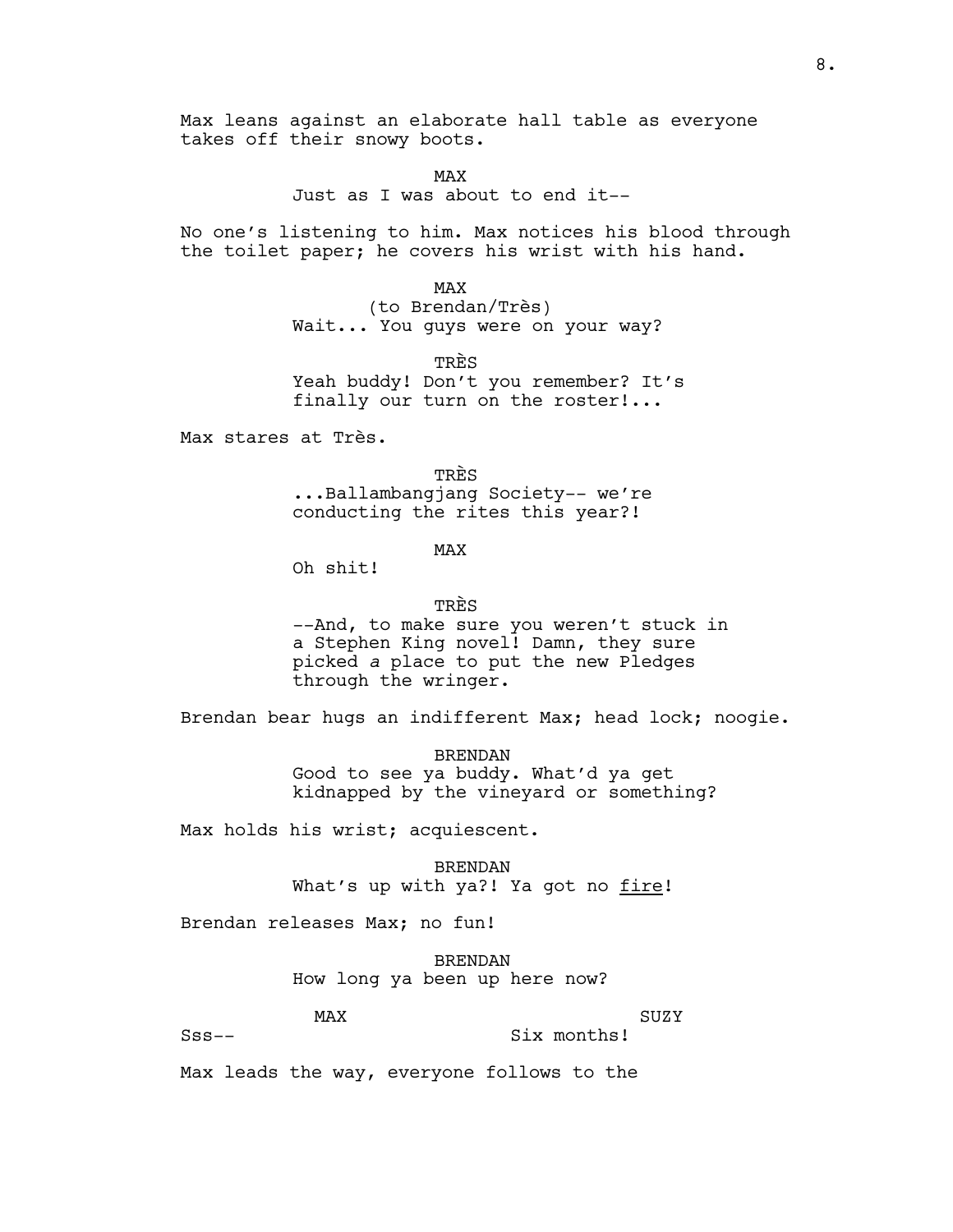### **INT. KITCHEN - MORNING**

It sparkles-- can the scent of bleach waft through the screen?

> SUZY Well! At least you've been keeping it clean! I'm. In. Shock. Actually-- This is Wendy level clean!

Max stops; turns to Suzy.

MAX

She did more than clean...

SUZY

I know, I know... but she was the best at that too! Mummy always said--

### KATIE

(cuts in) Your mother's taste is impeccable-- (looks at Brendan) I've been meaning to get her over to the house... We need help with the parlor.

BRENDAN Whatever you want babe-- all you. Wendy, Wendy? Why's that familiar?

SUZY She was our nanny-- Well, Max's more than mine... Made the best peanut butter--

MAX (cuts in) Fuckin' eh, you guys are early... Coffee isn't even on yet.

TRÈS Us married guys start the day early now!

SUZY Don't start about married life *again*.

TRÈS

Aw honey, you know how much I love YOU!

Très pulls Suzy off course; starts to kiss her.

BRENDAN

Early guys!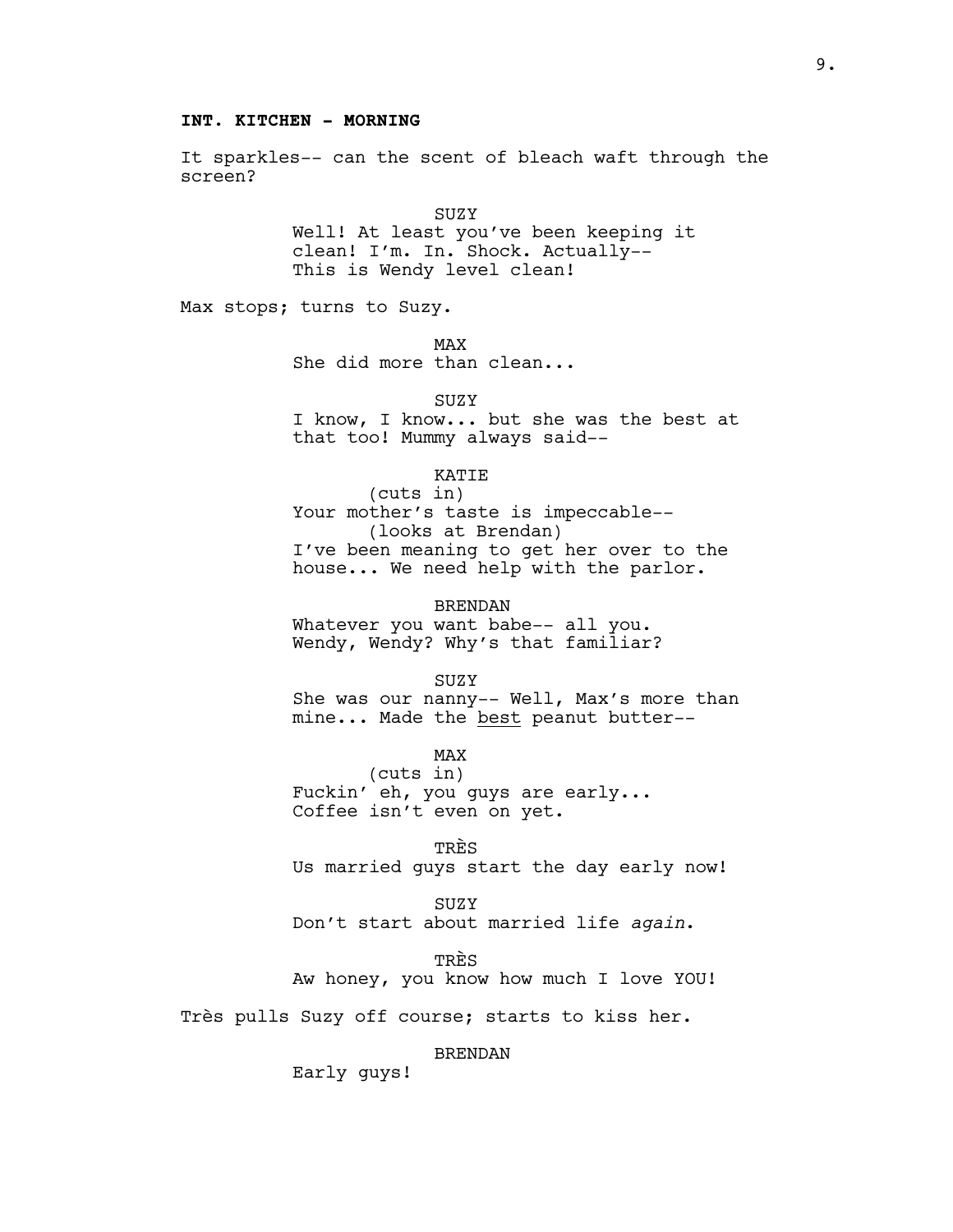TRÈS

Well, we aren't an old married couple like you two-- yet!

SUZY

C'mon--

(sotto to Très) I don't want *him* to feel like a third wheel.

## BRENDAN

That maneuvering you did with Kolt Industries was fucking brilliant man! Congrats.

### KATIE

Truly-- don't be surprised if you receive an offer from daddy's firm. I dropped your name and well let's just say you're a fucking rockstar at the Greene, Coxburn...

Max has an inconspicuous tremor; he fills a mug with water, downs it-- washes the mug.

#### **KATTE**

...And Devereaux fund-- but *most* importantly by proxy it makes *me* a star. Which is really all that matters eh! Who needs Yale Law with comrades like you!

CLOSE on Max; washes his wrist, a small WOUND coagulates.

DA DUM DA DUM DA DUM

**SLOWMO:** Max's HEART RATE and BREATH RACE--

**OUT OF FOCUS:** the friends laugh in the background, take off their coats and hats while Max grabs paper towel; wraps his wrist.

**BACK TO NORMAL:** Max composes himself without notice.

MAX

Coffee? Tea?

KATIE

I can't remember the last time I was in this kitchen! Illumination night? 2012?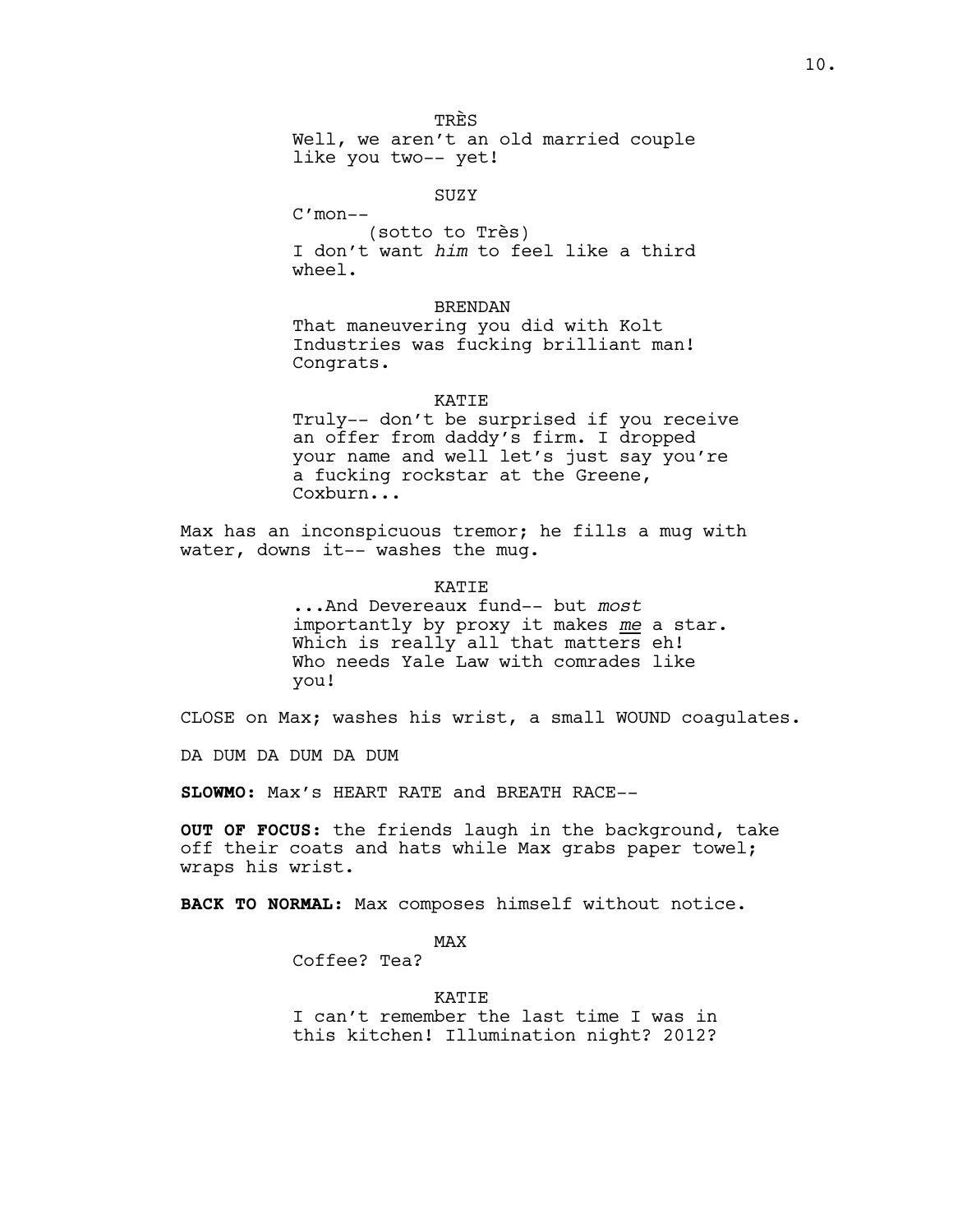Also known as the last time 'Cash' Kolt here was willing to leave the moneysoaked shores of Manhattan for this shabby lil' colony-- Fuck remember THAT party...

#### BRENDAN

Epic. We had that rented slide from the balcony to the pool...

TRÈS

(points out the patio doors) Fuck that! My legendary flip from that balcony, into the pool!

SUZY Let's retire that shall we?

MAX No coffee left-- Just Perrier, vodka, cognac...

KATIE Uch, Perrier... You *are* depleted.

Très and Brendan look at each other and back at Max.

### BRENDAN

We brought your fav...

Brendan retrieves a bottle of SCOTCH from his inner COAT pocket.

MAX

(redeemed) Dalwhinnie?

### BRENDAN

You know it.

# KATIE

Um-- hello! It's 9:45 AM! (to Max) Don't worry-- We figured from your parents that your supplies were limited...

MAX Yeah? You spoke to them?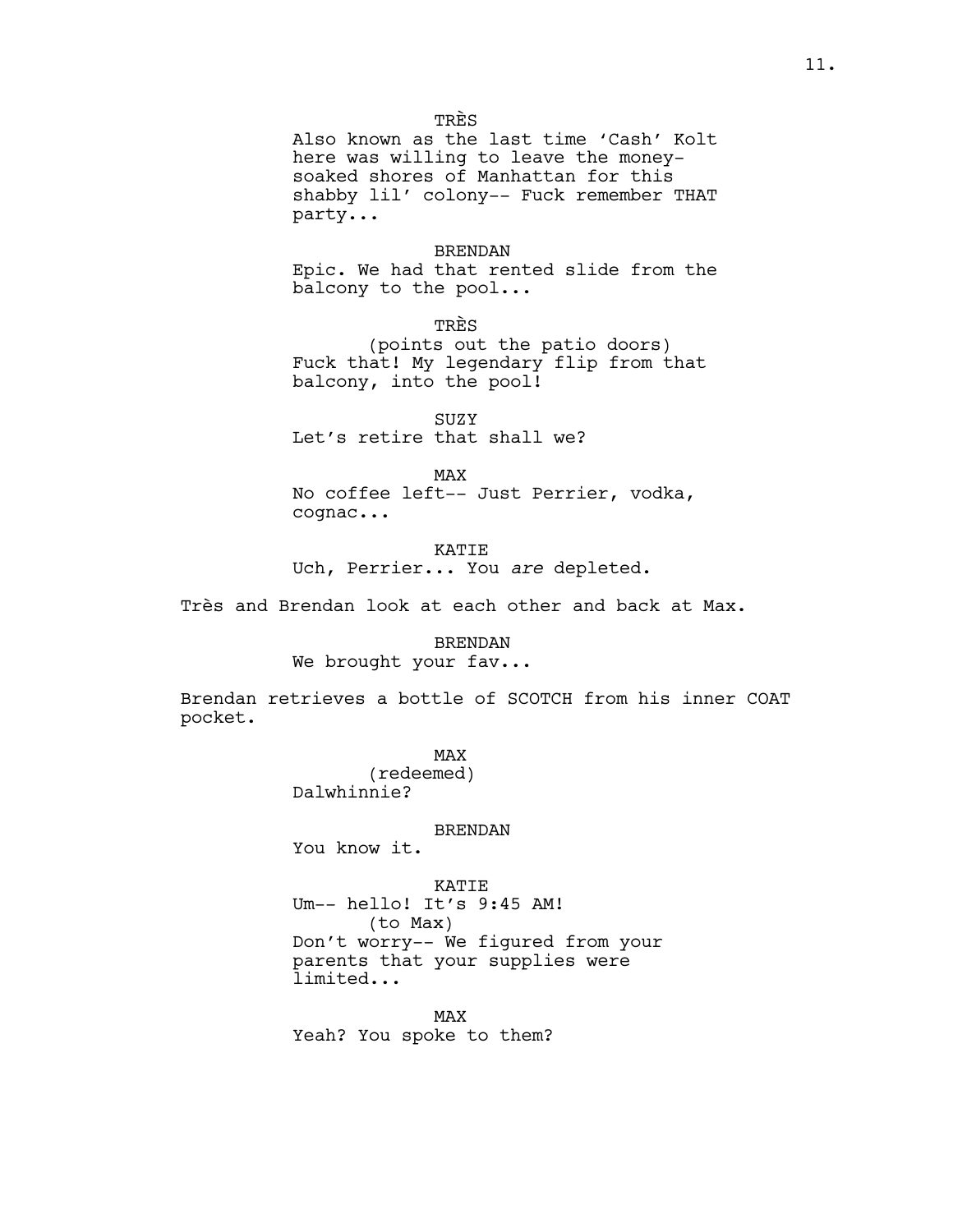The guys are en route to the cabinet; grab SHOT GLASSES.

BRENDAN I'm off the clock babe! C'mon no judgment.

Brendan breaks the seal of the DALWHINNIE BOTTLE.

MAX (grabs the bottle) Well fuck... don't shoot the good stuff.

Exchanges the Dalwhinnie for a VODKA BOTTLE.

MAX

Here.

Max pours six shots of vodka.

TRÈS (shot in each hand) Brothers of Ballambangjang--

TRÈS Dum vivimus vivamus! BRENDAN Dum vivimus vivamus!

MAX

(sotto) Dum--

CLINK CLINK

One shot, then the other, down the hatch.

Brendan walks over to Katie, kneels before her; kisses her hand.

> BRENDAN I am rejuvenated, my queen. Now, how may I satisfy any whim you may desire?

His kisses move up her arm-- Gomez style.

KATIE Charming... groceries!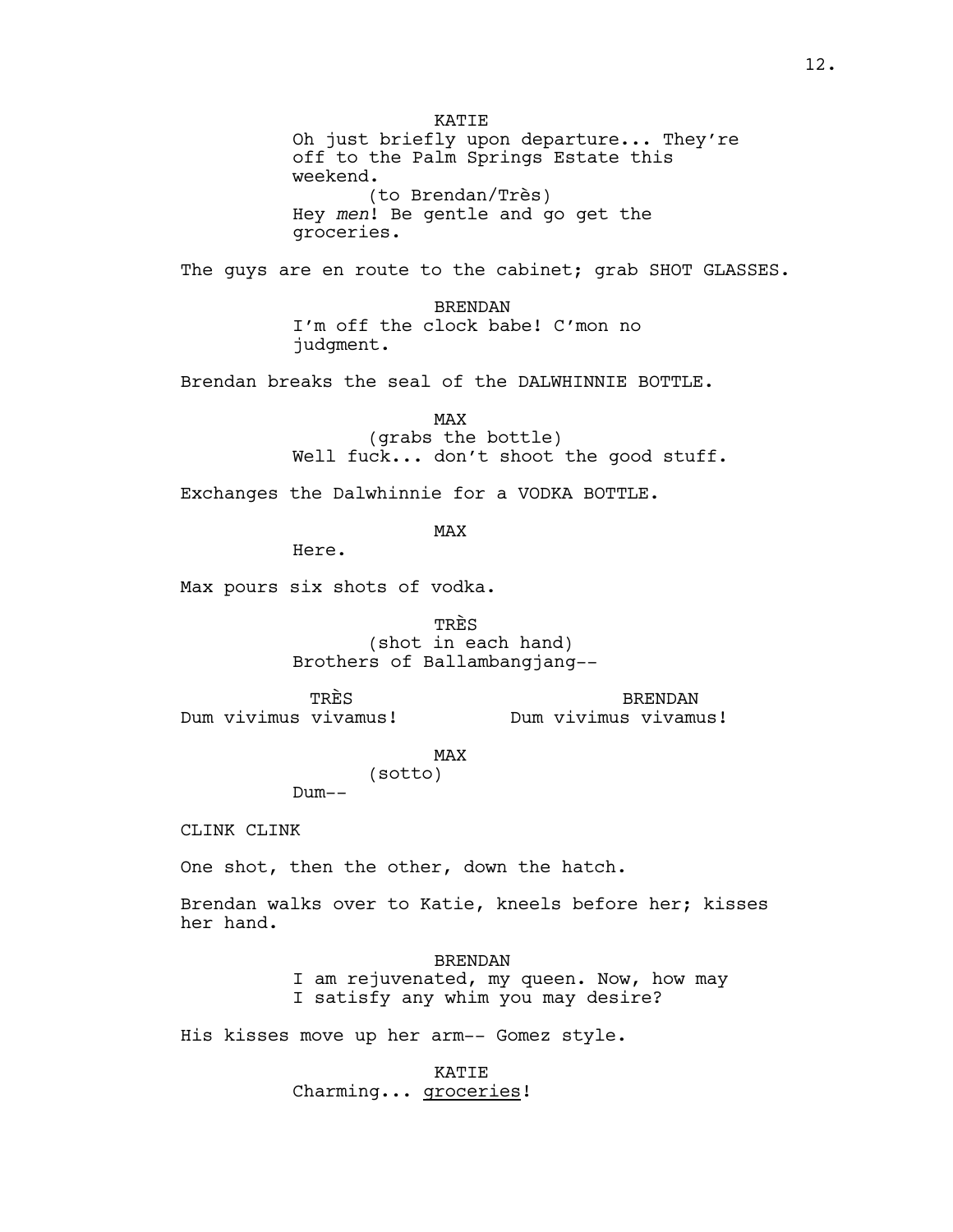## BRENDAN Sure you don't need *anything* else?

KATIE Down boy! Get to it. Chop chop!

#### **EXT. KOLT ESTATE - CIRCULAR DRIVE - SNOW FLURRIES - DAY**

Max, still in an open robe and underwear, wears gloves and winter boots.

Alongside Brendan and Très, who dons a RUSSIAN HAT, they all grab PAPER BAGGED GROCERIES, out of a TESLA MODEL X.

> BRENDAN Put something on you crazy fuck, it's twenty degrees!

> > MAX

That's what the alcohol was for, keep the blood circulating--

The guys walk to and fro as they stack groceries by the front door.

Très takes off his clothes; throws them inside.

BRENDAN What the shit are ya doing now?

TRÈS Well, he's right! Gotta get into the spirit of the weekend bruh!

### PLOP

A grocery bag hits the ground; Brendan strips.

The men walk back and forth in their underwear, boots; Très in his Russian Hat.

> BRENDAN So how's the book comin'?

### MAX

Book?

### BRENDAN

Suzy said you were writing a book or something? Never figured you for Hemingway... Though you quote that shit ALL the time!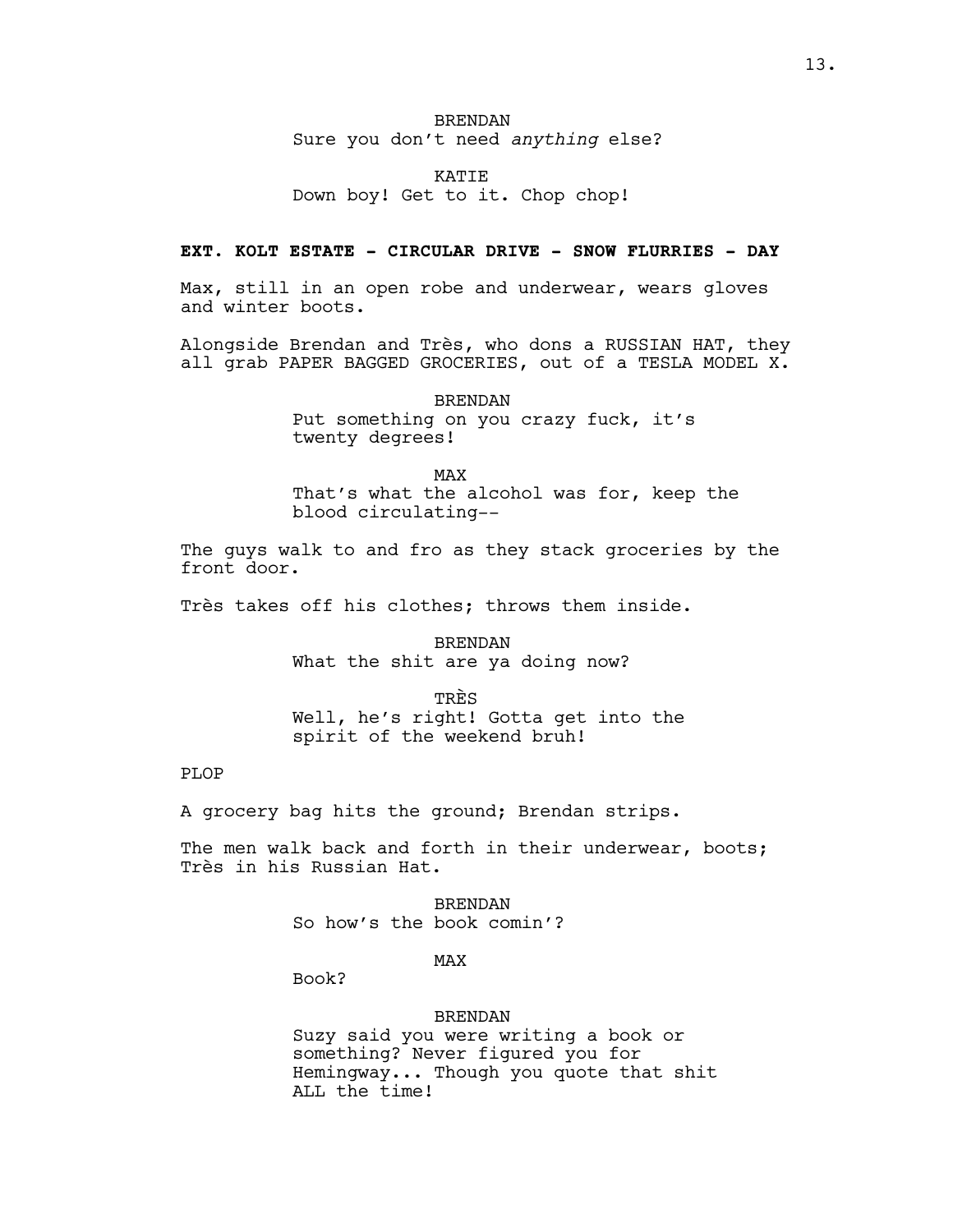Très averts his eyes down to the grocery bag.

MAX

(nervous chuckle) Oh that... you're right-- no Hemingway here. 'Twas a failed experiment.

Max grabs a CARDBOARD BOX full of BOOZE; encounters Brendan who stares into him.

> BRENDAN So when'd you give up?

# MAX

This morning.

Brendan continues to the trunk; grabs SUITCASES.

BRENDAN Now that's divine timing mon frère.

Brendan HOWLS; it ECHOES back-- again.

Très stops shuffling bags inside; HOWLS as he walks toward Brendan.

MAX

(sotto) You have no idea.

Max looks up to the sky.

# MAX AHHHHHHHHHHHHH!

His SCREAM overpowers the HOWLS. It ECHOES.

The guys look at one another and shrug.

# BRENDAN

AHHHHHHHHHHHH!

## TRÈS

# AHHHHHHH--

Très chokes on the frigid air; coughs.

BRENDAN Alright, Kolt you got that round.

Max stares ahead, into the CAMERA, into nothing; robotic.

MAX

Cool bro.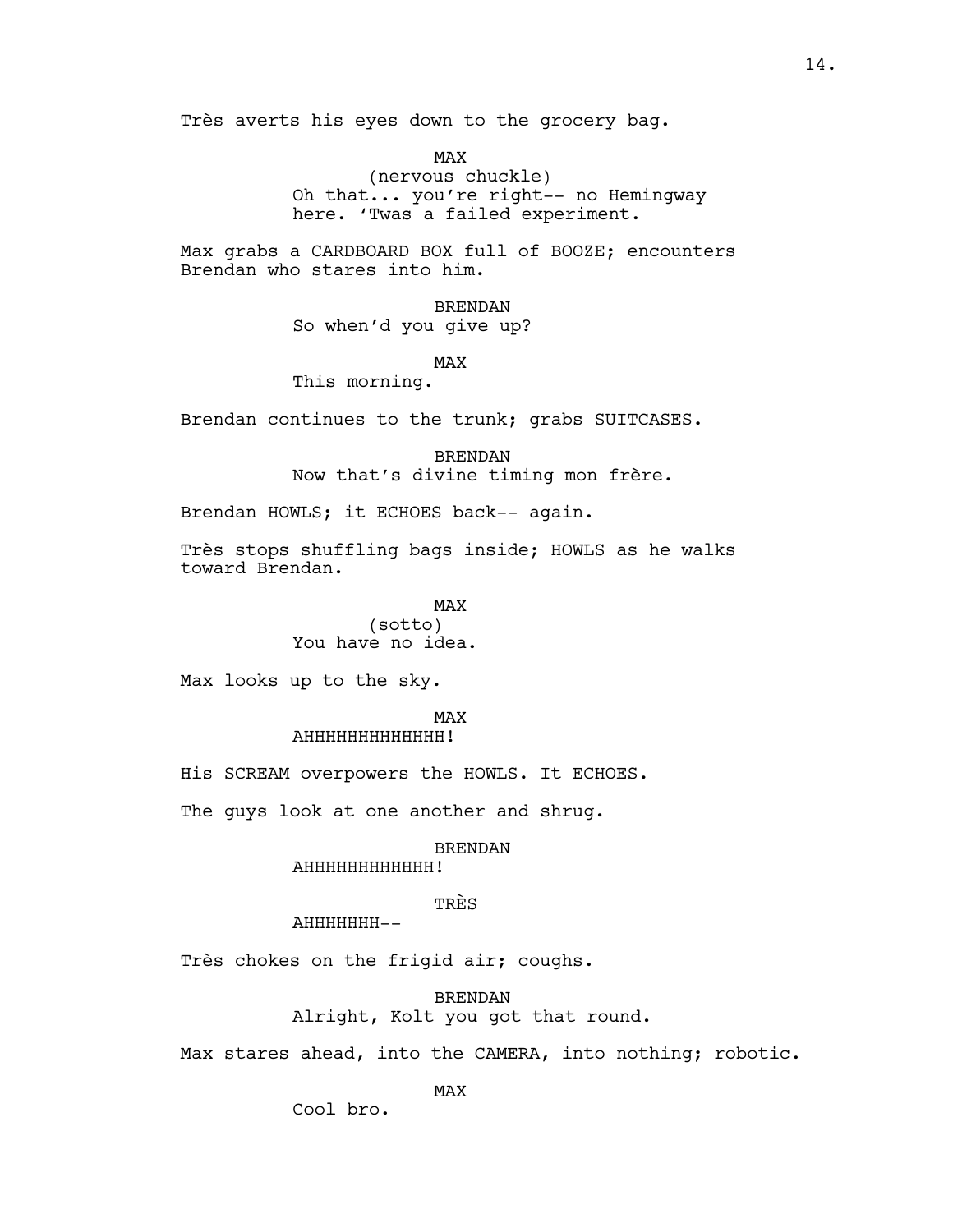The mansion is quiet amongst the stillness of frozen tundra; SMOKE plumes from the main chimney.

> BRENDAN (O.S.) So, Davenport's kickin' it off at his place... We gotta be there by like nine.

## **INT. LIVING ROOM**

The men sit around a large roaring FIREPLACE; still in underwear. All are toasty with large glasses of scotch.

MAX

Uch, Davenpiss.

#### BRENDAN

C'mon.

MAX

What?! He pissed the bed every time he passed out-- fuckin' disgusting.

BRENDAN Well, his fund is kickin' ass right now. All I'm sayin'.

MAX

So the coke problem is worse...

BRENDAN

(laughs) Isn't that fuel in the financial district?

MAX That's how I know. Fuckin' blow. Goddammit now I want some.

Très starts to SNORE.

Brendan grabs a FORBES MAGAZINE from the coffee table and throws it at Très who startles.

> TRÈS Yep... I'm up.

BRENDAN (yells) Ohhhh honey!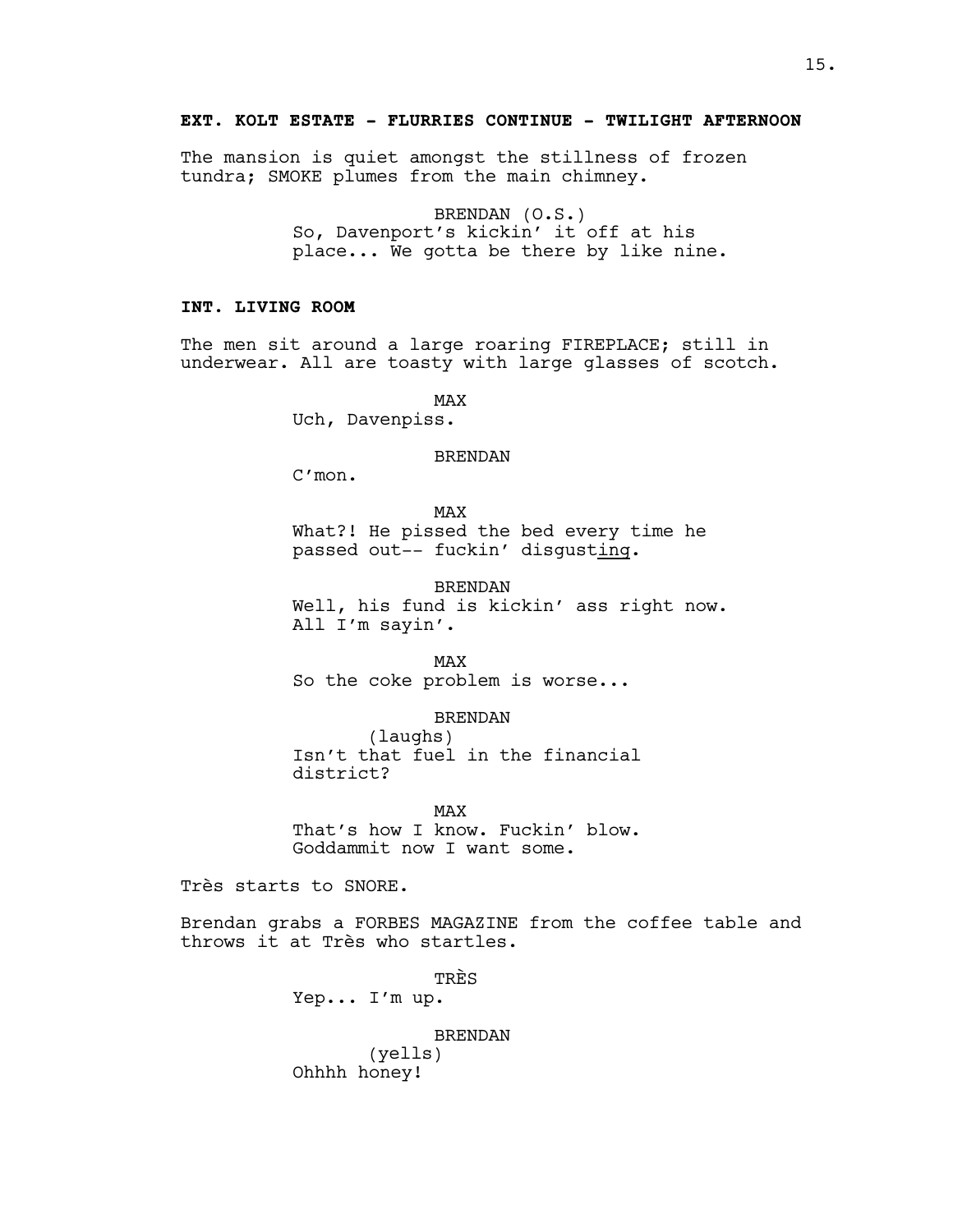Katie pokes her head from the kitchen; a distance from the living room.

#### KATIE

Yes beloved.

BRENDAN (Terminator voice) *We need coffee from the future*.

# KATIE

What?!

BRENDAN Can you make us coffee precious?

KATIE Only if you put on clothes. Dinner's almost ready.

Suzy, already on her way, marches through the DINING ROOM; towards them.

> BRENDAN Uch... no monkey suit. Not yet!

Suzy's in the Living Room; shakes a spatula at them.

SUZY No shoes, no shirt, no service.

She whips back-- a humorous, long trek, to the wing of the kitchen.

The men retreat to their lodgings.

#### **INT. DINING ROOM - EVENING**

Lit with candles, a LONG DINING TABLE has Suzy and Katie at either end as the men sit in FULL TUXEDO; piping hot food in front them.

> KATIE You blokes look dashing! I wish this was a co-ed party... I wanna dress up!

> > SUZY

Me too!

Everyone eyes the other.

**CUT TO:**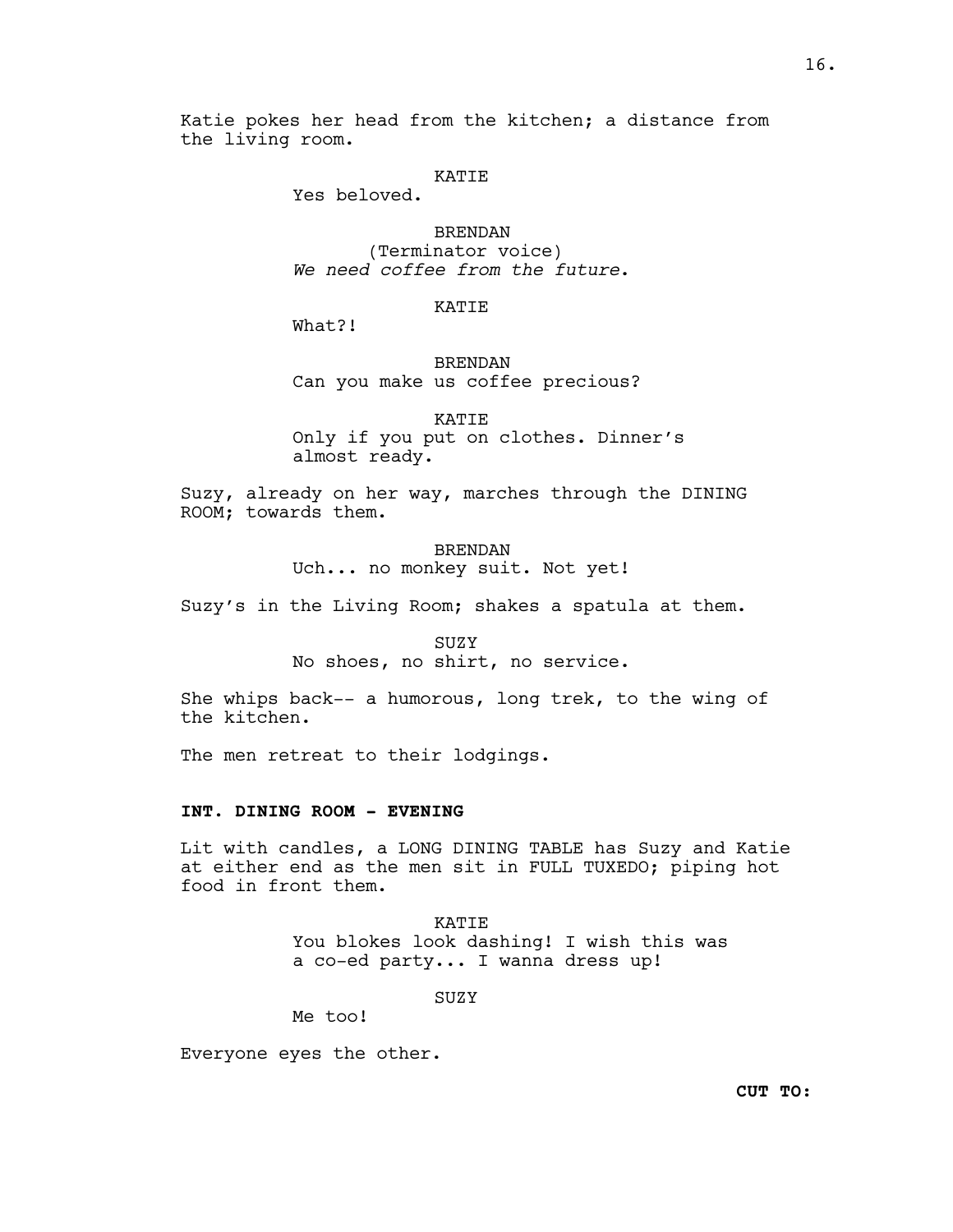## **INT. DINING ROOM - LATER**

The exact same scene; but Suzy and Katie in BALLGOWNS.

SUZY That Dior is *stunning* on you. I knew it would fit. It's too long for me. You want?

KATIE (doesn't matter where) You don't think it slouches here.

SUZY It's supposed too. And I won't be wearing it anytime soon.

MAX Alright, alright, I need food. Can we eat already?

TRÈS

A toast! (stands) To my beautiful wife... Happy nine month anniversary to us!

CLINK, CLINK, CLINK, CLINK

Max licks his lips; so hungry.

TRÈS And in another nine months... Well, (looks to Suzy) Six now right?

Max starts to dig into his plate. Suzy stands and moves closer to Très. Brendan and Katie wide-eyed.

KATIE

No! Really?!

## MAX

Huh?

SUZY Yep, in six months we'll have a roommate for the next eighteen years!

Brendan and Katie erupt out of their chairs. Max eats.

KATIE How exciting! When are you due?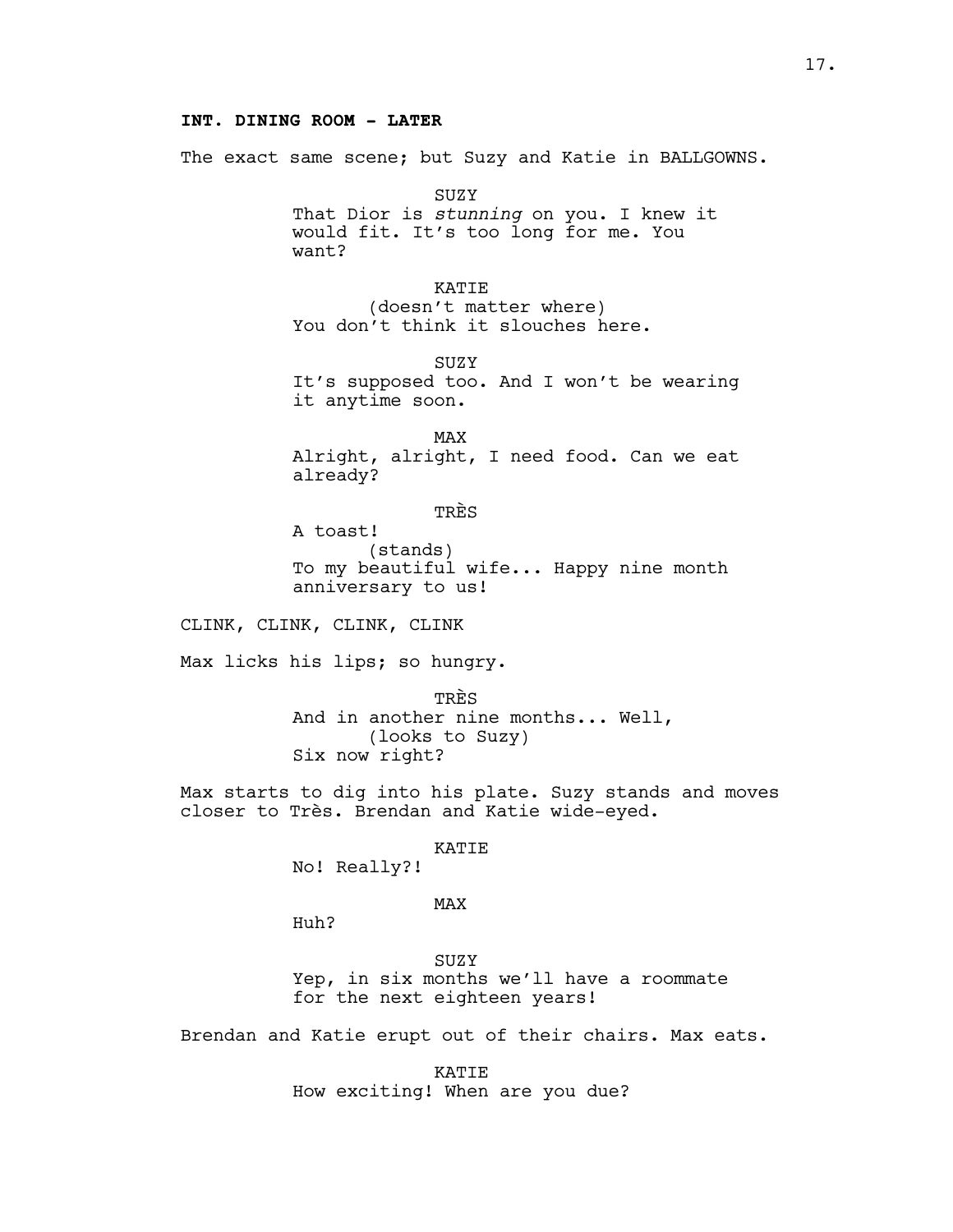At band camp!

# BRENDAN

(to Très/handshake) Congrats buddy! Well at least we know now you didn't fry them sperms of yours- that one time...

Brendan and Très stare at each other; grins to smiles.

TRÈS

BRENDAN At band camp!

MAX (sotto/between bites) We don't know that, yet...

SUZY My child's father everyone!

TRÈS What babe? We gotta do it. It's a tradition! (serious) If anyone... I mean ANYONE! Ever... EVER! Declares, at any point! During a sentence, 'that one time' or 'one time at'-- it must immediately be accompanied by 'band camp.' American Pie was our anthem.

Brendan fake cries.

BRENDAN That was beautiful man. You're gunna be a great dad.

The guys high five and bring it in. The women laugh.

### SUZY

(to Max) So mister uncle man! You excited?

#### MAX

Sure... *Why not*-- You think it'll get your original nose?

SUZY

(scoffs) Wha-- why would you even say that?

TRÈS

Original what?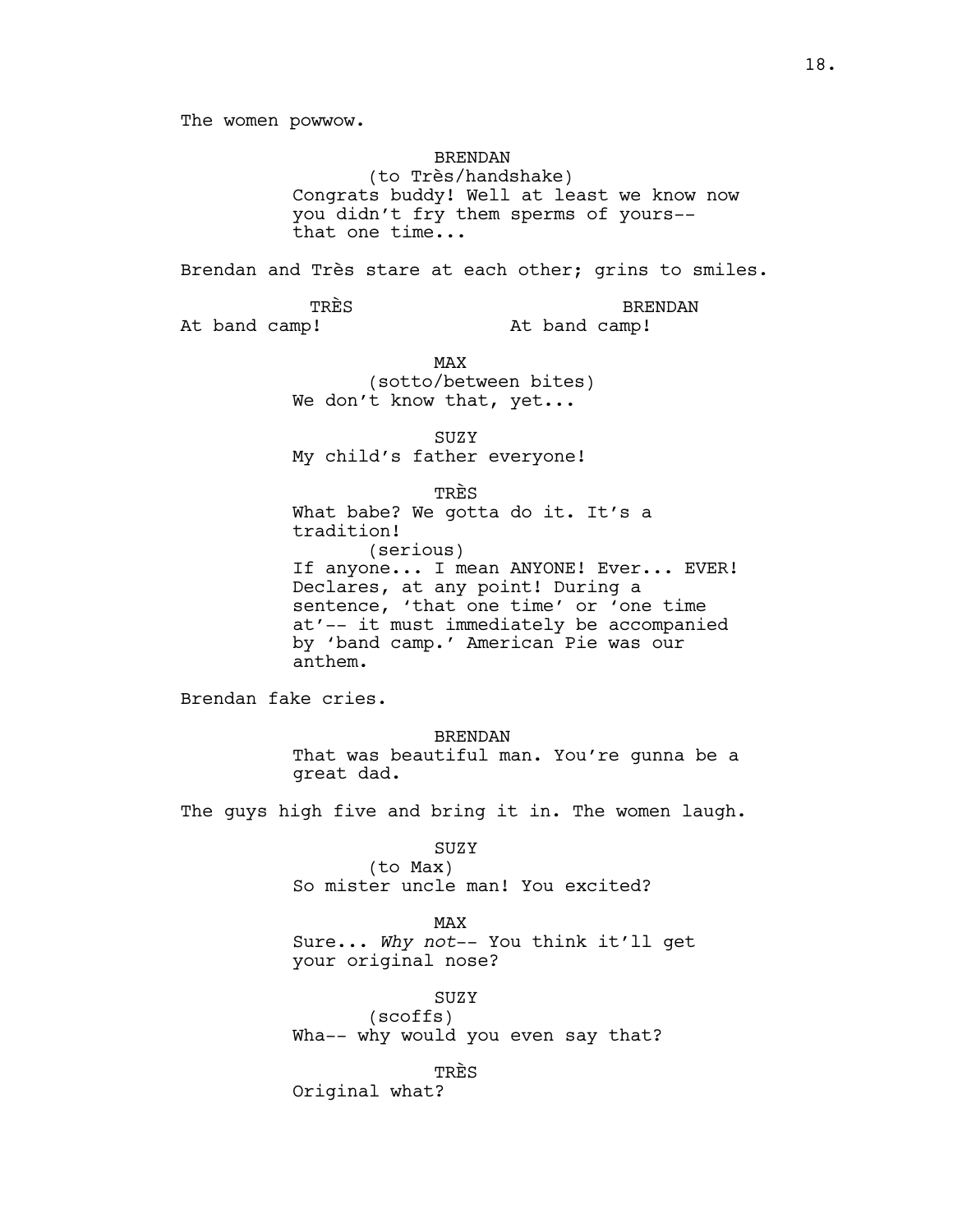(mid-bite) Well sorry... didn't think you guys had secrets from each other.

Suzy takes the LARGE GLASS of RED WINE in Katie's hand and pours it on Max's head-- he continues to eat.

#### SUZY

Jackass.

SWISH SWISH

Suzy's dress RUSTLES as she storms off-- Katie grabs the BOTTLE OF WINE off the table with Max's WINEGLASS; she pours, mid-air, as she RUSTLES after Suzy.

> KATIE Darling... everyone has rhinoplasty!-- I couldn't even tell!

> MAX It's biology you know! You can't hide behind that mask your whole life!

SLAM - a door from somewhere distant.

The men sit down to the table.

TRÈS Are you high? What the fuck?...

Très shoots his SCOTCH. Max continues to eat; unapologetic.

## MAX

A bit.

# TRÈS

Was it bad?

Max's eyes widen as he chews; he raises his hand to his face, rests the back of his palm on his nose and cocks his fingers down-- BEAK-LIKE.

Brendan chuckles; contorts his face PHEW; takes a swig.

TRÈS ...Oh Lord-- sweet child'a'mine.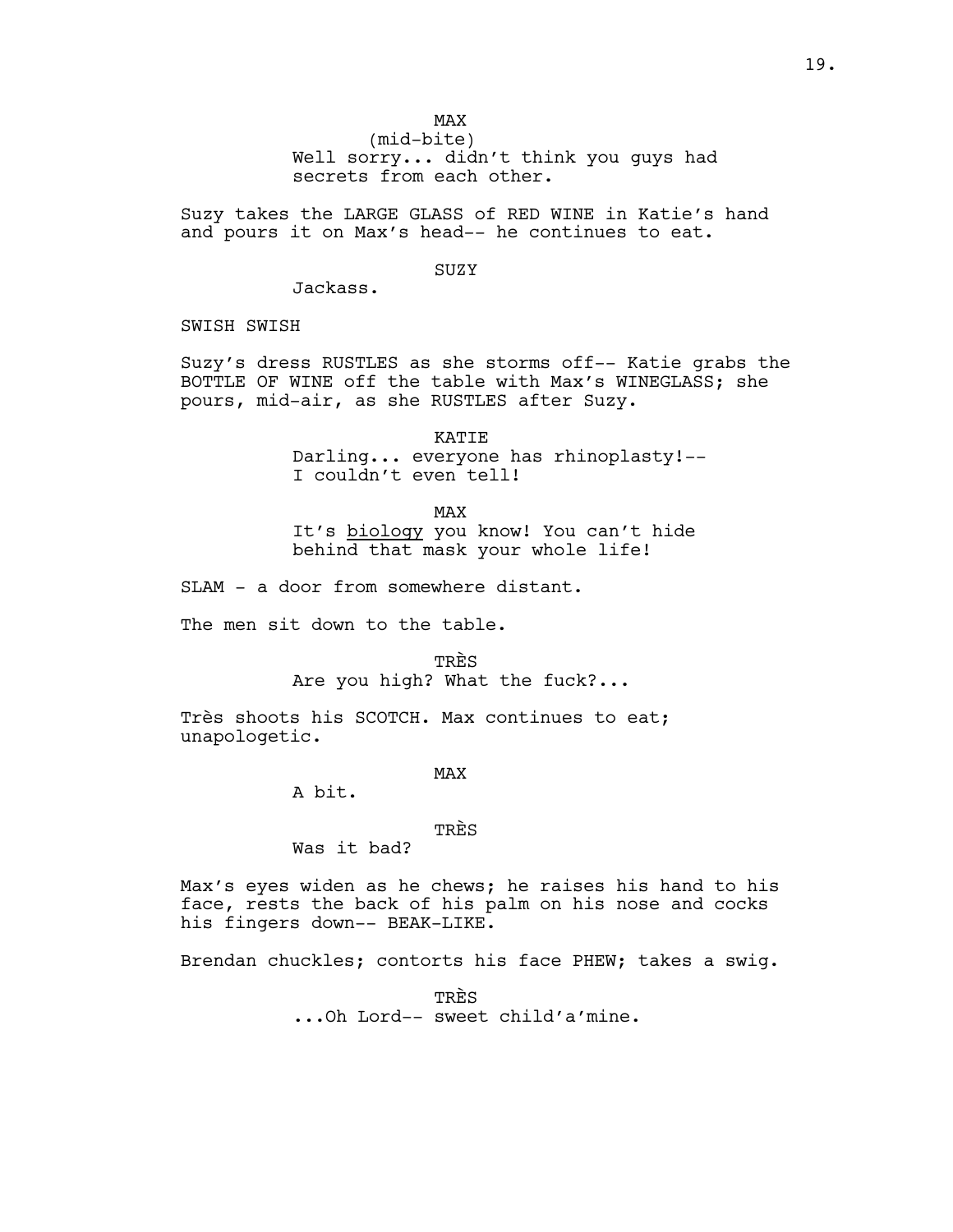## **EXT. DAVENPORT'S MANSION - NIGHT**

The guys pull up to a daunting GOTHIC MANSION-- Eyes Wide Shut style. The driveway is lined with elaborate TORCHES.

A PLUMP ENGLISH BUTLER, Hitchcock-like, greets the Tesla with six BOURBON filled CRYSTAL GLASSES on a SILVER TRAY.

TWIN TEENAGE BOYS valet as they open the car doors; smoke pours out; 90's RAP BLARES.

Très retains his breath as he holds an impressive small BONG. Max's collar and shirt still stained with RED WINE.

> TRÈS (coughs/exhales) You gotta hand it to him... Davenport knows how to throw a shindig.

Max and Brendan grab a bourbon. Très takes another hit.

TRÈS

(to the bong) Fuck I forgot how good Sheeba is.

MAX

Can't beat the original. You know what man, I want you to have her.

TRÈS Dude! For real? I'm touched.

MAX Welcome to fatherhood!

### BRENDAN

(slaps himself) Fuck I told you I'd get a contact high. I need to wake up-- weed slows me down!

MAX

That so bad?

### BRENDAN

You slow down you die man... You gotta always be pushing forward. Sharks don't stop swimming when they sleep, they only stop swimming when they die!

### CLINK/SMASH

Brendan cheers' the bourbon too hard-- it breaks Max's glass. Max clenches the jagged crystal; it cuts into his LEFT hand's flesh.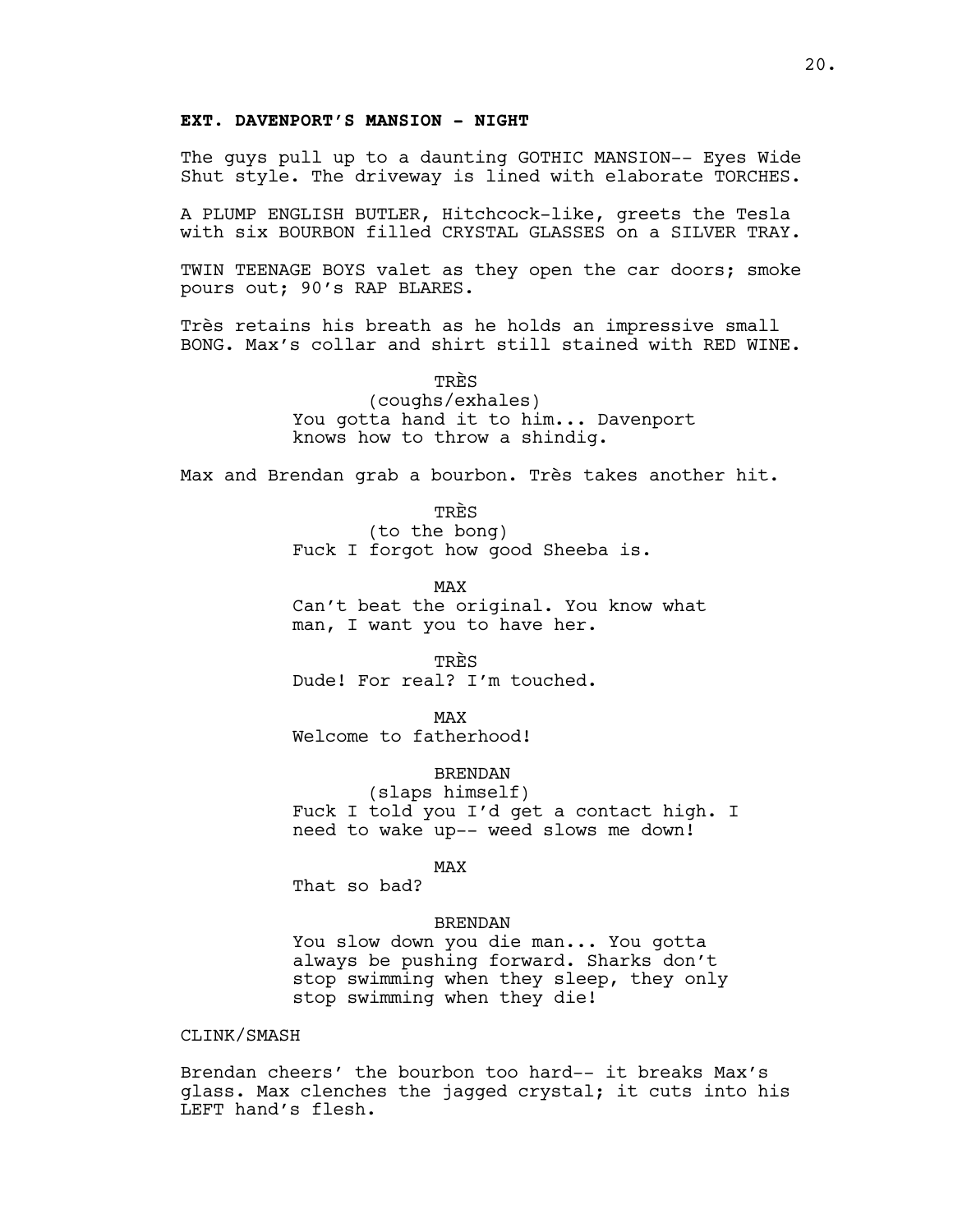The unemotional Butler reaches out a handkerchief.

PLUMP BUTLER

The maid in the kitchen can service you.

Max downs another bourbon off the tray; throws the bloody crystal into the hedges; grabs the handkerchief; wraps the wound.

> MAX Mmmm... tempting, haven't been serviced in a while. (winks/english accent) *No need good sir. The bourbon's properly sanitized the wound-- Ay, ay, a scratch, a scratch.*..

Max watches the blood seep through; he looks up at the mansion.

MAX

(sotto) *...Marry, 'tis enough-- I am hurt. A plague o' both our houses--*

He grabs a bourbon for the road; Très gets the last glass as all go inside to,

# **INT. DAVENPORT'S GRAND FOYER**

A golden PALATIAL INTERIOR; opulence drenches this residence-- Louis the XIV style.

Upon entry a SERVANT, WALLY(28), tall, wholesome, cute, holds a SILVER TRAY with ROWS of COCAINE and a small CRYSTAL GLASS with SHORT METAL STRAWS.

> BRENDAN Fuck, I'm so sorry man.

> > MAX

(grabs a straw) Fuckin' Davenport, (snorts a line; another) Move fast and break things right?

Brendan grabs a straw; snorts his line.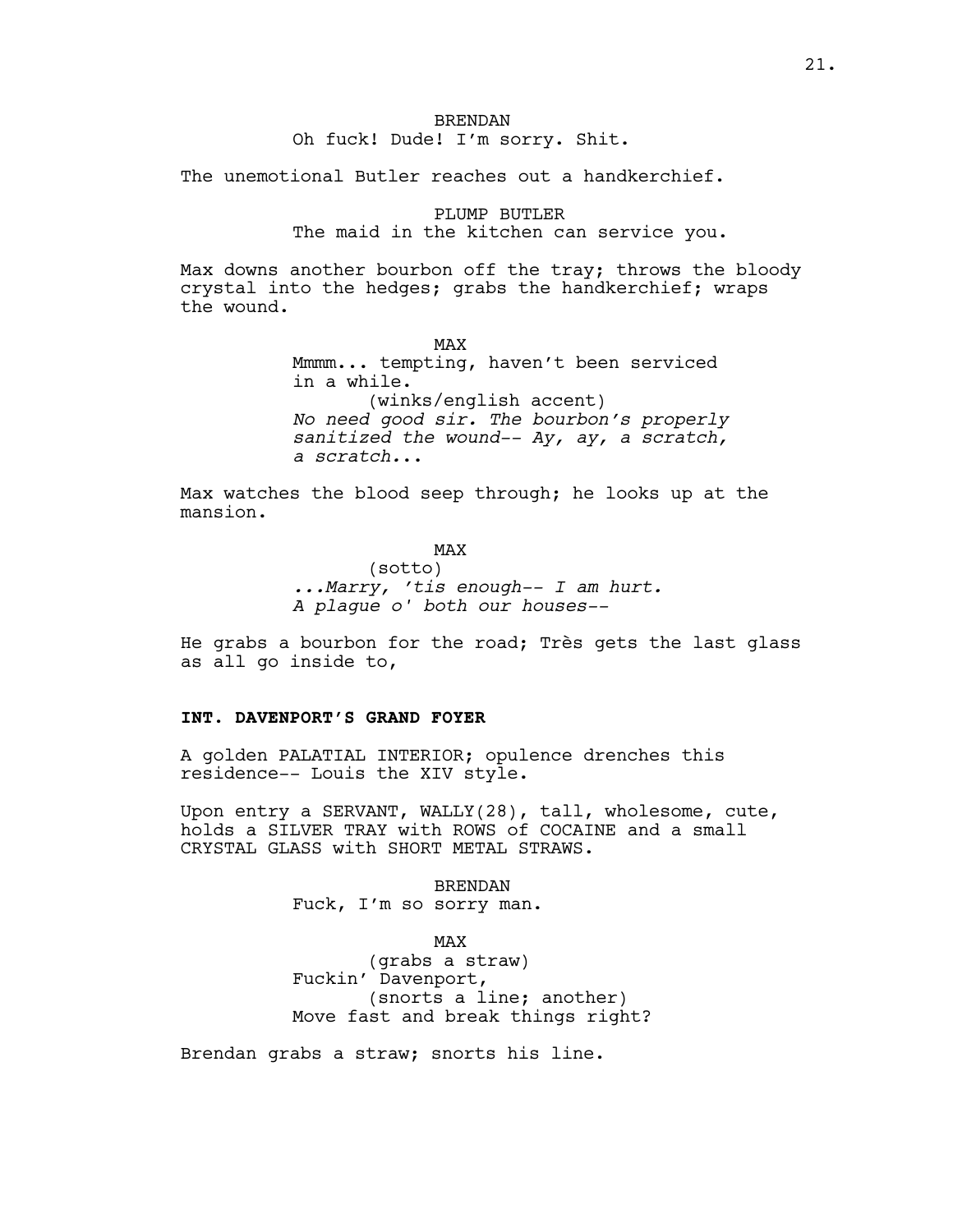BRENDAN Fuck I love that guy-- Dammit we're late. C'mon!

Très passes the bong and his drink to another VALET as he dis-coats. Max and Brendan hand off their coats; a short MALE SERVANT leads them further into the,

### **INT. BALLROOM - NIGHT**

Another feat in architecture. A second floor wraps around the room; COLUMNS reach up to an ITALIAN BAROQUE MURAL on the CEILING; a FOUR-MAN QUARTET performs GERSHWIN.

The room looks BARE with only about fifty men in TUXEDOS; everyone wears an altered 1800's style PLAGUE DOCTOR MASK; it covers the upper head but exposes the MOUTH.

A MALE SERVANT mans a table of plague masks as the lights DIM; the MUSIC morphs into a HUSHED, DAUNTING TONE.

### SERVANT

(sotto)

Name?

## BRENDAN

Brendan Alexander Macaulay McIntyre.

The Servant checks the roll; retrieves his mask.

TRÈS Anders Leopold Augustus Campbell the third.

Très places Sheeba (the bong) and his drink on the table as he pulls on his mask; retrieves his property; strolls toward Brendan who's already part of the crowd.

Max points to his name as the room becomes silent of chatter. He receives his mask, puts it on. He moves into the shadows; under the balcony of the second floor.

### CLANK

A SPOTLIGHT pierces the darkness; MUSIC builds.

REVEAL: DAVENPORT(33), a blonde Ken-doll, American Psycholike, appears in the spotlight; he holds an OLD FASHIONED COCKTAIL-- his LARGE, WHITE, PERFECT TEETH stand out as he holds his drink up to CHEERS the crowd.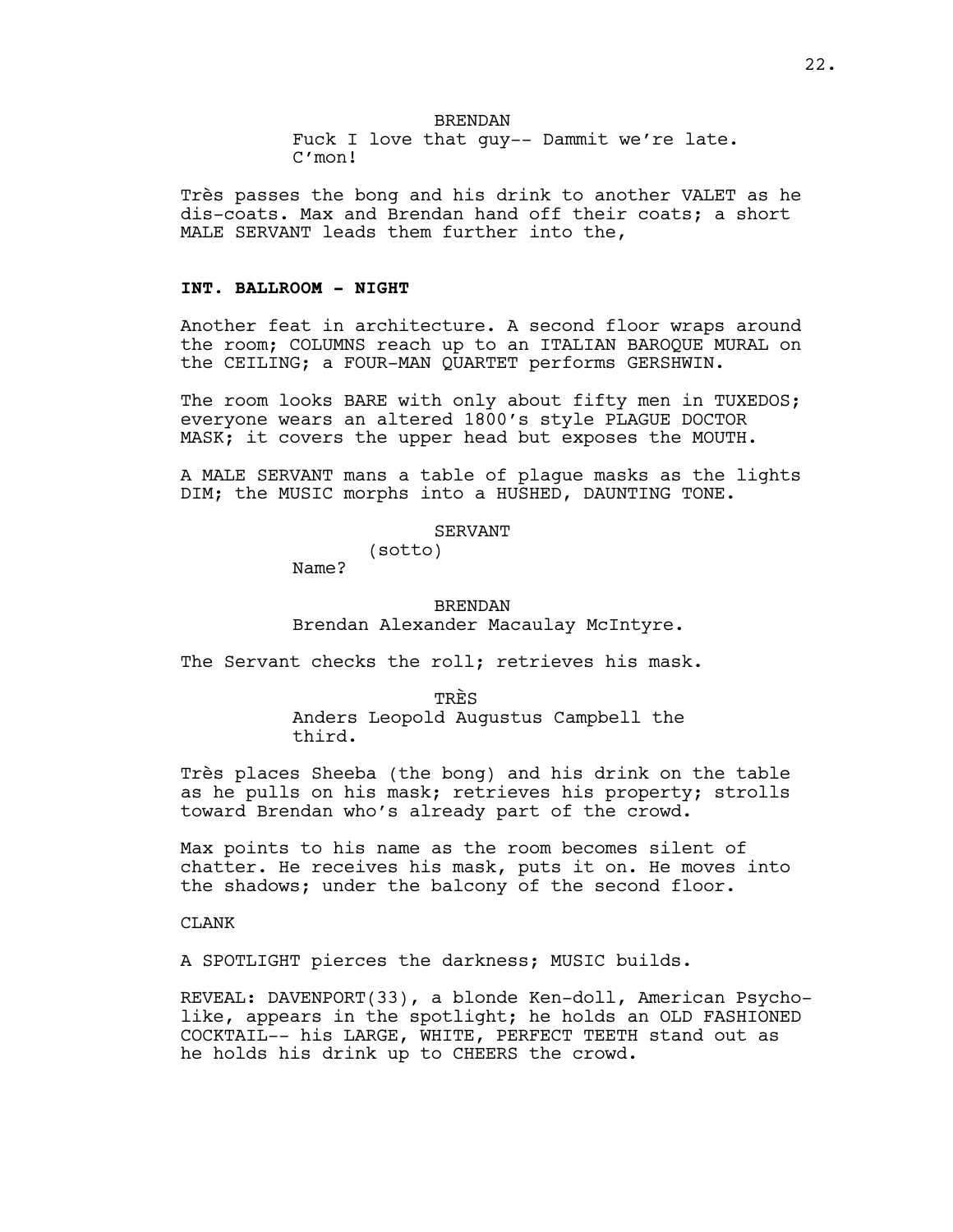DAVENPORT (Boston Brahmin accent) Dum Vivimus Vivamus!

CROWD Dum Vivimus Vivamus!

DAVENPORT Good evening brothers!

CROWD

Oi, oi, oi!

### DAVENPORT

We are blessed to come together on this beautiful eve of renewal. We gather every year at this time of Imbolc to plant new seeds for the future!

### CROWD

Oi, oi, oi!

**MAX'S MASK POV:** Max stares at the spectacle of Davenport. His BREATH quickens; HEART POUNDS as the room spins. CLOSE on Davenport's mouth.

### DAVENPORT

And thus we live on *forever* through the goats we deem worthy enough to be molded!

**BACK TO NORMAL:** Max tries to recoup his breath.

#### DAVENPORT

...Due to exclusivity, and of course the perks and privilege afforded to those who elevate their status to our little order, only a few of our brothers are eligible- and as you know, even fewer accepted!

CROWD

Dum Vivimus Vivamus!

DAVENPORT (raises his glass) Brothers! Our new pledges!

Davenport waves his other arm to a MASSIVE GLASS WINDOW.

CLANK

The SPOTLIGHT goes dark; outdoor FLOOD LIGHTS ILLUMINATE twenty NAKED YOUNG ADULT MEN in GOAT MASKS. They stand in a row holding their junk; they shiver as breath escapes the mask-- the air frigid.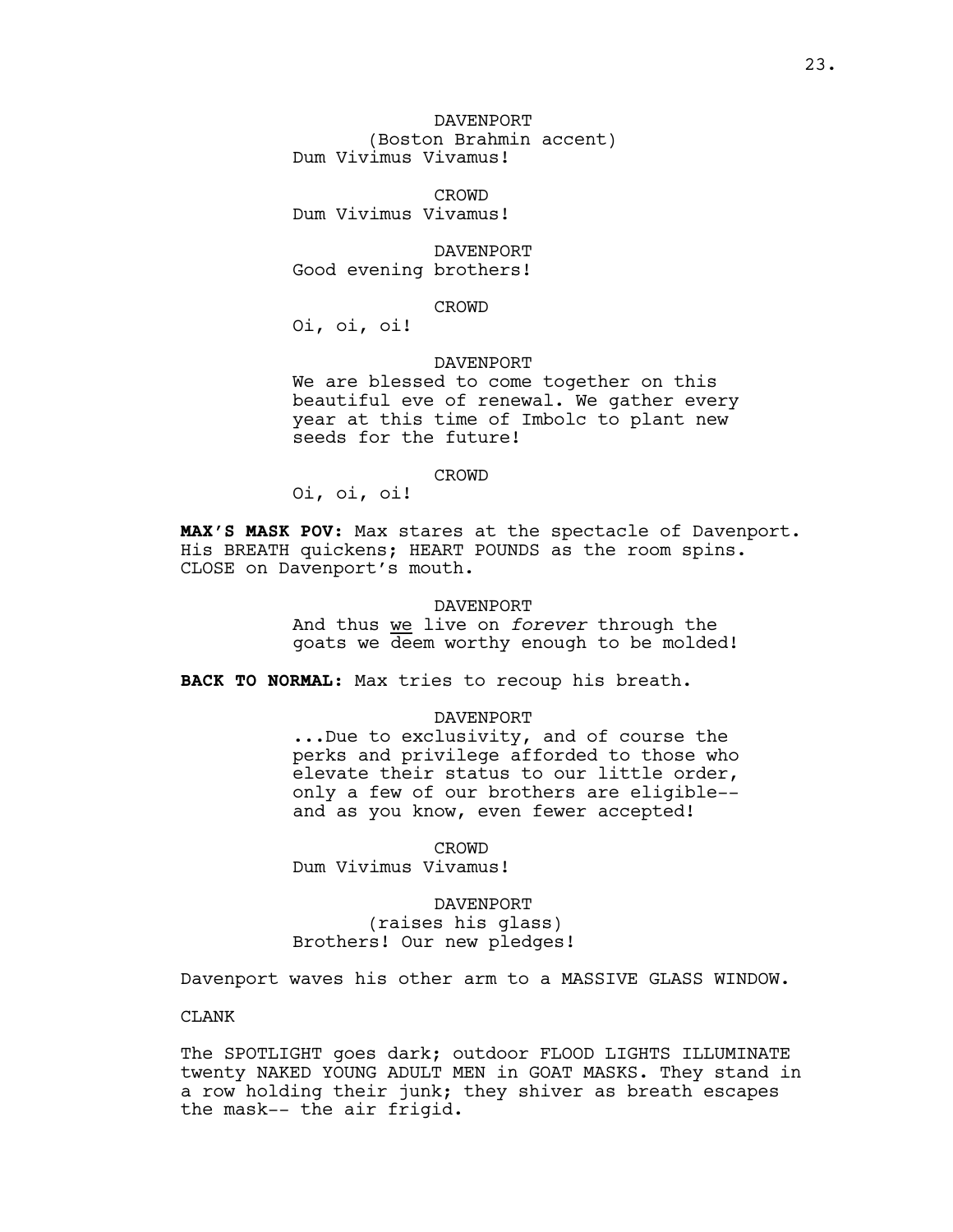Max's breath labors, his HEART BEATS FAST as time warps; he's on the move-- bolts down a,

#### **INT. CORRIDOR**

Flies by priceless works of art. He rips his MASK OFF-- Encounters a,

### **INT. SERVANT STAIRCASE**

Up he goes to the top floor; he spots a,

### **INT. BATHROOM**

The closest to a 'normal' bathroom in the house. Max shuts himself away; throws his mask in the bathtub; falls to the floor, fetal position; he can't catch his breath- full on PANIC ATTACK.

Max writhes; he medicinally recites,

MAX

*We shall not cease from exploration... And the end of all our exploring... Will be to arrive where we started...*

MAX *And know the place for the first time...*

WENDY (V.O.) *And know the place for the first time...*

Max slaps himself; wrestles himself on the floor; squirms.

> WENDY(V.O.) *And know the place for the first time... And know the place for the first time... And know the place for the first time...*

### **INT. SINK VIEW - SHORTLY LATER**

Max's good hand erupts from below; he struggles as he drags himself up to stand.

> MAX (protects bad hand) Ooh! Ah!

- Max uncovers the bloody handkerchief.

- REVEAL: BAD CUTS.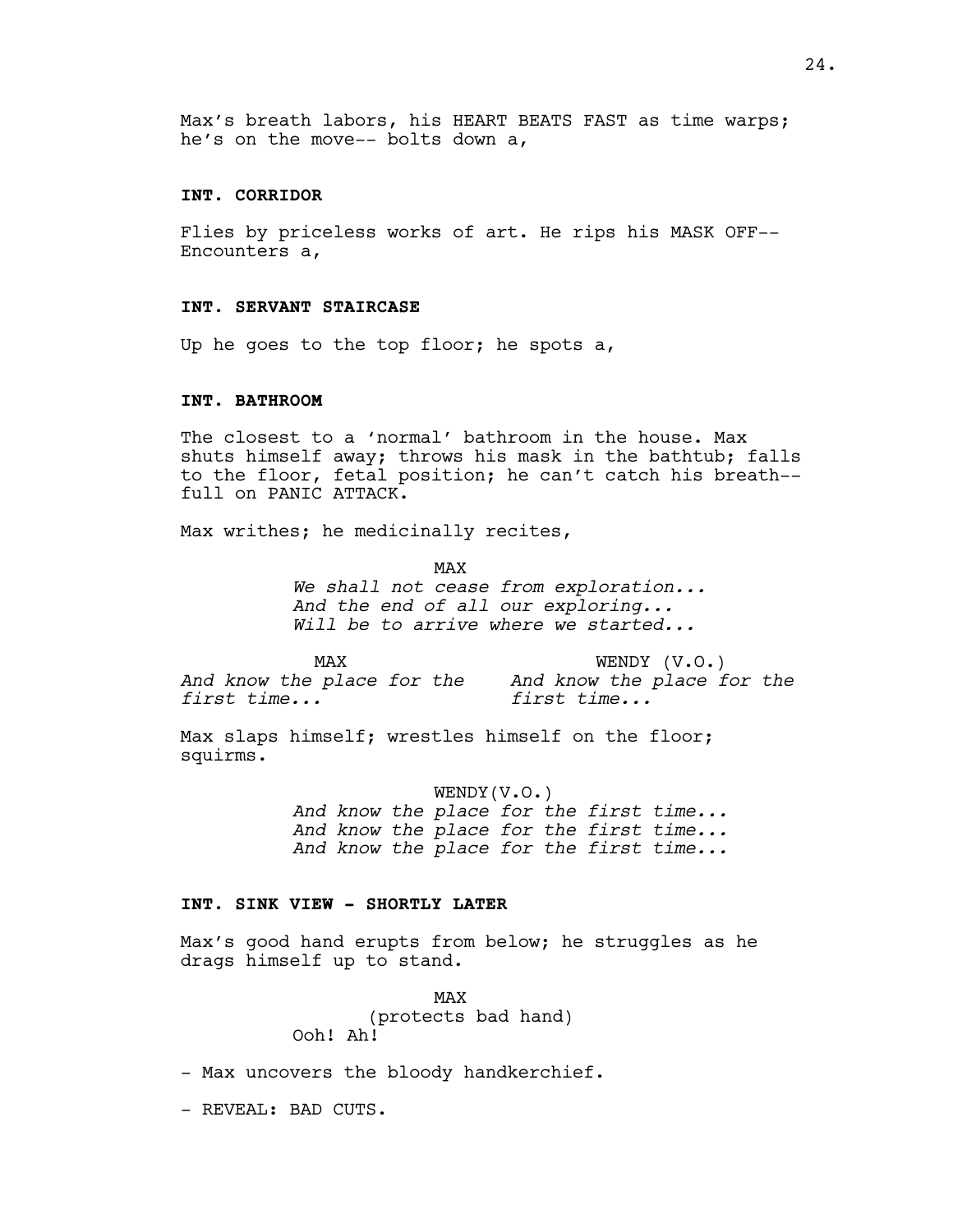- Turns the tap; finds a temperature; washes his wound.

- Looks up into the mirror.

MAX

I despise you.

CLINK

A large window gently pops open; the SHEER CURTAIN sways; Max moves toward it; rewraps his hand with his own POCKET SQUARE.

He looks up at the beautiful moonless sky-- the window leads out to a sculpted roof; one of peaks and valleys.

Max climbs out the window onto the,

### **EXT. ROOF - NIGHT**

Below, the SNOW is a foot deep. Above is a swath of exquisite STARS; crystal clear through the frosty air.

HOWLS - MASKED MEMBERS from below.

Max walks over to see the PLEDGES divide into FOUR ROWS OF FIVE.

Servants march out of the house; stop in front of the FIRST pledge in each row. They carry SILVER TRAYS with WHITE FOLDED APRONS. Each pledge takes an apron; hands it back to the last pledge in the row, who then puts it on.

MAX

(murmurs) So fucking stupid. Dip shit idiots...

Max hocks a loogie off the roof aimed at, but landing nowhere near the pledges; he treks over to the other wing of the house; head hung.

> MAX (Emily Dickinson poem) *...Much madness is divinest sense To a discerning eye; Much sense the starkest madness.*

He looks up and ahead. Stops in his tracks.

REVEAL: the OCEAN GLIMMERS with STARS in a MOONLESS SKY.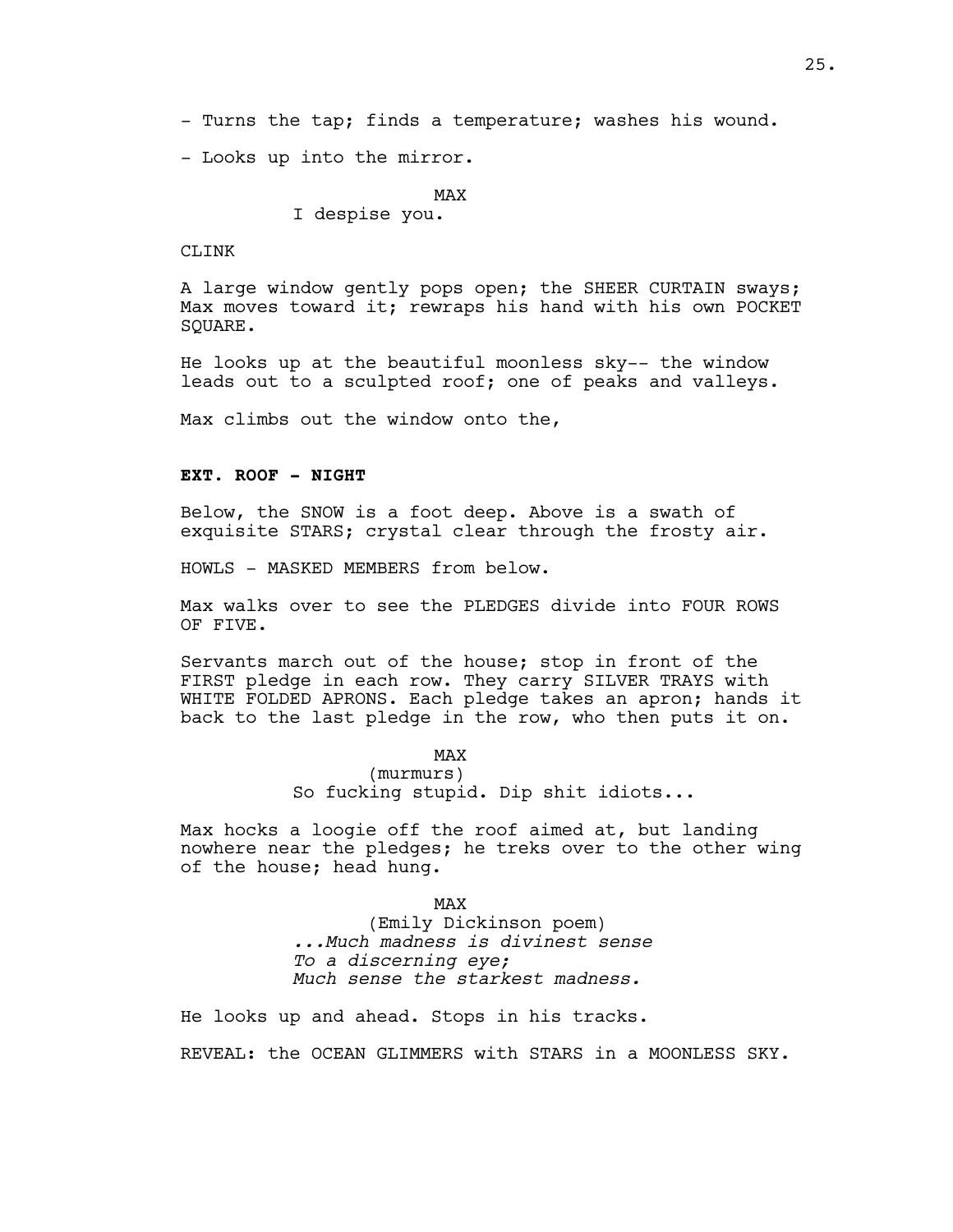MAX (louder) *'Tis the majority In this, as all, prevails.*

Max starts to run, as fast as he can.

#### MAX

(louder) *...Assent, and you are sane;*

He hurls himself off the roof in a ball of might and glory; he twists on his dive into forever-- faces up to the stars.

**SLOWMO:** CLOSE on Max's face as serenity passes over him.

 $MAX (V.O.)$ *Demur-- you're straightway dangerous, And handled with a chain...* (matter of fact) Fuck it.

He closes his eyes as he hits the SNOW.

### **EXT. DAVENPORT BACK PROPERTY - BACK TO NORMAL**

RRRCHEE

LONG SHOT as Max BOUNCES; EYES OPEN; SCREAMS as he FLIES through the air; somersaults, body twists and contorts.

BALL CRUNCH - lands HARD straddling a GTX SNOW RACER.

# MAX

(crosseyed) Ooooh, OWWWWW!

The GTX, propelled by momentum, slides down a LARGE DUNE; it gains speed as Max is one with his pain. TREE BRANCHES and LONG GRASS whip him on the way down.

He reaches the,

## **EXT. BEACH**

Max cups his nuts as he rolls off the GTX.

MAX (painful) There isn't a word for this...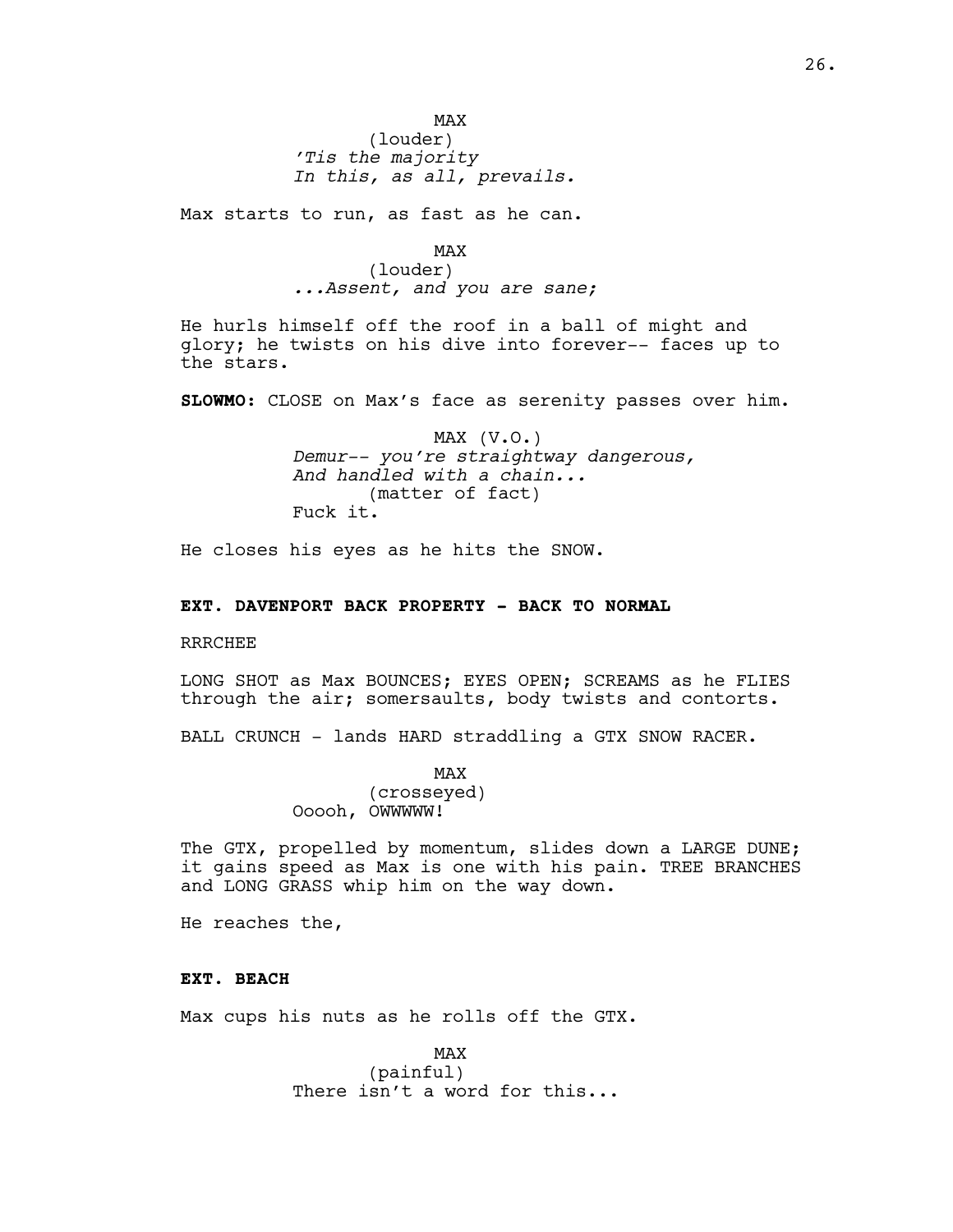Max lays there a while; attempts to stand.

The BAY is calm and tranquil.

SPLISH SPLASH

The gentle row of an OAR.

A ZODIAK drifts, aimless. It has a dim GREEN LANTERN that sways on the BOW. The WOMAN on board, wearing a CHRISTMAS THEMED LIGHT-UP TUQUE, stares up at the sky. There's equipment in the boat that can't be deciphered.

Max winces to make out what she's doing.

WALLY (O.S.) Hey!-- Helllllooo?! Are you okay down there?

The presence distracts Max from the boat.

MAX

Who's there?

Wally approaches; stumbles down a dune.

WALLY Hey man-- Wally here.

MAX

Who?

## WALLY

Wally-- the blow butler... I was out having a smoke and saw that *whole* thing! Are you okay? What the hell happened?

Max limps toward Wally.

MAX Uh-- I--I musta had a reaction to...

# WALLY

Lines?

MAX Perhaps... Ran upstairs, thought I'd splash some water on my face--

# WALLY

But how'd--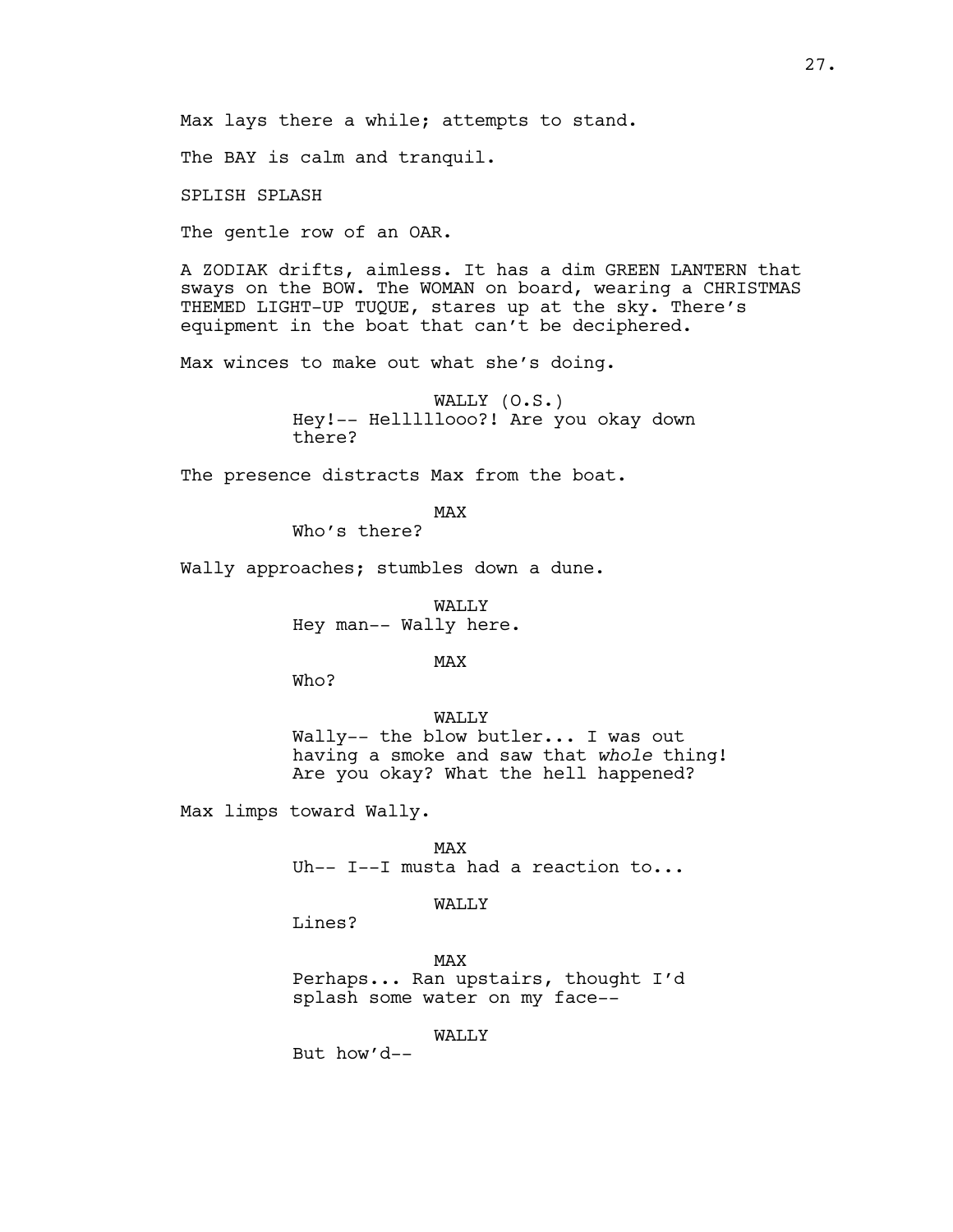# MAX

(looks up)

I was staring up at that big beauty-- I crawled out the window and... I dunno man I must've slipped on some ice or stepped in the wrong place.

WALLY

Crazy! You musta landed on the trampoline!

MAX

Trampoline?

## WALLY

Yeah, they had an in ground one put in a couple summers back... You're one lucky motherfucker you know that?

MAX

(grunts) If only you knew...

Max looks back to the boat.

VROOM VROOM

The woman starts the MOTOR at the stern; zooms off.

Wally helps Max up the icy stairs back inside to,

# **INT. DAVENPORT'S CORRIDOR**

An unkempt Max, encounters a fixated Très standing solo with his mask, like a hairband on his head, in front of a LARGE PICASSO. Très puffs Sheeba.

Max stands next to him in silence.

TRÈS (stares at the painting)

MAX (stares at the painting)

Oi.

Oi.

Très passes Sheeba to him.

FLICK - Max lights 'er up.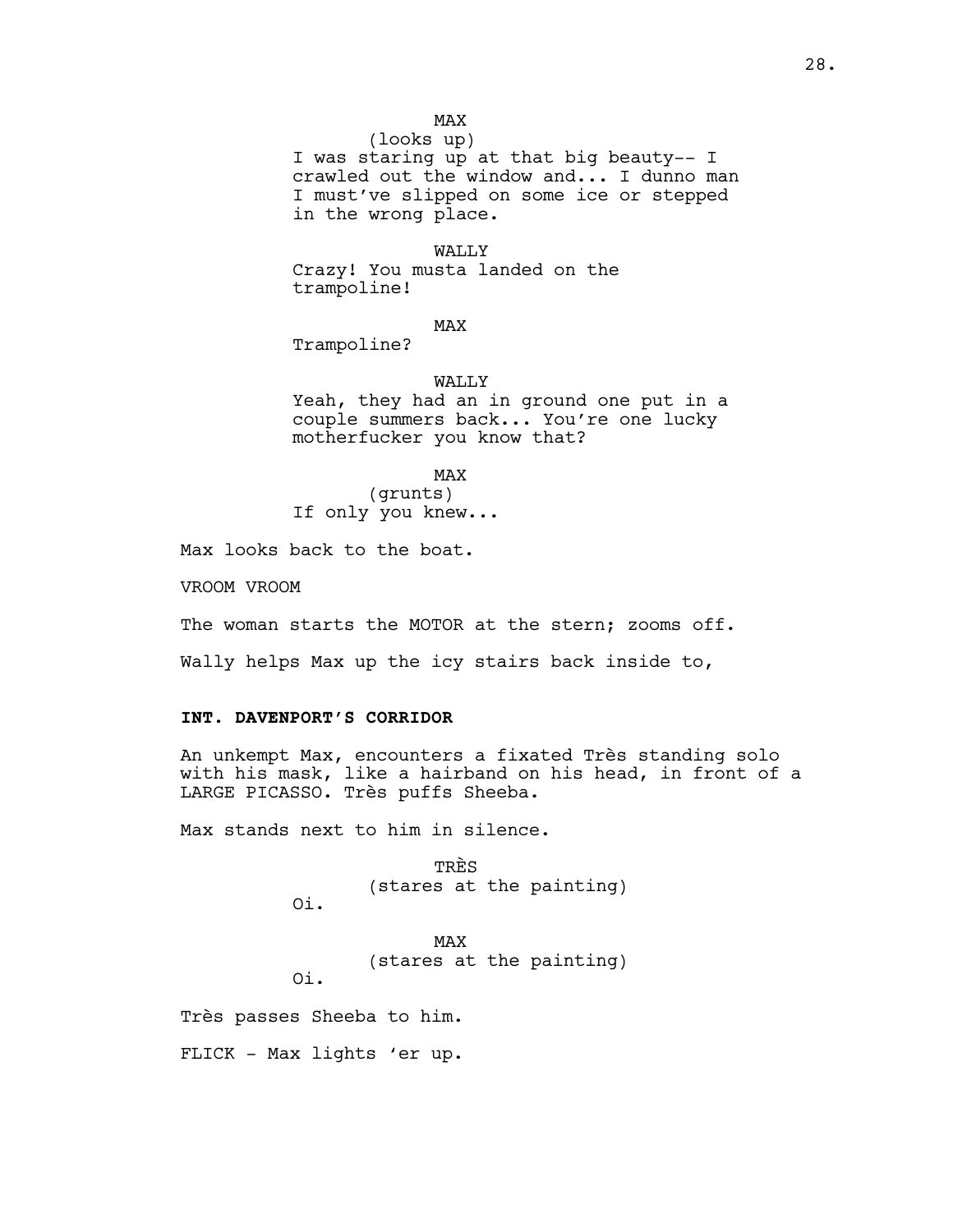TRÈS I get this stuff so much more when I'm high.

MAX (holds a toke) Get high more then.

Exhales.

TRÈS Eh... Suzy doesn't like it.

MAX Well, she doesn't have to--

TRÈS She'll know. She *always* knows when I've been smoking.

A beat.

MAX I miss high Très.

TRÈS Me too buddy... Me too. (looks at Max) What the hell happened to you?

MAX Fell off the roof...

TRÈS The hazards of B.S.--

Max takes another toke - passes to Très - blows it out in the direction of the painting; the Plump Butler goes by.

> PLUMP BUTLER No smoking around the Picasso!... Sir Davenport requests all attendees in the study.

Très mocks the Butler, Max laughs; the Butler turns around; an eyebrow raised; they follow him to,

# **INT. DAVENPORT'S CIGAR STUDY**

Another opulent room with BILLIARDS, a GARNET CHESSBOARD, DARTS, CRIBBAGE, BACKGAMMON. Members play boardgames and smoke CIGARS as the GOAT MASKED pledges wait on them.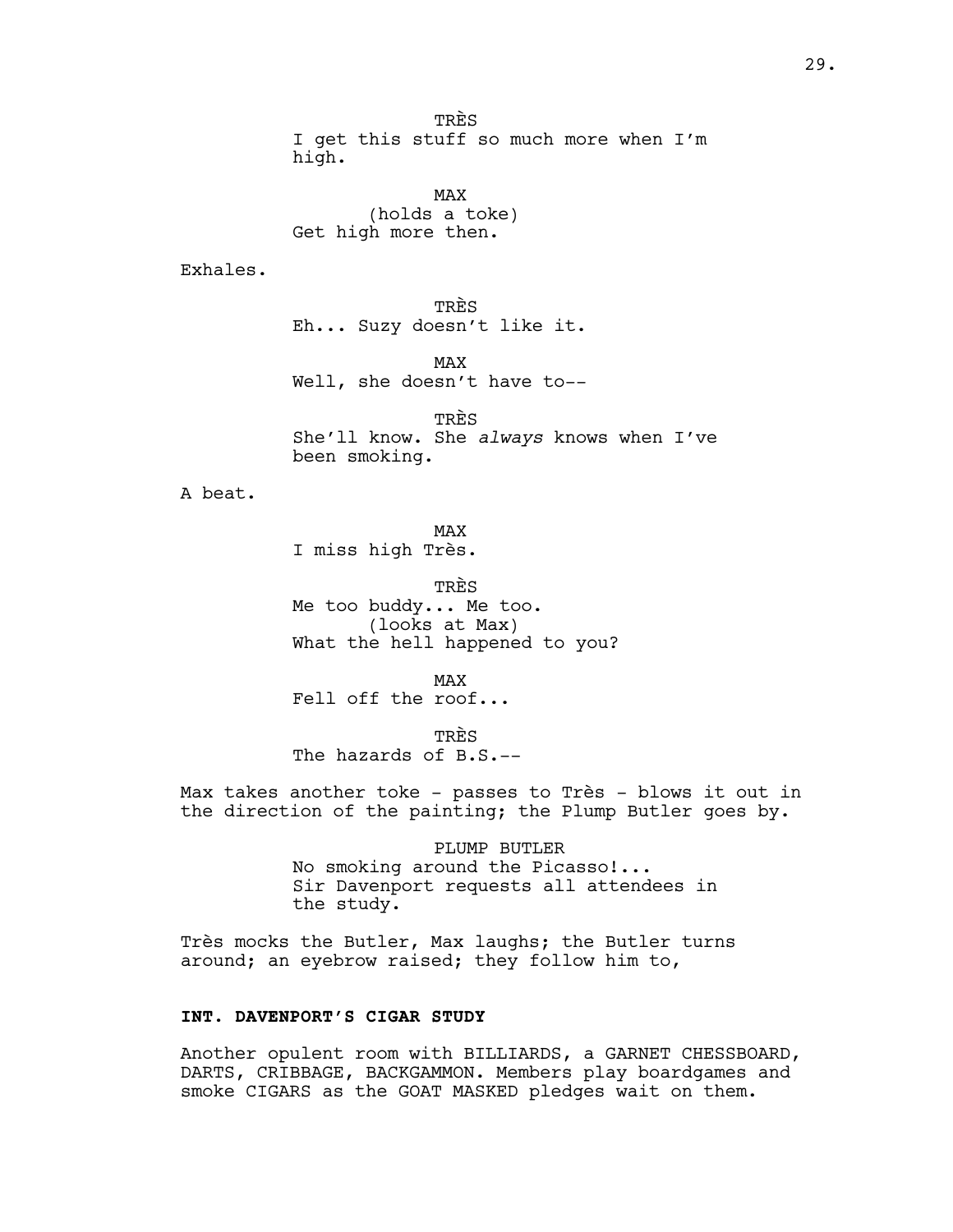REVEAL: Pledges have **NUMBERS 1** to **20 PAINTED** in **RED** on their BACKS.

Davenport stands across the room with his old fashioned.

DAVENPORT (raises glass to Max) There he is!

Max grabs a COHEBA NO. 9 from PLEDGE **#12** who carries a HUMIDOR; PLEDGE **#18** lights his CIGAR. PLEDGE **#7** appears.

> PLEDGE #7 (squeaky/nervous) Mm-might I get anything for you Mr. Kolt?

**GONNNNNNG** 

A PLAGUE MASK BROTHER STRIKES an ANTIQUE GONG.

MASKED BROTHER

(yells) Number seven! Violation... on the word GET. All Goats will refrain from using ANY word containing an E-- garçon!

PLEDGE #7

(sotto)

Shit.

MAX

Sorry.

A MALE SERVANT appears with a SILVER SERVING TRAY; he uncovers a CHINA SERVING PLATE with RAW GOAT TESTICLES.

> CROWD Manducare! Manducare! Manducare!

Pledge #7 winces; shoves the goat's nut in his mouth; quick chew; swallow; sticks his tongue out.

**CHEERS** 

#7 turns back to Max.

PLEDGE #7 (gulps/coughs) Anything?

MAX Dalwhinnie. Neat.

#7 nods; departs.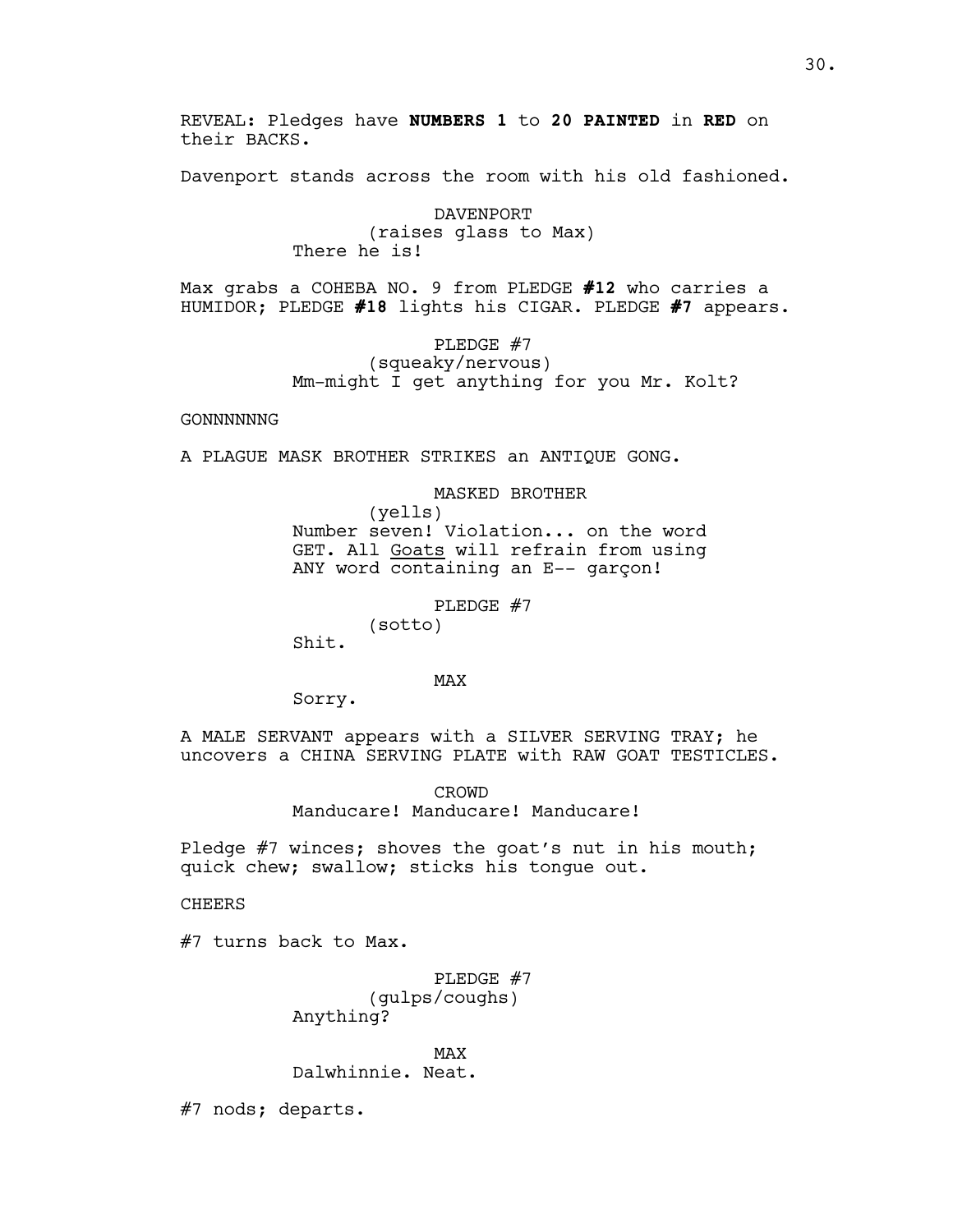Davenport rings a bell; the room quiets.

### DAVENPORT

(loud) With all this excitement I forgot to praise our brother *Kolt* who, will be forgiven for his appearance this evening on account of so masterfully maneuvering the system... Well done good sir, well done! Your skilled response is one that will be of use to our mates henceforth!

Max's eyes are in distress but he masks the panic with a large fake smile-- #7 returns with Max's drink.

#### DAVENPORT

...To you *brother*!

Max holds up his glass-- ALL STOMP their RIGHT FOOT.

### MAX

(whispers) Fuck off Davenpiss.

Max downs his drink.

Davenport makes his way to Max; the Plump Butler whispers to him along the way; Davenport nods-- reaches Max.

> DAVENPORT Couldn't have changed your shirt?

#### MAX

(puff) Was this or nothin'.

DAVENPORT (takes Max's cigar/puff) You seem distressed.

Davenport passes the cigar back to Max; he refuses.

#### MAX

So you've prohibited E's for them this round... Couldn't get more creative could we? Maybe they don't use I's next time? Then they couldn't say idiot, shit for brains... witless ignorant pissing--

DAVENPORT (chuckles) I hope it's not to do with the engagement.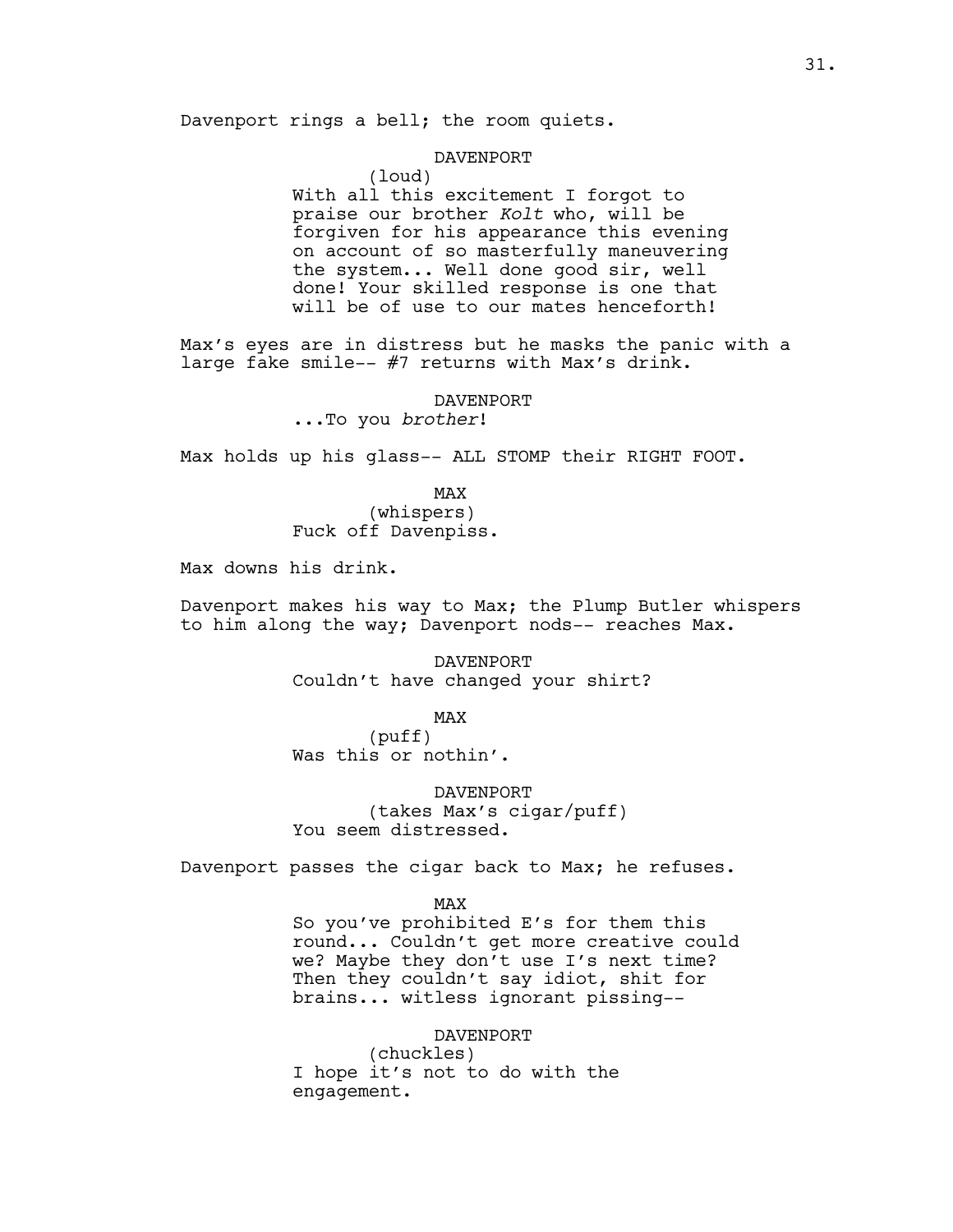# MAX

Engagement?

Max catches Très and Brendan's gaze of concern.

DAVENPORT

Oh you hadn't heard?

Max looks to Davenport.

# DAVENPORT

Bianca and I...

Max's eyes widen; audible BREATH.

### DAVENPORT

...Oh! So you didn't know? She joined us in Monaco last spring-- I was sure someone would've told you. (finishes drink/puff) She spoke of your little meltdown last summer. Had a little laugh about it. We'll keep that between us though...

# MAX

Last spring?

Davenport holds his hand out, palm up with a LIVE LONG AND PROSPER FINGER configuration-- a beat.

Max takes a SMALL BLACK STONE from his pocket; flicks it at Davenport's FOREHEAD; it bounces OFF.

CLINK CLINK

Into Davenport's GLASS-- Davenport SCOFFS.

Max walks toward Brendan and Très; grabbing Sheeba from Très as he floats right on by.

#### MAX

Leaving-- Now.

The friends follow.

# **INT. KOLT ESTATE - FOYER - MIDNIGHT**

Max leads the pack as they arrive back; he's directly up the stairs with his coat and shoes on.

BRENDAN

(from below) Dude, I didn't know they were engaged!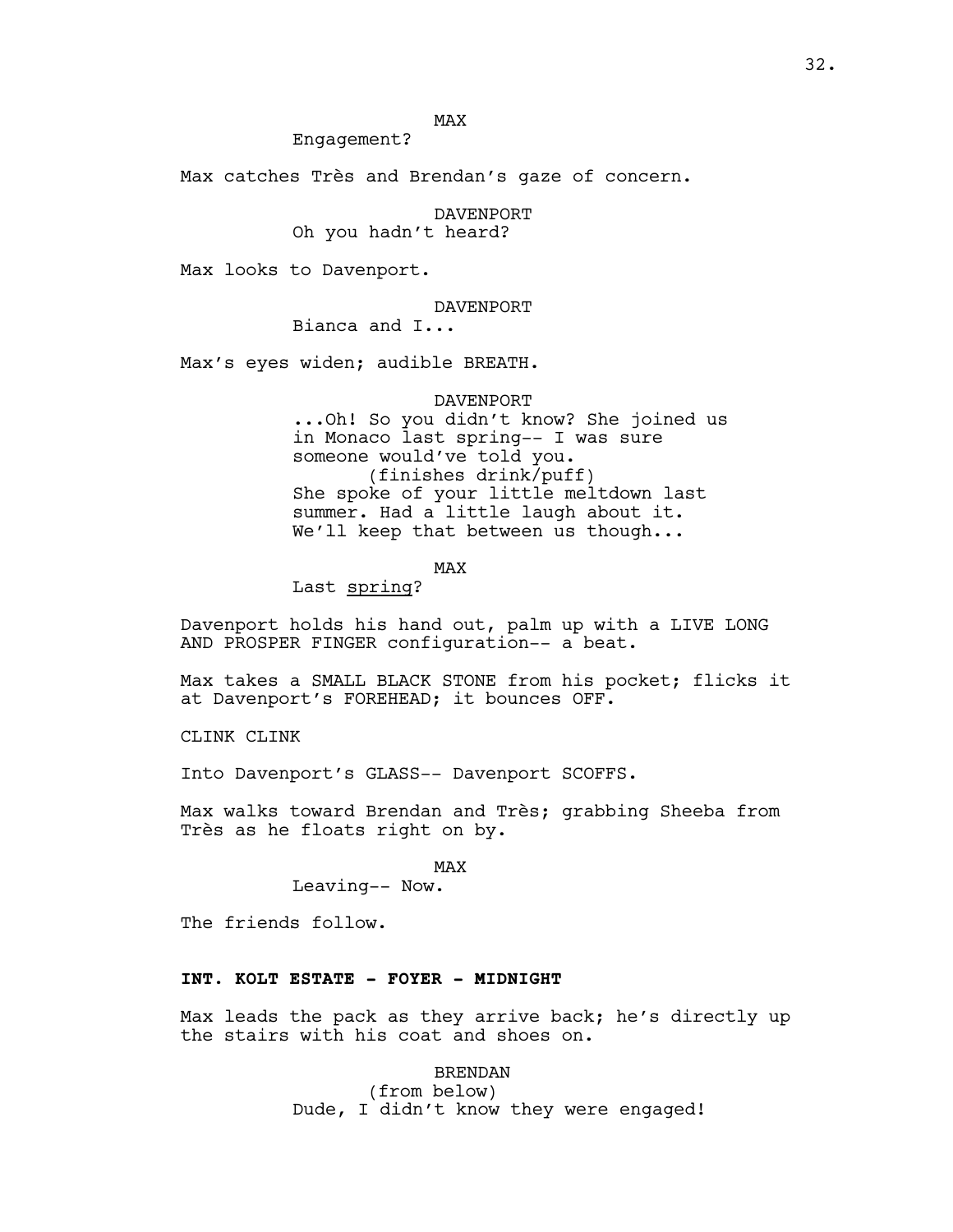TRÈS We thought it was a rebound-- honestly.

BRENDAN

Say something.

MAX (up to the ceiling) BYE!

KATIE (O.S.) You chaps are back early!

PAN to REVEAL Katie and Suzy in the,

# **INT. LIVING ROOM**

Brendan and Très join the ladies.

TRÈS Davenport and Bianca engaged.

SUZY

Shit.

KATIE (drunken) Good riddance!

SUZY (rolls her eyes to Très) Is he okay?

KATIE What? She's been on more laps then a napkin--

SUZY (to Katie) Drink some water love.

KATIE You can't make me!

Katie giggles and runs to the kitchen.

KATIE

Shots?!

BRENDAN

Fuck I love you...

Brendan joins Katie; they make out wildly.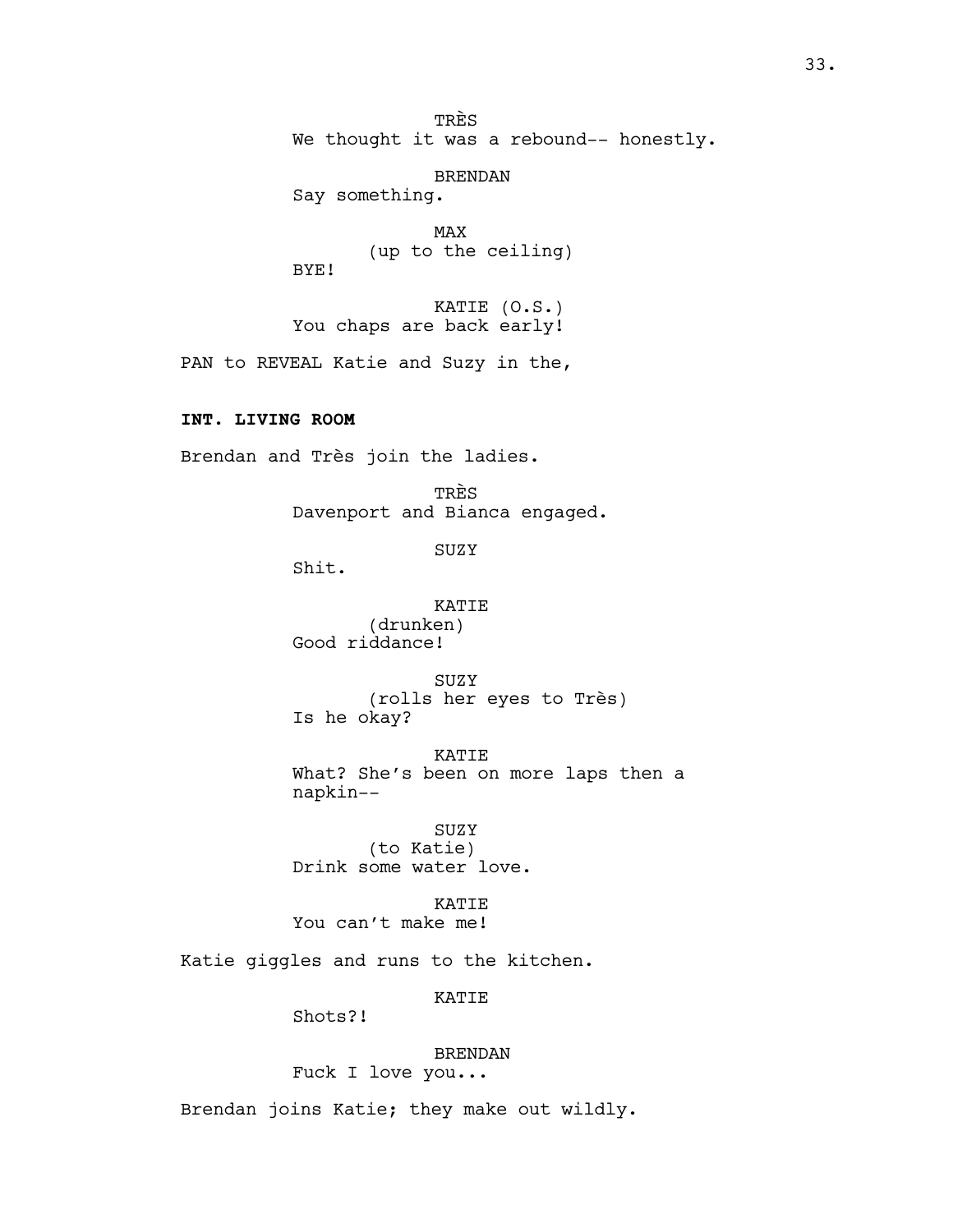# TRÈS

Get a room!

## **INT. TOP OF THE STAIRS**

Max sits and listens; bitter, he wipes a tear.

SUZY (O.S.) Are you high?!

TRÈS (O.S.) Uch. C'mon babe! It was, it *is* Pledge weekend!

Max is on the move to his,

#### **INT. BATHROOM**

Max turns the faucet for the bathtub ON; he finds a temperature; let's it fill.

- Finds EPSOM SALTS; dumps the bag in the bathtub.
- Finds a HAIR BLOW DRYER; PLUGS it in.
- Places it by the bathtub.
- Leaves the bathroom.
- Back with a SCOTCH.
- Stands at the, and then CHEERS' the mirror.

MAX You're proof that God has a sense of humor...

Max steps in the bathtub, clothes/shoes ON; relaxes.

#### MAX

...Fuck, yeah-- now this here... Mmph, this here is the way to go...

He gets comfortable; finishes his drink.

He turns off the water; turns the hair blow dryer ON.

MAX

Comin' for ya Wendy lady...

**SLOWMO**: Max tosses the blow dryer up in the air; it descends down, down, down; Max leans back and winces--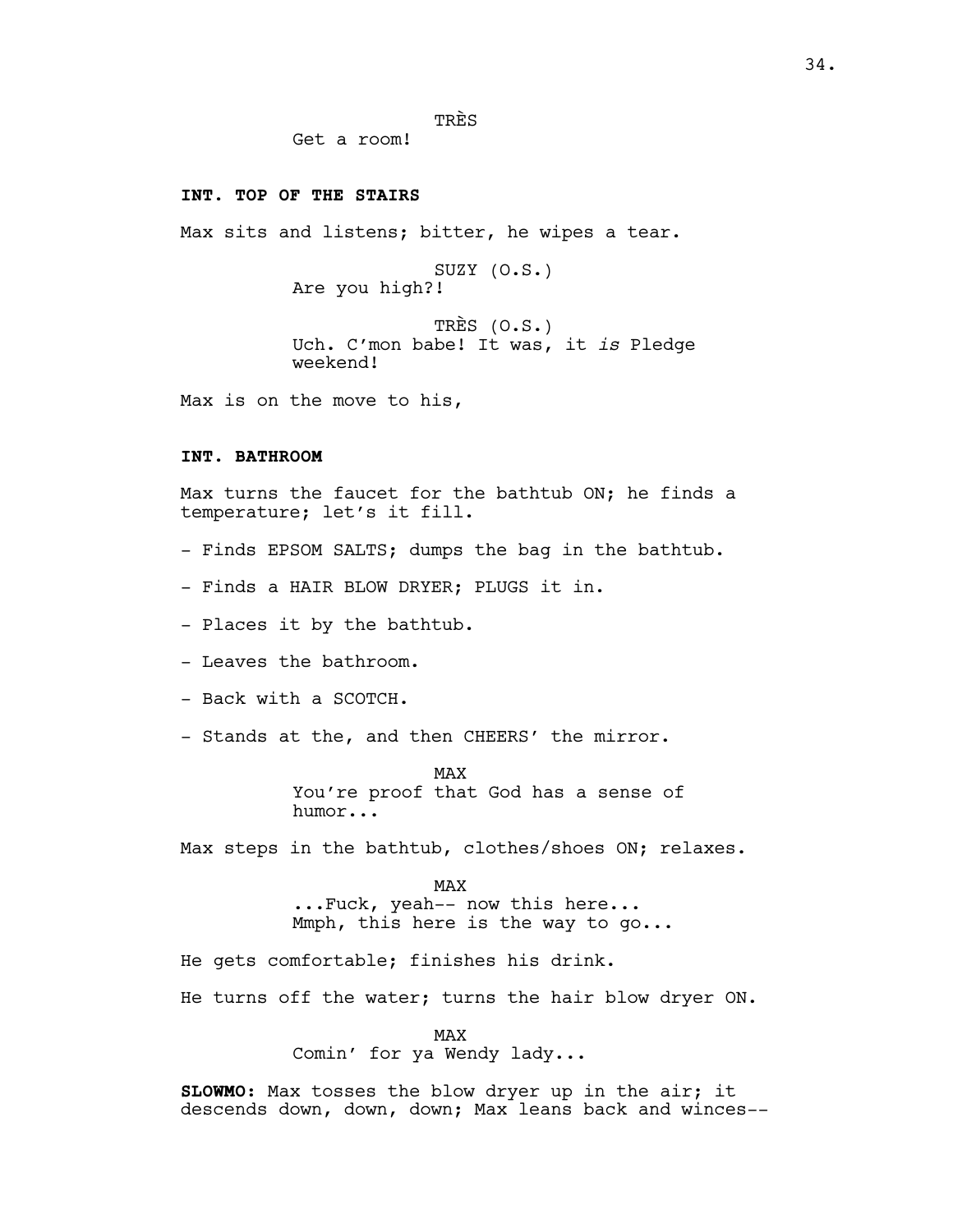### **BACK TO NORMAL.**

BUZZ BUZZ ZAP BUZZ

LIGHTS FLASH before the blow dryer hits the water.

Max sits in darkness; he pats himself down.

CLICK HUMMMMM - a BACKUP GENERATOR.

KKKCHCHKKK - on the INTERCOM.

KATIE INTERCOM Sorry love! My bad! I directed Bren to plug the Tess into the wrong socket!

KKKCHCHKKK

KATIE INTERCOM

You alive?

KKKCHCHKKK

Max starts to thrash in the water.

MAX

Ahhhhhhhh!!! Goddammit! Mutherfucker, fuck shit motherfucking shitty pissport fucking whore!

He exhausts himself; lifts himself from the tub; he stumbles; shoes slip.

**BT.AM** 

Max bashes his RIGHT CHEEKBONE on the side of the tub.

He rips off his shoes; whips them across the room.

KKKCHCHKKK

KATIE INTERCOM

Hallooooo?!

KKKCHCHKKK

Finally-- Max conquers the tub; drenched, he pushes the button for the intercom.

> MAX (big smile) It's just impossible to underestimate you Princess...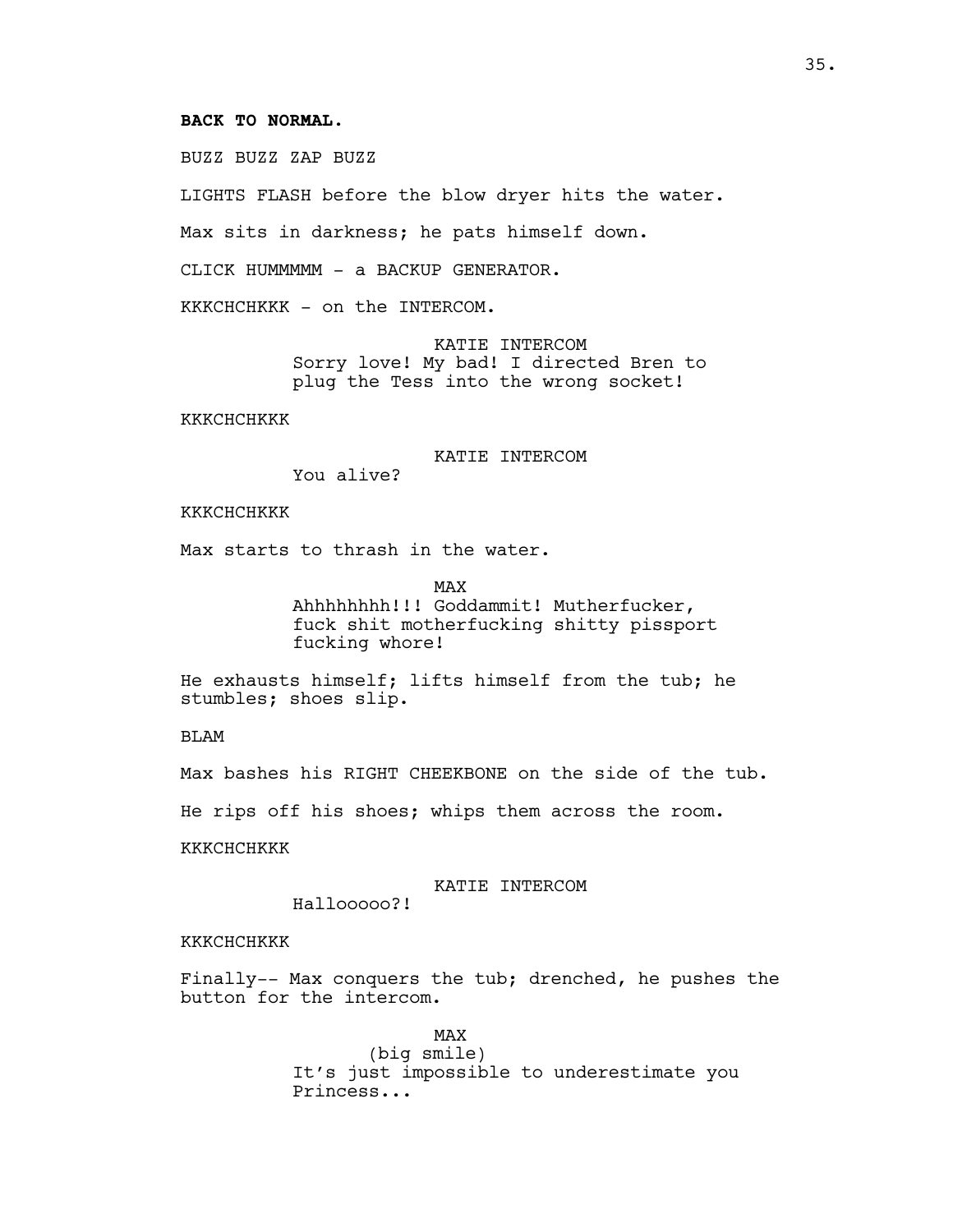KKKCHCHKKK

KATIE INTERCOM Awww. Kiss kiss.

KKKCHCHKKK

MAX Surrounded by idiots. (push button) We got any frozen peas?

### **INT. BEDROOM - MORNING**

TICK-- TICK-- TICK--

The metronome sways back and forth.

Max sleeps on his side; a PLASTIC PRODUCE BAG, once containing ice, peeks out of a HAND TOWEL.

Max awakens with bloodshot eyes; one that's hella swollen; feels the dampness around his face.

SNIFF SNIFF

Max pats around; PANIC - did he piss the bed?!

He sees the dewy plastic bag with the hand towel loosely wrapping it; a puddle of WATER leaks from the top of the bag - he taps his MASSIVE BLACK EYE, remembers; flinches.

MAX

Ooh ahh. Shit.

Max lays back; turns his head to look out the window; the metronome keeps time.

#### MAX

(Walt Whitman poem) *But O heart, heart, heart, O the bleeding drops of red, Where on the deck my Captain lies, Fallen cold and dead...*

He looks back to the plastic bag; dumps the residual water onto the bed and pulls it over his head; ties it at the neck.

DEEP BREATHS as the bag continues to inflate/deflate.

His eyes close.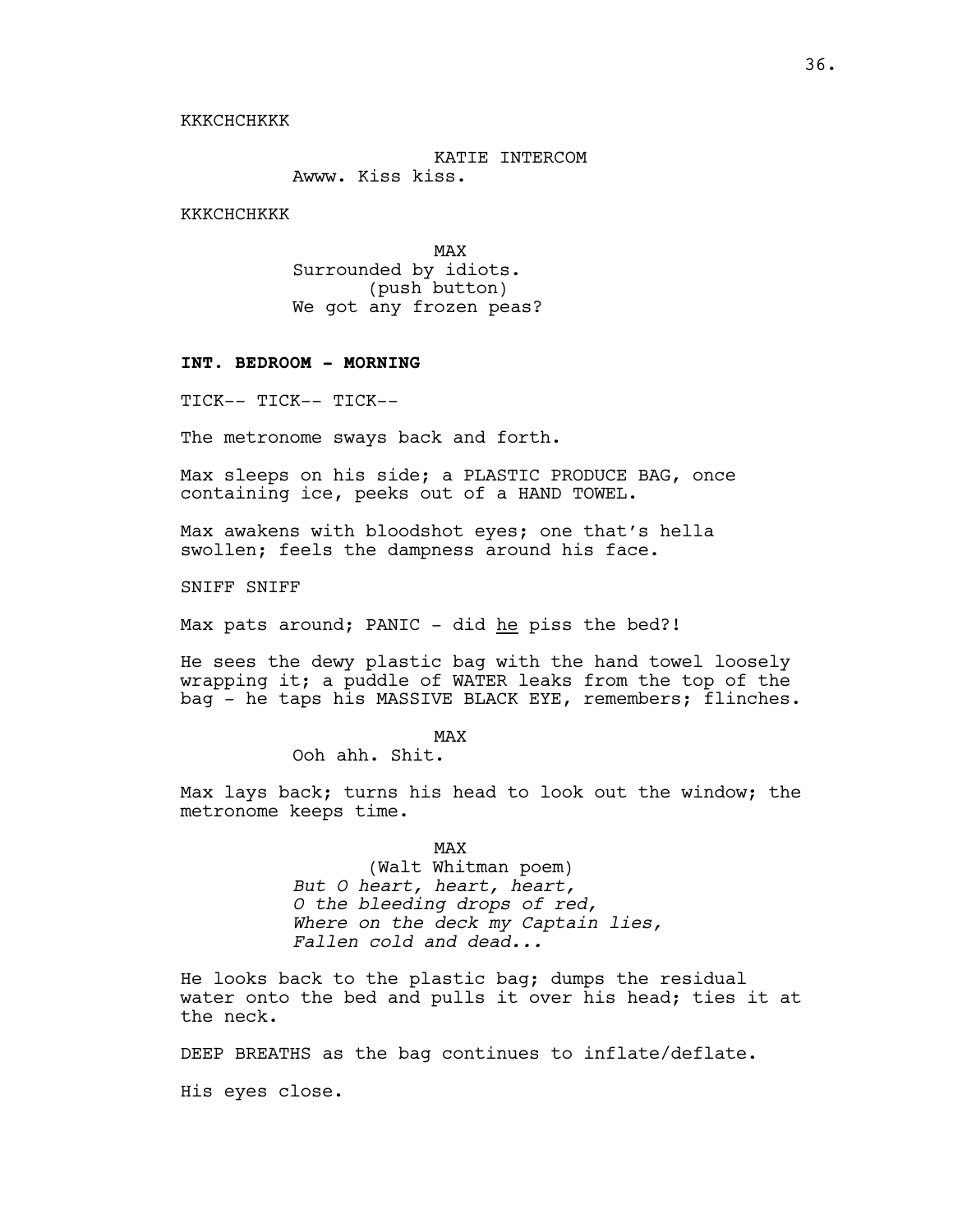CLICK-- SLAM

Brendan and Très rush in the room; hop on the bed; jump up and down around Max; his eyes open through the bag.

BRENDAN Breakfast of champions! TRÈS Champ, champ, champions!!!

> BRENDAN What the shit are ya doing?

Max pulls the bag off his head.

MAX Apparently it's good for the skin. Moisture lock and all.

## BRENDAN

That doesn--

TRÈS (cuts in) Wouldn't you suffo--

MAX I'm not gunna lie, it's a risk... but so is a facelift!

TRÈS

Huh.

BRENDAN Never hearda-- Guess ya could use some expedited healing with that shiner though! (leans down) Lookie here!

Très bends down to examine Max's eye too.

#### TRÈS

(matter-o-fact) She's a beaut, you should get an award.

Brendan holds his pointer finger, like a sword in range of Max's eye.

> BRENDAN I dub thee-- Black Beauty.

Max swats Brendan's hand away.

MAX Ehh! My face, my name...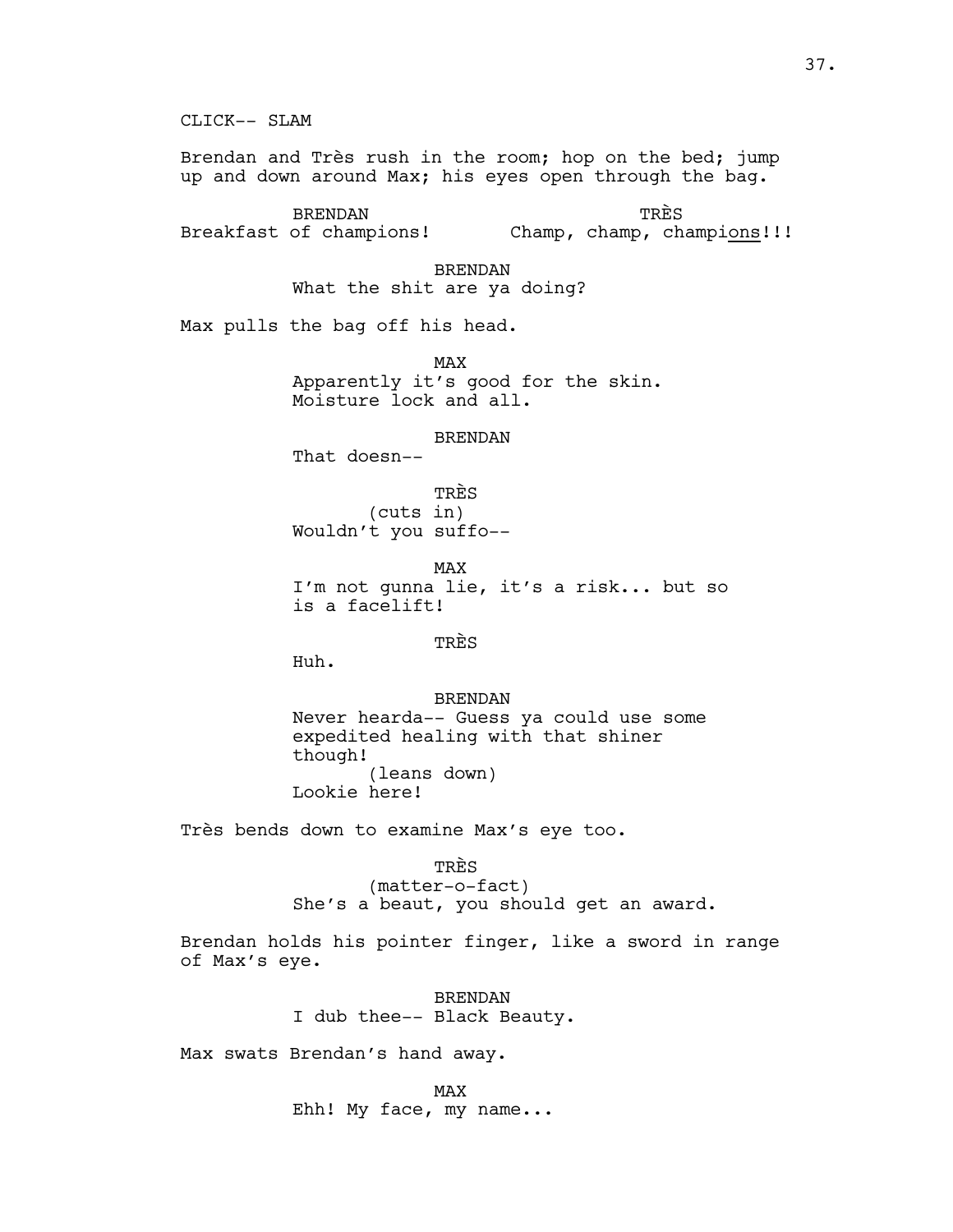### BRENDAN

Well...

A beat. Max gets out of bed; searches his mind for a name; dons his robe. The guys frozen on the bed-- wait.

MAX

Uch-- goddammit. Black Beauty is better.

CHEERS - Très and Brendan follow him. They arrive at the,

# **INT. KITCHEN - MORNING**

Max walks to the refrigerator; Brendan has Très in a headlock.

# BRENDAN

C'mon-- say it!

# TRÈS

Never!

# BRENDAN

I can do this all day.

Très grabs Sheeba off the kitchen island; pulls a lighter from his pocket.

FLICK - TOKE

# TRÈS (breath retained) Me too.

Max closes the fridge. Très exhales; blows the smoke upward to Brendan who releases him.

BRENDAN

(waves the smoke)

Fucker.

Max grabs Brendan's car keys off the island.

MAX

# Going for half and half.

Brendan halts Max's hand; Très places Sheeba on the island.

> BRENDAN Where's your ride?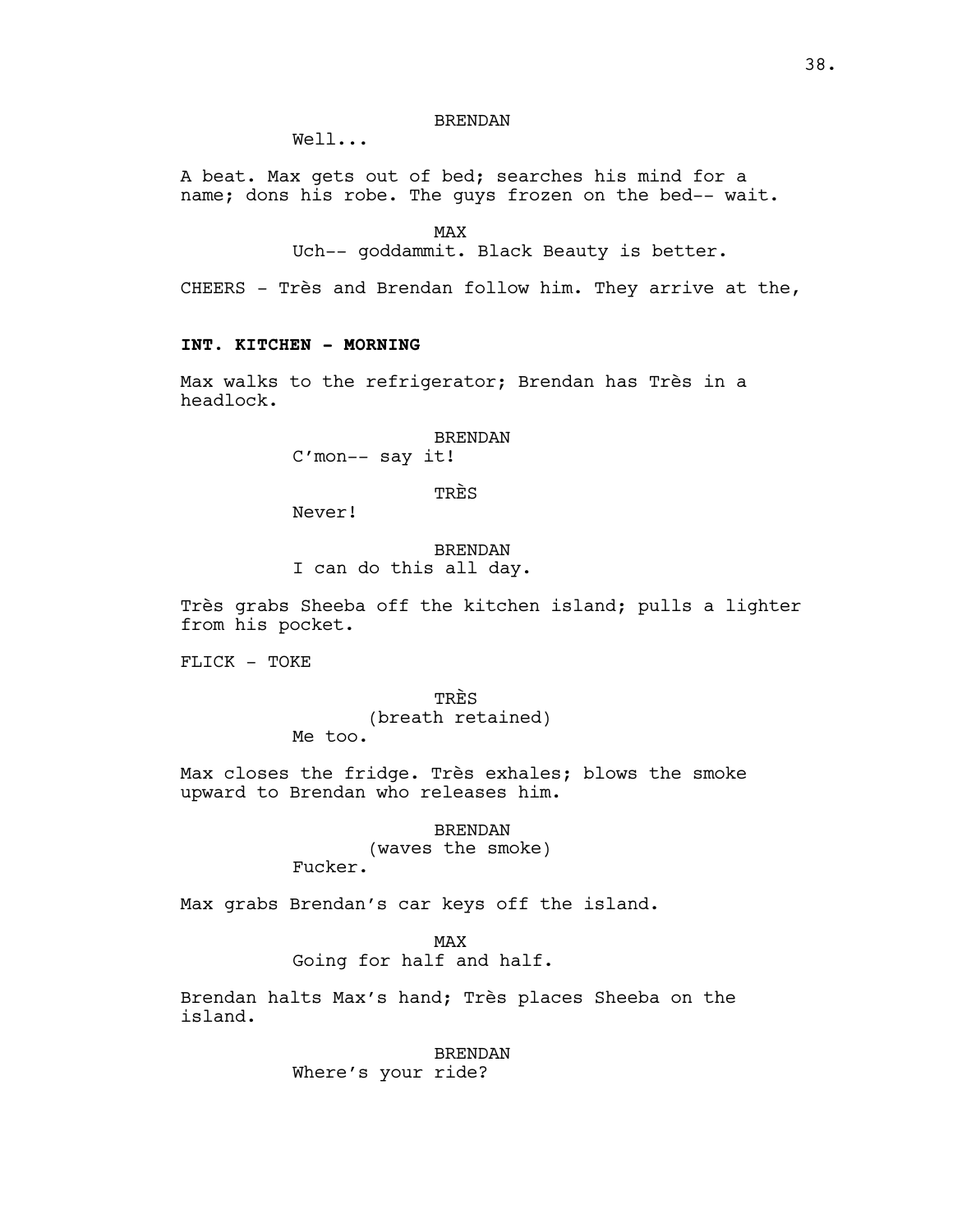MAX Don't be a douche... a '67 Jag Roadster doesn't *do* snow.

BRENDAN How the hell've you been getting around?

MAX

I don't. Amazo--

Très PANTSES Brendan; underwear and all.

TRÈS

You're it!

BRENDAN (immediate bend down) Oh no you fucking didn'!

Très is out of the kitchen as Brendan stumbles after him.

BRENDAN (yells to Max) Grab cornichon and pâté! (chases Très) C'mere you bastard!

Max walks out to the,

### **INT. FOYER**

Max bypasses the living room where Brendan chases Très around the CHESTERFIELD-- pranksters lost in play. Max stuffs his feet into SNOWBOOTS; grabs Très' RUSSIAN HAT.

BRENDAN

(laughs) You're so dead.

TRÈS (holds up pinky finger) Aw Brenda so sad!

BRENDAN (lunges one way; another) Imma getcha! So dead bro--

## SLAM

Max, HAT ON, in a robe and boots-- out the,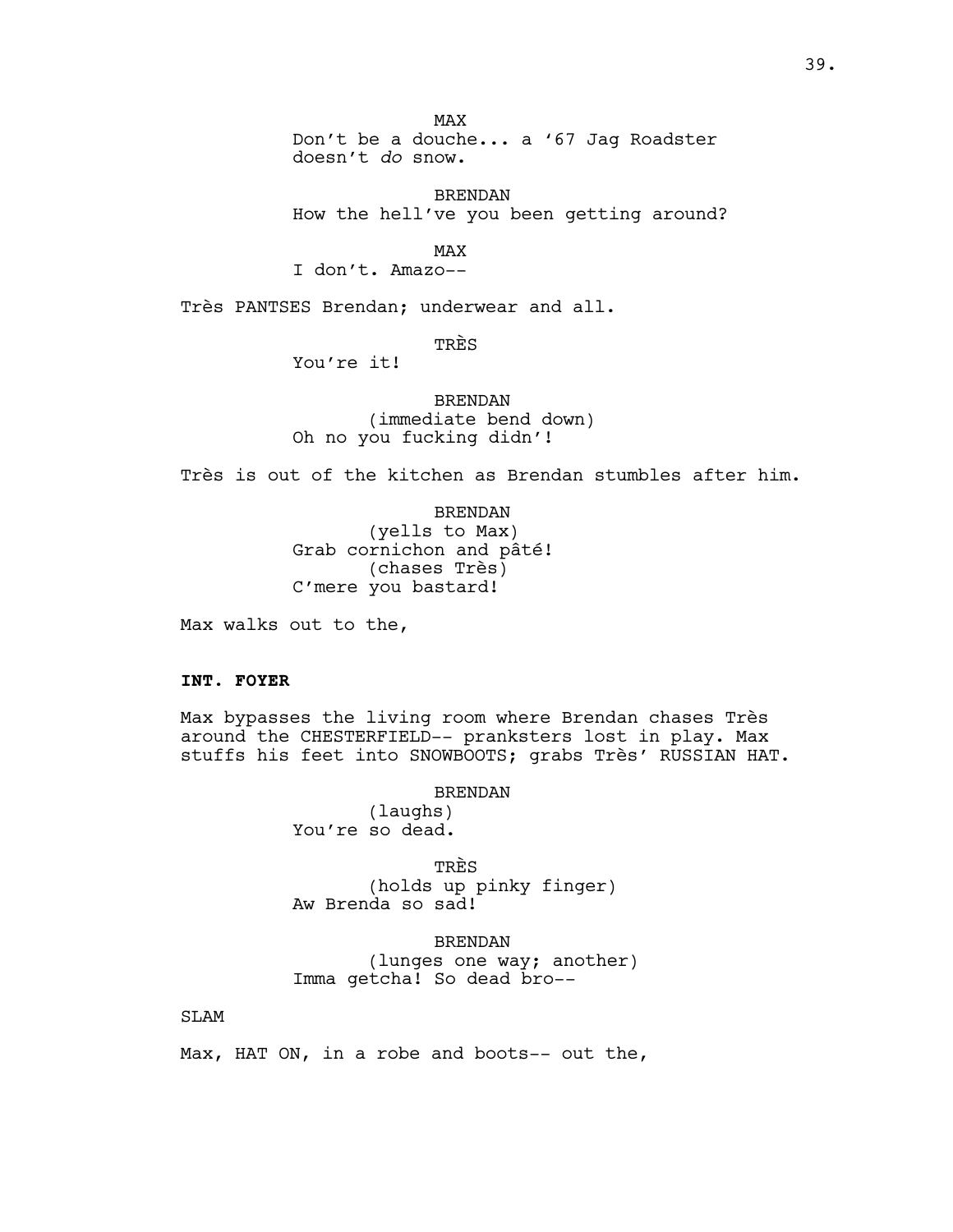## **EXT. FRONT DOOR - OVERCAST - DAY**

Max's down the stairs; walks the circular drive to the Tesla. He crosses a FROZEN ROSE BUSH; the SUN PEEKS out.

He stops; leans down to the ROSE BUDS.

MAX

(J.M. Barrie quote) *You have had many rectors here... who will continue in bloom long after the lowly ones such as I am,* (cups a green BUD) *Are dead and rotten and forgotten...*

**CUT TO:**

#### **INT. TESLA - DRIVING - OVERCAST - DAY**

Max's left elbow at the window, cups his head; turmoil.

MAX (V.O.) *They are the roses in December,*

A tear; a sob; wipe away tears; big smile-- Jekyll and Hyde.

#### $MAX (V.O.)$

*...You remember someone said that God gave us memory,*

SLAM SLAM SLAM HANDS against the STEERING WHEEL.

REVEAL: a little RED SELF-DRIVING ICON ACTIVATES on the DASHBOARD-- unbeknownst to Max.

> MAX (V.O.) *...So that we might have roses in December.*

Max sees a BRIDGE ahead-- opportunity to end it all.

He swerves the wheel to veer off the road from the bridge into the BAY.

Surprise! The car maintains its course ON THE ROAD. Max tries to swerve again; OFF THE BRIDGE-- nothing.

> MAX (beats the roof with fists) AHHHHHH! Motherfucker, cocksucker motherfucking shitting piece of shit fucking Elon motherfucker.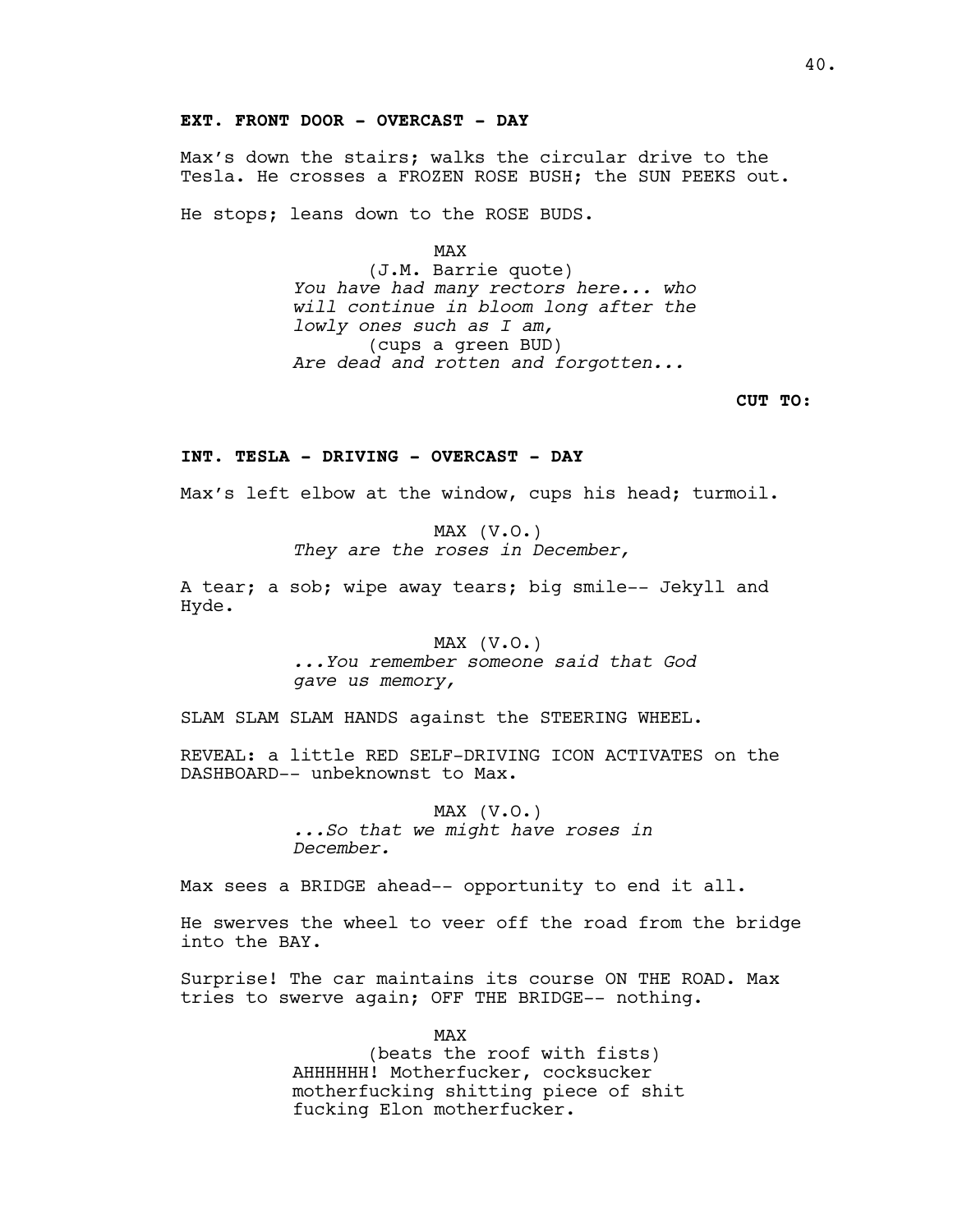TESLA A.I. Do you need assistance? MAX No I don't need any-- PING MAX Goddamn help... PING TESLA A.I. Goddamn Help... PING MAX No, I said NO-- PING MAX Fucking help! Ping TESLA A.I. Fucking Help... PING TESLA A.I. Help is on the way. MAX Ahhhhhhh!!! TESLA A.I. Calling 911... MAX NO! NO-- PING MAX HELP! PING

Over the bridge; Max BREAKS to the side of the road.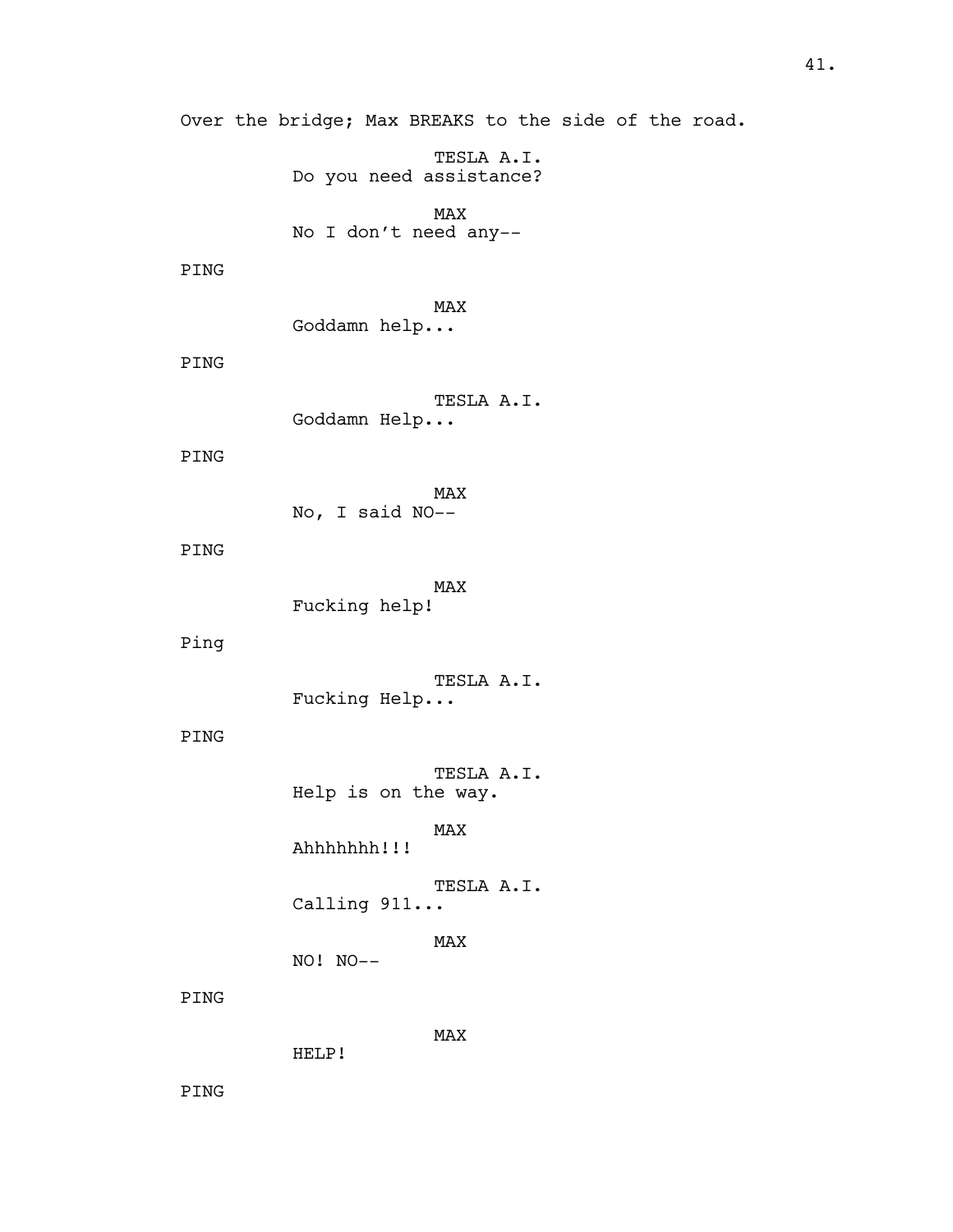TESLA A.I. Help is on the way.

RING RING

911 DISPATCH (O.S.) 9-1-1... What is your emergency?

MAX (big smile) Sorry. My car's having issues.

Max PUNCHES the GLOVE COMPARTMENT with his good hand-- it pops ajar. A SILENT SCREAM of pain; bites his fist.

> 911 DISPATCH Is anyone hurt?

> > MAX

No, no. I just haven't learned the commands of this vehicle yet.

He laughs-- his fake laugh; con mask on.

911 DISPATCH No worries Mr. McIntyre. Thanks for staying on the line... Can you confirm your security word for this vehicle?

MAX (rolls his eyes) Band camp?

911 DISPATCH Have a good one.

HANG UP.

Max looks over to the OPEN GLOVE BOX.

REVEAL: a CUSTOM GLOCK.

MAX Well, well, well...

He grabs the gun; leaves the car; STANDS at the top of a,

### **EXT. STEEP HILL**

Max releases the SAFETY; holds the GLOCK up to his TEMPLE; CLOSES his EYES--

CLICK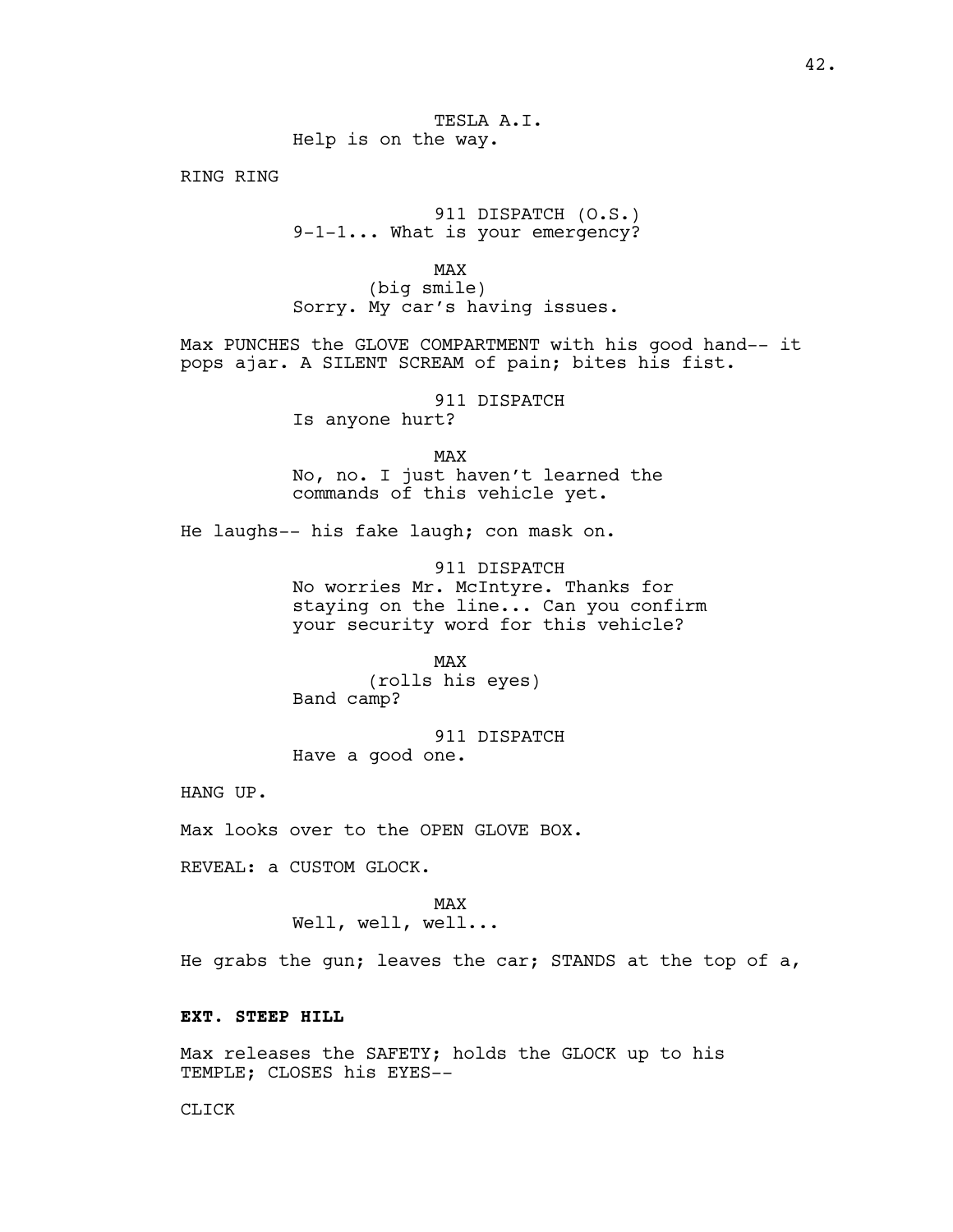The GLOCK isn't a GUN, it's a custom TORCH LIGHTER; the RUSSIAN HAT IGNITES-- ABLAZE.

BA-DUMP

Max SLIPS FEET FIRST down an ICY CHUTE.

BALL CRUNCH - on a SNOWY old TREE STUMP that acts like a blunt SLIDE; it PROJECTS him into the air.

Max SCREAMS as he FLIES; HAT still ABLAZE.

KER-PLUNK into the,

### **EXT. OCEAN BAY**

**TSSSSSSS** 

The HAT EXTINGUISHES.

The ICY COLD WATER has Max like a wet dog; same paddle.

VROOM VROOM

ESTELLA(31), an unconventional beauty, piercing eyes, rebel without a cause, CHRISTMAS TUQUE UNLIT, pulls up to a bobbing Max in her ZODIAC BOAT-- SNOW begins to FLURRY.

> ESTELLA Now is the winter of our discontent...

She doesn't expect an answer; stares at him, reluctant.

MAX (shivers/paddles) Made glorious summer by this sun of York...

Estella throws him an oar to the boat.

MAX ...And all the clouds that lour'd upon our house...

Arduous, Max pulls himself into the boat; collapses.

MAX (breath heavy/painful) ...In the deep bosom of the ocean buried.

ESTELLA Alright alright-- fucking show off.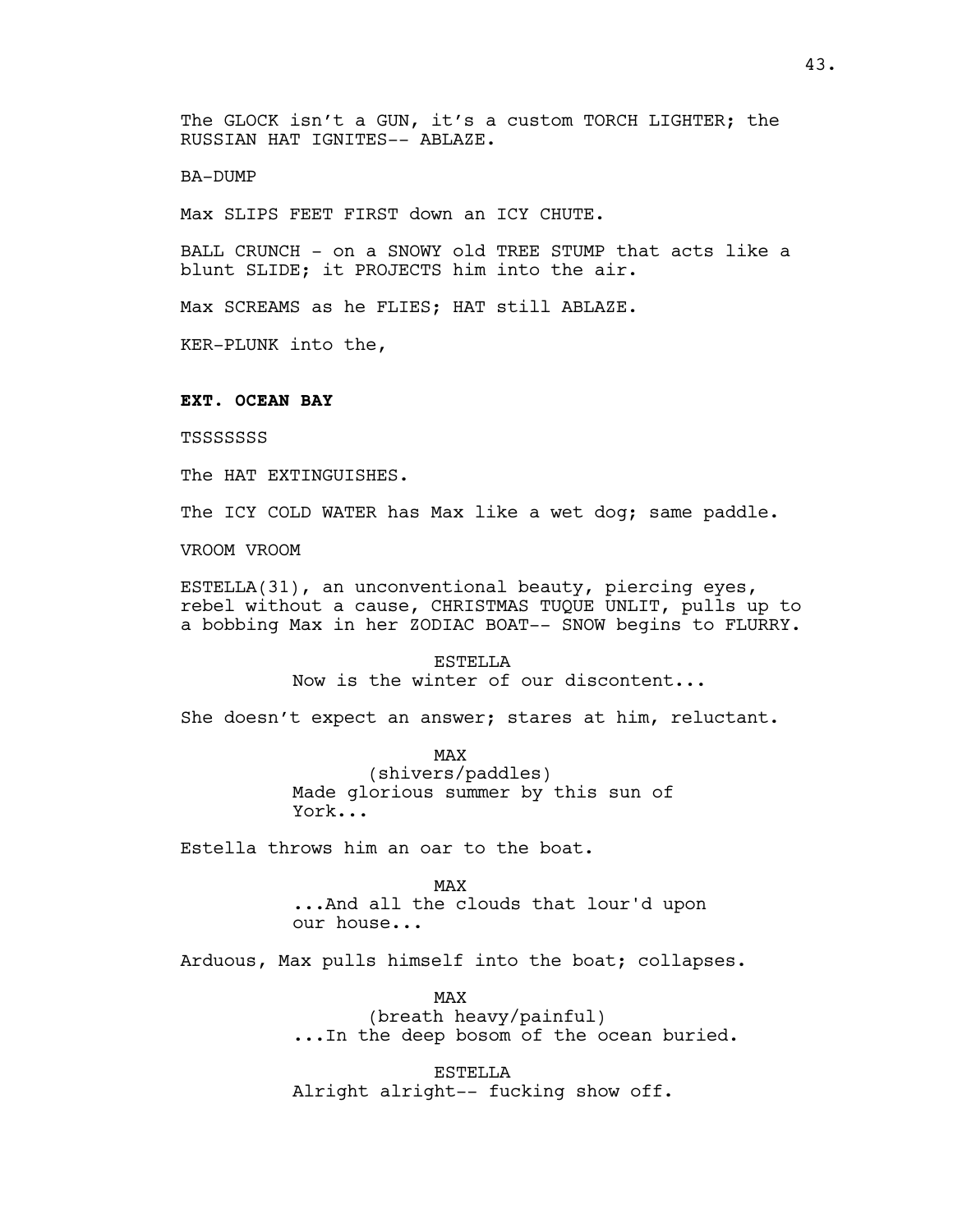Max passes out.

ESTELLA ...Goddamn tourist.

Estella kicks his boot.

VROOM ZOOM

Off they go; kidnapped by Estella.

# **EXT. THE WHARF PUB - DOCK - FLURRIES - DAY**

Estella docks the Zodiac; grabs a SLED; shimmies Max onto it and pulls him into the,

### **INT. BAR**

A quaint little joint-- Ozark style, with CRAFTSMAN WOODWORK; FRAMED PICTURES on the WALL of STAR SCAPES/ WINTER STILLS/FOG ROLLING OFF THE OCEAN/SNOWY BEACHES.

Donnie rounds the bar from the kitchen.

DONNIE Wow, big catch today! (sees Max) Oh my word! Maxi!

ESTELLA

You know him?

DONNIE You do too... That's little Max Kolt. Go get your brother's spare duffle in the back.

Estella breaks at the bar for water; Donnie starts to take off Max's wet ROBE and SINGED RUSSIAN HAT.

> **ESTELLA** (a break from thirst) *That's* Max Kolt?...

DONNIE What the hell did you do to yourself Maxi?!

ESTELLA Let's throw'm back in...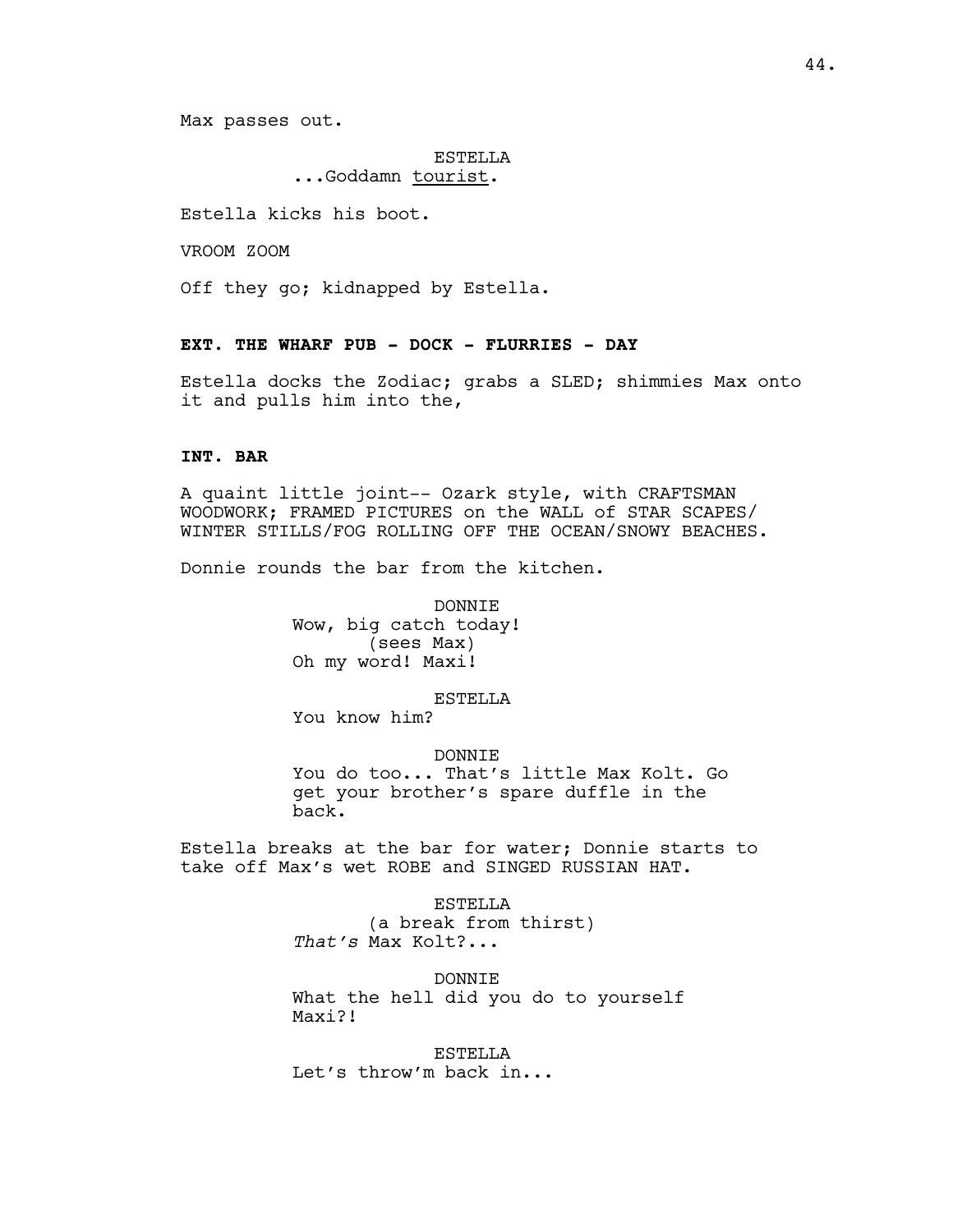DONNIE (eyes his daughter) Please go get Wally's bag.

### ESTELLA

Fine-- (sotto) Not like I already saved his life or nuthin'...

DONNIE What was that?

ESTELLA I'm going, I'm going...

## **INT. THE WHARF PUB - OFFICE - AFTERNOON**

CLOSE on Max; he wakes on a COT-- pats himself down; groggy.

### MAX

Did it-- Am I?!

THUMP

Max rolls over and off the cot.

MAX (in pain) ...What fresh hell is this?

He walks over to a LARGE BAY WINDOW that reveals the frosty DOCK-- blank stare.

### MAX

(Keri Hulme quote) *...I'm in limbo and in limbo there are no races, no prizes, no changes, no chances. There are merely degrees of endurance, and endurance never was my strong point*.

MUSIC CUE: ESTELLA(O.C.) SINGS an eloquent acoustic rendition of 'COSMIC DANCER' BY T.REX from the bar.

Max listens; smiles... sings along, a wispy falsetto.

He's in over-worn 80's SWEATS. He snoops around a maritime themed office-- a STUFFED SWORDFISH on the wall.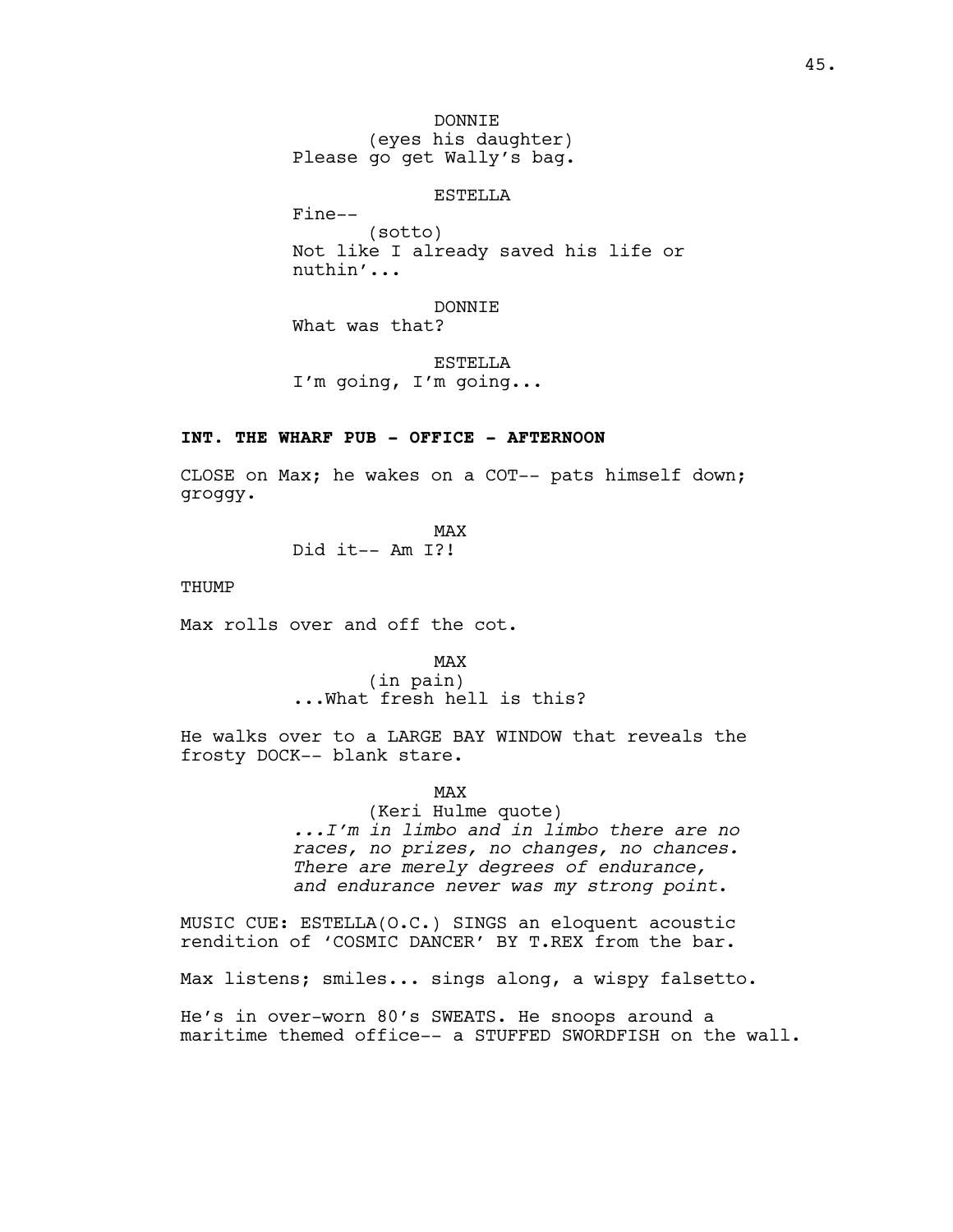Max sits at a LARGE CRAFTSMAN DESK; many PICTURES of a nerdy YOUNG ESTELLA and a cooler YOUNGER WALLY and a FAMILY VACATION to Disneyland/a TRIDENT LETTER OPENER/ BILLS STACKED HIGH.

A LETTER addressed to **DONALD SPEER/The Wharf Pub/3 Main St, Edgartown, MA 02539/OVERDUE**. Max stops singing.

Max looks over to a GORGEOUS large STAR SCAPE PRINT of a METEOR SHOWER; he's up to analyze it-- it's impressive. He walks out into the,

### **INT. BAR**

Estella is on stage; she strums a guitar; eyes closed to an empty house-- Max finds a center table; he's captured.

ESTELLA

*Is it wrong to understand, The fear that dwells inside a man? What's it like to be alone, I liken it to a balloon...*

Estella opens her eyes-- stops.

MAX

(claps) Brava. Very nice... Very. Nice.

ESTELLA You're awake... How was the coma?

MAX Can't say I recall-- this weekend's been... (he stands/moves to her) I'm Max... Max Kolt.

Estella turns away from him; places her guitar in its cradle.

> ESTELLA It's customary to announce one's self upon entering a lightly populated room... (a beat) I know who you are.

> > MAX

How unfortunate for you! Might you refresh my memory as who you are?

Estella turns; stares into Max, cockeyed; she extends her hand.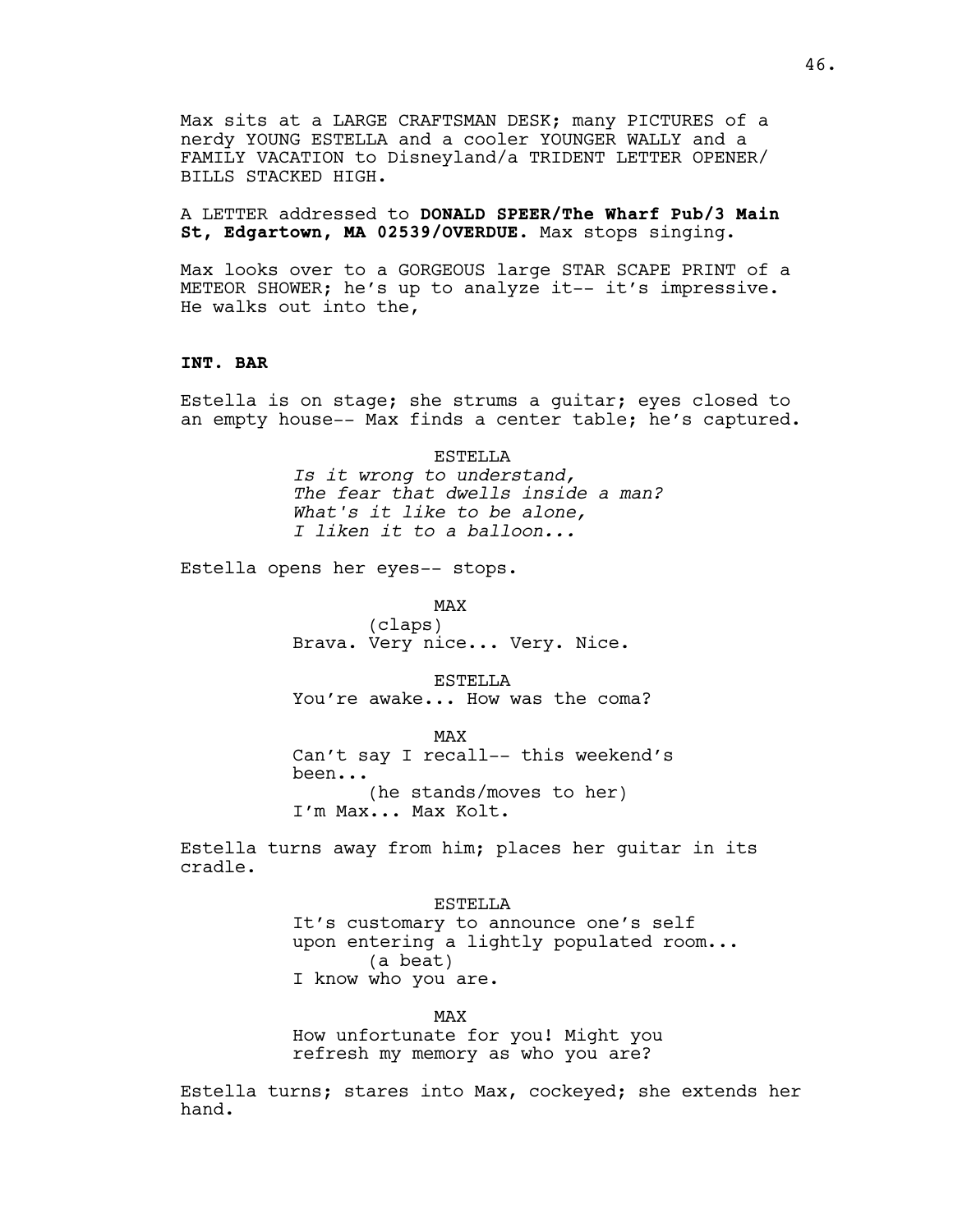47.

# ESTELLA Estella... Speer.

MAX Estella? Donnie's Estella?

Max's still shaking her hand as she walks; breaks free.

ESTELLA One and the same. He'll be back soo--

MAX

Your hair's so long! Holy shit I haven't seen you in... did you get contacts?

Estella is behind the bar; pours a pint.

ESTELLA Eight years... Yup.

MAX

Wow! That's crazy. Well you look--

Estella chugs the beer as her middle finger rolls up to flip Max off; she slams the beer on the bar.

> ESTELLA Fuck you I look... how? How do I look?!

Whoa nerve touch much! She stares him down-- his head hangs.

MAX

Stunning.

Estella softens; maintains a guard-- chugs the rest of her beer; refills at the tap.

> ESTELLA You look like shit-- (pint fills) You want?

Max grins; rolls his head up.

MAX

Sure...

**CUT TO:**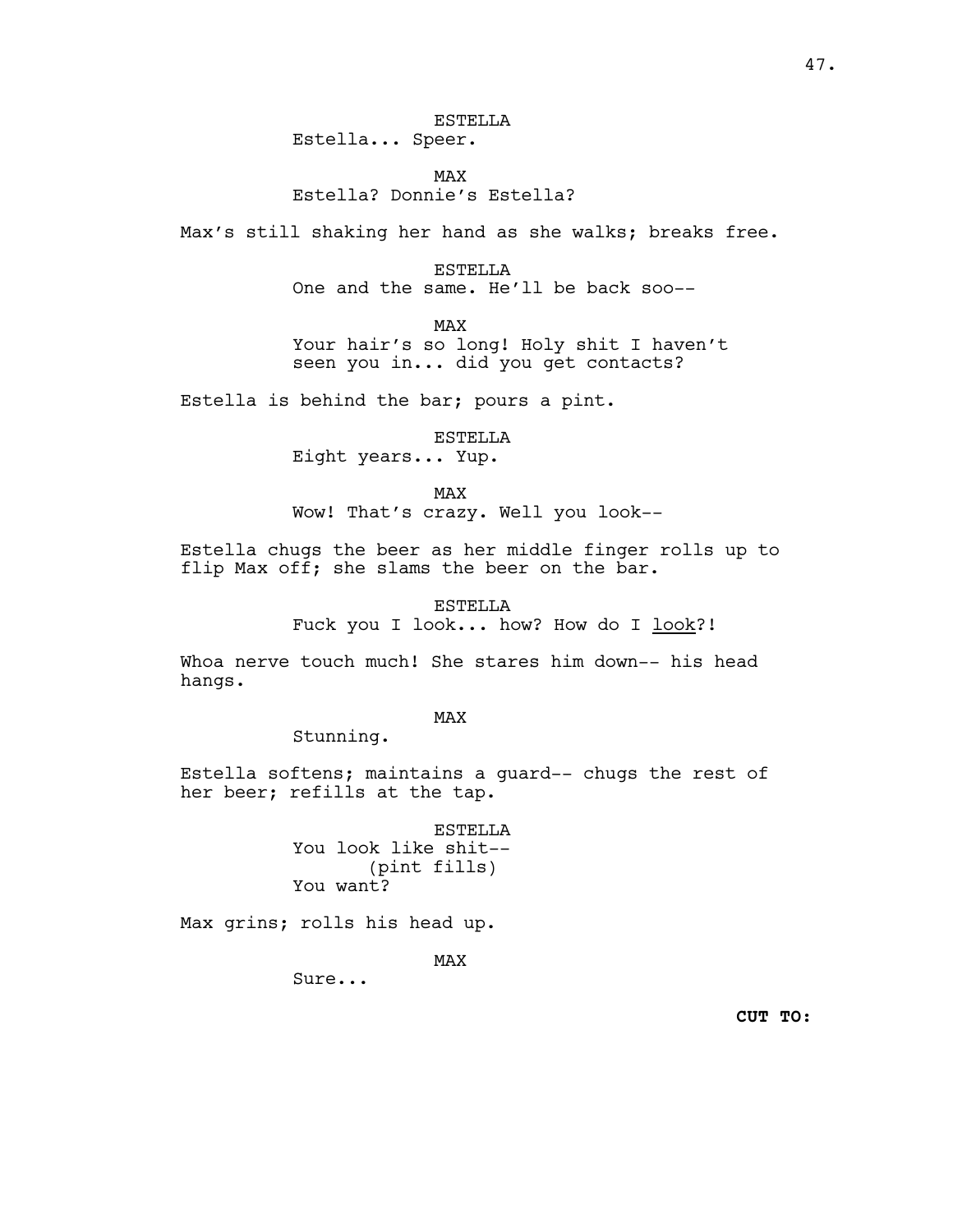## **EXT. SIDE OF THE ROAD - TESLA**

The driver side door is OPEN with a COP CAR'S LIGHTS FLASHING next to it-- a COP ropes off the area with CAUTION TAPE.

#### **INT. THE WHARF PUB - EVENING TWILIGHT**

Max and Estella throw DARTS. She lands a BULLSEYE; walks to the chalkboard and marks a line through four ones.

> MAX (laughs) So you've done this before.

ESTELLA Nuthin' else to do out here these days... What about you?

MAX

About me--

ESTELLA What're you *doin'* here?

MAX We have a house here.

ESTELLA I've never seen you here outside of tourist season--

Max chugs a pint.

MAX

Why am I here-- Why am I here... I was trying to get outta here actually. But then you had to go and rescue me.

She chugs her beer.

CHING CHING

The bells on the front door chime.

Donnie and MARIE SPEER(50s) Ina Garten-like, a cheery Mrs. Claus, and Wally enter the establishment.

Max tries to place Wally.

#### ESTELLA

You're up.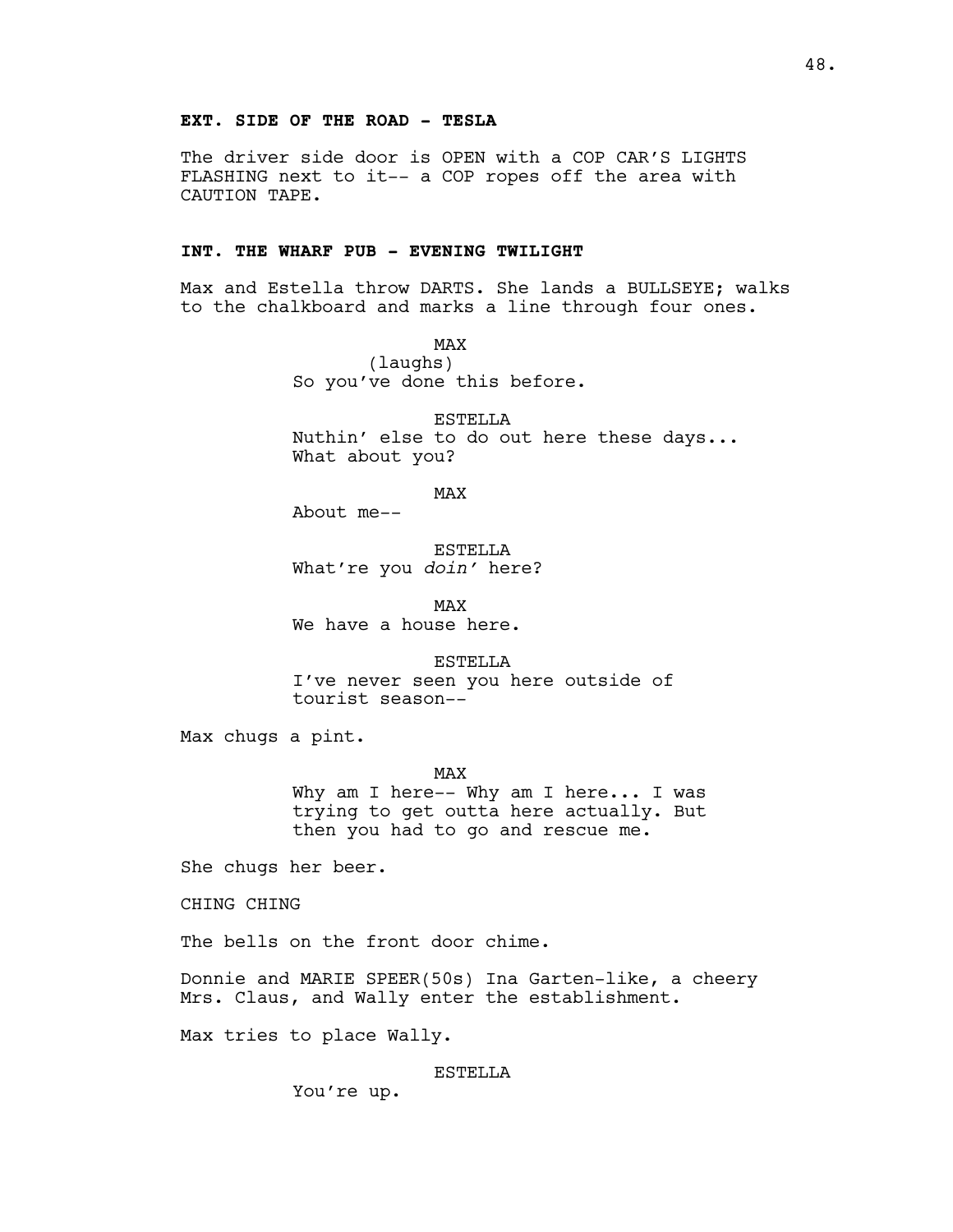ESTELLA

Openin' time...

Marie's all up in Max.

#### MARIE

My goodness are you sure you're alright dear? (to Donnie) Do you think he has a concussion? Your eye!

MAX Hi Mrs. Speer-- oh no this shiner's not from...

### MARIE

(hugs Max) Oh come now-- Marie! It's been so long since I've seen you. I've got some frozen peas for that eye!

Wally comes at Max with a DAP HANDSHAKE.

WALLY You can't win for losin' Kolt!

MAX Guess you heard from--

WALLY Yeah dad said he used my spare fishing sweats to dress ya.

MAX (arm around Wally; pivot) Oh hey thanks man! I'll get 'em back to you--

WALLY Good deal, no rush--

MAX Can we just keep last night on the D.L.?

WALLY Fer sure man-- fo' sho'.

MAX

Cool-- great.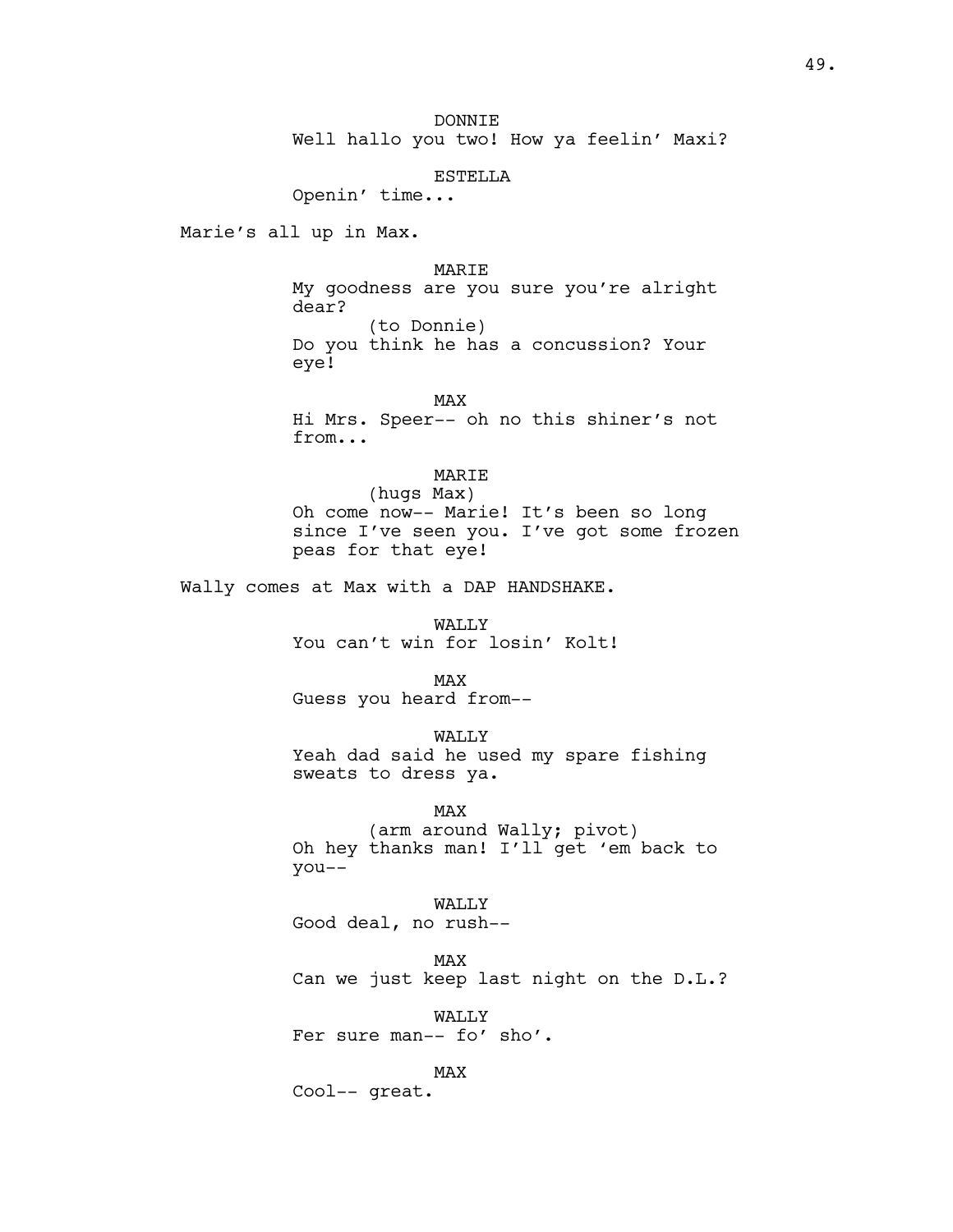Estella helps her mother with supplies at the bar.

MARIE And then I went for my three P.M. tanning appointment. Skipper had to go to the vet...

ESTELLA I just don't think you should be subjecting your skin to that.

MARIE It's good for my melatonin levels!

Max walks up.

MAX

Can I work for some dinner?

MARIE

Well that'd be splendid!-- Donnie!

Donnie pops his head from the office.

DONNIE

Yes love!

MARIE We've some extra hands on deck tonight!

DONNIE

Wonderful-- (to Max) How's your bartending?

MAX

Top notch.

Donnie wears a dorky dad grin; thumbs up to Max.

DONNIE People like their drinks strong on karaoke night!

Max looks over to Estella; she helps Wally set up DJ EQUIPMENT-- they exchange a glance.

**CUT TO:**

### **INT. THE WHARF PUB - EVENING**

MUSIC CUE: Wally finishes a karaoke RAP of 'WHAT MEANS THE WORLD TO YOU' BY CAM'RON.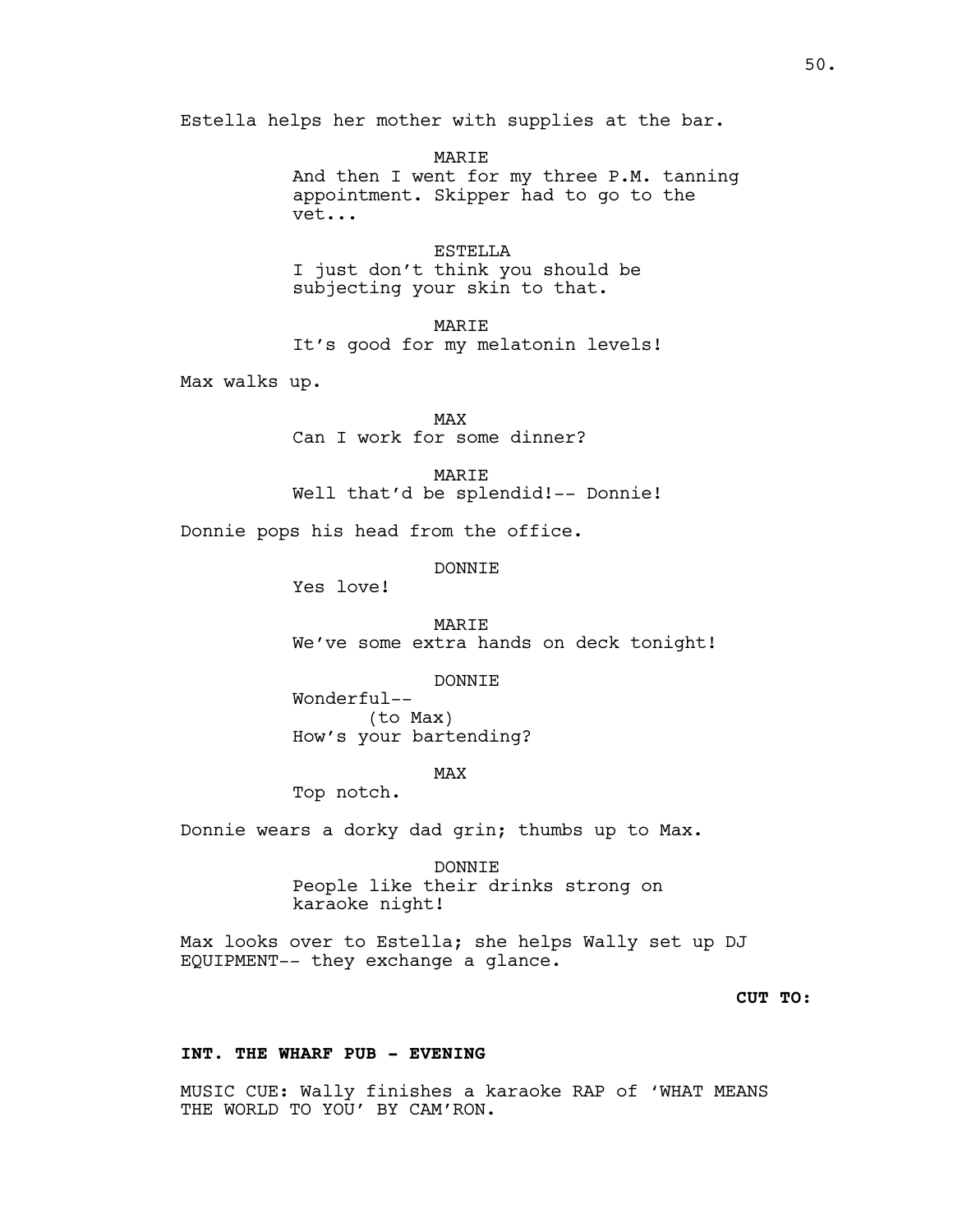A very light crowd bustles.

# WALLY

(into mic) Thanks all for comin' out to the Wharf on this chilly Vineyard eve... get yerself a hot toddy at the bar from our visiting bartender-- our chemist, Killa Kolllt!

Max fist bumps the air from the bar.

Estella arrives with drink orders.

**ESTELLA** Two ginger toddies and a pint of Offshore.

Max flips a COPPER MUG in the air; places it on the bar- minces ginger.

> ESTELLA ... Wow, you have a skill. No other, *better* plans tonight?

MAX My mother was good for one thing growing up-- This is far superior to what was planned.

He pours WHISKEY in the mug; a spoon of honey-- squeezes a lemon, hot water.

### ESTELLA

If you say so.

He finalizes his concoctions; fills a pint.

MAX I do say so... very much so.

#### WALLY

(over speaker) Well... let's get Kolt up here then to show you guys it ain't so scary! What d'ya say?!

Max gestures no.

ESTELLA YAAAS! *That*! Whooooohoo! C'mon! Do it!

Max's head drops-- the whole bar cheers him on.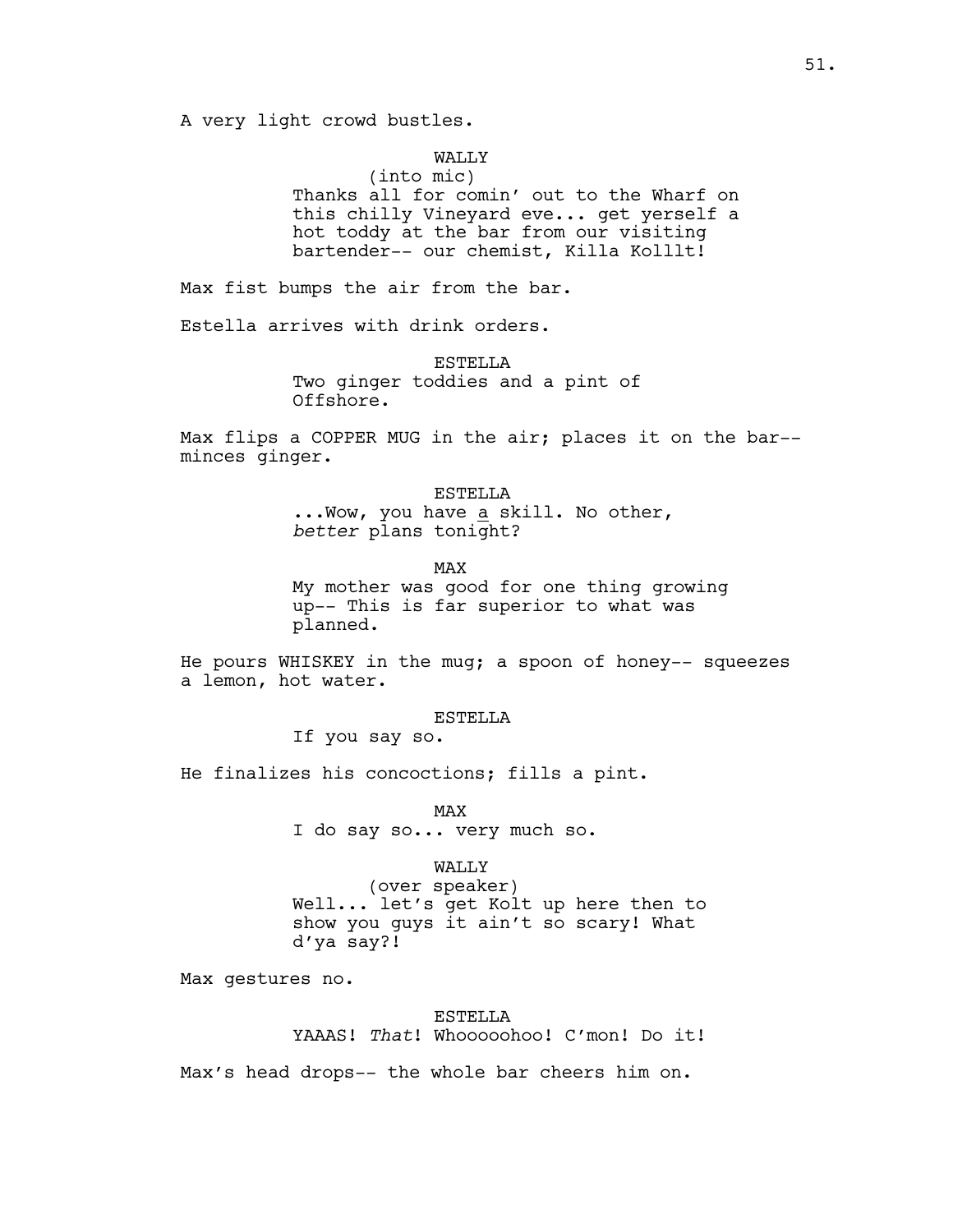Uch-- fine.

### ESTELLA

Your turn... See, that's what ya get for creepin' on me!

A begrudging Max makes his way to Wally-- they talk; search out a song.

Max is on stage; crowd lights dim-- Estella laughs; doesn't expect much.

MUSIC CUE: Max delivers a powerful performance of 'MIDNIGHT CRUISER' BY WE ARE MONROE.

MAX

(sings) *Oh I've seized control of the road, That I cleared along the way, And paved it in heartache. As I watch myself fall short, Of every story that you've told, Taking on the weather can take it's toll.*

The crowd is captured; so is Estella.

MAX

*And I lose myself to the ride, As I drive out through the night, Avoiding every sign, As I watch myself lose hope, In every fortune you foretold, Taking on the peril to lose it all. Cause When your world comes crashing down around me,*

Davenport, BIANCA(28), a blonde Danish supermodel heiress, extreme fashion victim; and TWO other SUITS stumble into the pub.

MAX

*...You know I'm gonna save you, You know I'm gonna save you, You know I'm gonna lift you off your back and when it all comes crashing down around me,*

Bianca eyes Max-- this rockstar version is hot.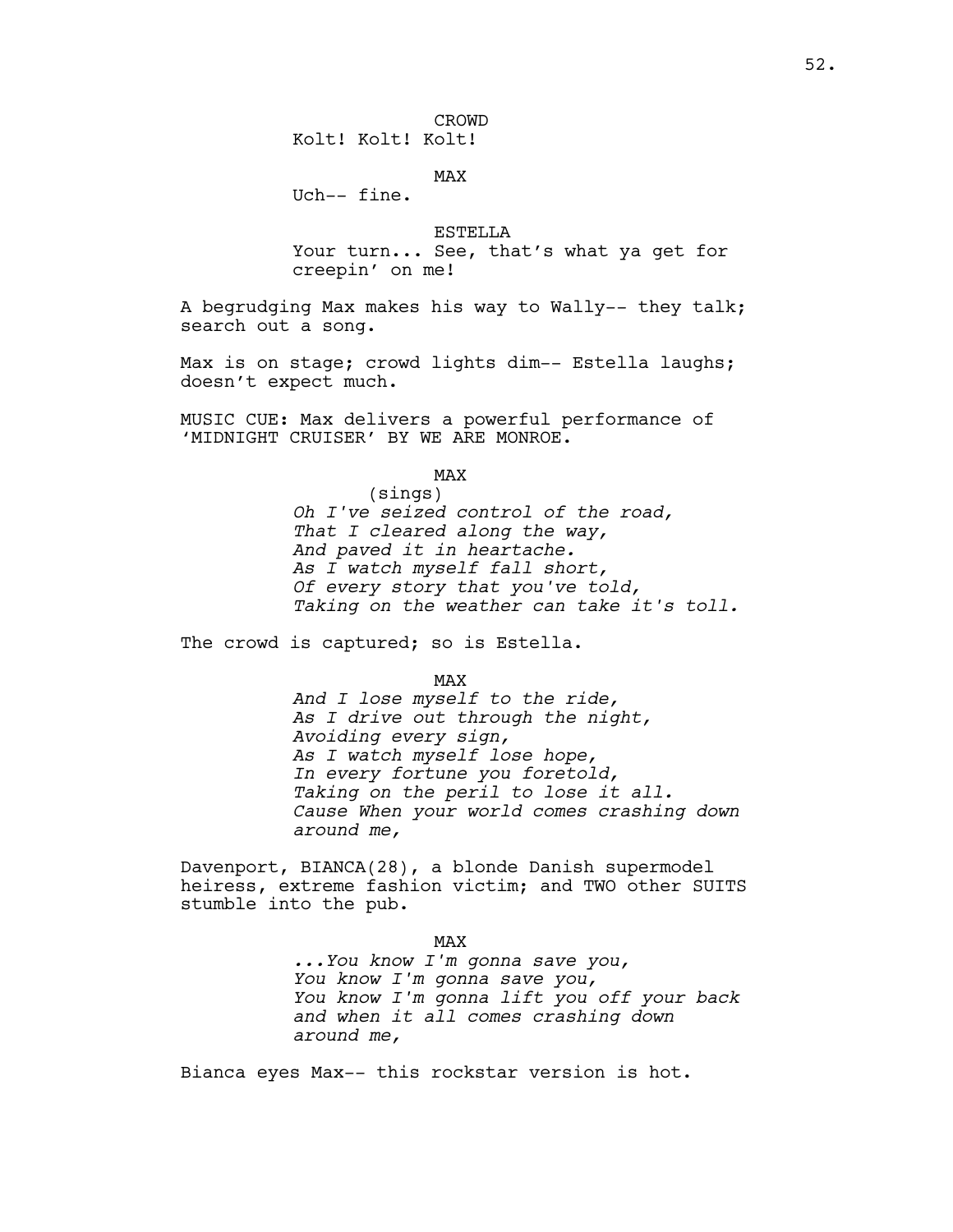*...You know I'm gonna save you, You know I'm gonna save you, You know I'm gonna lift you off your back...*

Max's eyes open to see his nemesis at the bar.

**SLOWMO:** ROOM NOISE FADES as HEART and BREATH RATE INCREASE; Max hyperventilates.

**BACK TO NORMAL:** Estella looks to Davenport's pompous ass; looks back to Max who bolts out the back dock door.

She rushes to Wally, who fades the music and dims the stage light; house lights up.

### WALLY

(into mic) Alright. Alright. Alright... Who wants to top it? Free shot to our next victim!

# **EXT. DOCK - THE WHARF PUB - CONTINUOUS - NIGHT**

Max sits at the edge of a rusty, old, ELEVATED WHARF DOCK in Wally's reserve, worn, old sweats. He gazes at the water; sways back and forth.

Estella approaches with a spare jacket and glass of water. She sits next to him.

> ESTELLA And I thought I was trigger happy.

She sweeps the glass in Max's direction-- bait.

He takes it.

ESTELLA ...Friends of yours?

Silence.

# ESTELLA ...I'll leave you then.

Estella moves to leave-- Max sways even farther forward, almost off the dock. She pulls him back.

> ESTELLA ...What the fuck is wrong with you?!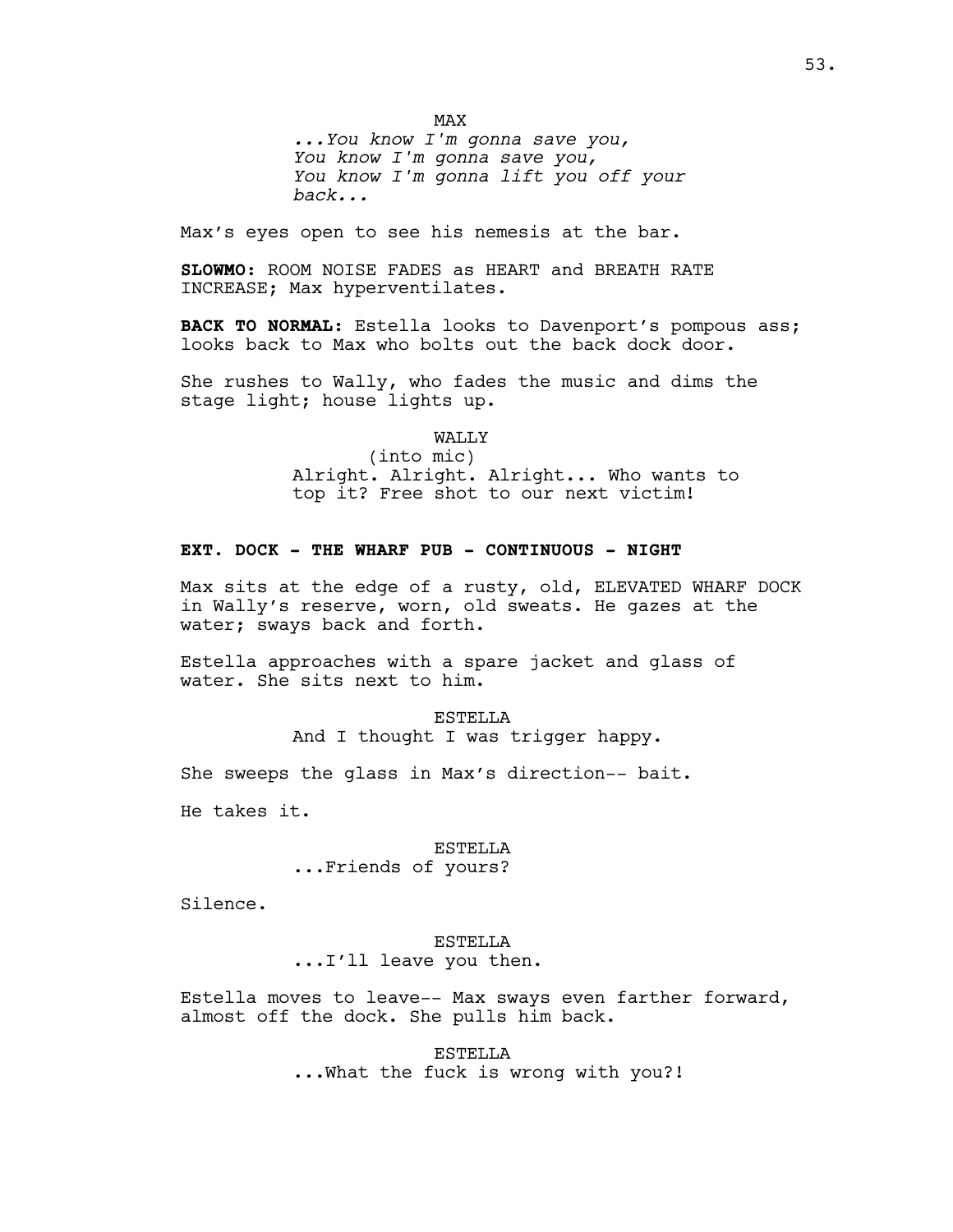Would that it t'were so simple...

#### **ESTELLA**

Look... I've got my own shit okay! And I deal with it-- boo fucking hoo, the rich boy is de-fucking-pressed. Real world fucking check-in, the world doesn't fucking revolve around you!

Estella gets up; throws the coat down next to him

ESTELLA Sack up like the rest of us.

She pivots to walk away.

MAX

He drugged me...

She stops; turns.

MAX

He's a goddamn fucking psychopath. He was already in our fraternity when I pledged at Harvard--

She makes her way back toward Max.

MAX

Afterwards, when we joined Ballambangjang Society, that's why *they're* all up here this weekend-- I thought, he can't do this twisted, maniacal shit to me anymore, because he's done it all already-

Estella sits back down.

#### MAX

I had this nanny... Wendy. (tears) She seemed to be the only one who cared.

She rubs her hand on his knee-- warmth.

MAX ...She taught me literature and poetry... and music-- vocals. She exposed me to different things ya know?

Estella nods.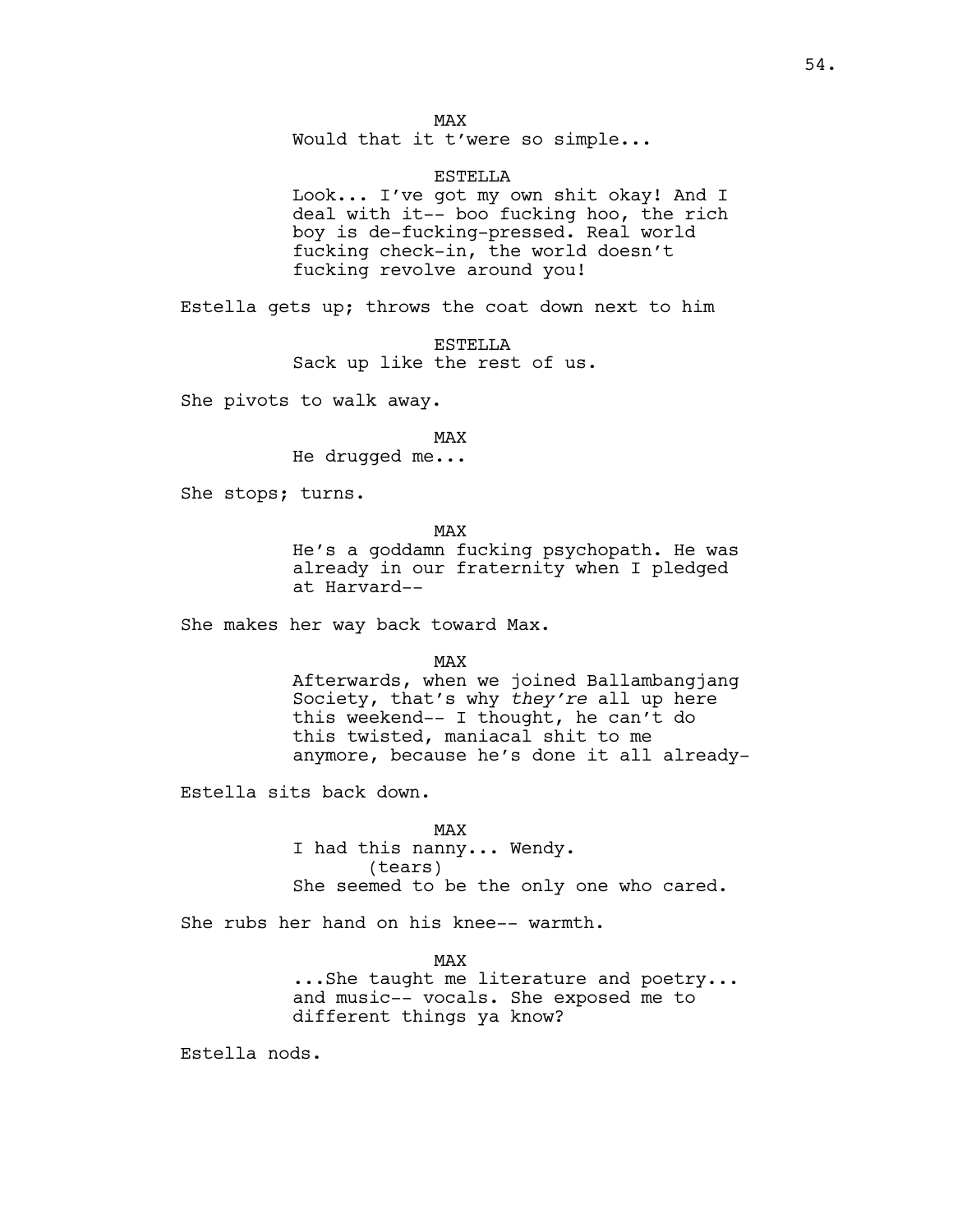MAX ..Anyway, she passed. Cancer-- (more tears) You see, I was raised not to feel things... No one around me feels things.

She's got an arm around him.

#### MAX

They don't function on that level-- Davenpiss in there, got her peanut butter cookie recipe from my sister. He laced it with Conoxy-- sent batches everyday to my office in Manhattan under Wendy's son's name... poisoned my firm. My partner slash best friend, Olivier, died subsequently... overdose.

Max looks out into the distance-- light tears frozen down his face.

> ...Sent me to rehab. Then the lawsuits came with Kolt Industries-- Peanut butter fucking cookies.

Estella rests her head on his shoulder.

### ESTELLA

I hate men.

### MAX

Ya don't say?

ESTELLA It's true. All. Of. You.

MAX

Okay.

Max leans forward, swift rotation as he suspends himself from the dock-- hangs by fingertips; one hand bandaged.

> ESTELLA Ah! Fuck you, don't!

MAX Say something nice!

ESTELLA You really don't fucking remember do you?

MAX

Nope. Tell me.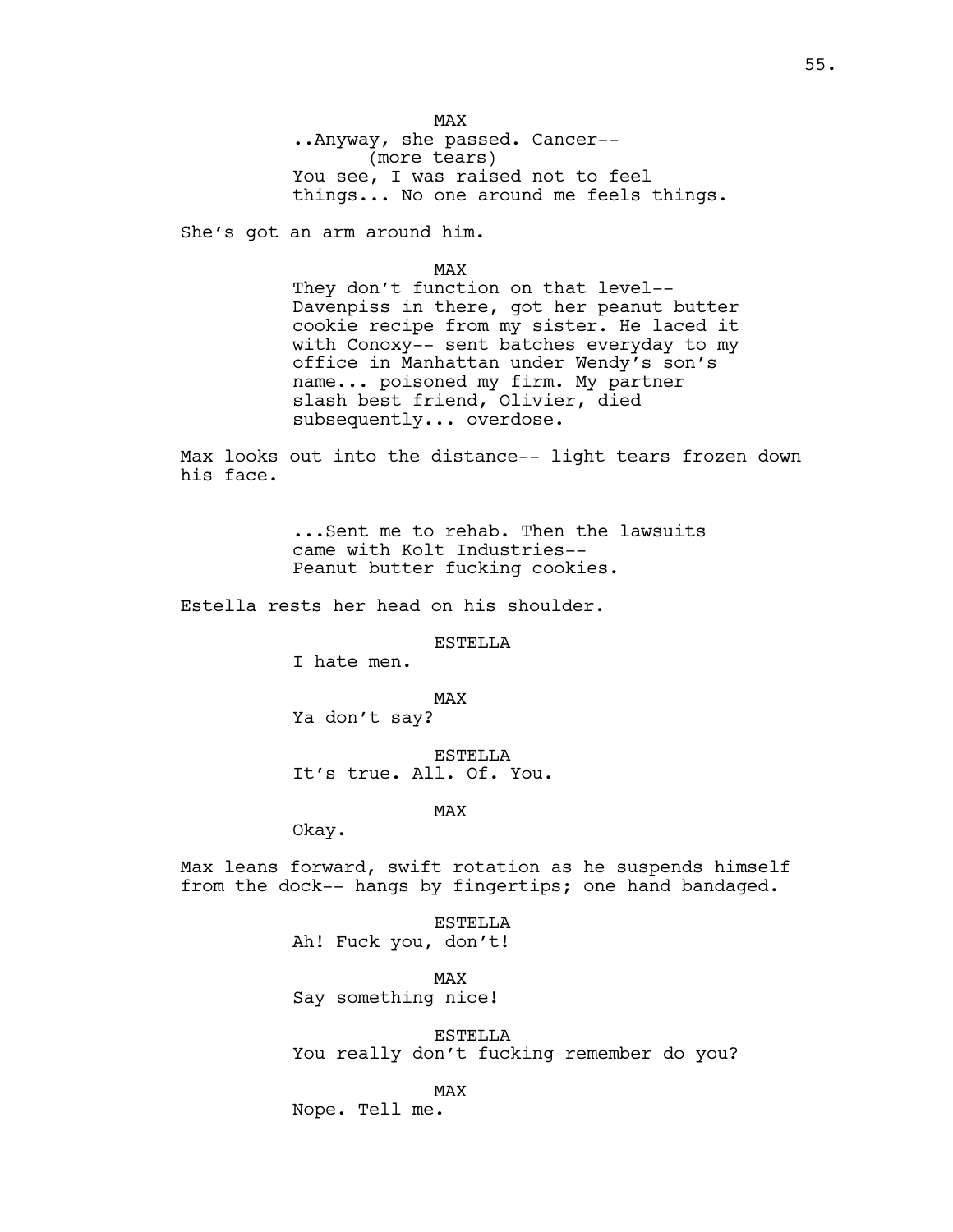He dangles.

### **ESTELLA**

*Esmella?*

# MAX

Uch, fuck.

ESTELLA

Yeah, you and your goons were all over that!

MAX

(looks up)

In our defense-- we were nineteen and you shouldn't wear a white bikini in range of your... Ah-hem, womanly time.

ESTELLA Did it ever cross your mind that I was miscarrying fucknut?

MAX

(hangs head) Fuck-- I'm an asshole.

Max releases his bad hand; dangles by one arm.

ESTELLA

No! No you're not... well, yes you are but maybe not. You were, but you might not be anymore?

MAX

Say something nice!...

ESTELLA Ahhhh! I dunno-- I'M INT'RESTED!

Max rolls his head up with that grin; reaches his bad hand up to the dock and with SURPRISING ATHLETICISM, press-up handstand style, finds himself standing back on the dock in a forward fold; he grabs the coat; rolls up.

Face to face with Estella.

MAX Affection cannot be created; it can only be liberated.

ESTELLA Think you're so smart eh? So... platinum princess poof?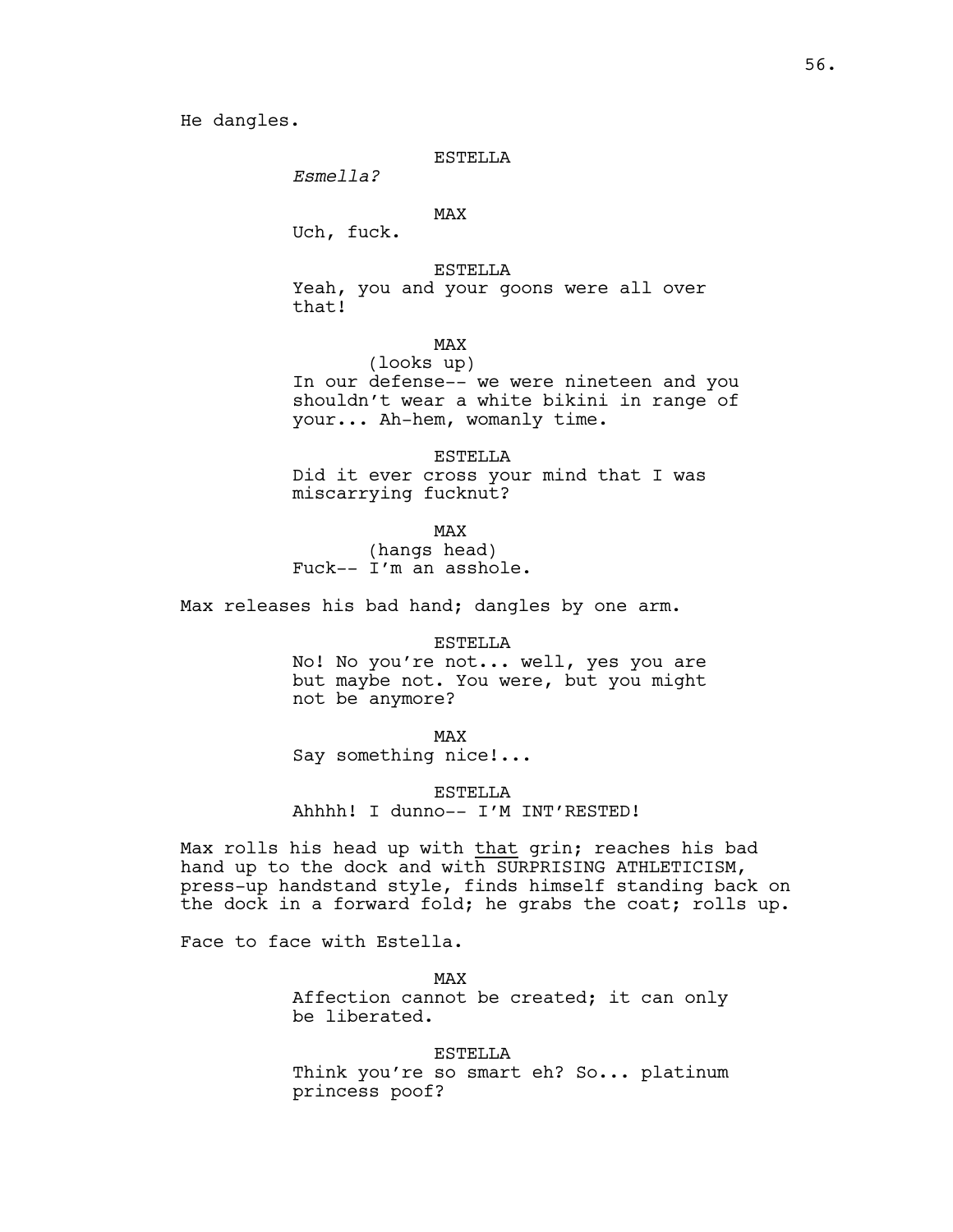Bianca--

# ESTELLA Ah, poof has a name.

Max puts on the coat-- they stroll back towards the pub.

MAX

Wendy said if you can't say something nice, don't say anything at all.

ESTELLA

So did Thumper.

MAX

Thumper?

### ESTELLA

Bambi?

MAX Bambi? I had an aunt named Bambi.

ESTELLA Wow... you are deprived.

# **BAR PATIO**

Max halts a few feet from the door; Estella peeks in the window-- REVEAL: Davenport shoots VODKA at the bar.

MAX

Uch-- I don't wanna go back in there.

ESTELLA

Gimme a sec.

CHING CHING - door chimes as Estella goes inside.

Max plants himself on a bench; waits, fidgets.

MUSIC CUE: 'HEAD OVER HEELS' BY TEARS FOR FEARS plays inside for another karaoke casualty.

## MAX

(sotto/sings) *I wanted to be with you alone, And talk about the weather, But traditions I can trace against the child in your face, Won't escape my attention.*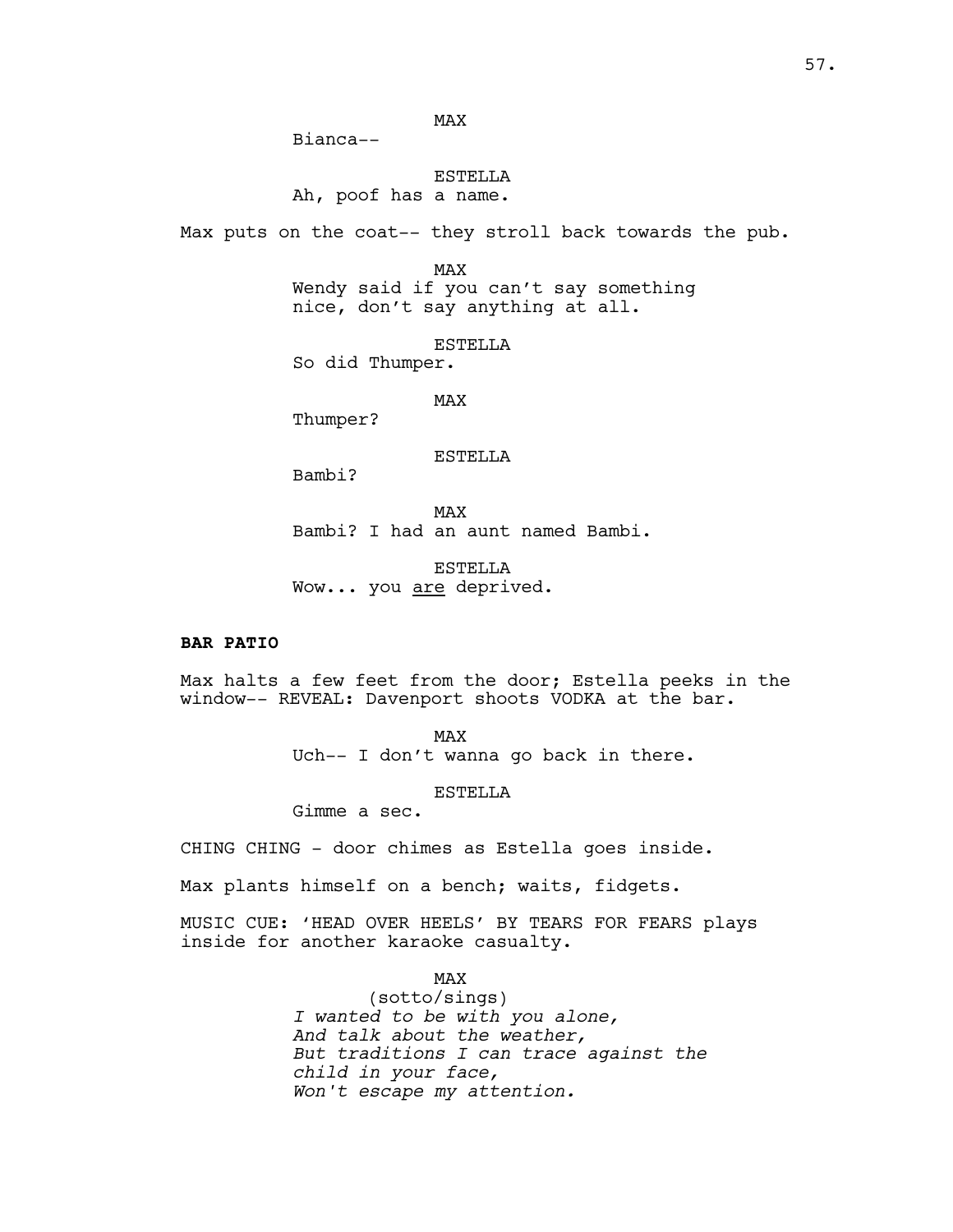*You keep your distance with a system of touch, And gentle persuasion. I'm lost in admiration, could I need you this much? Oh, you're wasting my time You're just, just, just wasting time...*

CHING CHING - Bianca comes out.

*...Something happens and I'm head over hee--*

Max double takes. Attempts to stand.

BIANCA (Danish accent) *Sit, sit...*

Bianca sits next to him; he scoots away.

*...What'd you do to yourself?*

MAX Not really your concern.

BIANCA

*True.*

MAX Why're you here?

BIANCA *Because I was told I couldn't come-- So I came.*

MAX Sounds about right.

BIANCA *You know me well.*

MAX

No I don't.

Bianca moves closer to Max, places her LEFT HAND, with a MASSIVE DIAMOND RING, on his knee.

He follows her hand up to her gaze.

BIANCA *Yes you do. I made a mistake...*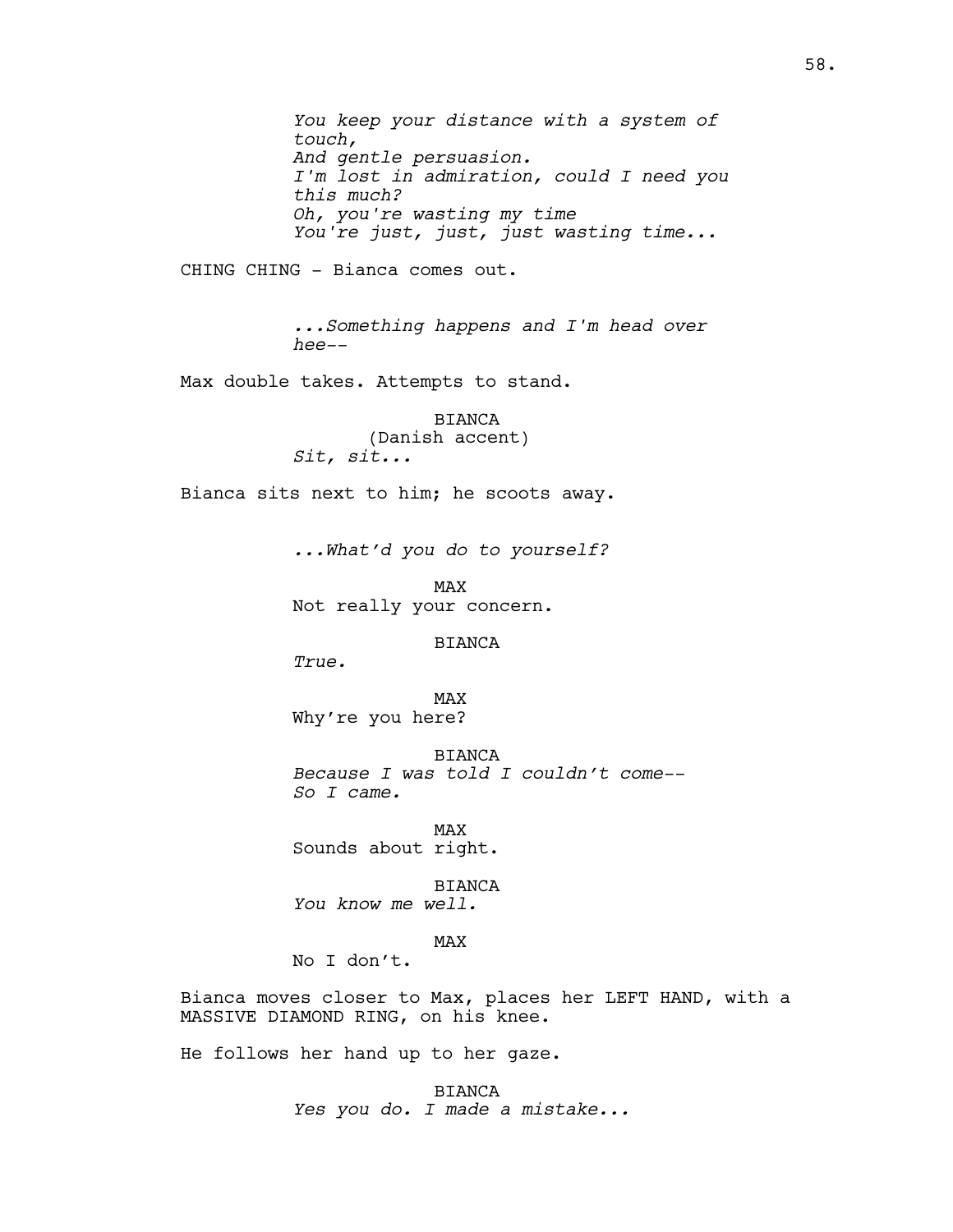CHING CHING - the door chimes.

Estella returns bundled up with her CHRISTMAS TUQUE LIT; she looks through her bag for keys as she exits-- then, up to see Bianca's hand on Max's knee.

Max scoots his knee out from under Bianca's hand.

MAX

(to Bianca) Take care now-- bye bye then.

It's awkward-- Bianca looks to Max; gets up; takes a tour around Estella to the door, sizes her up.

CHING CHING - Bianca opens the door.

ESTELLA What the fuck are you looking at?

Max smiles.

### BIANCA

(sarcastic) *I like your hat.*

#### ESTELLA

Oh yeah? We should go shopping sometime-- I can see you need help in that department.

Bianca scoffs-- who's this wench?

CHING CHING - the door closes behind Bianca.

Max stands; walks to Estella.

MAX I like your hat too.

#### ESTELLA

(pissed) What the hell?! I was gone for thirty seconds and come out here to--

Max kisses Estella; she softens in his arms.

MAX She's no one... Can we *please* go? I don't care where.

ESTELLA Ugh, fuckin' eh-- you still know how to kiss.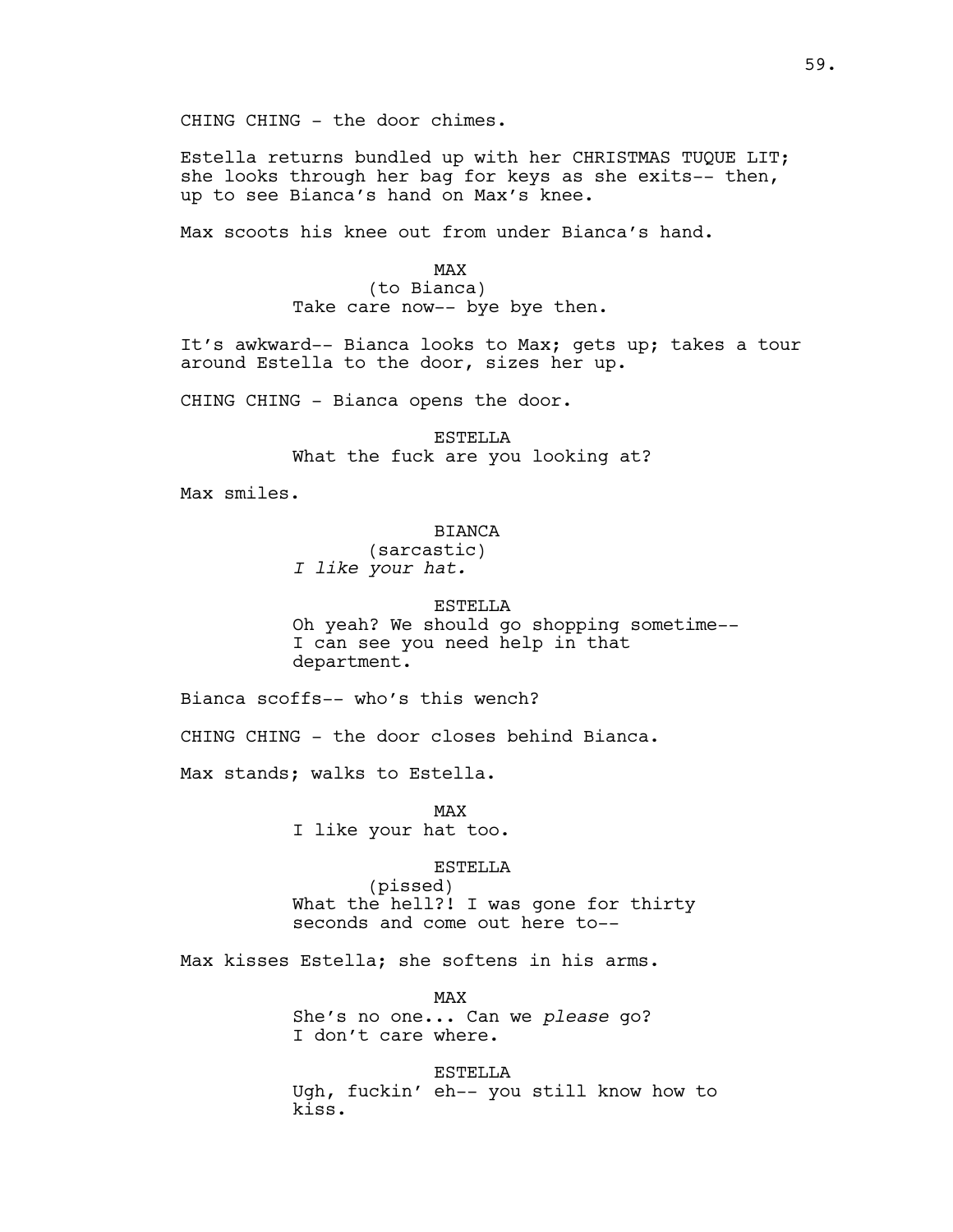### **LOWER DOCKS**

Max is confused; he follows.

MAX Still? When did we--

ESTELLA Eight years ago. Illumination night.

MAX

I don't--

ESTELLA Pretty sure it was a truth or dare scenario... You were wasted.

They arrive at the ZODIAC; get in, unhook the rope from the dock.

### MAX

I'm sorry.

### ESTELLA

For...?

MAX Every stupid thing I've ever done.

ESTELLA Don't be sorry, just don't do it again.

VROOM VROOM - the engine ignites.

They motor out into the

### **BAY - NIGHT**

It's frigid but the STAR SCAPE breathtaking. Estella cuts the engine; pulls out a DSLR CAMERA from her bag.

> ESTELLA It's just that I think everything's terrible in the end. I've been everywhere and seen everything and done everything, I've had a very bad time... I'm pretty cynical about everything.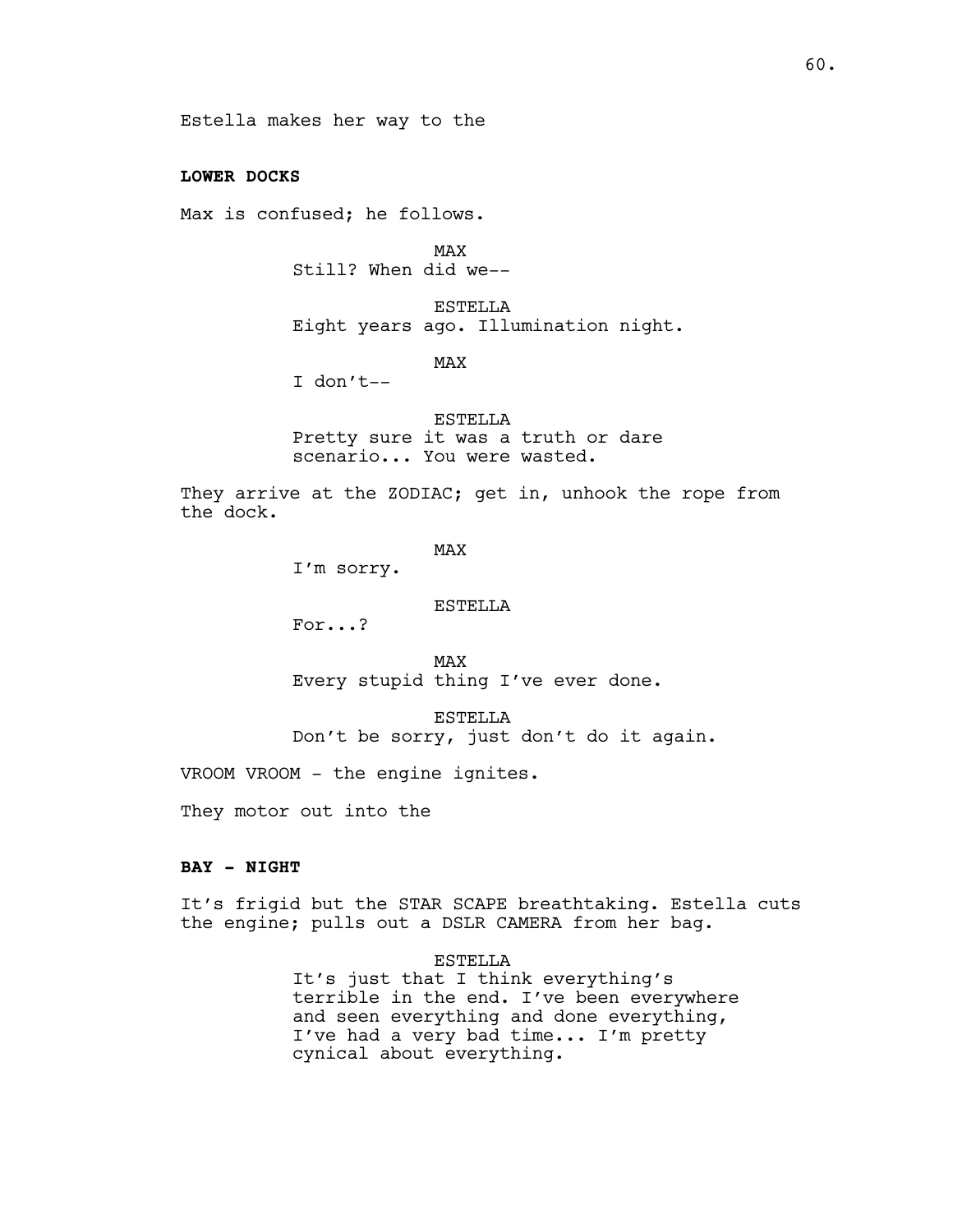MAX Your daughter, I supposed she talks and eats and everything...

Estella is struck by the response-- a moment.

ESTELLA When she was born, Tom was-- God knows where. With God knows who...

Estella flips a switch; power to her equipment.

...And I asked the nurse if it was a boy or girl. And she said it was a girl, and I wept. I'm glad it's a girl.

The DSLR CAMERA on a tripod points up to the BRIGHT MILKY SKY-- She pushes the SHUTTER RELEASE BUTTON tethered to it.

> ...And I hope she'll be a fool-- (Estella leans in) that's the best thing in this world a girl can be, a beautiful little fool...

The dim GREEN LIGHT at the BOW of the boat sways back and forth.

> MAX I think I love you.

**ESTELLA** There's no think in front of love.

She flicks another switch; speakers ignite.

MUSIC CUE: 'SPACE SONG' BY BEACH HOUSE.

VROOM VROOM - She starts the engine.

CLOSE on Max as he watches Estella-- the man is falling.

They arrive at a

### **DILAPIDATED DOCK - MIDNIGHT**

The place looks like something out of a horror film with obsolete FISHING EQUIPMENT strewn around the property.

Estella ties her boat to a part of the dock that isn't falling apart; joining a few other small ZODIACS.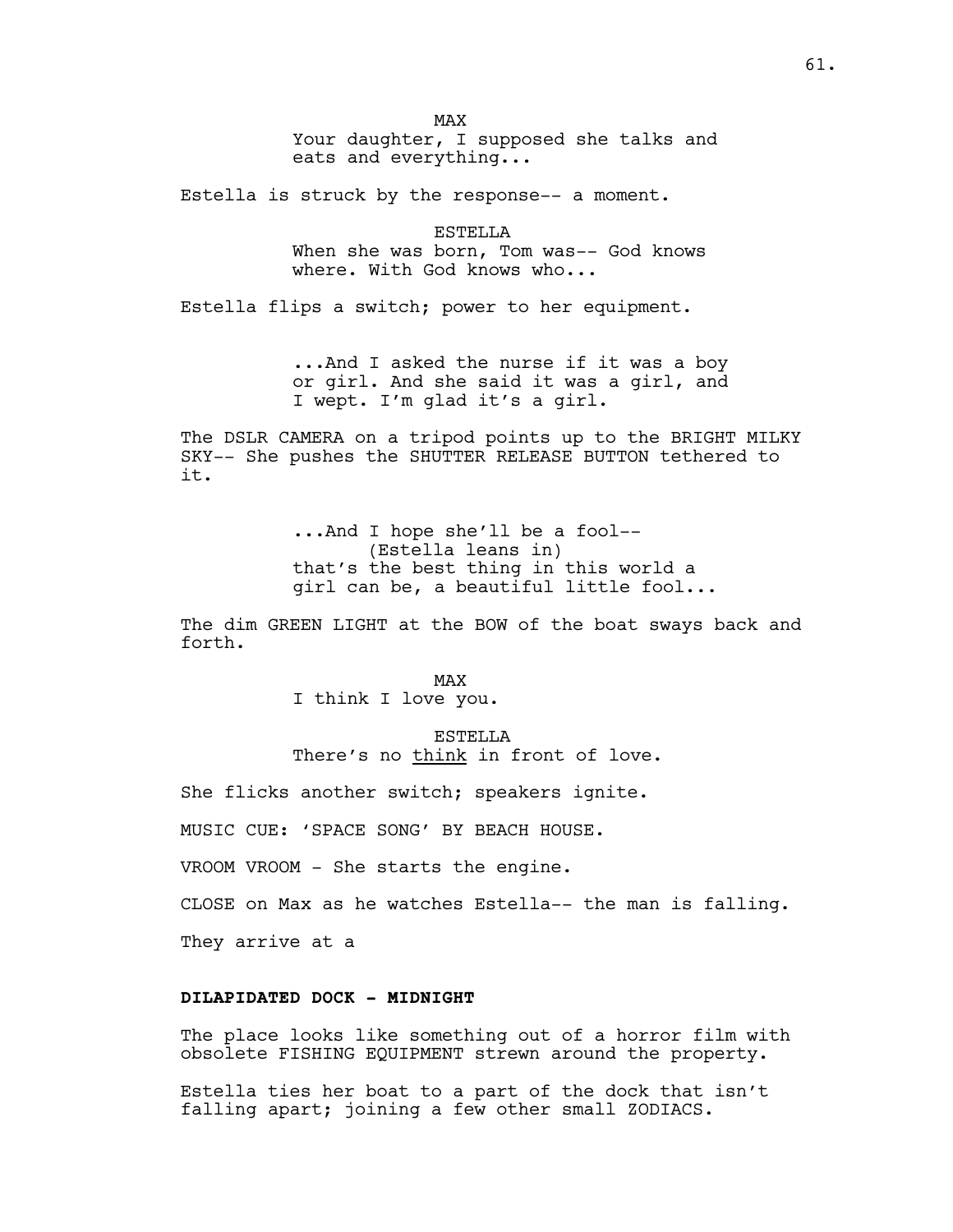62.

MAX Well, I know I said anywhere but...

ESTELLA

You'll like it.

MAX I wonder how many masked murderers have said that to their prey.

She flips OFF switches and packs her CAMERA in her bag. Max steps off the boat first; extends a hand to help her.

> ESTELLA If I wanted to kill you... Well, you seem to be doing a mighty fine job of that yourself.

> > MAX

If that were true, I'd already be dead.

ESTELLA

This way.

Max follows her; he steps around HOLES in the DOCK.

They make it onto

# **LAND**

It's not much better; Max slips and slides but doesn't fall; Estella helps.

> MAX I saw you the other night-- in your boat.

> > ESTELLA

Oh yeah?

MAX I recognize the hat.

ESTELLA It's why I wear it... Recognition.

MAX

Really?

ESTELLA

No...

Max stumbles as she holds him up.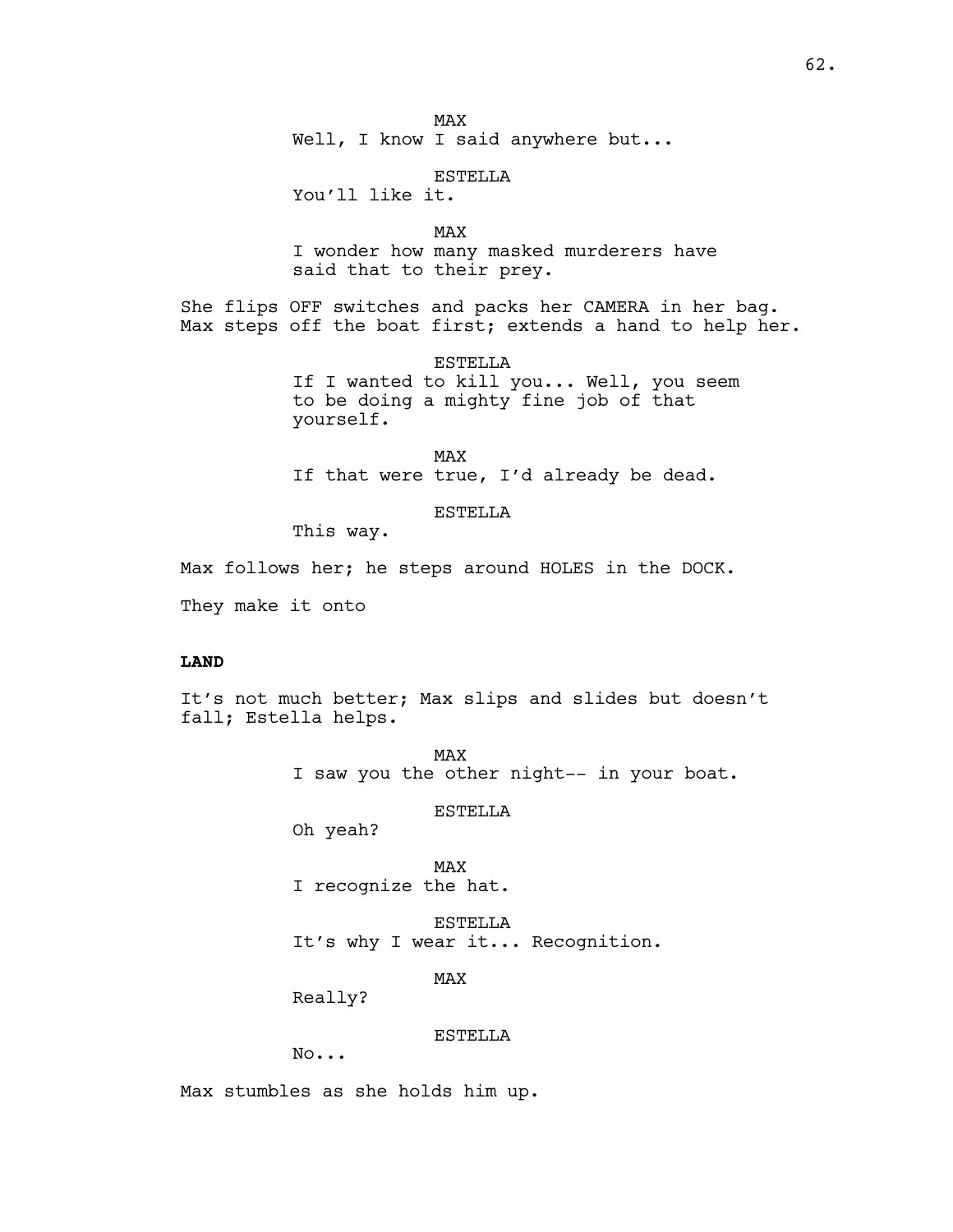...Wow, you're really bad at this.

MAX Excuse my inner ear problem why don'tcha!

ESTELLA

For real?

MAX I wish. I'll blame these ill fitting shoes from...

ESTELLA I dunno? I didn't dress ya.

MAX Well that's something I quess.

They arrive at

# **QUAY CZAR TACKLE SHOP**

This place is super dated; appears abandoned.

MAX

On that note, I'll be sure to order some anti-fungal foot cream tomorrow-- alright what is this?

### ESTELLA

You'll see!

Estella jiggles the handle of the door-- they enter.

It's "I Know What You Did Last Summer" spooky but Max HEARS, MUSIC CUE: 'STELLA BY STARLIGHT' BY CHET BAKER in the distance.

MAX

(listens)

Is that--

# ESTELLA

Chet.

Estella leads the way through the shop; opens a door, down to the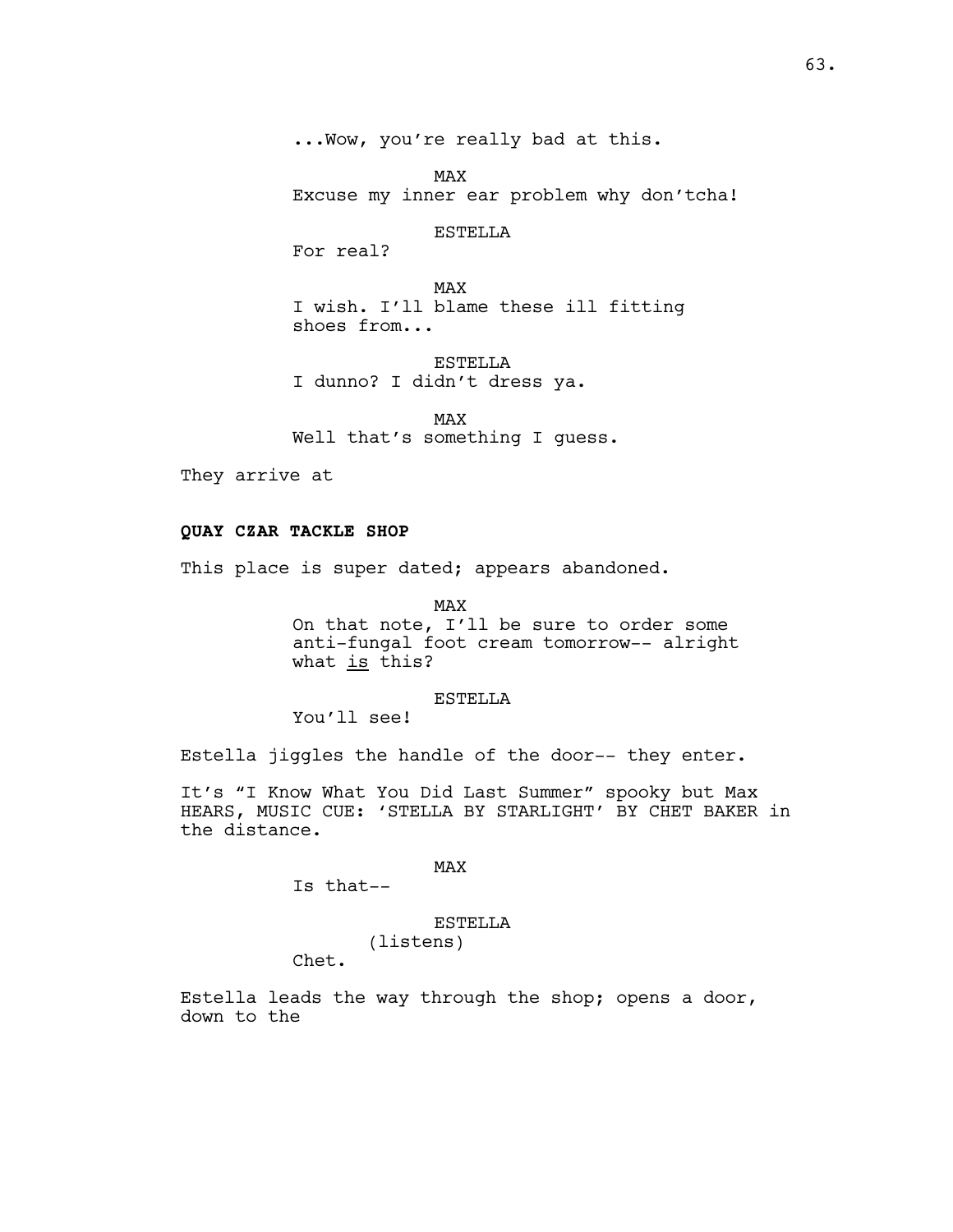STRING LIGHTS line the long, uneven staircase; the MUSIC gets LOUDER.

> MAX No way! Are you kidding?

> > ESTELLA

Told ya!

They reach another door.

KNOCK KNOCK

A small PEEP WINDOW on the DOOR opens.

BOUNCER

Password.

### ESTELLA

Balthazar.

The BOUNCER eyes Max through the door.

BOUNCER

No tourists.

ESTELLA Does he *look* like a tourist to you?!

The Bouncer strains to look at Max up and down.

BOUNCER

Shoes.

MAX

What?

BOUNCER Show me your shoes.

Max holds up one of his WORN, OFF-BRAND SNEAKERS.

BUZZZZZ - the door opens to a

## **SECRET BAR**

A local hangout dedicated to LIVE JAZZ MUSIC. FRAMED PAINTINGS blanket the WALLS and CEILING. BLACK LIGHTS/a DISCO BALL/A LARGE AQUARIUM behind the BAR.

A JAZZ QUARTET PLAYS on stage.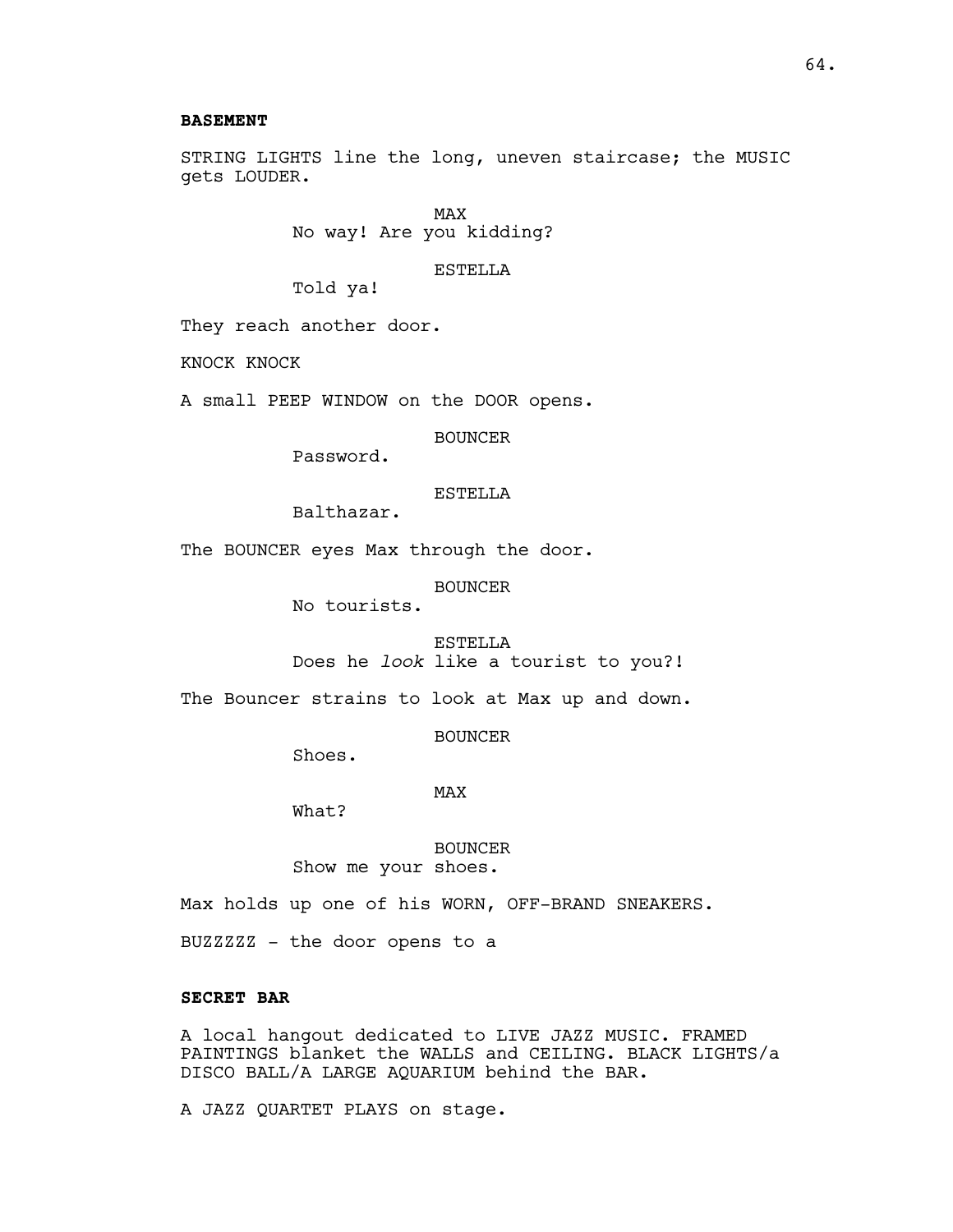Whaaaaat--

#### ESTELLA

See!-- (at the bar) Homer! Pitcher of Bad Martha.

MAX This one's on me... I'll owe ya.

ESTELLA It's your lucky night because he owes me too.

She grabs the beer; a snide glance from Homer to Max; she moves to a booth-- Max follows with PINT GLASSES.

> MAX What's he owe ya?

ESTELLA Well his brother does, child support.

MAX What's her name?

Estella pours the beer.

ESTELLA

Eliot.

MAX

As in...

ESTELLA T.S.-- And yes, he's my favorite author.

MAX He's my go to! How old is she?

ESTELLA Three. She's a Christmas baby... That's why I wear this hat. When she's not with me, she's with me.

MAX Where's she tonight?

### ESTELLA

Wally's girlfriend's babysitting-- Eliot's father's doing time for drug trafficking... Heroin and Conoxy actually.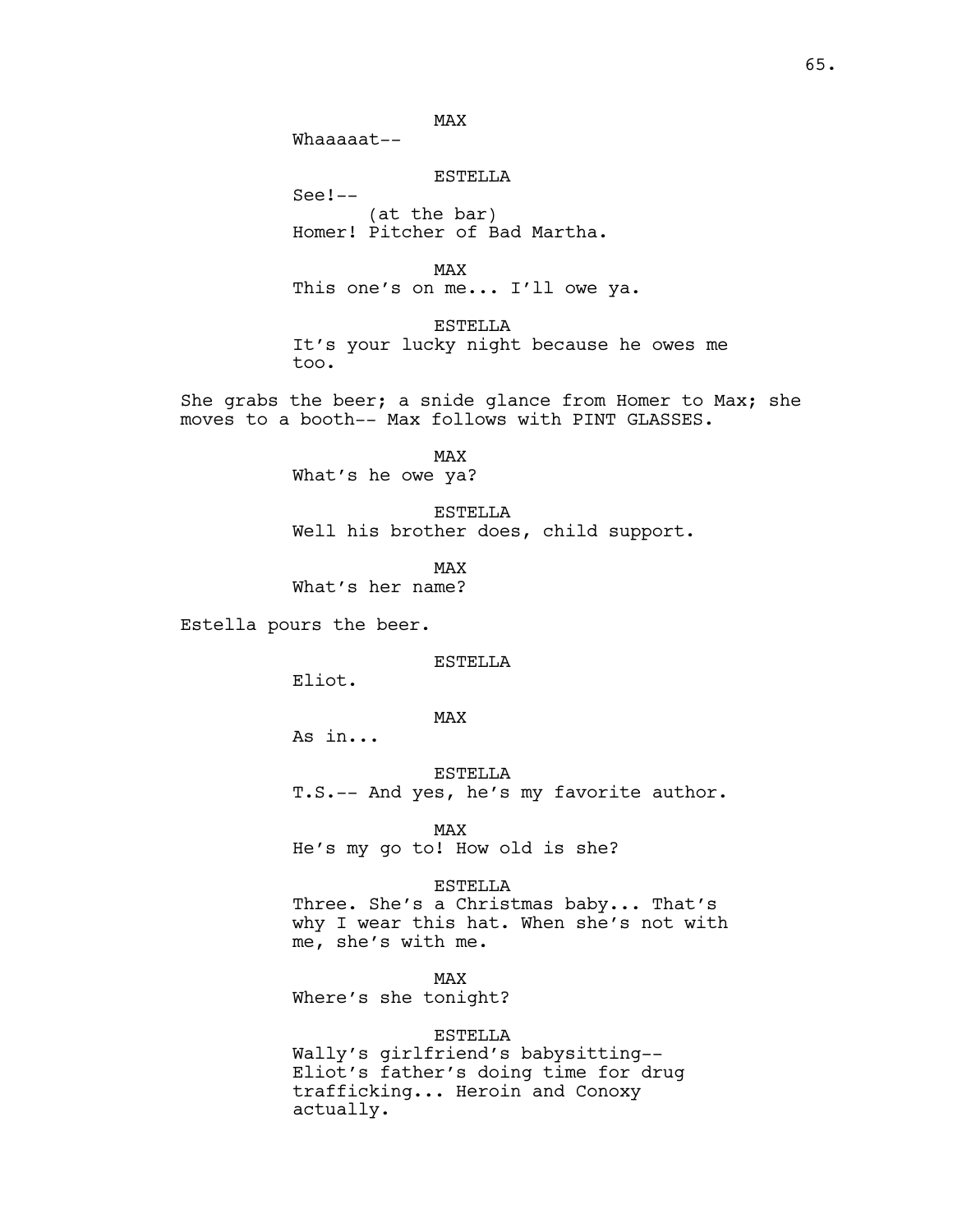MAX (chugs/a beat) I guess I should apologize to you too then huh?

ESTELLA

Nope.

MAX

No?

ESTELLA No one forced him! He's a lazy, lying, sack of shit... I thought about terminating it. (a sip) When I found out, later that day, I went to inform him of his impending fatherhood. And he was otherwise, nudely, engaged with Ursula, the village... (a chug) But I was going to. I had the appointment and everything...

She looks to the band as the song comes to an end.

CLAP CLAP CLAP

BAND MEMBER We'll be taking five, dontcha go nowhere!

> ESTELLA (back to Max)

Truth is, when I had that miscarriage,

Max hides his face into his arm on the table.

...Which, I mean, I was seventeen and there's no way I woulda had a baby at that point in my life, and I didn't know that I was miscarrying at the time, to be fair to you guys. If you deserve that!

He pops his head back up.

MAX Uch, doesn't make me feel better.

He chugs his beer.

ESTELLA

I learned that it would be very difficult for me to have kids.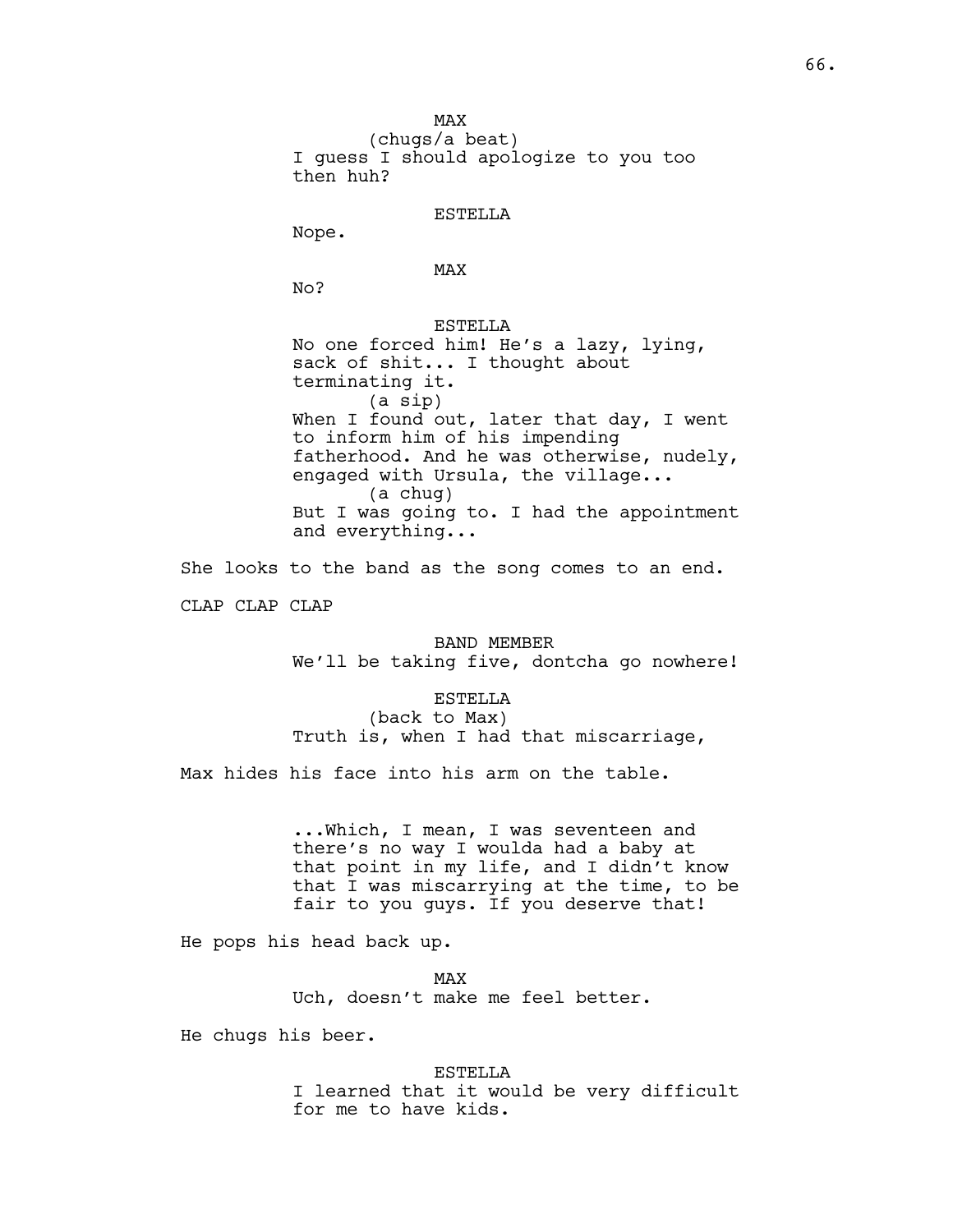And I was twenty-eight when I found out about Eliot and I just hope she got more of me then Iliad.

MAX Me too-- For what it's worth... Wait Homer and Iliad?

Two COPS enter the secret bar.

ESTELLA It's an interesting family. What about you? No kids? Shouldn't you be married by now?

MAX Not that I know of.

The cops, BILLY(52) and RUDY(47) stroll by the table-- a GAY COUPLE who fight crime together.

> BILLY Ahoy there Miss Estella.

ESTELLA Hey Billy, Rudy.

Rudy reaches a hand out for Max to kiss the back of.

RUDY Pleasure to make your acquaintance.

> MAX (awkward handshake)

Max.

Billy and Max exchange a normal shake.

ESTELLA

Ya off duty?

BILLY

Just called it.

RUDY

Crazy night.

#### ESTELLA

Do tell!

RUDY We found an abandoned car pulled to the side of the road-- totally bizarre.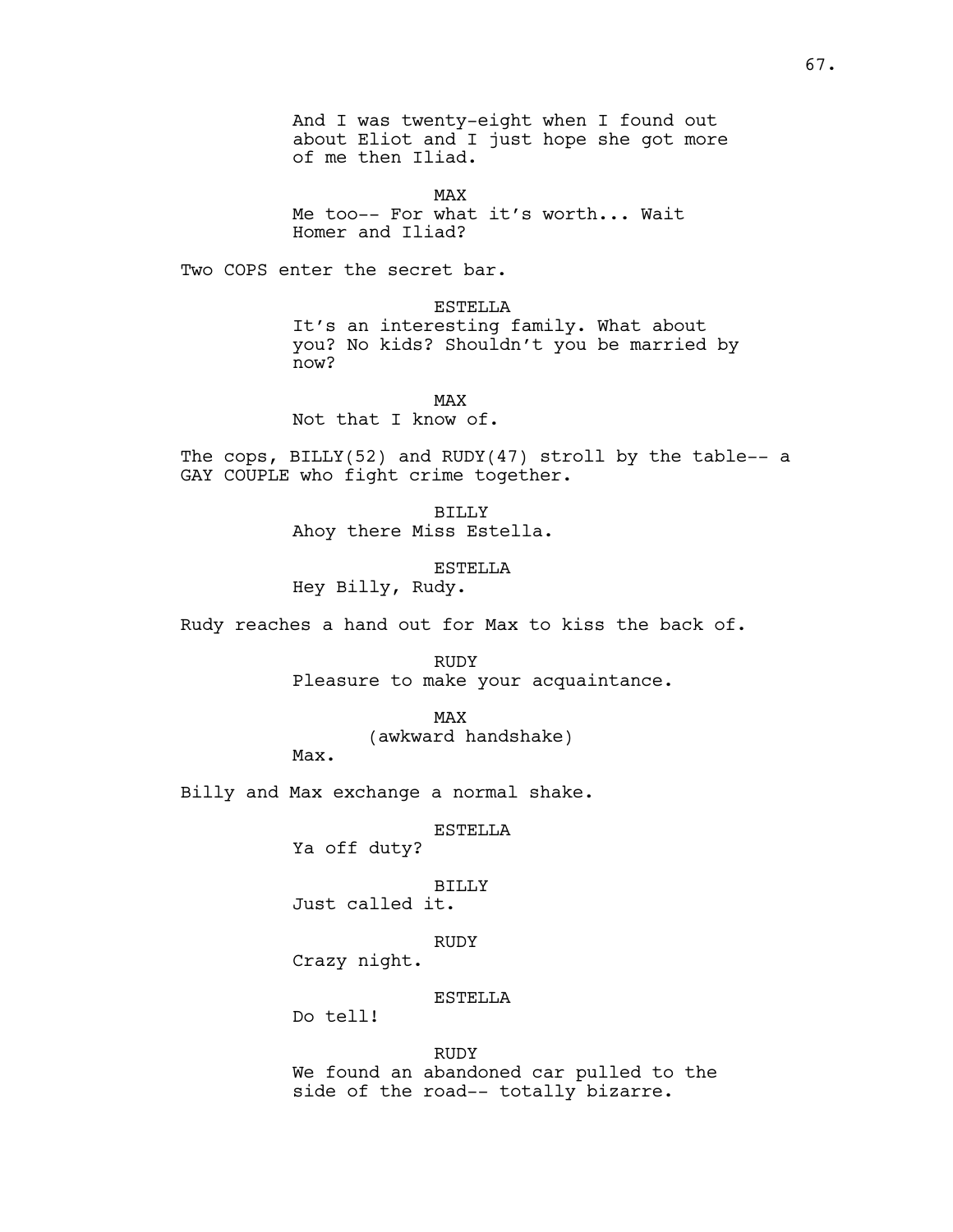Traced it to Greenwich Connecticut. Not sure if it's a kidnapping or what...

BILLY Registered to a Brendan McIntyre. Haven't been able to get in touch with him yet though.

### MAX

Shit.

### EVERYONE

What?

Max leans towards Estella across the table.

MAX I forgot about the car.

### ESTELLA

What car?

MAX

The one I left before I...

Estella looks to the cops.

ESTELLA Will you excuse us?

BILLY We'll be right over there.

Billy and Rudy find a table while keeping an eye on Max.

MAX The one I left before I... (sip) Fell into the bay.

ESTELLA So? They have it.

MAX Yeah but it's my friends car... I just didn't wanna go back there yet.

ESTELLA

So... Don't.

## MAX

They're probably more concerned about the car, it's not like there's a missing persons...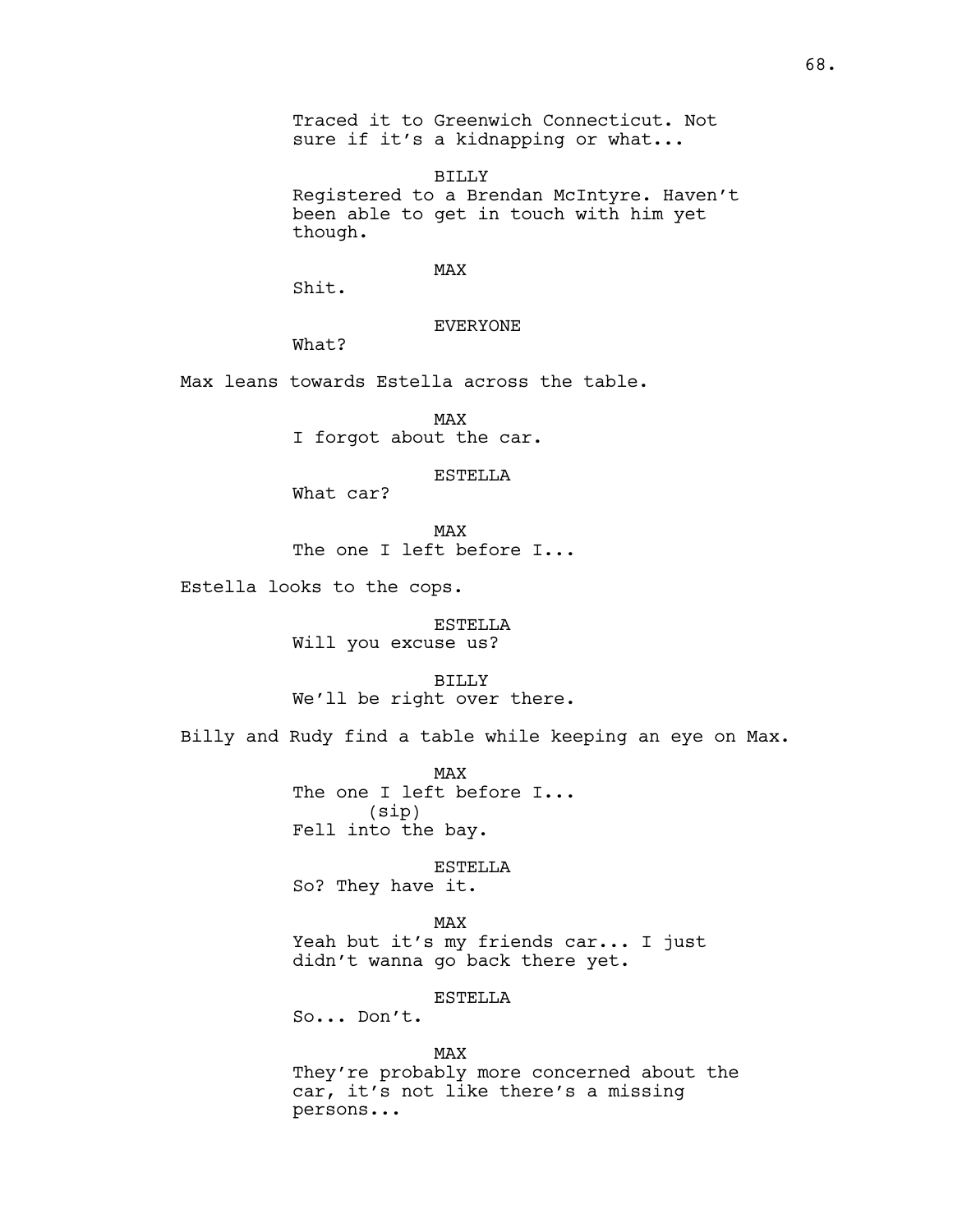(sotto) Or even car report... it's weird they haven't reported the car.

ESTELLA You wanna call 'em?

Estella hands Max her phone; he stares at the lit screen.

MAX D'you know their numbers by chance?

### **OCEAN BAY - ZODIAC - NIGHT**

Estella and Max zoom along the silent bay.

They slow down; Estella sees a METEOR SHOWER.

ESTELLA

Oh wow!

### MAX

(looks to the sky) Goddamn beautiful.

Estella cuts the engine; readies her equipment.

ESTELLA This'll be a top seller fer sure! I gave the last one to my dad for his birthday.

MAX

That was you?! I saw that in his office!

Max reclines back, extends his legs up so they relax on one of the seats.

#### ESTELLA

That was me.

MAX

(taps beside him) You're really good! C'mon.

ESTELLA

Hold on I gotta get my camera set up.

Estella struggles to move quick.

MAX Just, slow down... Be here, now, with me.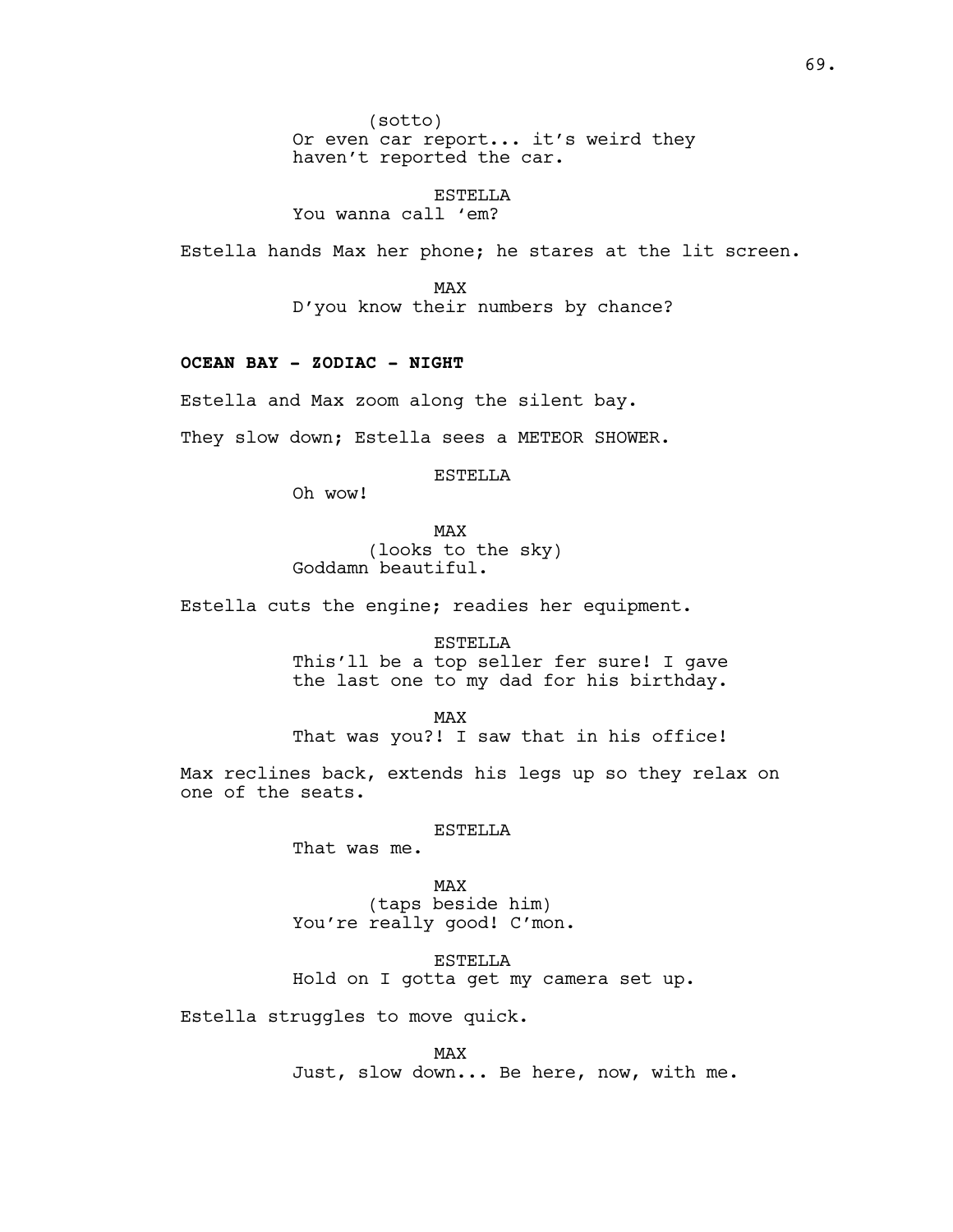ESTELLA I can't, this is my job... Please be careful with that tripod.

She sets the CAMERA on the TRIPOD; it gazes at the STARS.

She reclines next to Max.

#### MAX

You don't have to capture everything you know.

ESTELLA

Hah! Easy for you to say, what's your job?

MAX Funneling money off-shore for Kolt Industries.

ESTELLA You take pride in what do you?

MAX

No. It's terrible, I hate it. But Spencer, my father, forced me into it after rehab... (a beat)

Apparently, I *owed* it to the family since the incident had brought shame on the "good Kolt name."

#### ESTELLA

Well, we all gotta do what we gotta do for the moolah. My dad is barely hanging onto our family business as it is...

MAX

The Wharf?

#### ESTELLA

Yeah. He took out some bad loans during the recession. All the money I make goes to that debt... What would you wanna do?

MAX

I wanna go to my Zihuatenejo...

### ESTELLA

Oh yeah? You consider yourself Andy Dufresne do ya? And where's your Zihuatenejo?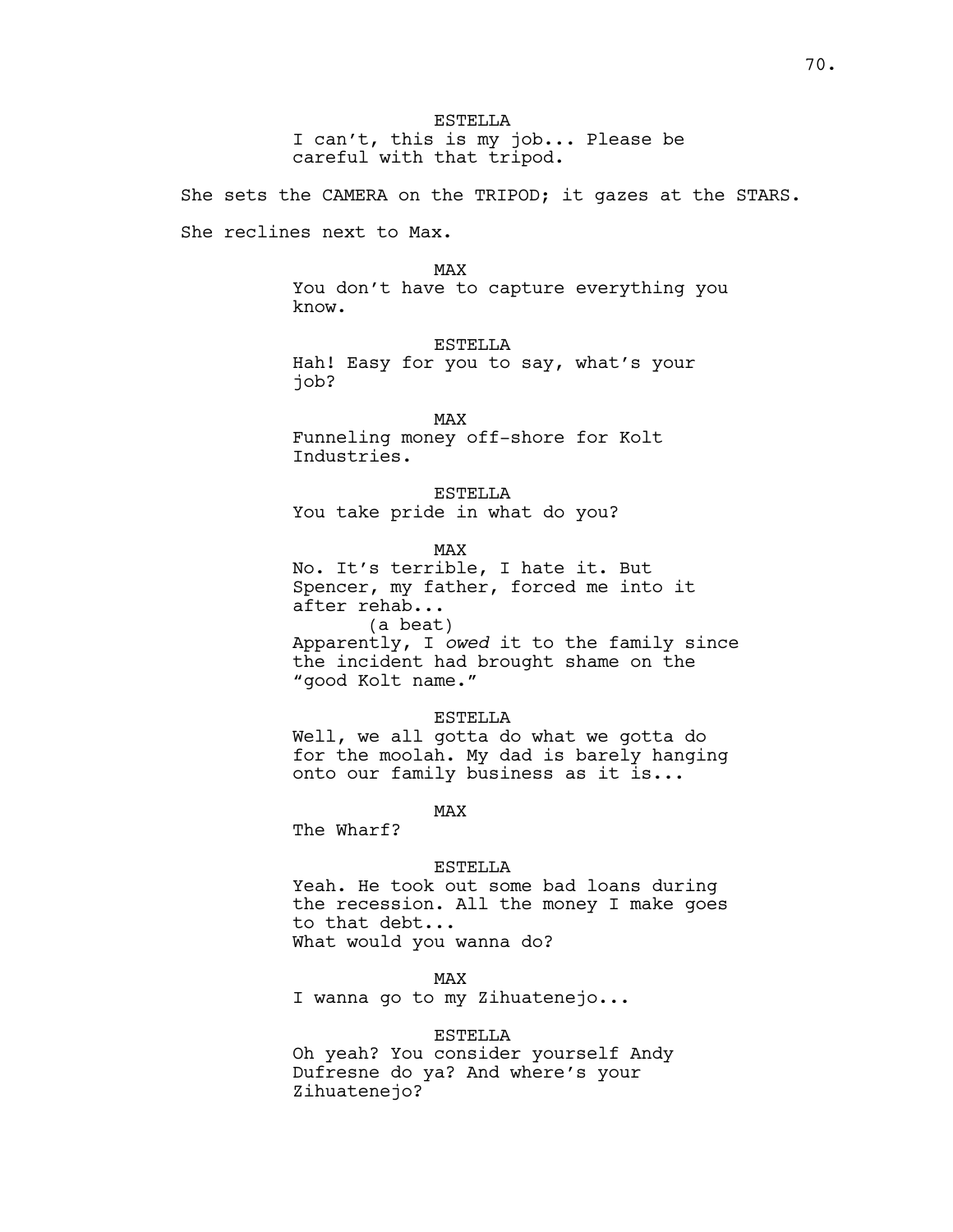Taveuni.

ESTELLA Where's that?

MAX

Fiji.

ESTELLA Fuck I want your life. I wouldn't even know where to start to conjure *that* dream.

Max moves his foot; knocks the tripod.

Estella grabs for it but didn't secure the camera.

SPLASH - The CAMERA slides OFF the TRIPOD, OVERBOARD.

MAX

Fuck!

ESTELLA

I told you to be careful! Fuck, fuck, fuck, fuck, FUCK!

#### MAX

I'll get you a new one!

Estella gazes overboard; eyes fill with water.

ESTELLA

My dad gave me that camera, for high school graduation when we couldn't afford anything!

MAX

I'll get you a new one, a better one!

ESTELLA

Not the point.

VROOM VROOM - she starts the engine; wipes a tear.

Max sits solemn as they continue.

...Where am I going?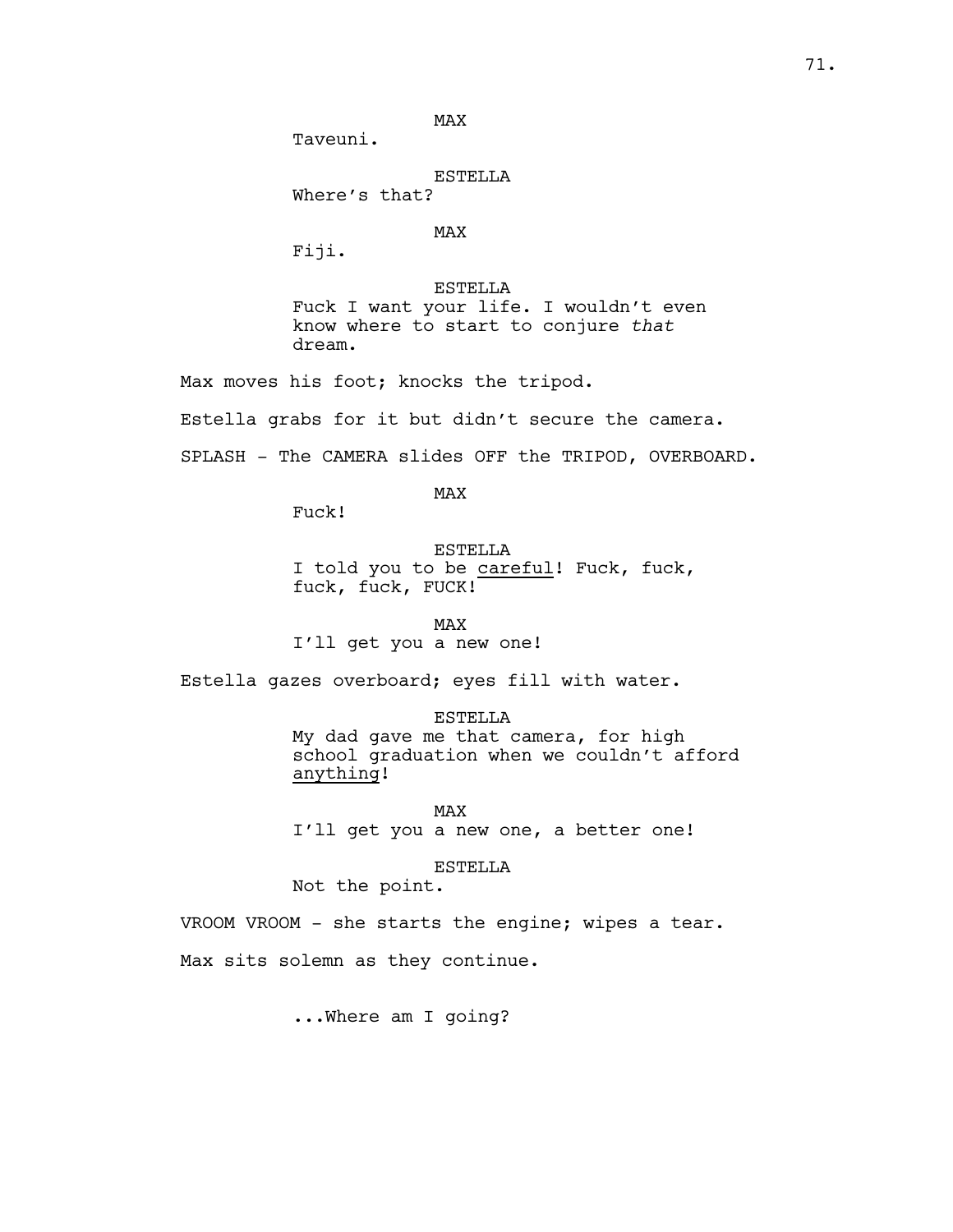# **KOLT ESTATE - BOATHOUSE/DOCK - NIGHT**

Max and Estella arrive at the luxurious dock. The silence between them is awkward.

He steps out of the zodiac.

ESTELLA Nice prison Mr. Dufresne.

MAX I'm really sorry. I'll repla--

ESTELLA Too soon... I gotta go. It's been... enlightening. But I got a lotta shit to sort, and seems like you do to...

She backs the zodiac out of the dock.

MAX

Please, don't say that. I--

ESTELLA It's just... not a good time. (boat turns) Have a good one.

Estella zooms away.

Max stands alone on the dock; head hung. He's shrunken in stature. The waves are gentle. He stares into the water-- A light FLURRY starts.

> MAX Yea, all which it inherit—- shall dissolve, and like this insubstantial pageant faded, leave not a rack behind--

SLAM - a door closes from the BOATHOUSE.

SUZY Freeze! Who's there? I have a gun!

MAX It's me! It's me!

SUZY

Max?

MAX Yes! What the hell? Where'd you get a gun?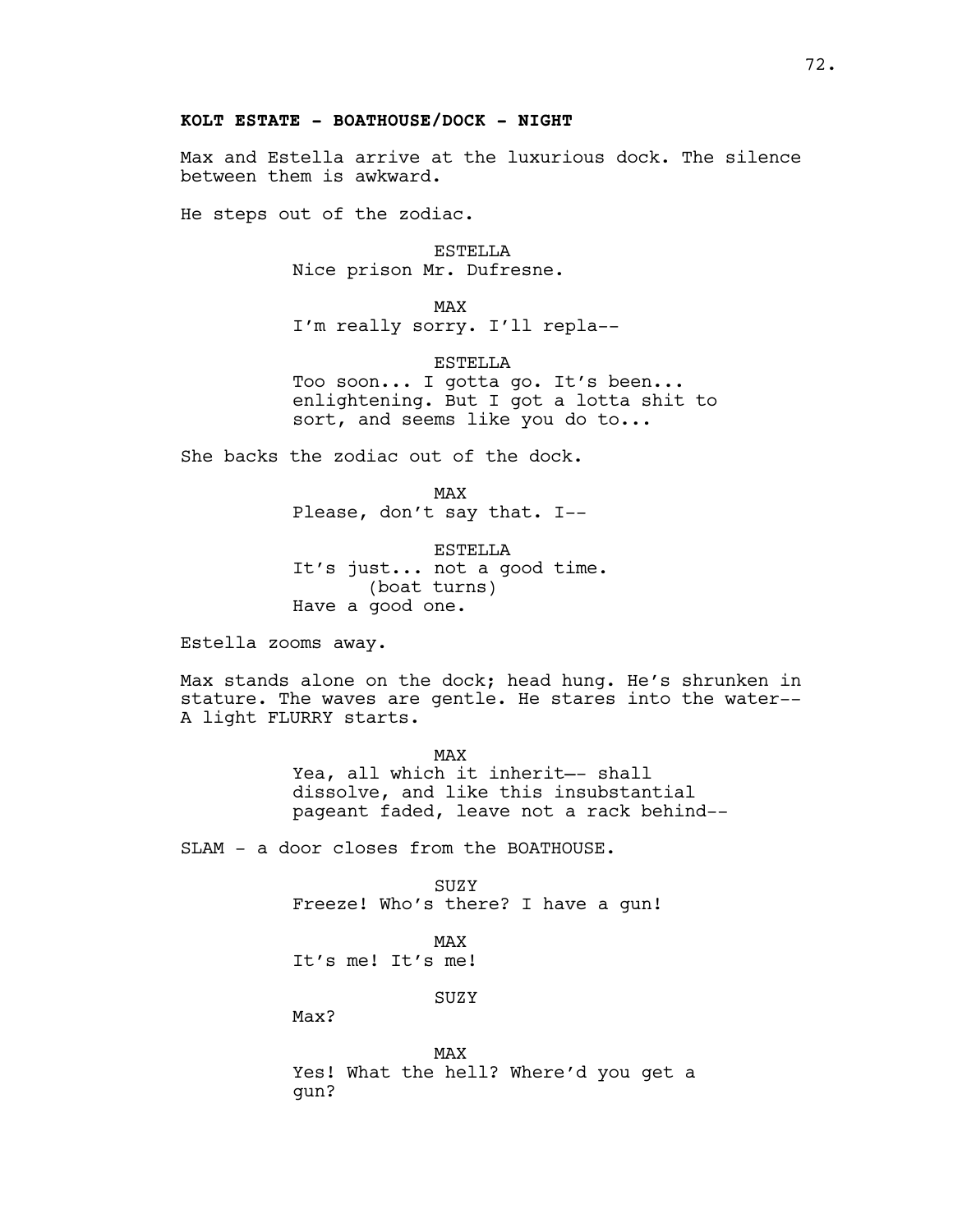SUZY Phew... I don't actually! Blech, what're you wearing?

MAX

I fell in th--

Max walks toward his sister.

SUZY C'mon it's freezing.

MAX

What're you doing down here?

**SUZY** 

We came down when the guys turned their high jinks on us this morning.

Max meets his sister as they walk up into the

# **BOATHOUSE - LIVING ROOM**

A cozy, but decadent retreat from the main house. Katie is asleep on a couch.

# SUZY

(sotto) Where the hell have you been? Oh is this part of it?

MAX I went out for groceries. Part of...?

SUZY I dunno, whatever event you guys had on the docket for this evening?

Max collapses onto another couch.

### MAX

I dunno. Didn't make it.

Suzy gets Max some water.

**SUZY** 

Drink.

# MAX

Thanks.

Max chugs the water; closes his eyes.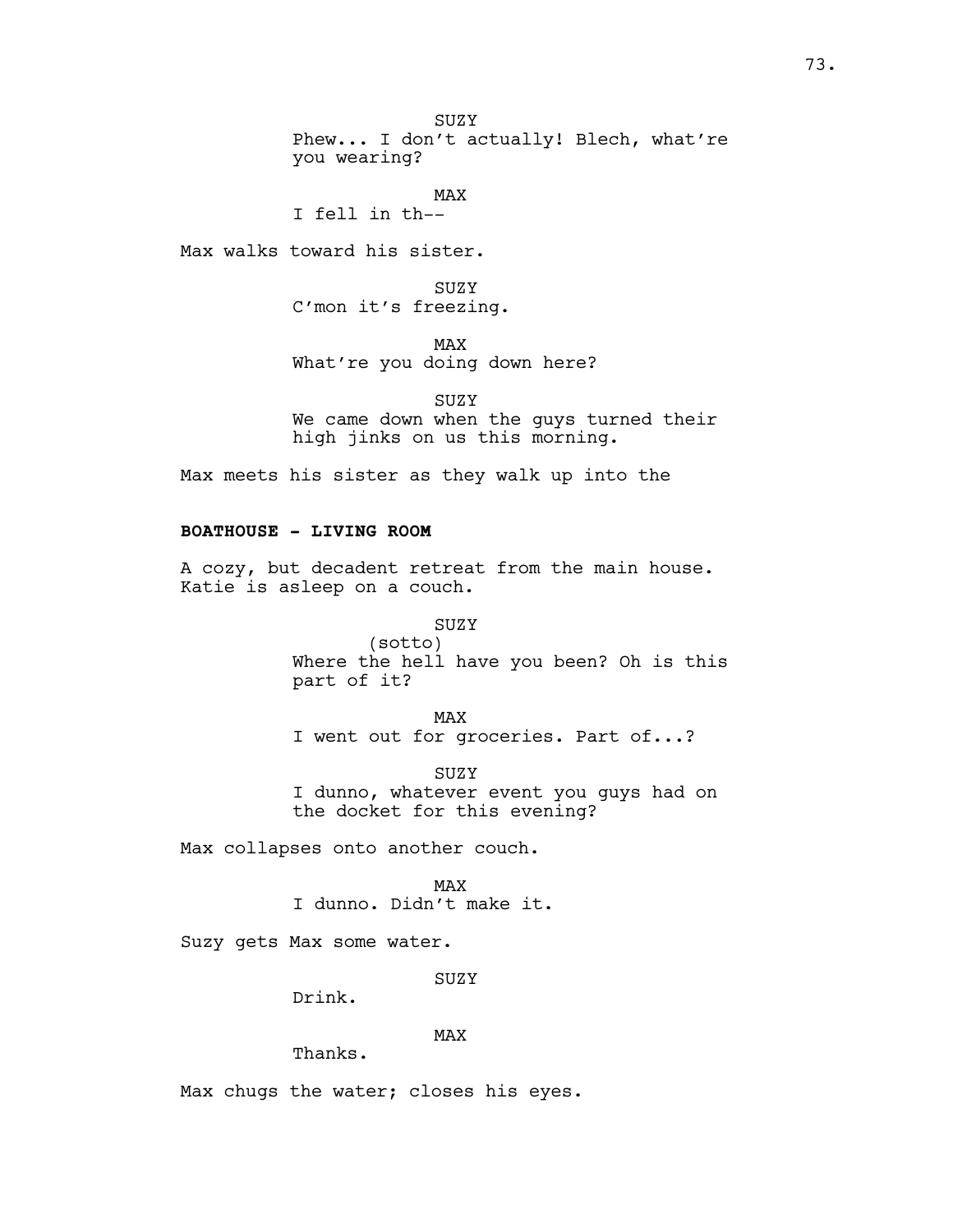```
SUZY
```
I'm sorry.

MAX (falling asleep) For what?

**SUZY** Never mind. Get some rest.

FLICK - lights out.

CLOSE on Max; eyes closed.

MAX

(whispers) We are such stuff as dreams are made on, and our little life is rounded with a sleep...

TIME LAPSE: remain on Max's face.

# **BOATHOUSE - LIVING ROOM - MORNING - SNOWING**

Max opens his eyes and startles. Katie sits in front of him-- watches him sleep.

> KATIE Blimey! Has anyone ever told you, you have the most divine eyelashes?

> > MAX

No.

KATIE Oh darling. I would kill for them!

MAX

I'd leave them to you if that was a thing.

# KATIE

I wonder!

Suzy pops out from the bedroom.

SUZY Do you think it's safe?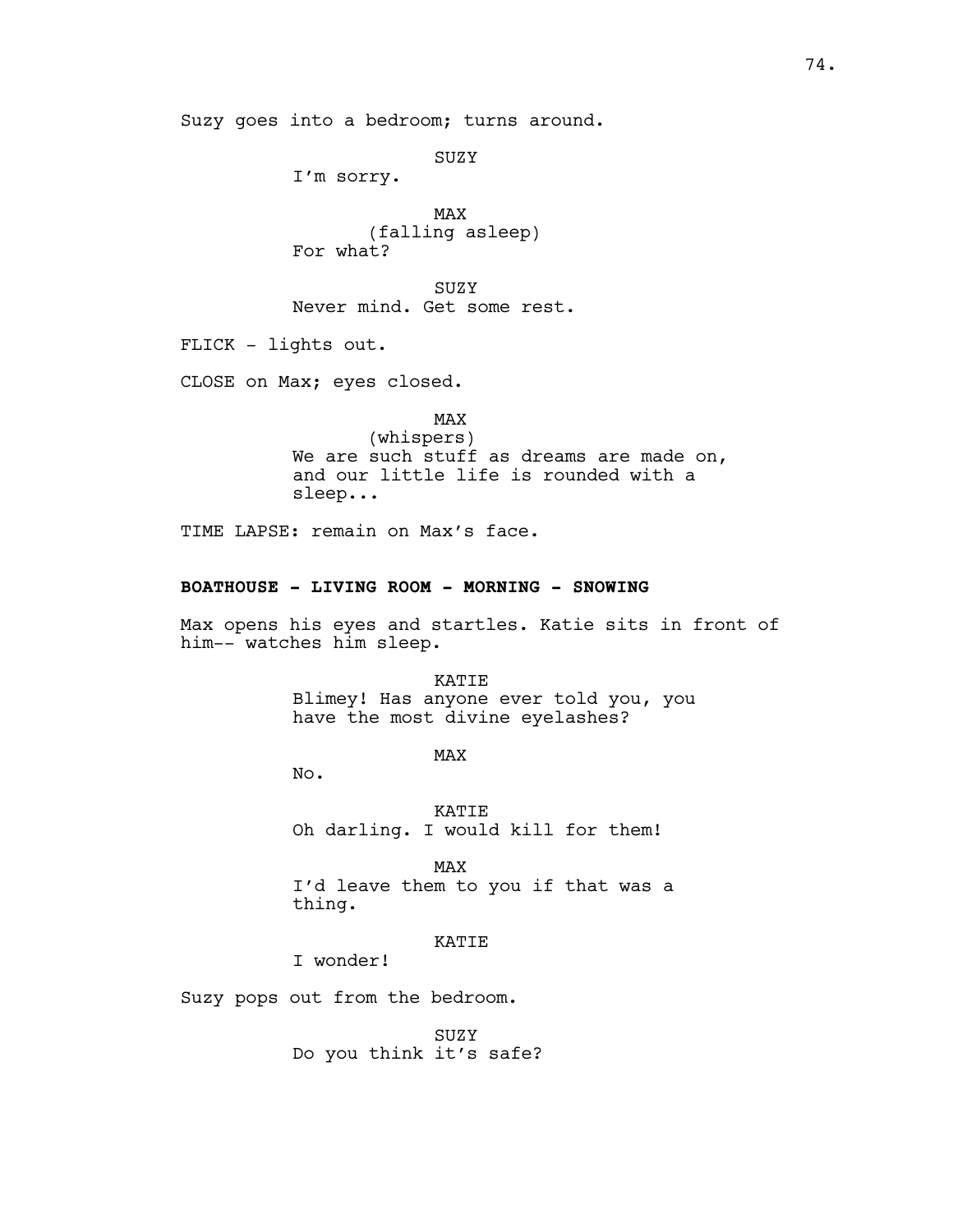# **KATTE**

(to Max) Would you be a prince and go survey the damage?

Max gets up; woozy.

MAX

Yeah, yeah. If I'm not back in twenty just c'mon.

KATIE

(hollers) Strip before you enter the house and I'll burn those clothes for you!

SLAM - Max exits to the

# **DOCK/PATHWAY TO THE MANOR - HARD SNOW**

A winter wonderland, looks like something out of Narnia; heaven.

> MAX The caged bird sings with a fearful trill of things unknown...

TRACK Max from POSTERIOR, as he walks through the sprawling

# **BACKYARD**

SNOW BURIES LARGE ART SCULPTURES, meticulous in placement; both blanket the grounds.

> MAX (V.O.) *But longed for still and his tune is heard on the distant hill...*

Max trudges up a walkway to the

# **OUTDOOR POOL/PATIO/BACKDOOR**

STEAM evaporates OFF the POOL. Max shakes his head with disapproval.

All the POOL TOYS are in the pool; SNOW accumulates on their surfaces.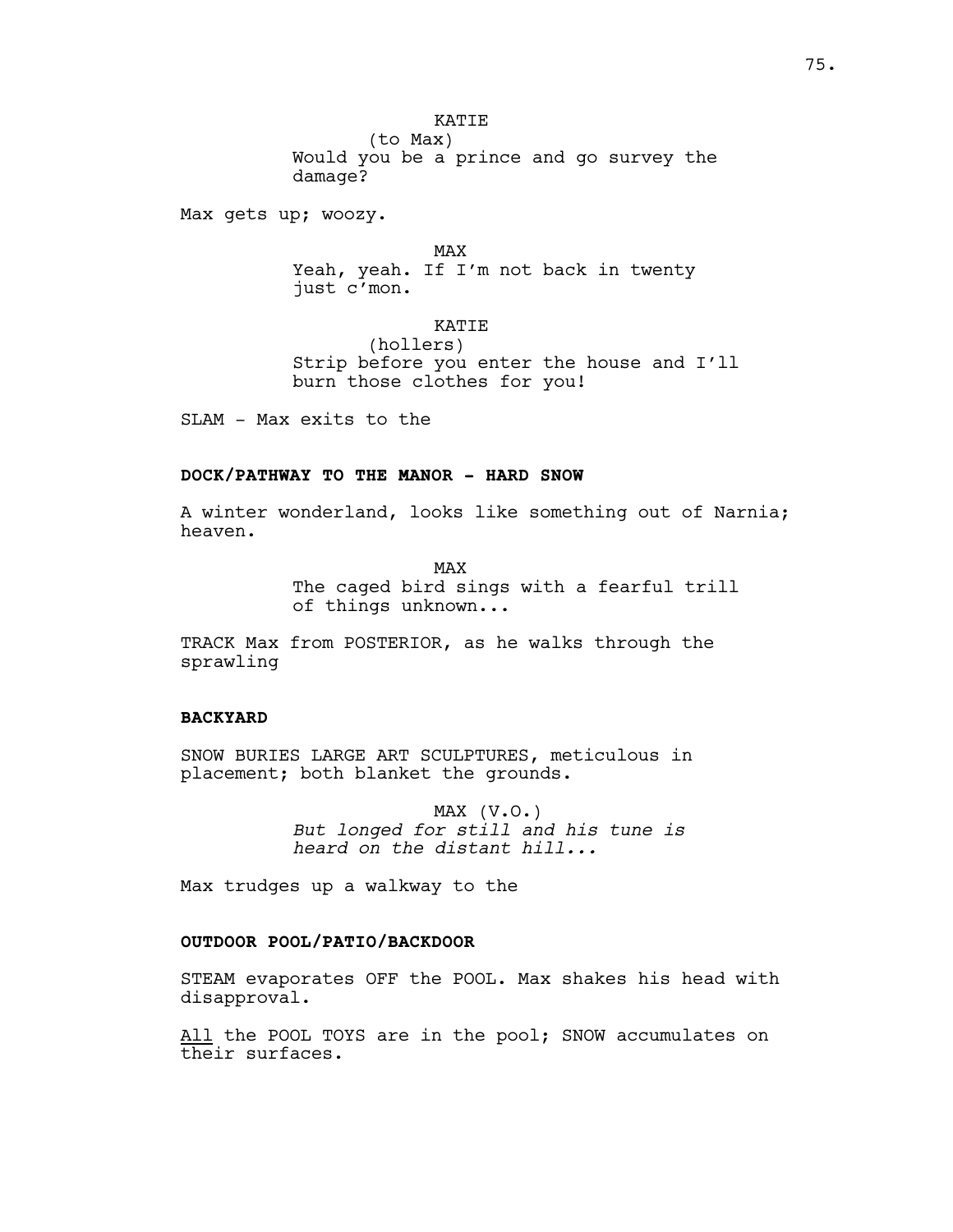He presses the POOL INTERCOM BUTTON.

KKKCHCHKKK

MAX I'm not doing this solo! Get your asses out here!

KKKCHCHKKK

Max rounds the pool to grab for a SNOW COVERED BLOWUP PINK FLAMINGO-- mission accomplished.

Grabs a LONG POLE with a LEAF SKIMMER on the end.

He goes to the BACKDOOR; opens it.

MAX I'm not fucking kidding, get the fuck down here now!

He's back at the pool; uses the pole to grab an INNER TUBE FLOATY.

He makes slow progress.

MAX

Fucking assholes.

As he reaches for another FLOATY; a DIFFERENT FLOATY bumps his hand. He gets the first one out, back for the second.

He reaches for it, it's HEAVY; it's HAIRY; it's *Très*!

Max startles; drops him back in the pool; a DEAD BLUE Très spirals to a face up position from the motion.

> $MAX (V.O.)$ For the caged bird sings of freedom.

Katie and Suzy walk towards Max.

MAX No, no, NO! Stay there!

Max looks around to see another outline; it's Brendan. Katie and Suzy continue anyway; they pick up the pace.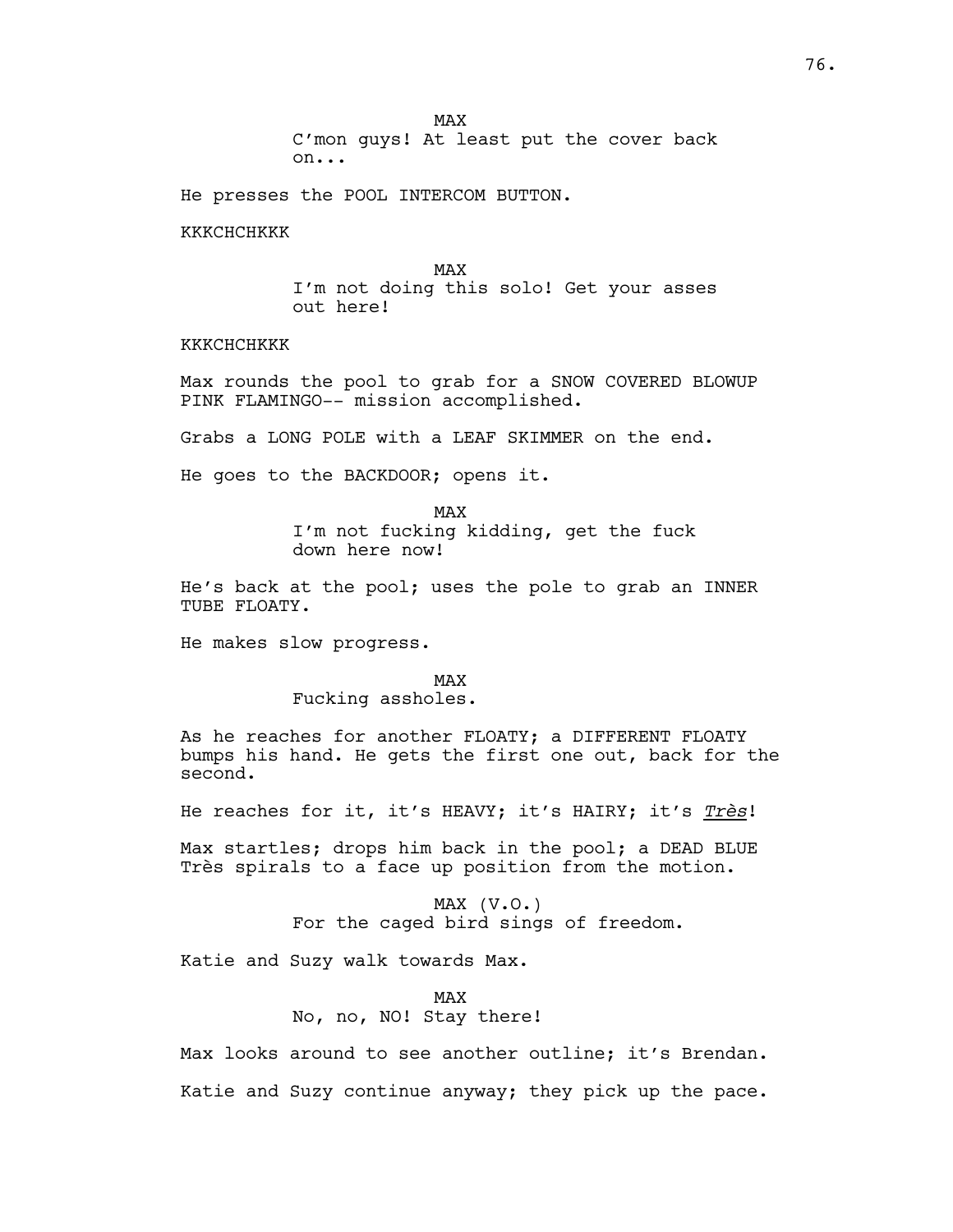# KATIE Sweetheart, it's snowing and below-- AHHHHHHHHHHHHHHHHHH!

Katie faints.

Suzy sees her dead husband-- she JUMPS in after him.

#### SUZY

No, no, no, no, no!!!

Max jumps in after her. She's hysterical, she drags the body to the shallow end and attempts CPR.

Max swims up behind her; hugs her arms down as she sobs- straightjacket-like.

> SUZY No, no, no, no! Stop! No! No, no, no!

MAX (cries/press her head into chest) Shhhh... shhhhh. He's gone, he's gone. I'm here. I'm here-- I'm so sorry! FUUUUUUUCK!

The fuck ECHOES the woods that surround.

Max kisses her head.

CUT TO:

## **KOLT ESTATE - LARGE STUDY - AFTERNOON**

Max reviews security footage with Rudy and Billy.

REVEAL: Brendan and Très blowing up all the POOL TOYS with a PUMP-- FAST FORWARD; STOP; as they throw the toys in the pool, they run around it-- FAST FORWARD; STOP; both jump from the BALCONY; Très falls HEAD FIRST, as if he's stumbled on something, Brendan is microseconds behind him, falls feet first but BOUNCES OFF one of the FLOATY'S and CRACKS his head on the side of the pool.

> BILLY Terrible, just terrible!

RUDY And so handsome. Sucha shame.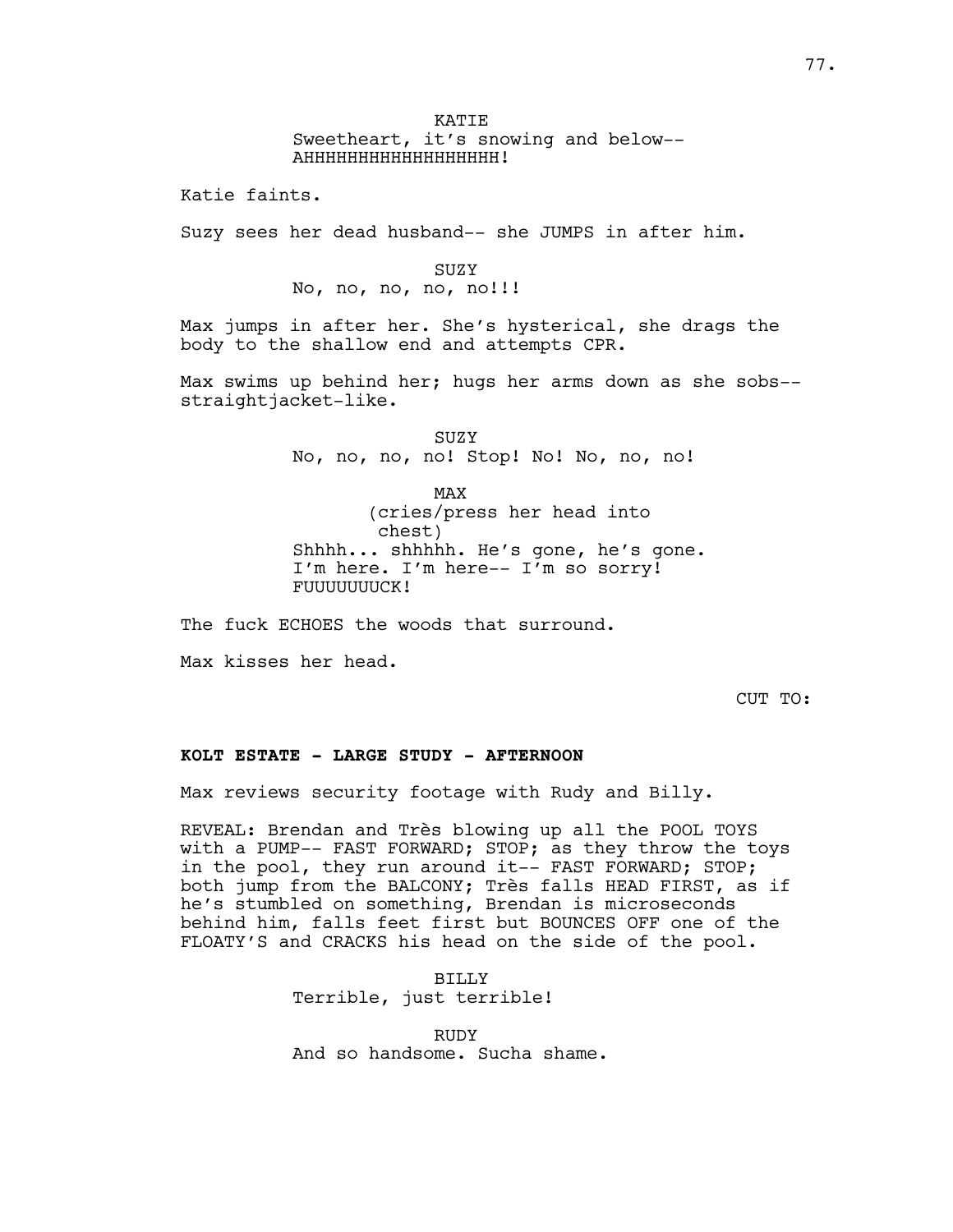Suzy's apoplectic on a FAINTING CHAIR, the WASTE BASKET with the trashed LETTER next to her. She's in a PALE PINK NIGHTGOWN, that resembles something from childhood.

Max takes out a USB STICK from the computer.

MAX

This is all you need?

They all walk over to the study entrance.

BILLY

This is good for now. We'll be in touch. (leans in) You just focus on helping these ladies cope okay? We've got a bereavement specialist if you need.

Max walks the cops to the

# **TOP OF THE STAIRS**

Max is about to follow them down the stairs, they turn.

Rudy We'll get someone to bring Mrs. McIntyre's Tesla over in a bit.

MAX

Thanks guys. Appreciate it.

BILLY

We'll let ourselves out. Go-- go be with your sister.

Max sends a hand out for a shake. Billy obliges. Rudy extends both his arms around his partner and Max; hugs them in.

RUDY

It's just so sad!

Rudy releases everyone; he and Billy continue downstairs.

Max turns back to the

## **LARGE STUDY**

Where Suzy is upright reading the LETTER from their father to Max. She has unwrinkled and pieced it back together from the RIP down the CENTER.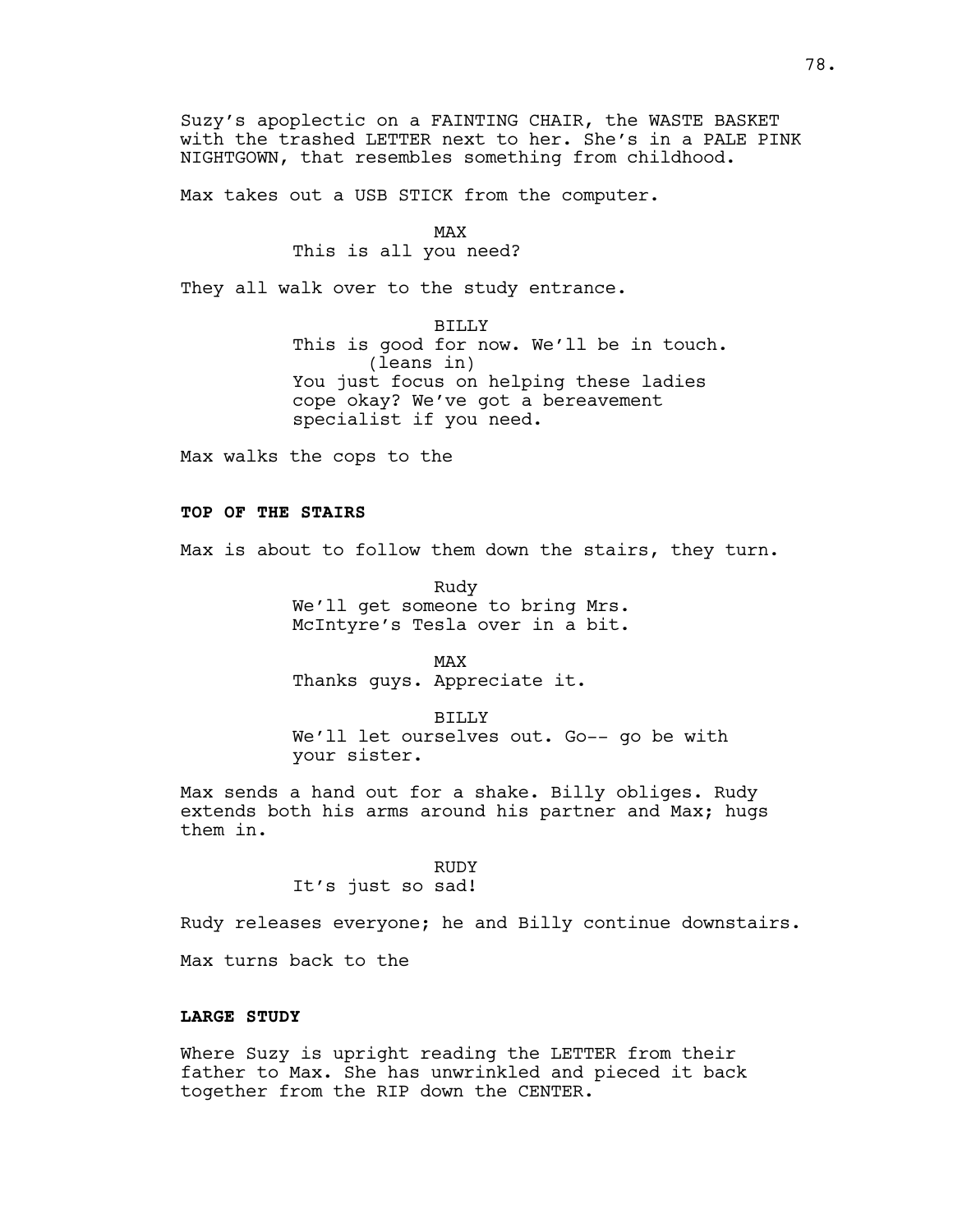Max sits beside her.

SUZY I have to tell you something.

MAX We don't have to talk about it.

SUZY We do. (takes a breath) It wasn't Davenport.

Max's eye grow.

MAX What're you talking about?

SUZY It was father. The cookies.

Max gets up.

# MAX

But you said.

SUZY I know what I said! I lied! And this is my atonement!

Max paces the room.

MAX

Talk!

SUZY

It wasn't s'posed to... He just wanted you to come back to Kolt Industries. You were to lead it into the fu--

MAX

What THE FUCK SUZE! You sound like HIM! Instead, that triggered the fall of it!

SUZY

It wasn't s'posed to hurt anyone!

MAX

Except me right?!... (a beat) Who made the cookies Suze? (she looks away) Susannah Margaret Anne Kolt! Who made the GODDAMN cookies?!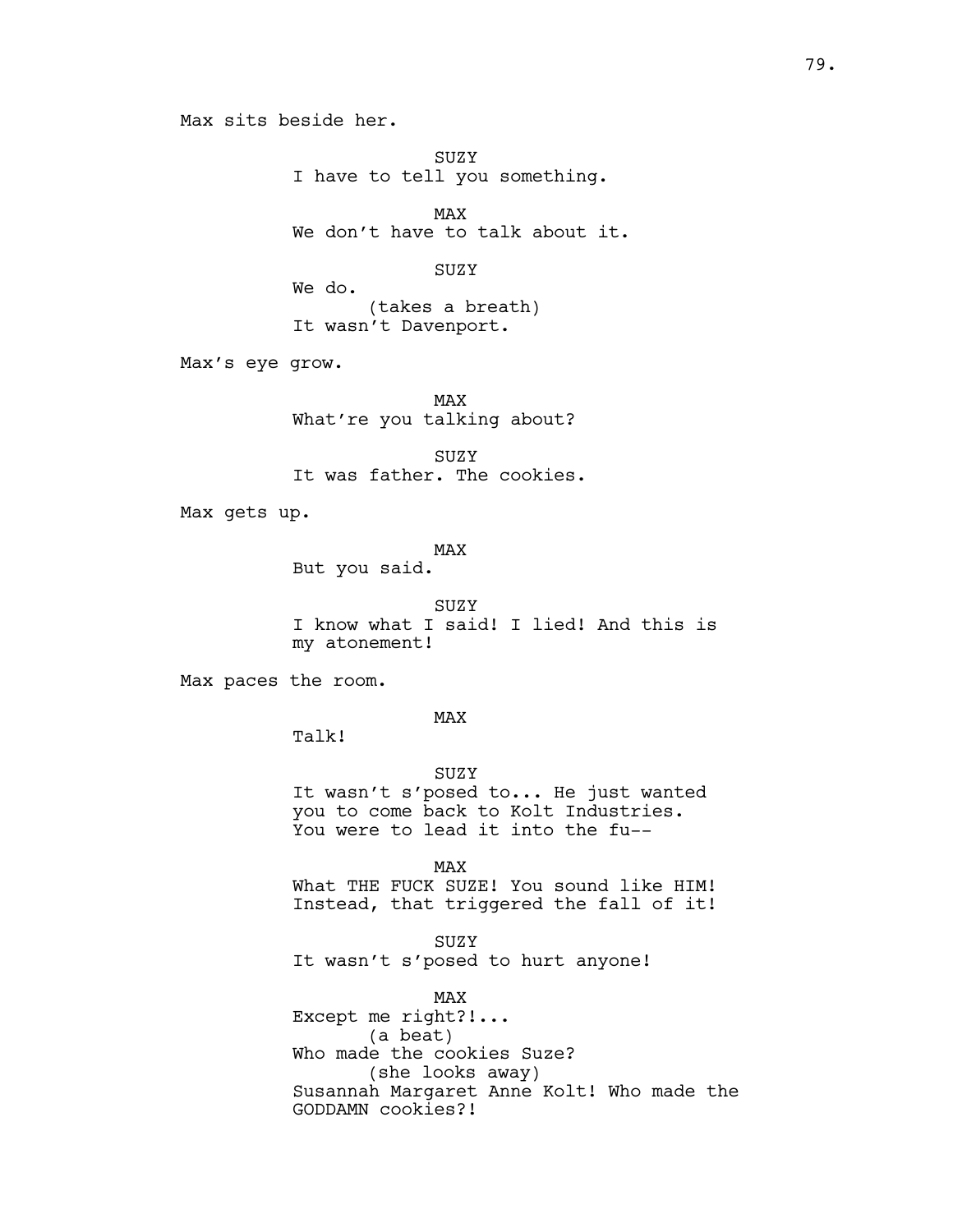SUZY (she cries) Campbell-Kolt! (she sobs) I DID!

MAX So all that stuff about not having sufficient evidence to prosecute Davenport was to protect your own fucking ass?

Suzy is a mess. Katie comes in, falls to her knees.

KATIE I know sweet one, I know! It's excruciating.

They both sob.

Max storms off-- he can't look at her; he reaches the

## **STAIRS**

DING DONG DING DONG DING DONG

MAX Now fucking what?

He's at the

# **FRONT DOOR**

He whips it open-- a LARGE VASE with an obscene arrangement of WHITE ROSES, LILIES and SNAPDRAGONS occupies much of the doorway.

MAX

Ummm, hi?

REVEAL: Bianca behind the ostentatious gesture as she hands them over.

BIANCA

*Our condolences.*

Max recognizes the voice.

MAX Uch, whatta *you* want?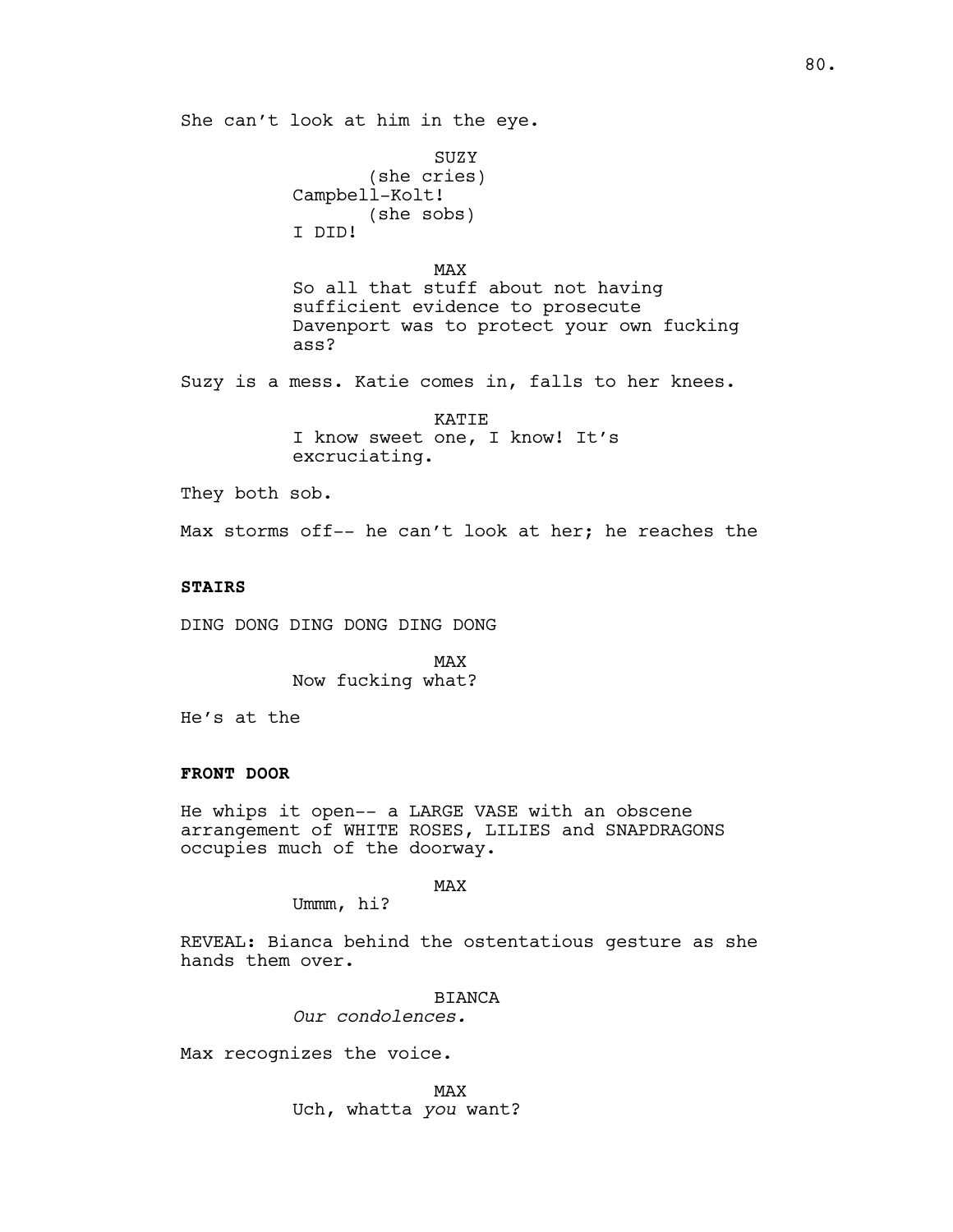Bianca walks into the foyer as Max places the flowers on the ELABORATE KEY TABLE.

BIANCA

*To give our condolences. Katie called. Davy didn't think you'd appreciate his presence...*

MAX

Well, and he has his flock to tend.

BIANCA *Well, it was already planned and everything. There's a couple more members to consider now...*

MAX

Wow.

BIANCA

*Can we just...*

MAX

Just...

BIANCA

*Talk?*

MAX Is that not what we're doing?

BIANCA *Can we just... Sit and talk?*

Max gestures to the

## **LIVING ROOM**

Bianca's already in motion towards the CHESTERFIELD. She's SCANTILY CLAD in another GAUDY ensemble; it reeks of wealth.

Max sits across from her.

MAX I don't have much time...

BIANCA *It's just. I acted badly.*

MAX

No shit.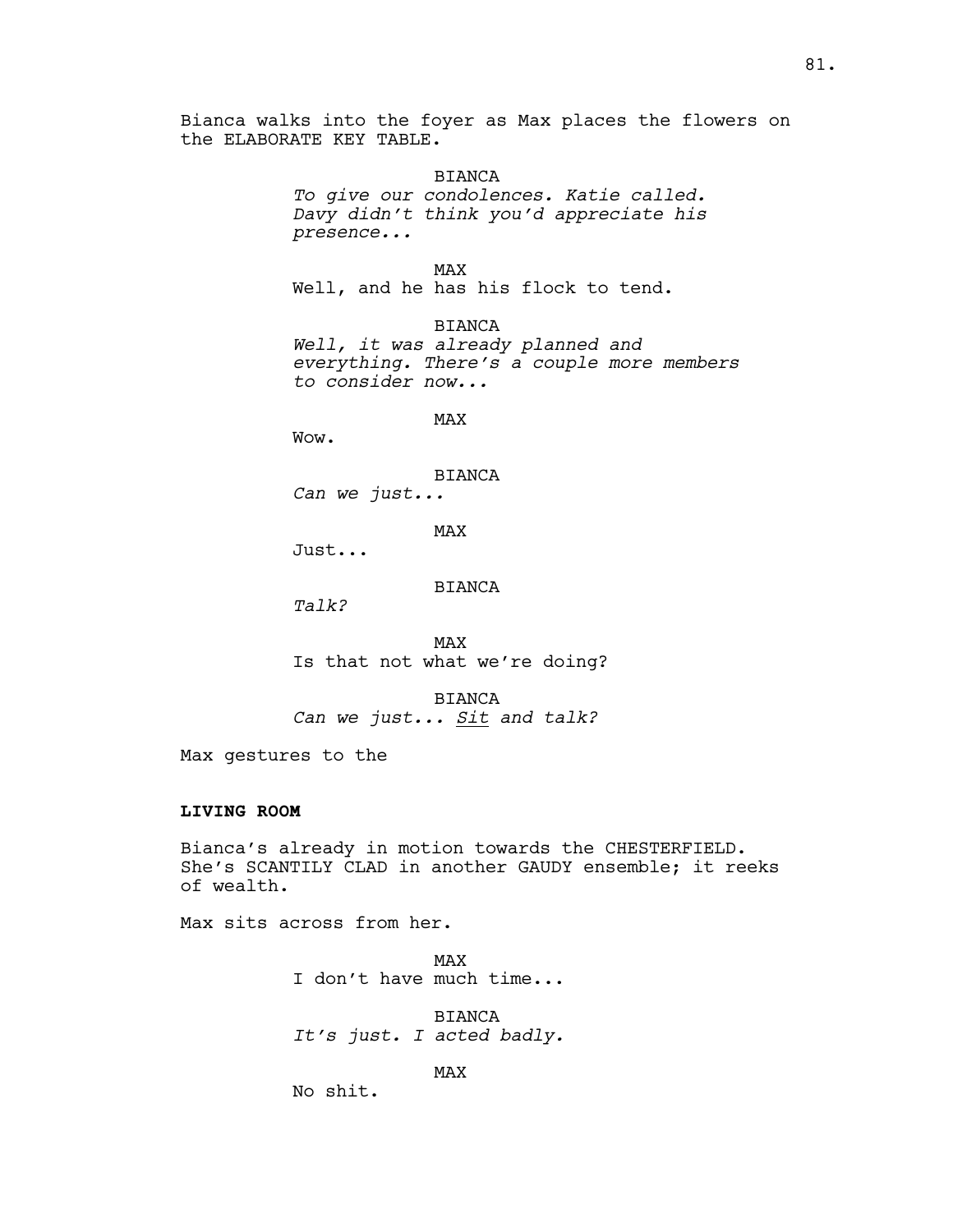**BIANCA** *You were so sad, and loopy and sleeping all the time. Davy was so exciting.*

MAX Well, I can't blame you for that.

BIANCA *But then, all that stuff in the news how you were drugged and I just... I miss you. The old you.*

MAX Good Lord, fuck I don't...

Bianca's taken aback.

...That Kolt's dead. I killed him. (a beat) You should move on. Go-- marry Davenport. He'll make you happy.

Max is up, antsy-- he moves to the

### **FRONT DOOR**

He holds it open for her. She stands; catwalks to him- shameless.

> MAX Haven't you heard? Unfulfilled love is more romantic-- or some shit.

She reaches him.

## **BIANCA**

*One last kiss? I didn't know the last time I kissed you, would be the last time I kissed you.*

> MAX (he leans in)

Fine.

Bianca's right index finger arrests the peck he's going for-- she's in a soap opera.

> BIANCA *Not from this Max-- from my love Max... The old Kolt.*

Max gazes to the ceiling; he wants her outta there.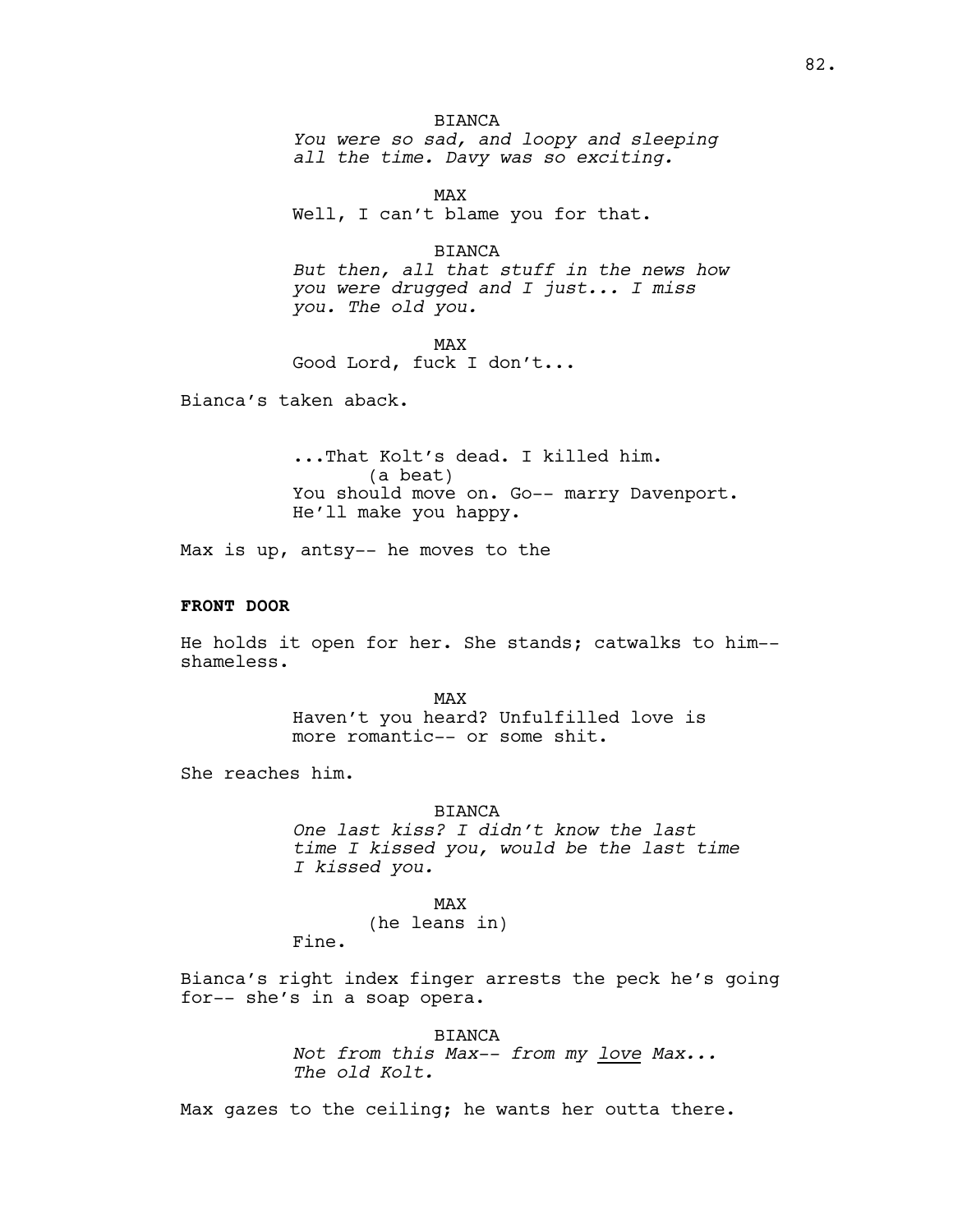MAX And then we're done?

BIANCA (nods) *Davy's so envious of you.*

MAX

Really?

BIANCA *It's like he has a crush...*

Max goes for it. A passionate kiss.

SLAM

The spell breaks; Max looks up/down the hall to the BACK PATIO GLASS DOOR where Estella, in her Christmas TUQUE runs away from the house.

> MAX Fuck, fuck, FUCK! You gotta go... Have a nice life.

He rushes Bianca out of the house-- door in the face.

BIANCA

*You t--*

Max runs down the hall to the

# **EXT. BACK PATIO**

Estella has a lead on him; she's at the edge of the BACKYARD and disappears into the Narnian TREES.

> MAX (Westside Story-like) Estella! ESTELLA!!! (sotto) Come back.

Max runs after her; but a PALE PINK NIGHTGOWN catches his attention out of the corner of his eye-- he double takes; stops.

...Now where the fuck is she going?

Max watches as Suzy moves towards a barn.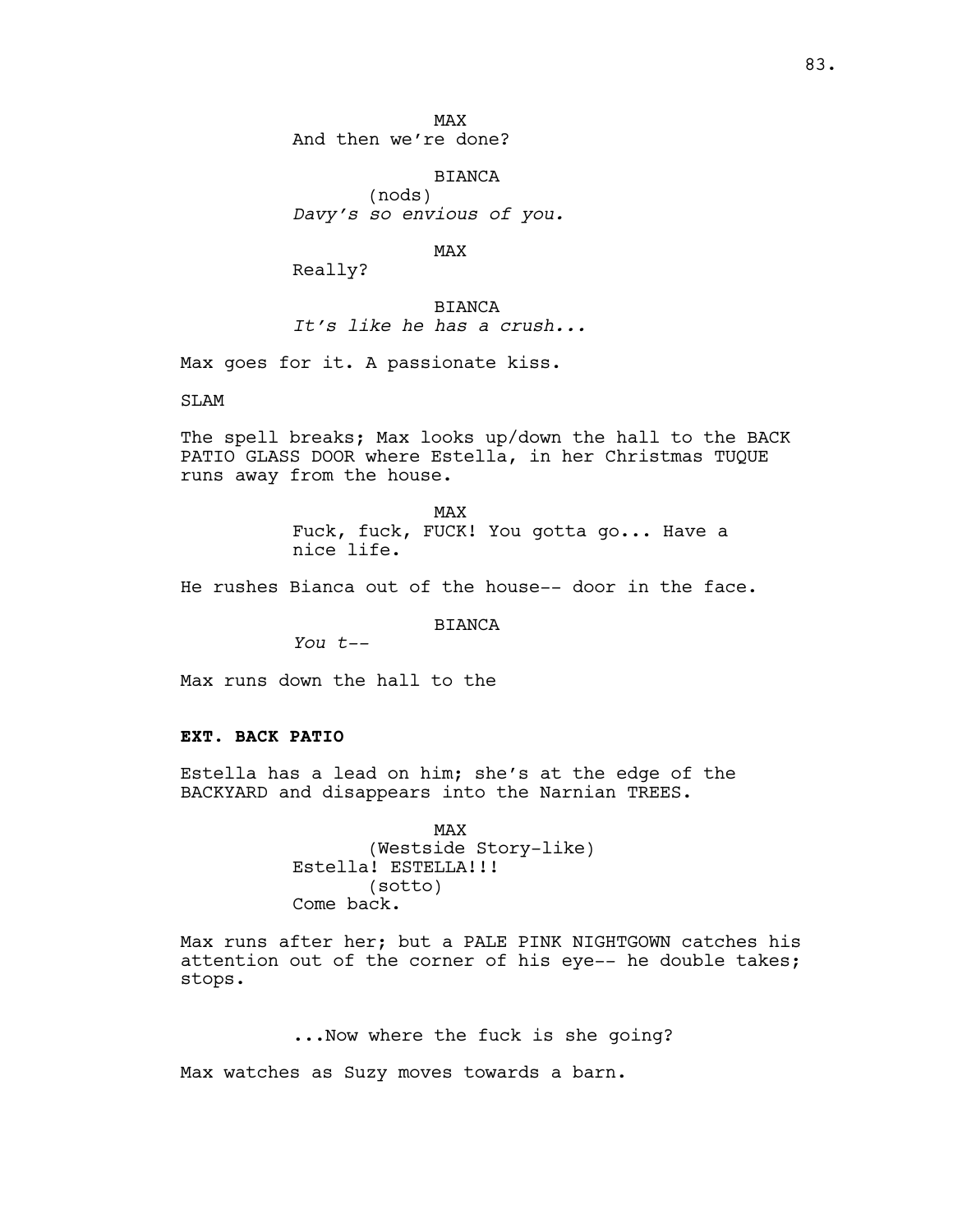...No, no--

He starts to run to Suzy.

...Fuck, fuck, SUZY!

Suzy continues walking; catatonic-- zombie-like.

...SUZY!!!!

She's there one second; gone the next-- an ICY POND devours her.

Max musters everything he has-- runs harder through the PACKED SNOW.

He arrives at the edge of the

**EXT. ICY POND**

SPLISH SPLASH SPLISH SPLASH

Max is about ten feet away-- he gets on his belly and starts to crawl to Suzy.

> MAX Goddamnit Suze, what have you done!

She loses consciousness-- descends down.

He stabs his arm into the icy water; grabs the back of her nightgown; pulls her up. She's unconscious.

He slides her off the pond; administers CPR.

(between CPR puffs) ...No, no Suze. (puff) Not today. (puff) Not you.

She coughs up water; still unconscious.

...Good girl. We gotta get you--

Max cradles her; notices BLOOD around her nether regions.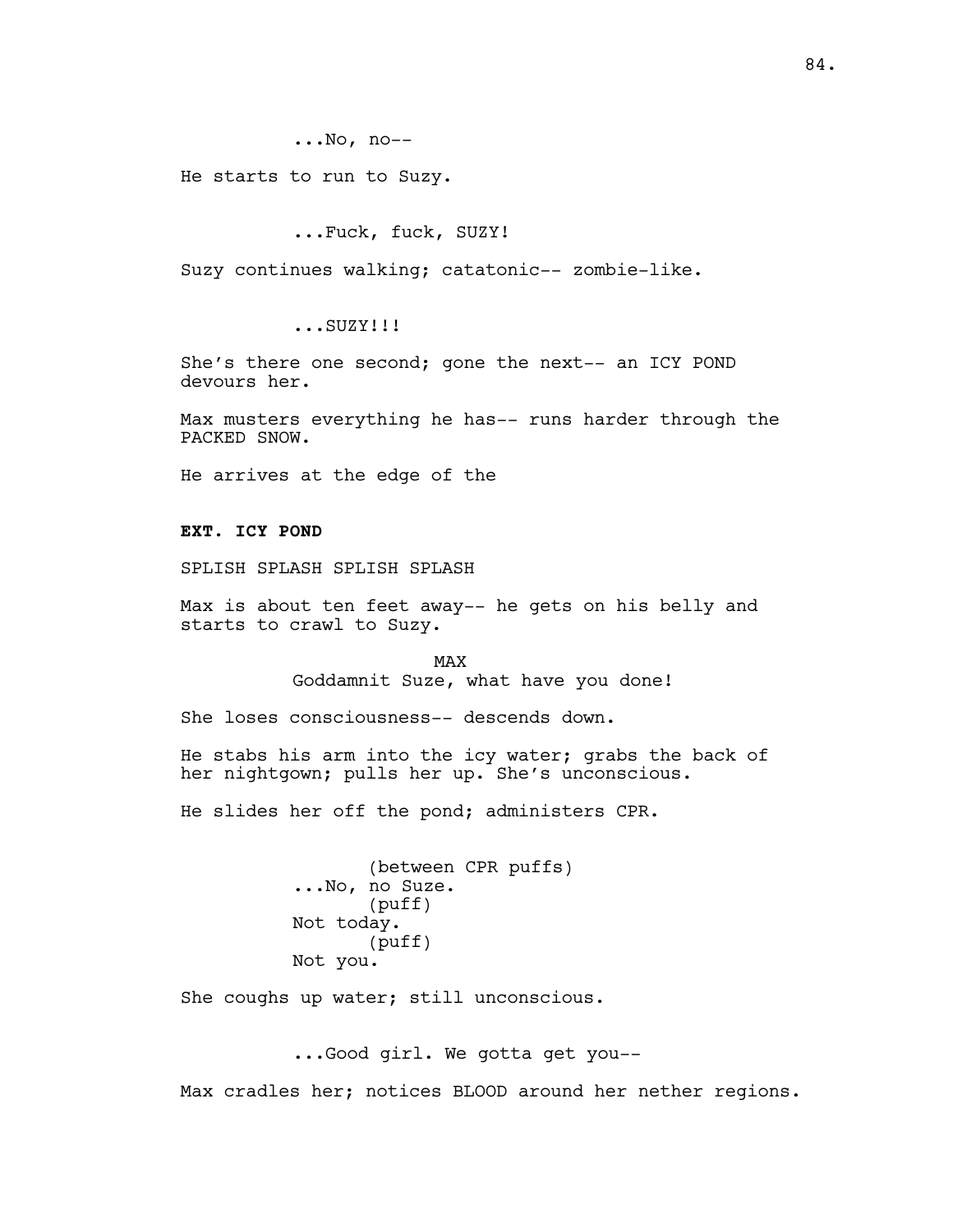He hangs his head; whispers to her belly.

(tears) ...We shall not cease exploration--

Max lifts Suzy off the ground and walks back toward the

### **INT. KITCHEN - EVENING TWILIGHT**

Katie notices Max through the WINDOW carrying Suzy. She runs outside onto the

### **EXT. PATIO**

Her MOUTH YELLS MUTE while Max's VOICEOVER plays.

 $MAX (V.O.)$ *And the end of all our exploring... Will be to arrive where we started... and know the place for the first time.*

MAX

| KATTE.          |           |
|-----------------|-----------|
| (mute)          | (mute)    |
| What happened?! | CALL 911! |

Katie rushes back inside.

Max continues his trek back to the house-- beaten and bruised, the SNOW FLURRIES around him; our unlikely hero has risen.

The SNOW FALLS HARDER; it WHITES out the SCREEN to a

### **INT. HOSPITAL ROOM - DAY**

A clean shaven, dressed! Max, dons jeans, a VINTAGE T-SHIRT and a SPORTS JACKET-- he's hot even with a LIGHT SHINER; he sits by Suzy's bed; he holds her hand. She wakes; her cry immediate.

> MAX Thank God. You're awake.

> > SUZY

No!

She rolls over and sobs in fetal position.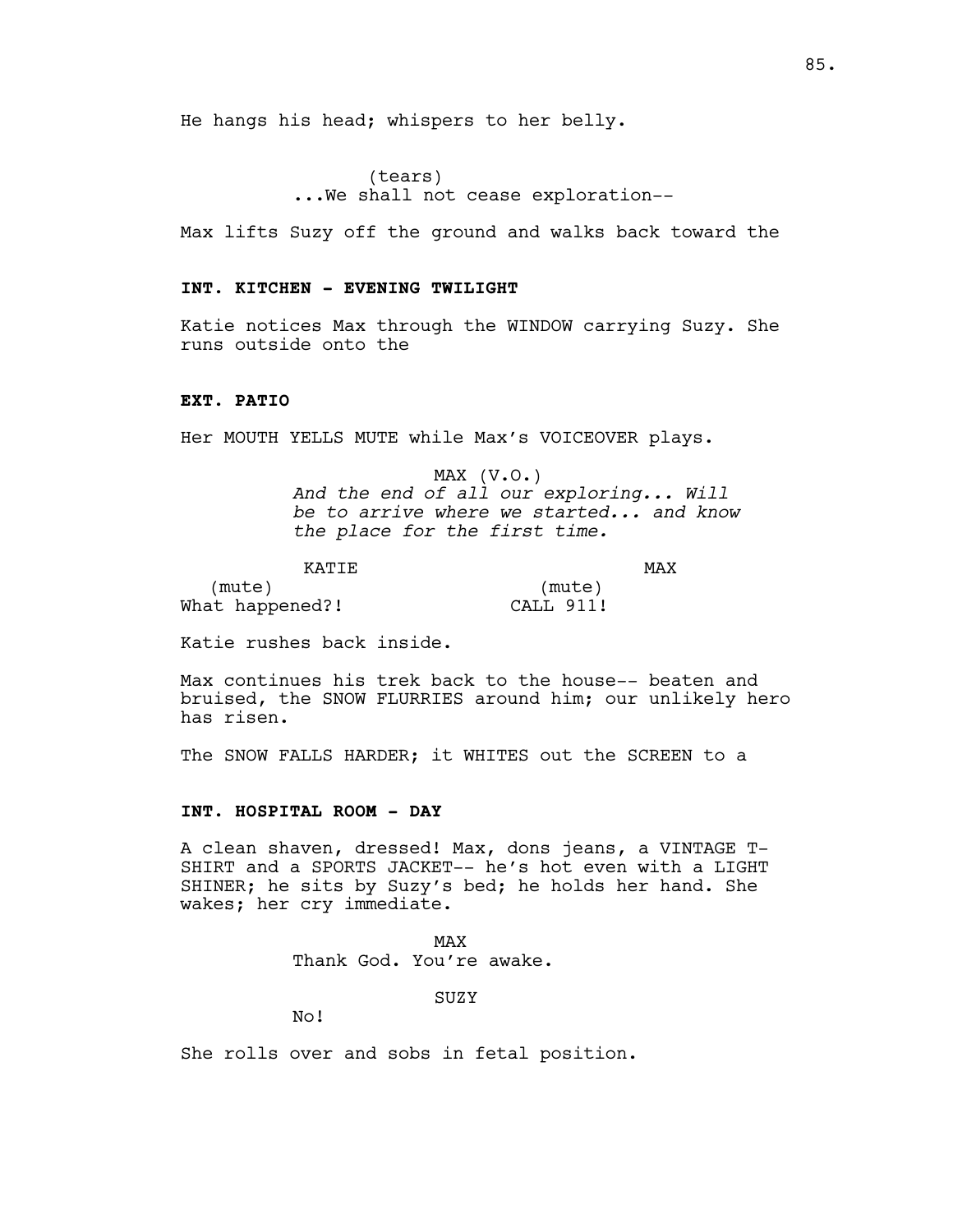MAX It's going to be okay. You'll move past this.

SUZY You shoulda let me go.

MAX

Oh Suze. I know exactly where you are... But I had that glimmer. That glimmer of a feeling that-- (he looks out the window) Joy. For the first time... Maybe ever.

Suzy turns back to him.

SUZY

You're unhappy?

## MAX

If you only knew... all this shit with father. It's torn at my soul. I hate the company. I can't imagine working there, let alone take it over. But... (looks to Suzy) Hope itself is like a star — not to be seen in the sunshine of prosperity, and only to be discovered in the night of adversity.

Max kisses his sister on the forehead.

SUZY

Go.

## MAX

What?

SUZY Just go... Get the fuck outta here!

MAX I'm not leaving you like this.

SUZY

Are they on their way?

MAX

Who?

SUZY Mummy and father?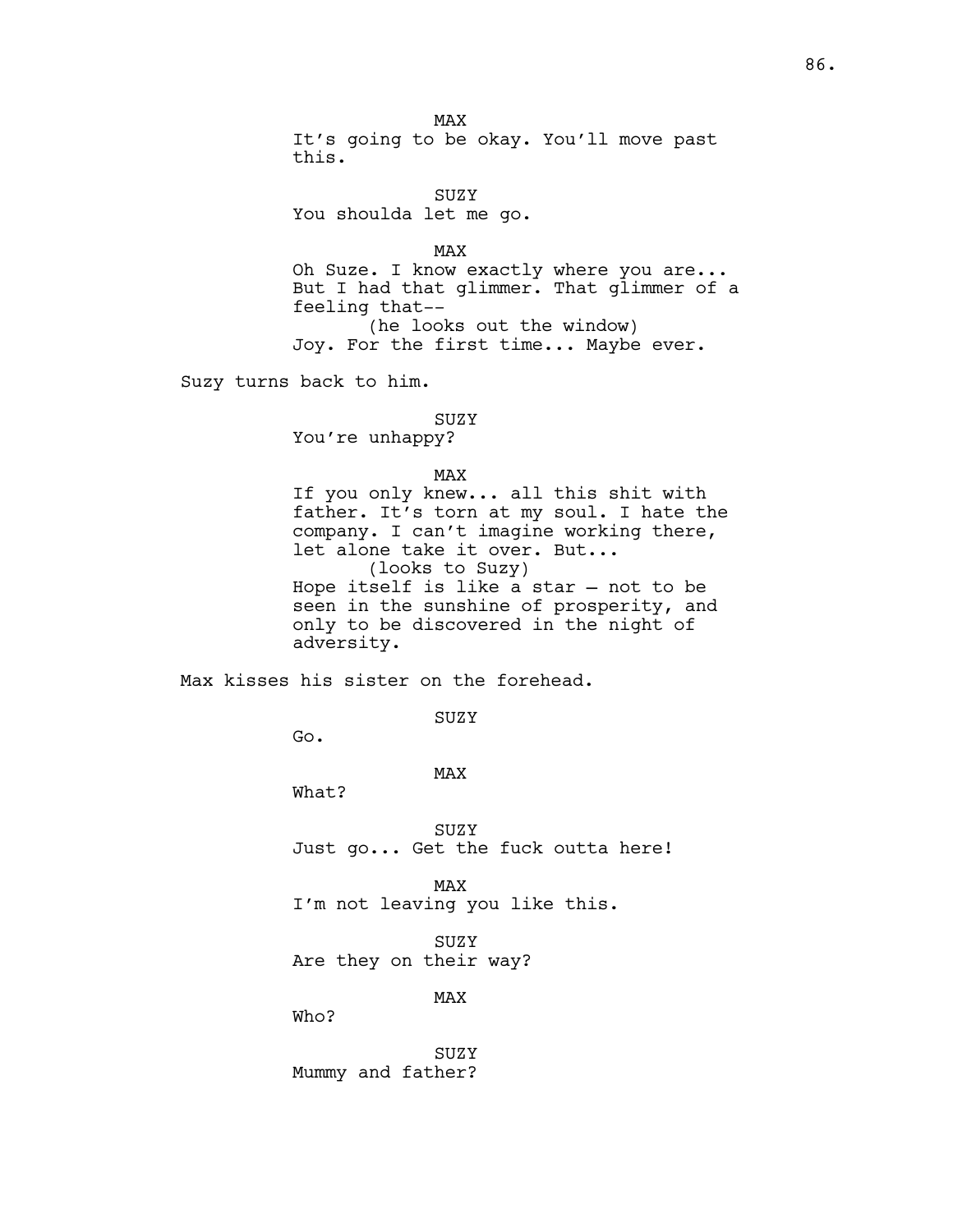MAX

Yeah.

SUZY

Go.

MAX

Why?

SUZY He won't ever let you leave, you know him. He'll have you committed before he let's you walk away. You have to go!

MAX

What about y--

SUZY Wrap up your affairs... Wait, where am I? How far are they?

MAX

The jet lands tomorrow nine A.M.-- Mass. Gen.

SUZY

Do what you need to do to disappear-- No phone, no credit cards, take what you can... Whatever, get off the fucking grid.

Max turns back to look out the window.

MAX

There's no way... How the hell do I leave the country without notice? He'll trace my passport, you know his connections...

Suzy looks around the room.

...Anyway, isn't it cowardly, not to face the music?

He looks back to her eyebrow raised.

SUZY Fuck the music. Be happy... This is fucking awful! If you've been living with this for a year-- and I caused that! (tears) Well, fuck Maxi...

He sits, pulls the chair closer, next to her.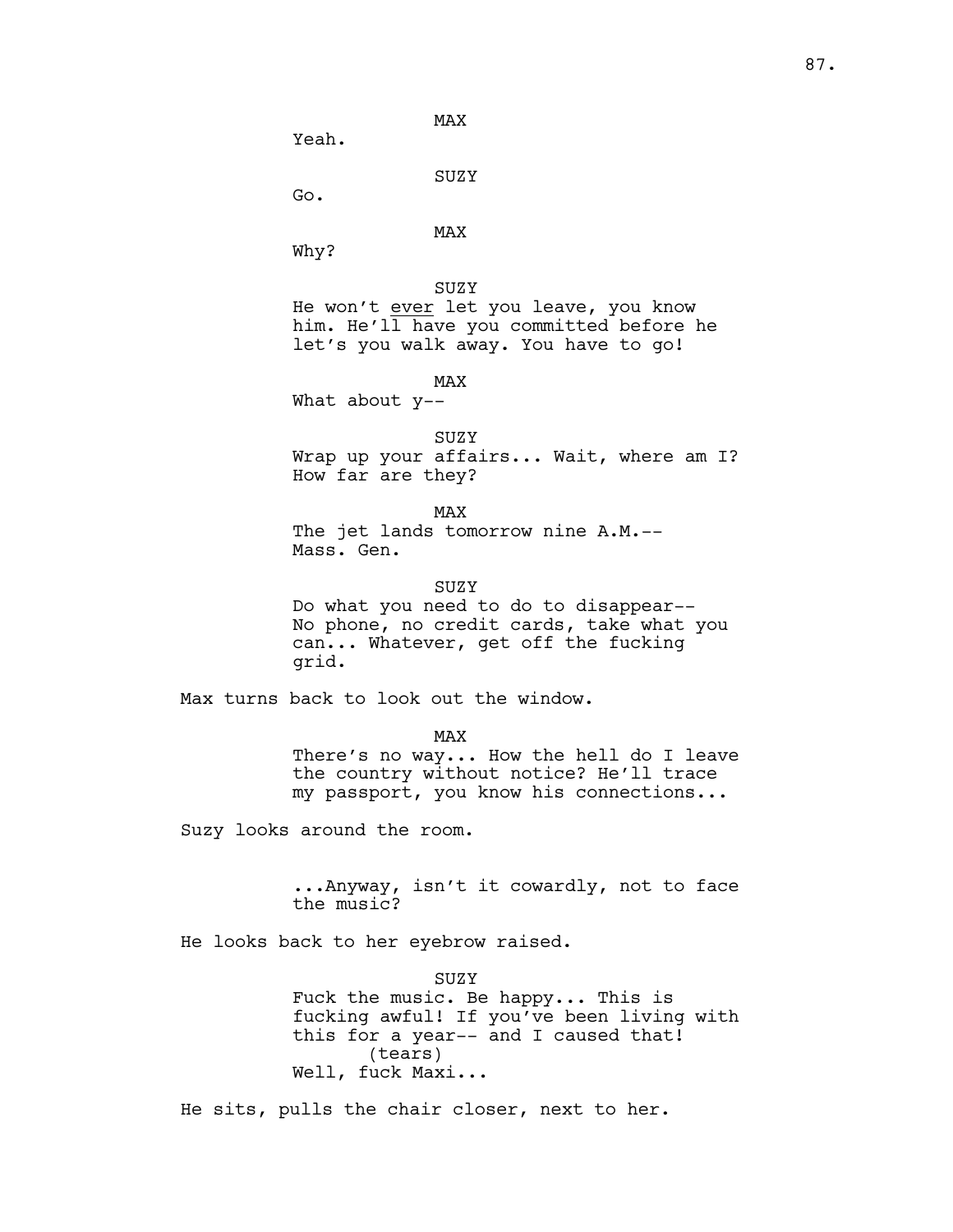It was always him. (kisses her hand) I never thought you could do sucha thing!

SUZY (head up/lightbulb) Did you bring my purse?!

MAX

Actually... Yeah, Katie threw it at me as we were about to take off in the chopper.

**SUZY** 

Get it.

Max hands her a HOT PINK HERMES BIRKEN BAG with a BROKEN STRAP-- disapproval as she flings the strap; a light SCOFF, even now!

She rummages through-- comes out with a PASSPORT.

...Take Très' passport, pay for the ticket with cash-- The government won't be notified yet. Drop me a line when you're settled.

Max takes the passport, skims it; looks at Suzy.

MAX You surprise me sis.

SUZY I owe you is all-- Fucking *go*.

Max gives Suzy a big hug.

MAX Yeah, you're not so bad.

SUZY

I love you too.

They release.

The DOOR to her room is CLOSED-- BRIGHT SUNLIGHT STREAMS from the CORNERS and small WINDOW of the DOOR.

Max OPENS it and walks through.

MUSIC CUE: "MAMBO SUN" - INSTRUMENTAL - BY T.REX.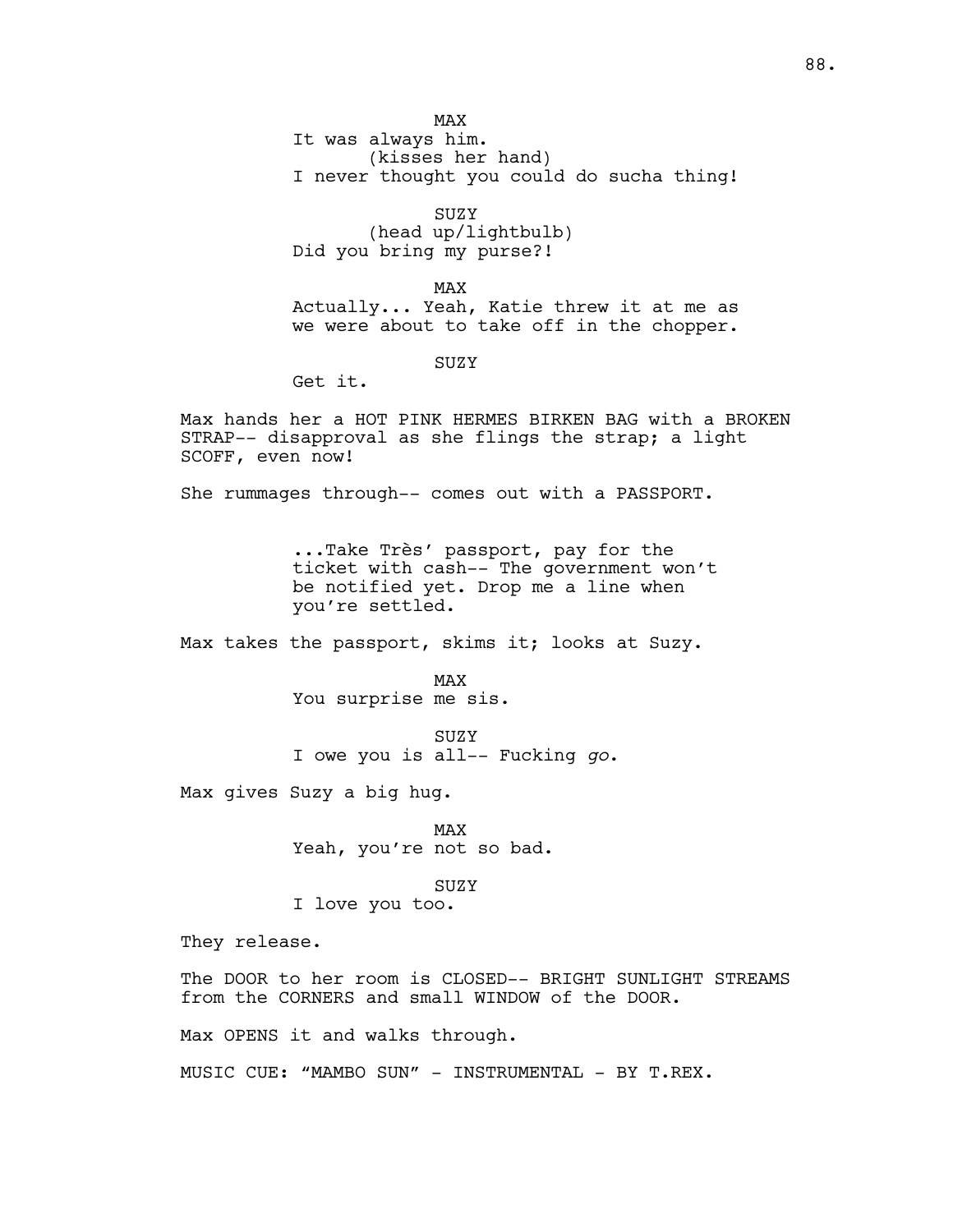# **INT. HOSPITAL CORRIDOR - SUNNY DAY**

Max does a JIG; walks faster and faster, dances-- the halls are wide open; no one's around.

> MAX (V.O.) Dearest Estella,

- He runs down empty stairwells.

...Surprisingly, it was easy enough to get out. No Rita poster required...

- Lands an IMPRESSIVE FLIP from the STAIRS.

...It punches me in the nuts every time I think of the last time I saw you.

- SLIDES DOWN STAIRWAY RAILS; lands hard on his NUTS--OUCH! Last one!

> ...I can't believe I'm not there explaining this to you right now. What you saw was an ending, not a beginning--

Max clutches his crotch as he falls against a wall, cross eyed; breathe into it!

PHEW!

Everything's happened so fast, I had to leave, the opportunity was there and anyway, I'm incognito.

EXITS the BRIGHT EMPTY HOSPITAL at

# **EXT. 55 FRUIT ST, BOSTON, MA - STREET**

Max, SLIGHT LIMP, walks, down the EMPTY street; a CAB pulls up; another, limp incorporated, JIG; he gets in.

CUT TO:

# **EXT. MAX'S TREEHOUSE - TAVEUNI, FIJI - SUNNY DAY**

There's SCAFFOLD around a LARGE TREE with MEN WORKING. He grabs a SAFETY HELMET and joins in the CONSTRUCTION.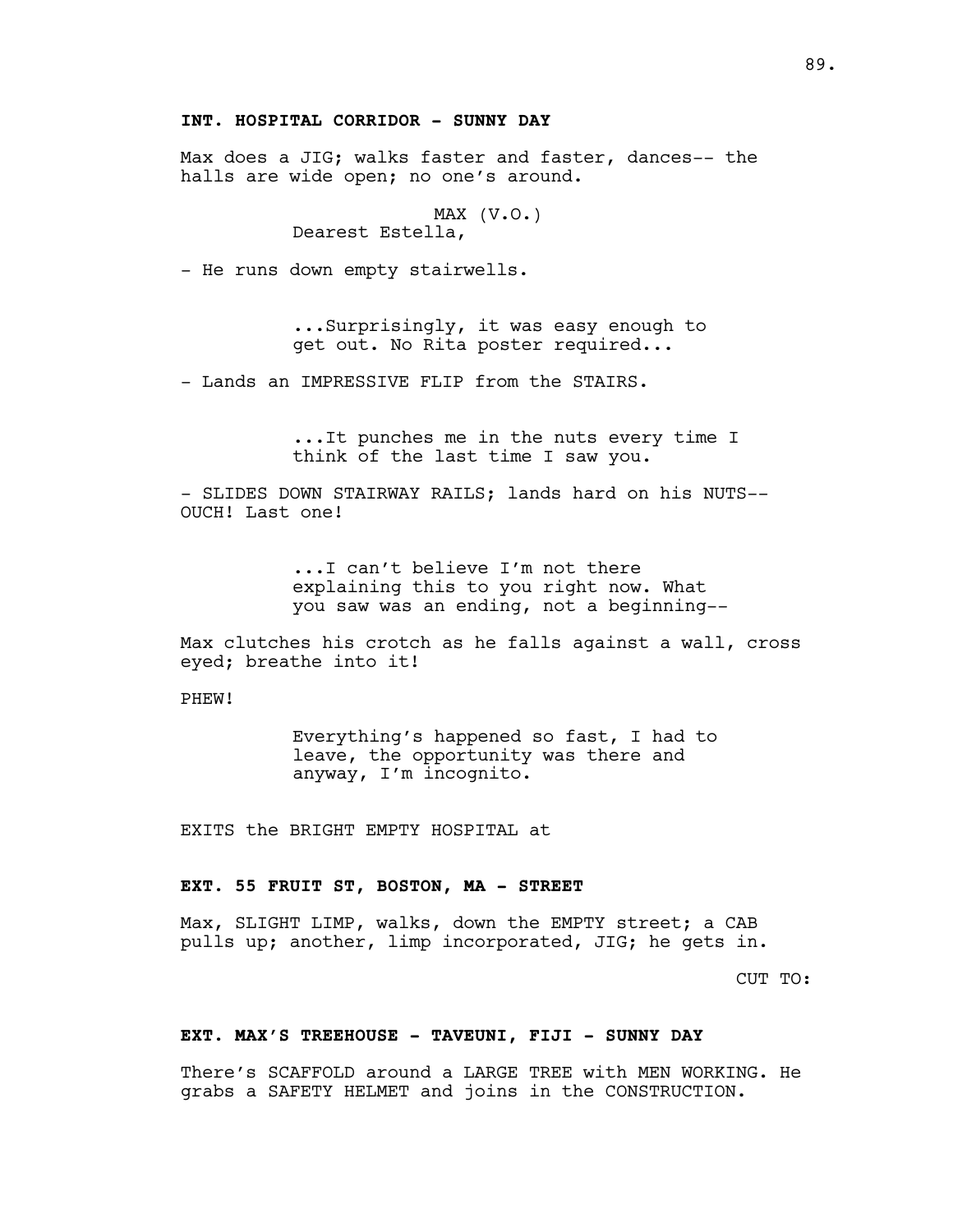He sits at a MAKESHIFT DESK of a BOARD and TWO LARGE UPSIDE DOWN BUCKETS. He pens this handwritten note to Estella. Drops it in a BOX; SEALS the BOX.

> MAX (V.O.) ...I'm gunna try to convince the world I don't exist. But I promise I'm not the devil.

# **INT. THE WHARF PUB - DAY**

Estella works the bar at The Wharf Pub. She BOXES her FRAMED PHOTO for post. Writes **SUZY CAMPBELL** as the recipient. Wally and ELIOT(4), his adorable niece, refill SALT SHAKERS.

Donnie, as the postman, delivers Estella a SMALL PACKAGE- an ENVELOP to himself from **Andy Dufresne**; NO RETURN ADDRESS.

> $MAX (V.O.)$ ...Bit of an ass though. Yeah, I feel that finger rolling up as you read me.

Estella has the box OPEN, READS the NOTE he's WRITING-- She ROLLS her MIDDLE FINGER up to the PAGE; chuckles. INTERCUT.

Max learns how to SAND and MOLD WINDOW FRAMES from TEAK WOOD; local CARPENTERS show and help him.

> ...In about six months from now, my Zihuatanejo should be ready.

Estella opens **ENVELOP #1**. It has information for an EDUCATIONAL TRUST for Eliot Speer to the amount of **\$250,000.** Estella in shock, sheds a tear.

#### MAX  $(V.O.)$

I wanted to ensure enough funds so that Eliot has options for whatever she wants to do in life-- a few times over. You have access as the trustee, if you need any financial support contact Edgar Lopez in town.

Donnie faints at the end of the bar from Estella. Marie rushes over, gets on her knees; sees what's in his hand- she faints too.

Estella rushes over. A \$**1,000,000 CHECK** made out to **Donald Speer** for **POSTAL SERVICES RENDERED**.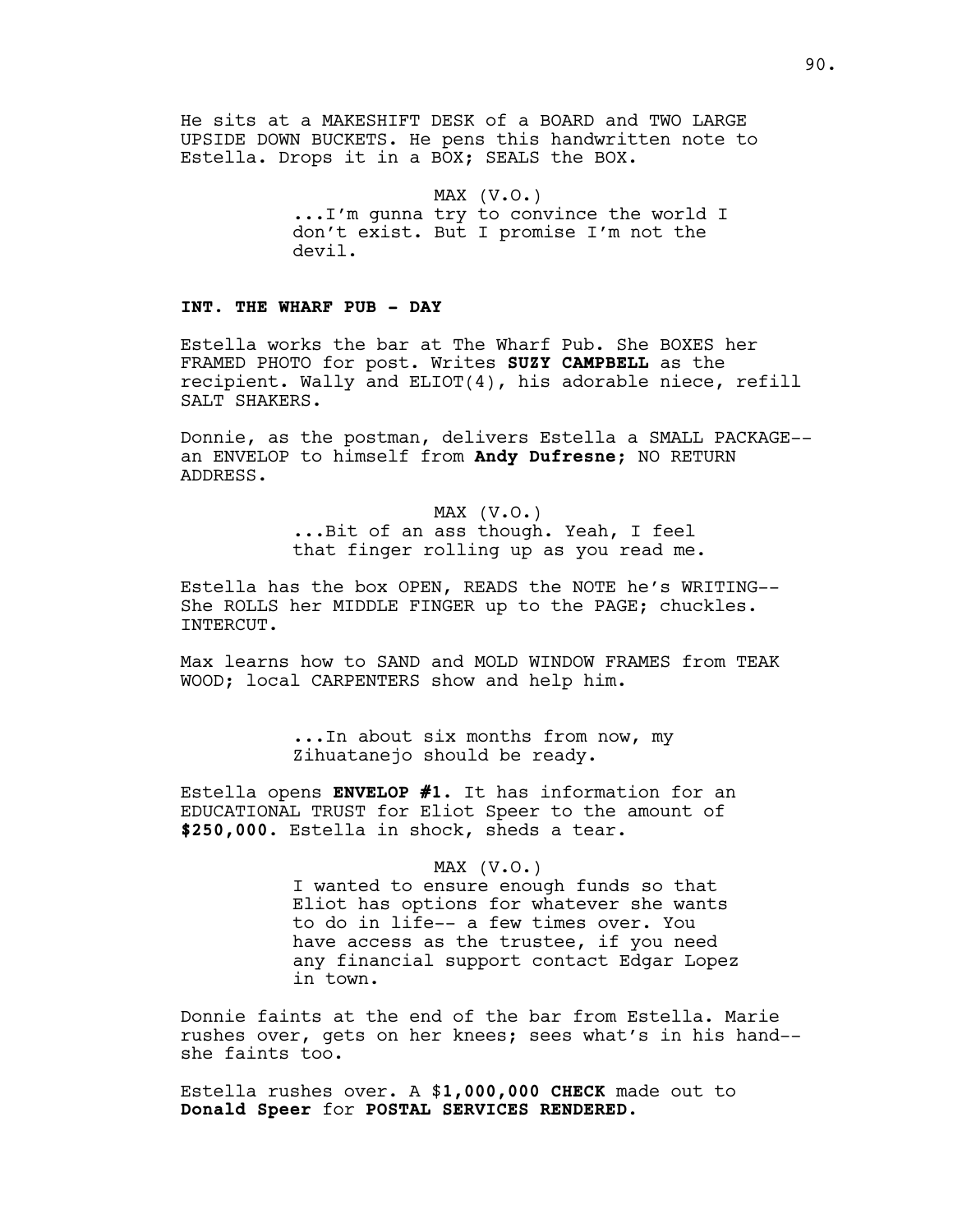Max roams around a finished TREE HAVEN. This isn't the extravagance we've seen before, but it's a pretty cool HOUSE in a TREE. With balconies that surround; bamboo throughout. A HAMMOCK built into the FLOOR of the BALCONY. OPEN WALLS; Estella's FRAMED PHOTOS on the walls that do exist.

### MAX  $(V.O.)$

...My deepest regret was knocking over your camera. More apologies. Hopefully the replacement is close enough. But just in case, there's a back-up...

Wally tends to their parents. Estella opens two boxes, one with the CAMERA that was knocked overboard; another that is the BEST CAMERA on the MARKET. Estella cries.

Underneath the CAMERA BOXES is **ENVELOP #2.** She reaches for it.

> ...And there's yet another back-up. If you ever decide to get off your island and join my dream...

She opens it. REVEAL: TWO PLANE TICKETS to **NADI, FIJI**.

CUT TO:

### **INT. PLANE - DAY**

Eliot sits on Estella's lap in FIRST CLASS; they both look down and WAVE to the world.

> ...Now, I am in hiding so, if you ever get to the airport, look for a small native Fijian woman, she's four foot nothing. Has two missing front teeth, her name is Adi. Tell her you're here for Dufresne.

## **FIJI AIRPORT - SUNNY - DAY**

Estella finds ADI(45), who stands on a chair to place LEI FLOWERS around her and Eliot's necks.

> MAX (V.O.) Scratch that... I don't regret knocking your camera over the most.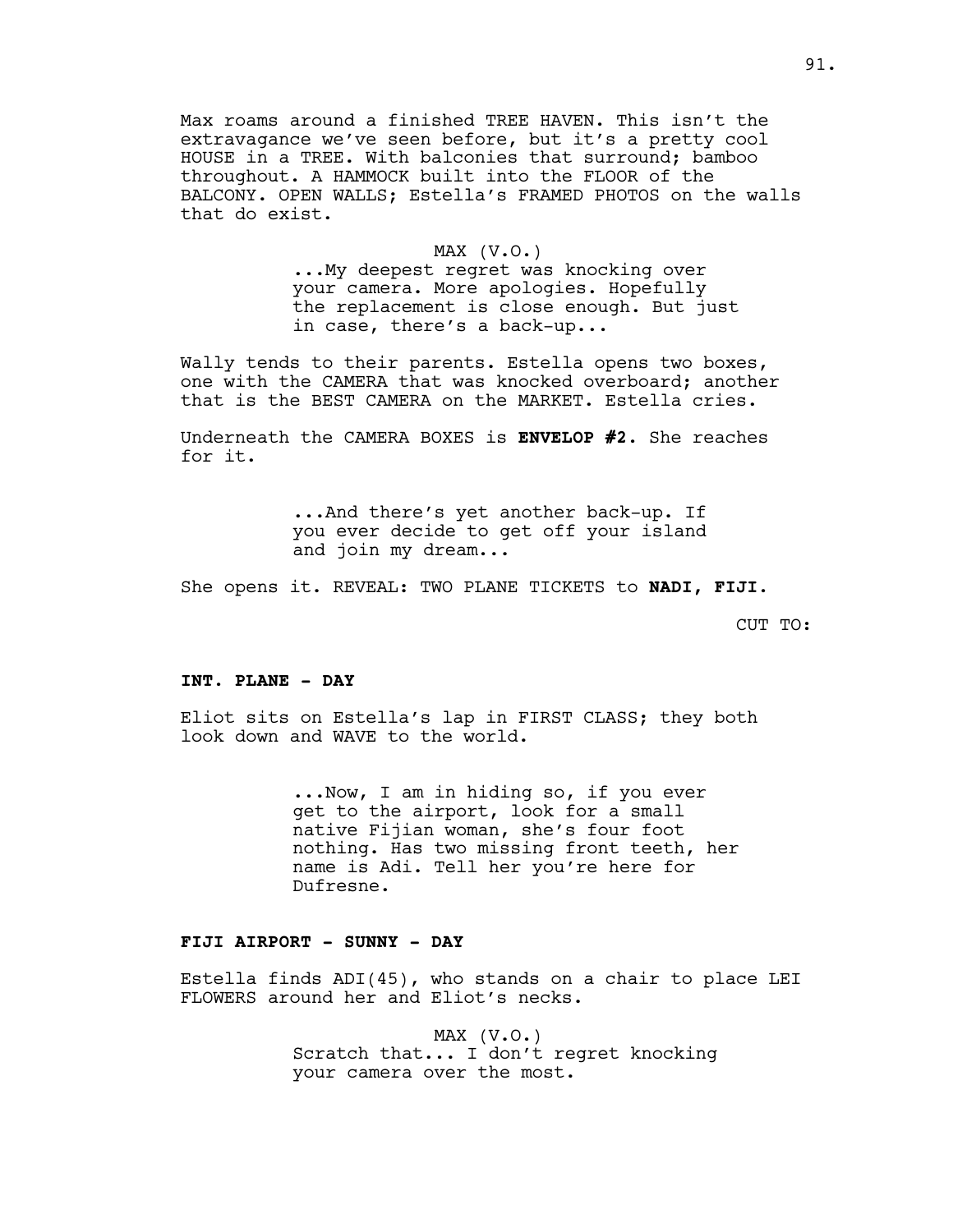I regret not telling you that I love you and you and your family truly saved my life. Forever yours - Max.

# **MAX'S TREEHOUSE - BALCONY - SUNSET**

Max gazes out onto the beach from his perch. He WAVES, laughs and walks down. A WOMAN and BABY PLAY on the

# **WHITE SAND BEACH**

Nature is pristine. The woman turns around to WAVE with SUNGLASSES and a LARGE HAT on-- very Jackie O.

Max approaches her, leans down to kiss her, picks up the baby.

Estella rolls up in a TUK TUK; gets out of the vehicle; sees Max playing with the baby, the woman close by.

Estella turns around.

#### ESTELLA

Oh. My. God.

The DRIVER already has all the bags out. Estella, takes one and puts it back in the tuk tuk. The driver takes it out; this continues, it's humorous.

Max looks up to the commotion. He hands the baby back to the woman; runs toward Estella. His smile so wide.

> MAX Estella?! ESTELLA?! Is that you?!

She holds up and shields herself with Eliot as he gets closer; the tuk tuk SCREECHES OFF.

#### ESTELLA

No, no, it's not me!

He reaches her.

MAX Well, I'm certainly happy to see you again... (to Eliot) And to meet you! (to Estella) May I?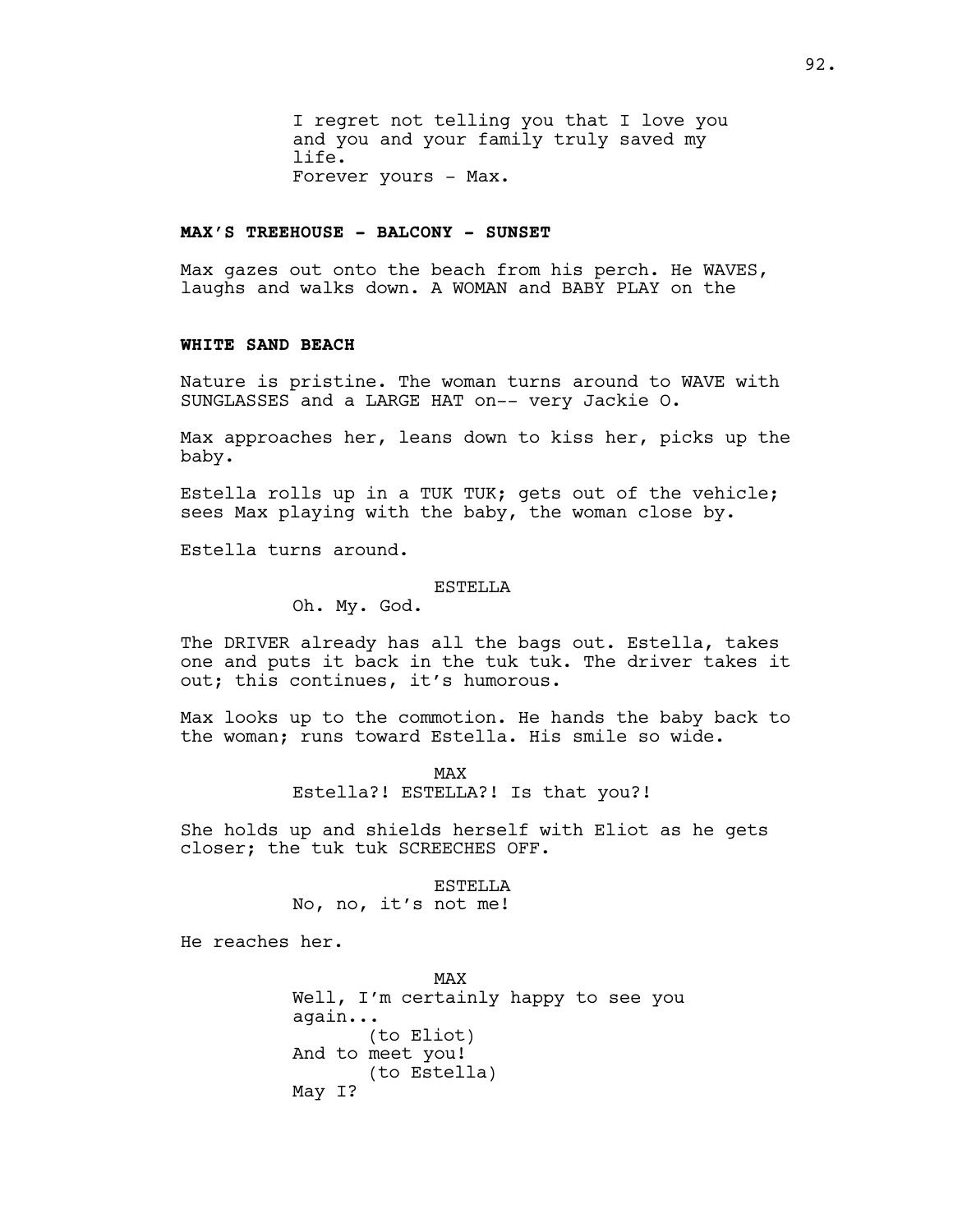He holds out his hands.

Estella gives Eliot to him.

ESTELLA I'm sorry, I didn't mean to disturb your family.

MAX Are you kidding?! I'm so happy to see you.

Estella watches Max play with Eliot.

ESTELLA I just-- Sorry-- I guess I waited too long.

MAX (giggles to Eliot) What're you talking about?!

ESTELLA Well your wife over there?

MAX Oh no, that's my sister, Suzy and my niece, Lucy.

Estella cries a sigh of relief.

ESTELLA Really? Wait, Suzy? Suzy Campbell?!

MAX Yep, you've found me out. Wanna meet 'em?

ESTELLA I'd-- I'd love to.

Max reaches for her hand.

(leans in) ...I'm certainly happy to see you again too.

She kisses him; he places Eliot on the ground. Max draws both hands to cradle her face.

MAX

I love you.

Estella smiles.